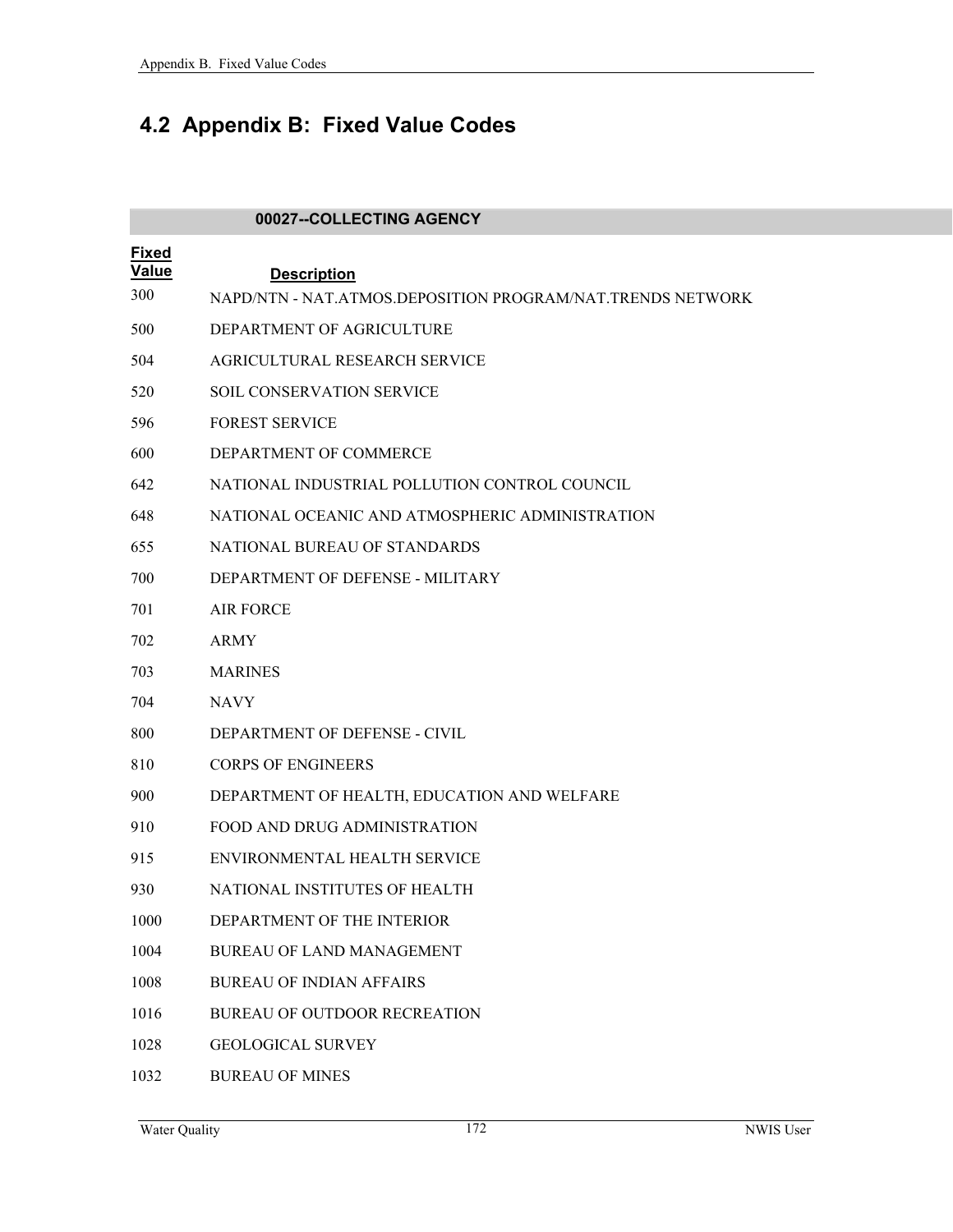## **00027--COLLECTING AGENCY** 1050 BUREAU OF SPORT FISHERIES AND WILDLIFE 1053 NATIONAL PARK SERVICE 1060 BUREAU OF RECLAMATION 1062 ALASKA POWER ADMINISTRATION 1064 BONNEVILLE POWER ADMINISTRATION 1068 SOUTHEASTERN POWER ADMINISTRATION 1072 SOUTHWESTERN POWER ADMINISTRATION 1076 OFFICE OF SALINE WATER 1086 OFFICE OF WATER RESOURCES RESEARCH 1800 ATOMIC ENERGY COMMISSION 2000 ENVIRONMENTAL PROTECTION AGENCY 2100 DEPARTMENT OF TRANSPORTATION 2300 GENERAL SERVICES ADMINISTRATION 2500 DEPARTMENT OF HOUSING AND URBAN DEVELOPMENT 2555 U.S. PUBLIC HEALTH SERVICE, DIVISION OF INDIAN HEALTH 2700 NATIONAL AERONAUTICS AND SPACE ADMINISTRATION 3315 TENNESSEE VALLEY AUTHORITY 3335 WATER RESOURCES COUNCIL 6001 ASSOCIATION OF BAY AREA GOVERNMENTS, CALIFORNIA 6003 ALAMEDA CO. FLOOD CONTROL AND WATER CONSERVATION DIST., CA 6005 EAST BAY REGIONAL PARK DISTRICT, CA 6006 EAST BAY MUNICIPAL UTILITY DISTRICT, OAKLAND CA 6010 CA REGIONAL WATER QUALITY CONTROL BOARD NORTH COAST REGION 6015 UNITED WATER CONSERVATION DISTRICT, SANTA PAULA CA 6020 SANTA CLARA VALLEY WATER DISTRICT, CALIFORNIA 6021 LA COUNTY AG. COMM. WEIGHTS & MEAS. DEPT. ENV. TOXICOLOGY 6022 ANTELOPE VALLEY EAST KERN WATER AGENCY LABORATORY 9700 STATE HEALTH LABORATORY (00 = STATE CODE) 9701 ALABAMA 9702 ALASKA

9704 ARIZONA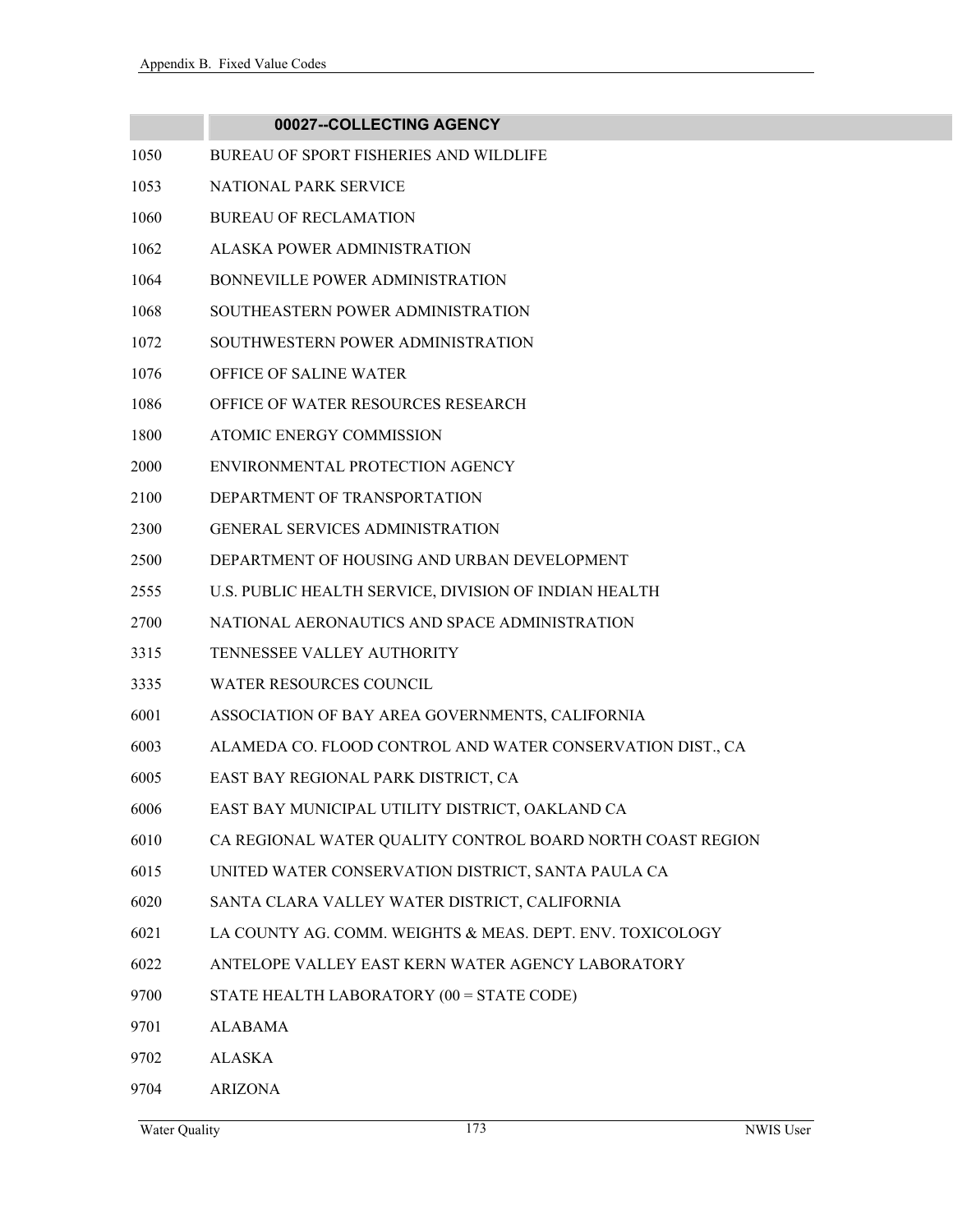|      | 00027--COLLECTING AGENCY            |
|------|-------------------------------------|
| 9705 | <b>ARKANSAS</b>                     |
| 9706 | <b>CALIFORNIA</b>                   |
| 9708 | <b>COLORADO</b>                     |
| 9709 | CONNECTICUT                         |
| 9710 | <b>DELAWARE</b>                     |
| 9711 | DISTRICT OF COLUMBIA                |
| 9712 | <b>FLORIDA</b>                      |
| 9713 | <b>GEORGIA</b>                      |
| 9715 | <b>HAWAII</b>                       |
| 9716 | <b>IDAHO</b>                        |
| 9717 | <b>ILLINOIS</b>                     |
| 9718 | <b>INDIANA</b>                      |
| 9719 | <b>IOWA</b>                         |
| 9720 | <b>KANSAS</b>                       |
| 9721 | <b>KENTUCKY</b>                     |
| 9722 | <b>LOUISIANA</b>                    |
| 9723 | <b>MAINE</b>                        |
| 9724 | <b>MARYLAND</b>                     |
| 9725 | <b>MASSACHUSETTS</b>                |
| 9726 | <b>MICHIGAN</b>                     |
| 9727 | MINNESOTA POLLUTION CONTROL COUNCIL |
| 9728 | MISSISSIPPI                         |
| 9729 | <b>MISSOURI</b>                     |
| 9730 | <b>MONTANA</b>                      |
| 9731 | <b>NEBRASKA</b>                     |
| 9732 | <b>NEVADA</b>                       |
| 9733 | NEW HAMPSHIRE                       |
| 9734 | <b>NEW JERSEY</b>                   |
| 9735 | NEW MEXICO                          |
| 9736 | NEW YORK                            |
| 9737 | NORTH CAROLINA                      |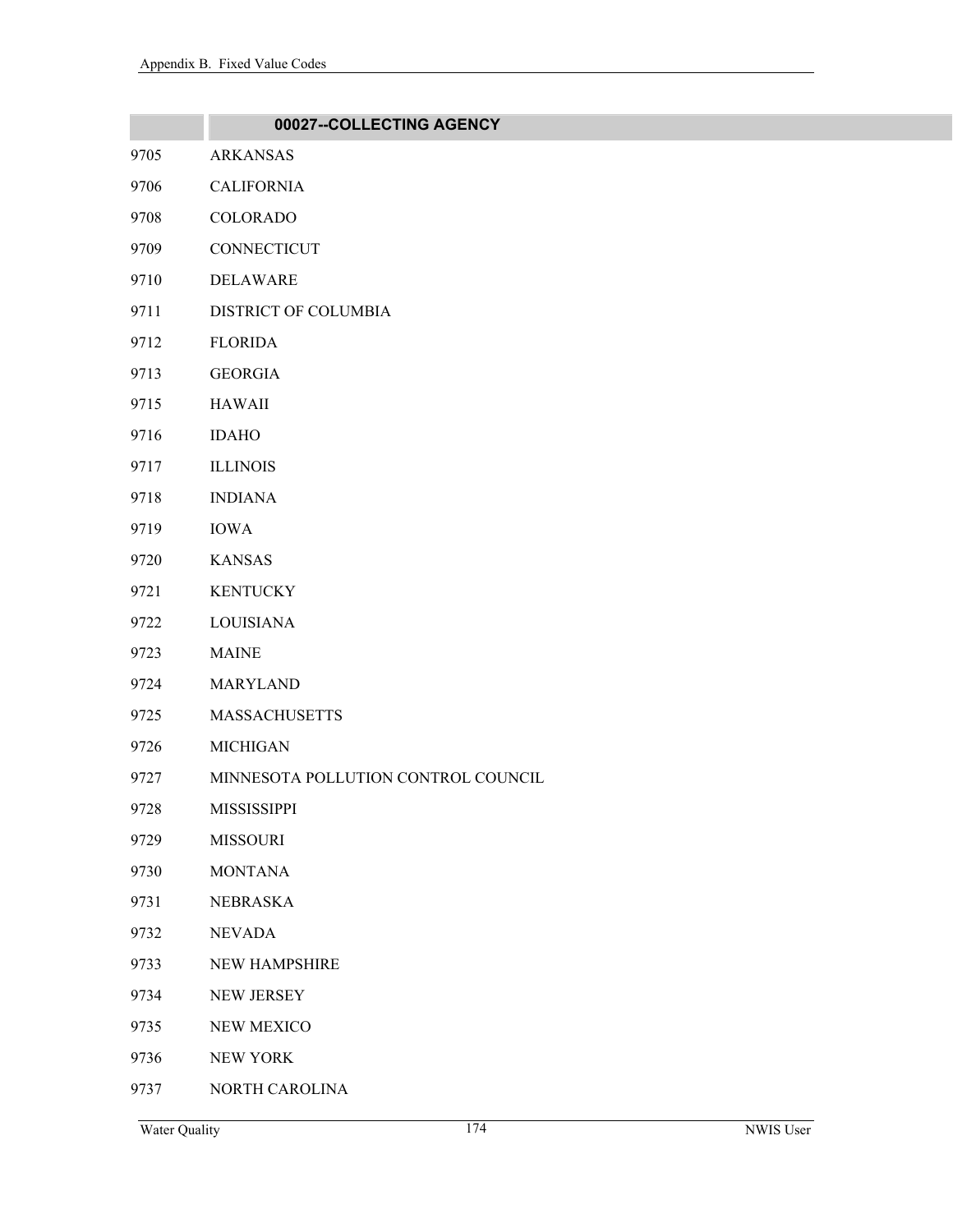|      | 00027--COLLECTING AGENCY                 |
|------|------------------------------------------|
| 9738 | NORTH DAKOTA                             |
| 9739 | OHIO                                     |
| 9740 | <b>OKLAHOMA</b>                          |
| 9741 | <b>OREGON</b>                            |
| 9742 | PENNSYLVANIA                             |
| 9744 | <b>RHODE ISLAND</b>                      |
| 9745 | <b>SOUTH CAROLINA</b>                    |
| 9746 | <b>SOUTH DAKOTA</b>                      |
| 9747 | <b>TENNESSEE</b>                         |
| 9748 | <b>TEXAS</b>                             |
| 9749 | <b>UTAH</b>                              |
| 9750 | <b>VERMONT</b>                           |
| 9751 | <b>VIRGINIA</b>                          |
| 9753 | <b>WASHINGTON</b>                        |
| 9754 | <b>WEST VIRGINIA</b>                     |
| 9755 | WISCONSIN                                |
| 9756 | <b>WYOMING</b>                           |
| 9760 | <b>AMERICAN SAMOA</b>                    |
| 9761 | <b>CANAL ZONE</b>                        |
| 9762 | CANTON AND ENDERBURY ISLANDS             |
| 9766 | <b>GUAM</b>                              |
| 9767 | <b>JOHNSTON ATOLL</b>                    |
| 9771 | <b>MIDWAY ISLANDS</b>                    |
| 9772 | PUERTO RICO                              |
| 9773 | RYUKYU ISLANDS, SOUTHERN                 |
| 9774 | <b>SWAN ISLANDS</b>                      |
| 9775 | TRUST TERRITORIES OF THE PACIFIC ISLANDS |
| 9776 | U.S. MISCELLANEOUS CARIBBEAN ISLANDS     |
| 9777 | U.S. MISCELLANEOUS PACIFIC ISLANDS       |
| 9778 | <b>VIRGIN ISLANDS</b>                    |

9779 WAKE ISLAND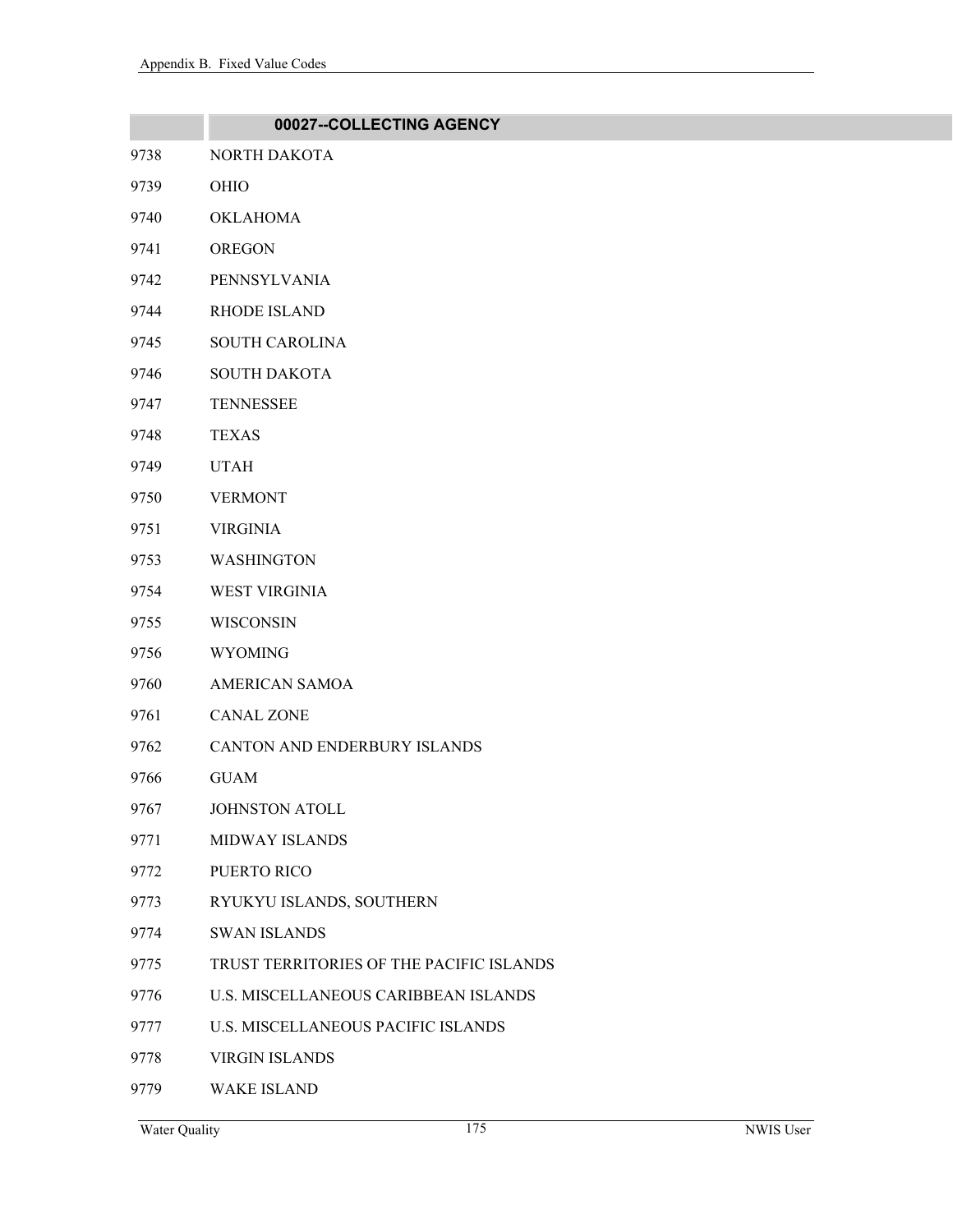|      | 00027--COLLECTING AGENCY                                 |
|------|----------------------------------------------------------|
| 9780 | <b>MEXICO</b>                                            |
| 9781 | <b>TAMAULIPAS</b>                                        |
| 9782 | <b>NUEVO LEON</b>                                        |
| 9783 | <b>COAHUILA</b>                                          |
| 9784 | <b>CHIHUAHUA</b>                                         |
| 9785 | <b>SONORA</b>                                            |
| 9786 | <b>BAJA CALIFORNIA NORTE</b>                             |
| 9790 | NEW BRUNSWICK                                            |
| 9791 | <b>QUEBEC</b>                                            |
| 9792 | <b>ONTARIO</b>                                           |
| 9793 | <b>MANITOBA</b>                                          |
| 9794 | <b>SASKATCHEWAN</b>                                      |
| 9795 | <b>ALBERTA</b>                                           |
| 9796 | <b>BRITISH COLUMBIA</b>                                  |
| 9797 | <b>YUKON</b>                                             |
| 9801 | PRIVATE LABORATORY                                       |
| 9802 | <b>SALT RIVER VALLEY USERS ASSOCIATION</b>               |
| 9803 | METROPOLITAN WATER DISTRICT OF SOUTHERN CALIFORNIA       |
| 9804 | FLORIDA DEPARTMENT OF POLLUTION CONTROL                  |
| 9805 | CENTRAL AND SOUTHERN FLORIDA FLOOD CONTROL DISTRICT      |
| 9806 | FLORIDA GAME AND FRESH WATER FISH COMMISSION             |
| 9807 | FLORIDA DEPARTMENT OF HEALTH AND REHABILITATIVE SERVICES |
| 9808 | SOUTHWEST FLORIDA WATER MANAGEMENT DISTRICT              |
| 9809 | CITY OF JACKSONVILLE, FLORIDA                            |
| 9810 | REEDY CREEK IMPROVEMENT DISTRICT, FLORIDA                |
| 9811 | ORANGE COUNTY POLLUTION CONTROL DEPARTMENT, FLORIDA      |
| 9812 | BREVARD COUNTY POLLUTION CONTROL DEPARTMENT, FLORIDA     |
| 9813 | PENNSYLVANIA DEPARTMENT OF ENVIRONMENTAL RESOURCES       |
| 9814 | ALASKA DEPARTMENT OF FISH AND GAME                       |
| 9815 | ALASKA DEPARTMENT OF ENVIRONMENTAL CONSERVATION          |
| 9816 | CALIFORNIA DEPARTMENT OF WATER RESOURCES                 |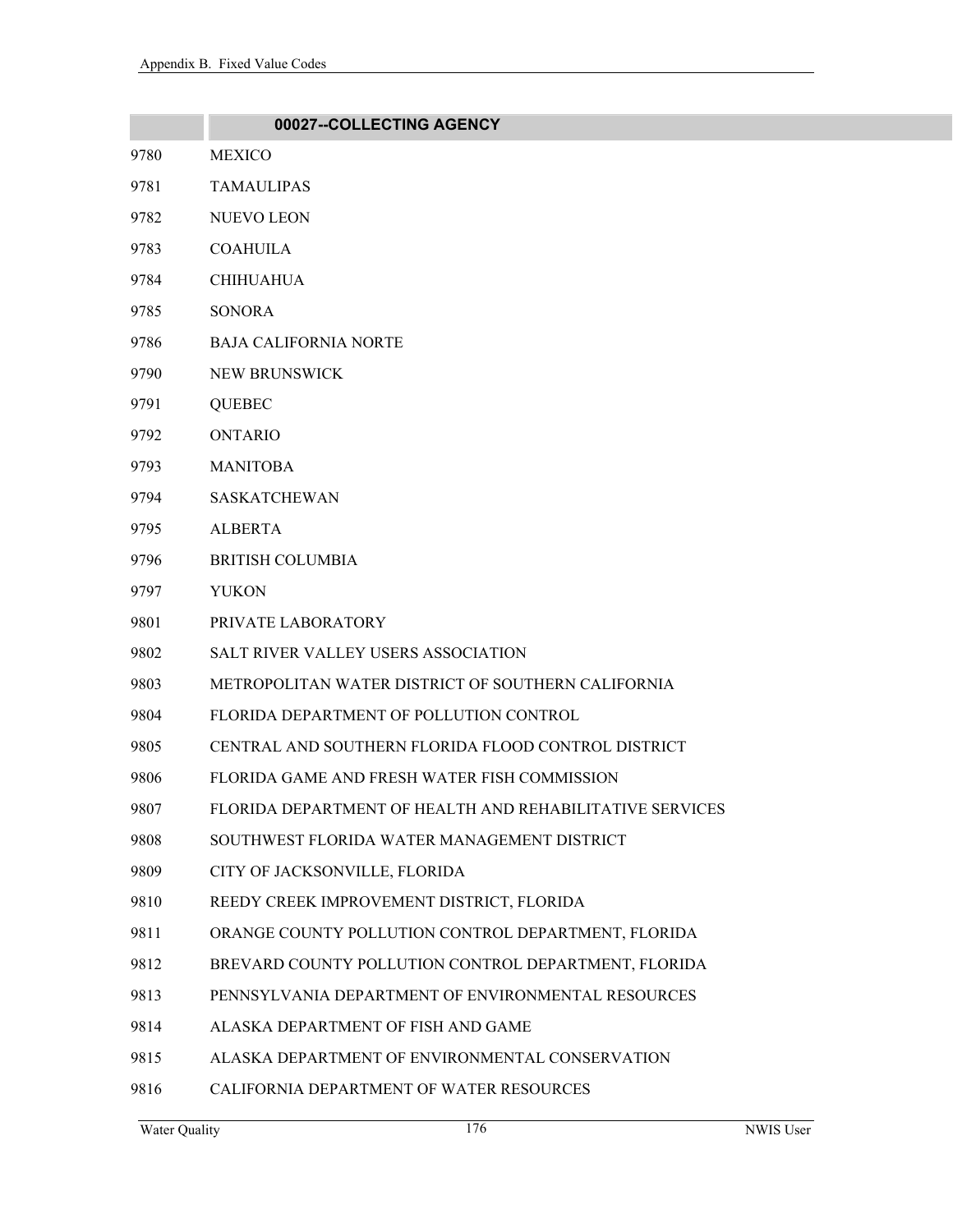|       | 00027--COLLECTING AGENCY                                   |
|-------|------------------------------------------------------------|
| 9817  | ORANGE COUNTY WATER DISTRICT, CALIF.                       |
| 9818  | HILLSBOROUGH COUNTY ENVIRONMENTAL PROTECTION COMM. FL      |
| 9819  | NASSAU COUNTY DEPARTMENT OF HEALTH, NY                     |
| 9820  | SUFFOLK COUNTY DEPARTMENT OF HEALTH, NY                    |
| 9821  | SUFFOLK COUNTY DEPARTMENT OF ENVIR. CONTROL, NY            |
| 9822  | SUFFOLK COUNTY WATER AUTHORITY, NY                         |
| 9823  | ALAMEDA COUNTY WATER DISTRICT, CA                          |
| 9824  | ALAMEDA CO. FLOOD CONTROL & WATER CONSER. DIST, ZONE 7, CA |
| 9825  | VALLEY COMMUNITY SERVICES DISTRICT (LIVERMORE), CA         |
| 9826  | CITY OF LIVERMORE WASTE TREATMENT PLANT, CA                |
| 9827  | ARKANSAS DEPARTMENT OF POLLUTION CONTROL AND ECOLOGY       |
| 9828  | ARKANSAS GAME AND FISH COMMISSION                          |
| 9829  | NASSAU COUNTY DEPARTMENT OF PUBLIC WORKS, N.Y.             |
| 9831  | UNIVERSITY OF IOWA, STATE HYGIENIC LABORATORY              |
| 9902  | UNIVERSITY OF ARIZONA                                      |
| 9903  | UNIVERSITY OF FLORIDA                                      |
| 9904  | <b>FLORIDA STATE UNIVERSITY</b>                            |
| 9905  | FLORIDA TECHNOLOGICAL UNIVERSITY                           |
| 9906  | UNIVERSITY OF ALASKA                                       |
| 12001 | CITY OF TAMPA, FLORIDA                                     |
| 12002 | CITY OF VERO BEACH, FLORIDA                                |
| 12005 | CITY OF TALLAHASSEE, FLORIDA                               |
| 12007 | ITT COMMUNITY DEVELOPMENT CORPORATION, FLORIDA             |
| 12010 | PALM BEACH COUNTY ENGINEER                                 |
| 12020 | PALM BEACH COUNTY HEALTH DEPT.                             |
| 12030 | DADE COUNTY DEPT. OF ENV. RESOURCES MAN.                   |
| 16001 | <b>IDAHO DEPARTMENT OF WATER RESOURCES</b>                 |
| 16002 | IDAHO DEPARTMENT OF HEALTH AND WELFARE                     |
| 17001 | METROPOLITAN SANITARY DIST. OF GREATER CHICAGO(MSD)        |
| 17002 | ILLINOIS ENVIRONMENTAL PROTECTION AGENCY (IEPA)            |
| 17003 | ILLINOIS STATE WATER SURVEY (ISWS)                         |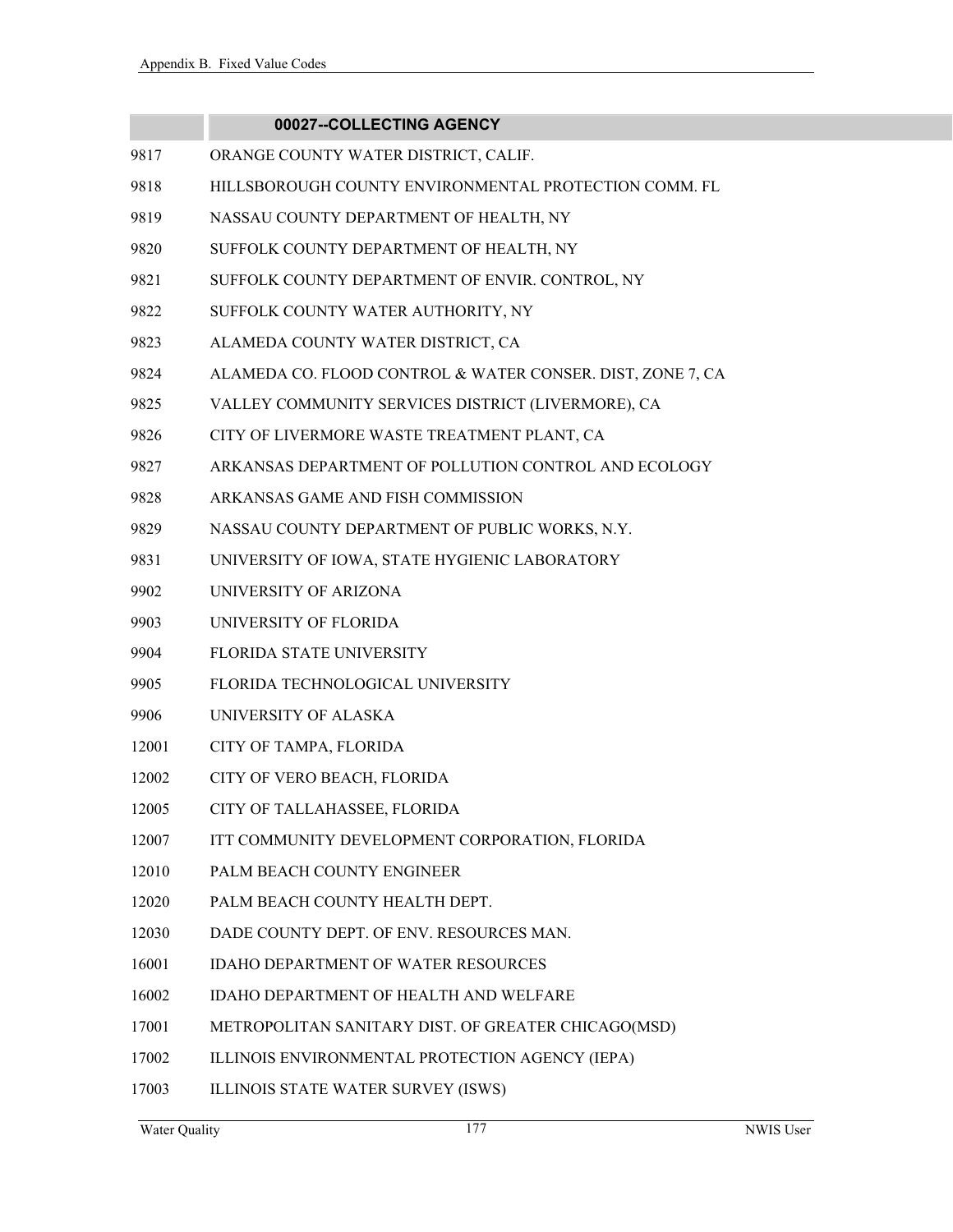- 17004 INTERSURVEY GEOTECHNICAL LAB, IGS
- 18001 INDIANA DEPT. ENV. MGMT., DRINKING WATER BRANCH, GW SECTION
- 18002 INDIANA DEPARTMENT OF ENVIRONMENTAL MANAGEMENT (IDEM)
- 18003 INDIANA GEOLOGICAL SURVEY (IGS)
- 18004 INDIANA DEPARTMENT OF NATURAL RESOURCES (IDNR)
- 18005 INDIANAPOLIS DEPARTMENT OF PUBLIC WORKS, INDIANA (IDPW)
- 18006 PURDUE UNIVERSITY, LAFAYETTE, INDIANA
- 18007 INDIANA UNIVERSITY, BLOOMINGTON, INDIANA
- 18008 BALL STATE UNIVERSITY, MUNCIE, INDIANA
- 18009 ST. JOSEPH RIVER BASIN COMMISSION, INDIANA
- 20001 KANSAS STATE GEOLOGICAL SURVEY
- 21001 GEOLOGICAL SURVEY OF KENTUCKY
- 25001 BARNSTABLE COUNTY HEALTH DEPARTMENT, MASS.
- 25003 LEO LAB, MASS
- 27001 MINN. DEPARTMENT OF NATURAL RESOURCES (DNR), ST. PAUL, MN
- 27002 MINN. DNR, WATERS DIVISION, ST. PAUL, MN
- 27003 MINN. DNR, FISH AND WILDLIFE DIVISION, ST. PAUL, MN
- 27004 MINN. DNR, FORESTRY DIVISION, ST. PAUL, MN
- 27005 MINN. DNR, MINERALS DIVISION, ST. PAUL, MN
- 27010 MINN. POLLUTION CONTROL AGENCY (PCA), ST. PAUL, MN
- 27011 MINN. PCA, WATER QUALITY DIVISION, ST. PAUL, MN
- 27012 MINN. PCA, SOLID/HAZARDOUS WASTE DIVISION, ST. PAUL, MN
- 27013 MINN. PCA, AIR QUALITY DIVISION, ST. PAUL, MN
- 27020 MINN. DEPARTMENT OF HEALTH, MINNEAPOLIS, MN
- 27030 MINN. GEOLOGICAL SURVEY, ST. PAUL, MN
- 27035 UNIV. OF MINN. MINNEAPOLIS-ST. PAUL, MN
- 27036 UNIV. OF MINN. GEOLOGY AND GEOPHYSICS, MINNEAPOLIS, MN
- 27038 UNIV. OF MINN. GRAY FRESHWATER BIO. INST., NAVARRE, MN
- 27039 UNIV. OF MINN. SOIL SCIENCE
- 27040 UNIV. OF MINN. AGRICULTURAL ENGINEERING, ST. PAUL, MN
- 27041 UNIV. OF MINN. ECOL., EVOL., AND BEHAVIOR, ST. PAUL, MN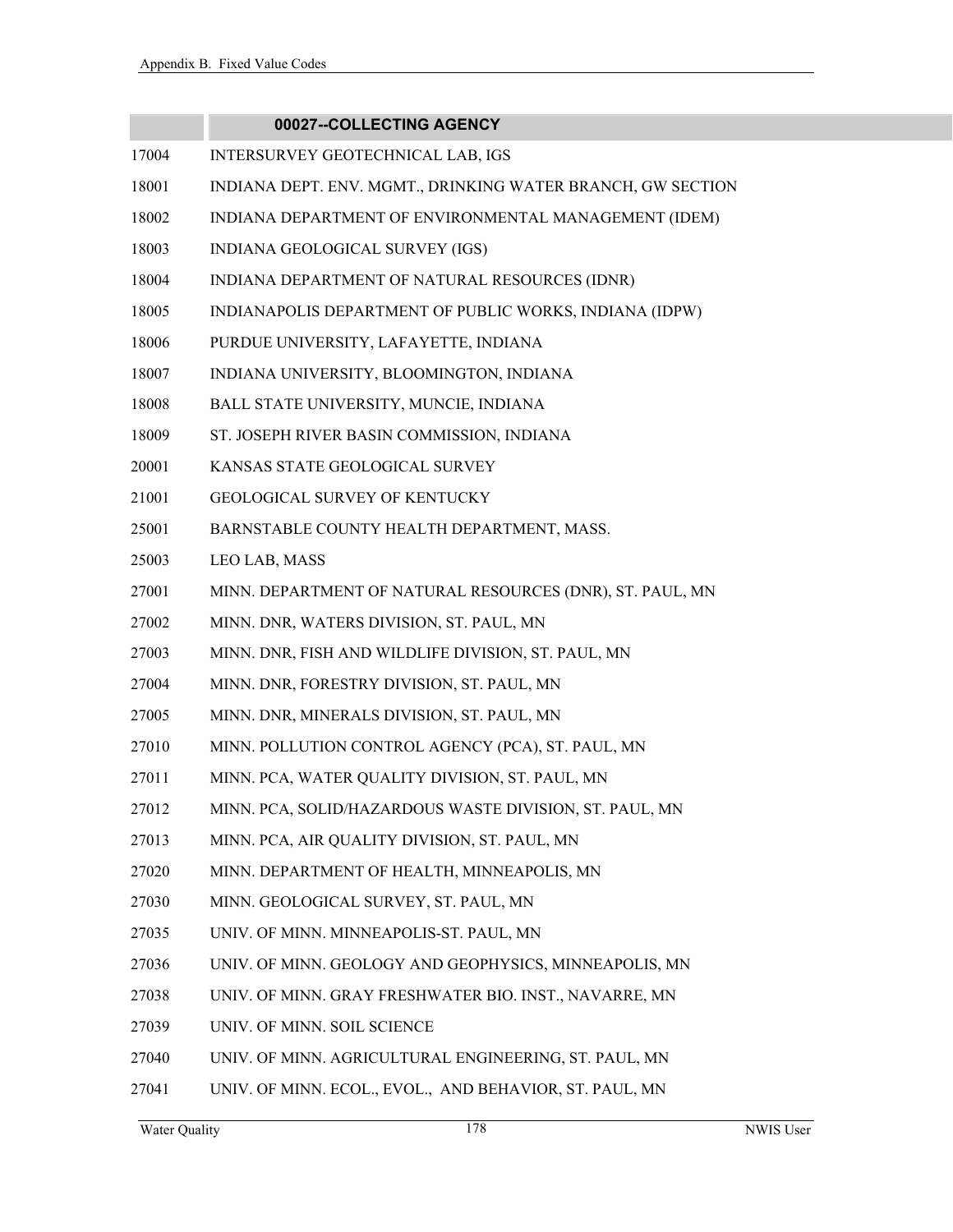- 27050 METROPOLITAN WASTE CONTROL COMMISSION, ST. PAUL, MN
- 28001 OFFICE OF POLLUTION CONTROL, MISSISSIPPI
- 28001 OFFICE OF POLLUTION CONTROL, MISSISSIPPI
- 28002 OFFICE OF GEOLOGY, MISSISSIPPI
- 28003 OFFICE OF LAND AND WATER RESOURCES, MISSISSIPPI
- 29001 MISSOURI DEPT OF NATURAL RESOURCES, DIV OF ENVIR. QUALITY
- 30010 MONTANA BUREAU OF MINES AND GEOLOGY
- 30020 MONTANA DEPT. OF FISH WILDLIFE AND PARKS
- 30030 MONTANA DEPT. OF HEALTH/ENV. SCIENCES, WATER QUALITY BUREAU
- 30040 MONTANA AGRICULTURAL RESEARCH CENTER
- 30050 MONTANA TUNNELS MINING, INC., WICKES, MT
- 30060 WATER CONSULTING, INC., HAMILTON, MT
- 31001 NEBRASKA DEPARTMENT OF ENVIRONMENTAL CONTROL LABORATORY
- 32001 NEVADA DIVISION OF ENVIRONMENTAL PROTECTION
- 32003 NEVADA DIVISION OF WATER RESOURCES
- 32005 UNIV. OF NEV., DIV. OF RENEW. NAT. RESOURCES
- 32006 NEVADA BUREAU OF ENVIRONMENTAL HEALTH
- 32007 NEVADA BUREAU OF MINES & GEOLOGY
- 32009 NEVADA DEPARTMENT OF FISH & GAME
- 32010 NEVADA DIVISION OF FORESTRY
- 32011 NEVADA DIVISION OF PARKS
- 32012 NEVADA CONSUMER HEALTH PROTECTION SERVICE
- 32013 UNIV. OF NEV. DESERT RESEARCH INSTITUTE
- 32014 UNIV. OF NEV. COLLEGE OF AGRICULTURE
- 32015 CLARK COUNTY DISTRICT HEALTH DEPARTMENT, NEVADA
- 32016 WASHOE COUNTY DISTRICT HEALTH DEPARTMENT, NEVADA
- 32017 LAS VEGAS VALLEY WATER DISTRICT, NEVADA
- 32018 SIERRA PACIFIC POWER CO., NEVADA
- 32019 NEVADA BUREAU OF LABORATORIES AND RESEARCH
- 32020 WASHOE COUNTY UTILITIES, RENO, NV
- 32021 CARSON CITY PUBLIC WORKS, CARSON CITY, NV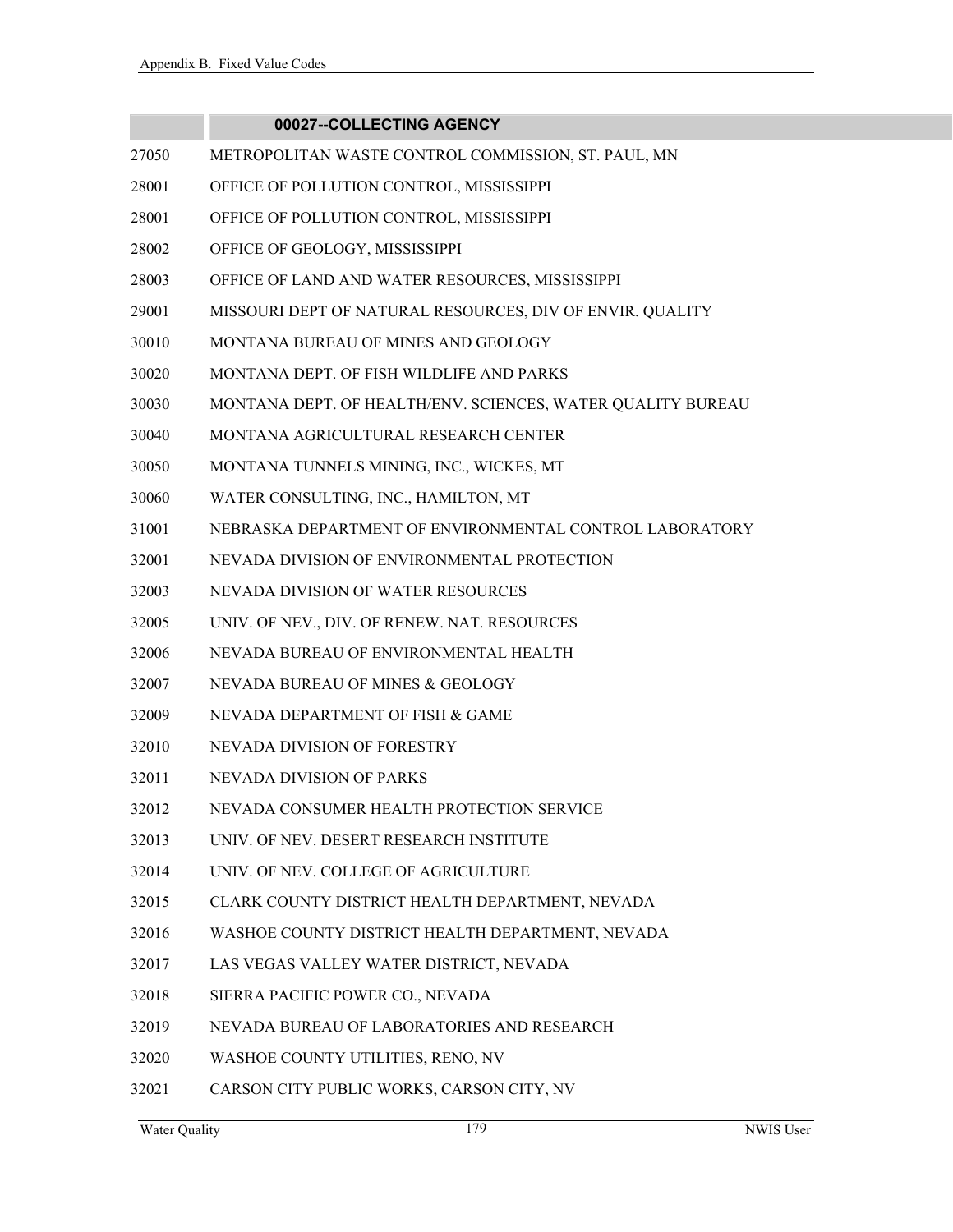- 32022 TRUCKEE MEADOWS WATER RECLAMATION FACILITY, RENO, NV
- 32091 WASHOE COUNTY COG, NEVADA
- 32092 CLARK COUNTY COG, NEVADA
- 32093 MUNICIPAL WATER COMPANY, NEVADA
- 34001 NEW JERSEY DEPARTMENT OF ENVIRONMENTAL PROTECTION
- 34002 ROY F. WESTON INC. WEST CHESTER, PA
- 34003 BOOTH, GARRETT, AND BLAIR INC., AMBLER, PA
- 34004 CAPE MAY COUNTY, NJ, DEPARTMENT OF HEALTH
- 34005 CAPE MAY COUNTY, NJ, PLANNING BOARD
- 34009 NEW JERSEY WATER SUPPLY AUTHORITY
- 36010 NEW YORK DEPARTMENT OF HEALTH
- 36012 NEW YORK DEPT. OF ENVIRONMENTAL CONSERVATION, ALBANY, NY
- 36020 NASSAU COUNTY, DEPARTMENT OF PUBLIC WORKS
- 38001 NORTH DAKOTA GEOLOGICAL SURVEY
- 38002 NORTH DAKOTA STATE WATER COMMISSION
- 38003 NORTH DAKOTA STATE HEALTH DEPARTMENT
- 38004 SPIRIT LAKE TRIBE, NORTH DAKOTA
- 39002 NORTHEASTERN OHIO REGIONAL SEWER DISTRICT, OHIO
- 39003 LAKE COUNTY GENERAL HEALTH DISTRICT, OHIO
- 39004 CUYAHOGA COUNTY BOARD OF HEALTH, OHIO
- 40810 CORPS OF ENGINEERS, TULSA DISTRICT
- 41000 CITY OF PORTLAND, BUREAU OF WATER WORKS
- 42010 CITY OF PHILADELPHIA, PA.
- 42011 SUSQUEHANNA RIVER BASIN COMMISSION
- 42012 VOLUNTEER CITIZEN GROUP, LANCASTER, PA
- 46001 SOUTH DAKOTA STATE UNIVERSITY SOILS LABORATORY
- 46002 SOUTH DAKOTA WATER RESOURCES INSTITUTE
- 46003 SOUTH DAKOTA AGRICULTURAL EXPERIMENT STATION
- 46004 SOUTH DAKOTA STATE CHEMIST
- 46005 SOUTH DAKOTA SCHOOL OF MINES AND TECHNOLOGY
- 46006 SOUTH DAKOTA STATE UNIVERSITY, DEPT. STATION BIOCHEMISTRY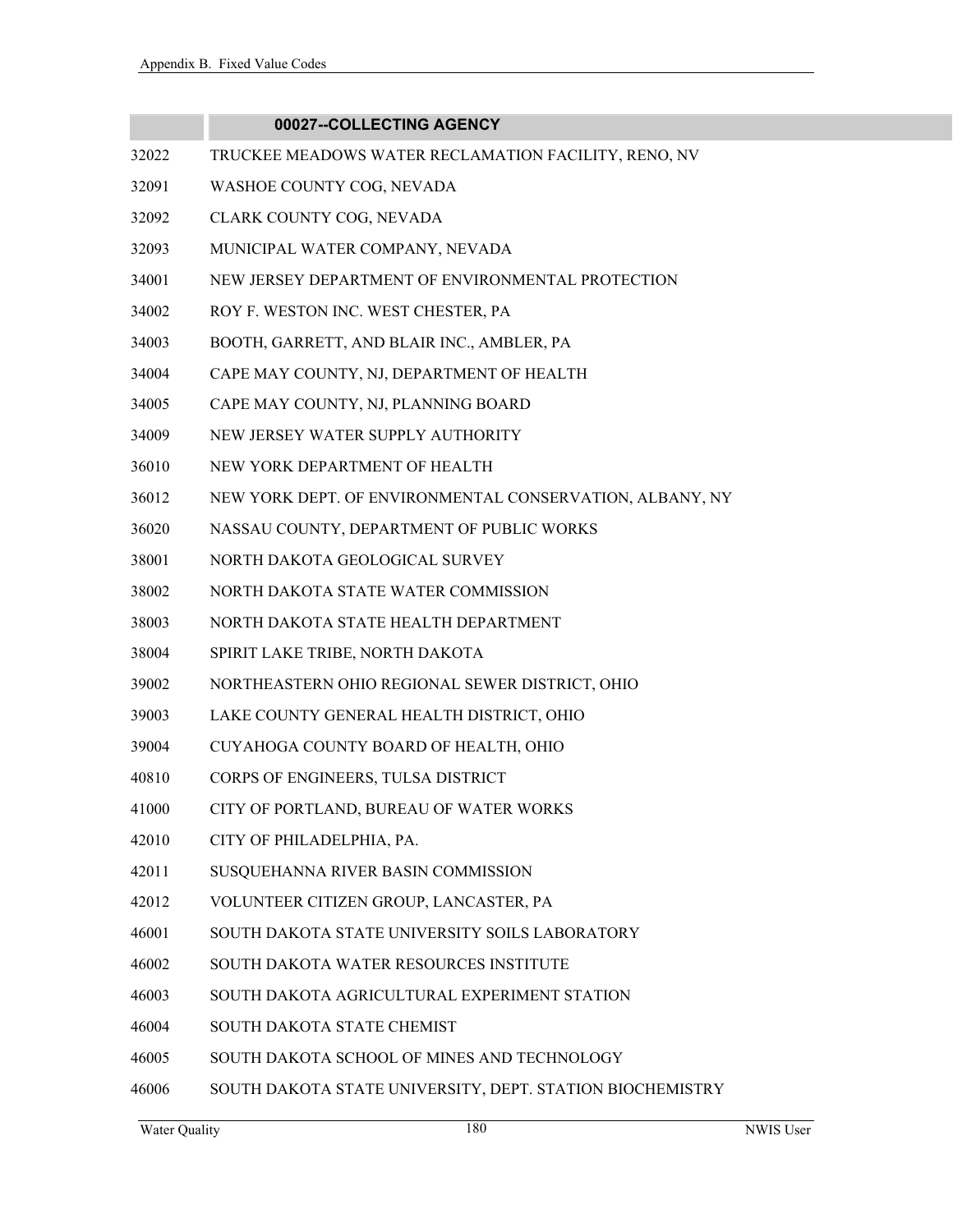# **00027--COLLECTING AGENCY** 46007 SOUTH DAKOTA DIVISION OF WATER RIGHTS 46008 SOUTH DAKOTA GEOLOGICAL SURVEY, VERMILLION, SD 46009 SOUTH DAKOTA DEPARTMENT OF HEALTH 47001 UNIVERSITY OF TENNESSEE AT KNOXVILLE 49001 KENNECOTT ENVIRONMENTAL LAB, SALT LAKE CITY, UT 51005 VIRGINIA TECH., OCCOQUAN WATERSHED MONITORING LABORATORY 51006 JAMES MADISON UNIVERSITY, STAUNTON, VA 55555 INDIVIDUAL 66666 DRILLER 80000 QA PROJECT 80003 INST. TECH. HERNPHYSIK, DORMSTADT, FEDERAL REPUBLIC OF GERM 80010 ATLANTA CENTRAL LABORATORY, GA 80020 DENVER CENTRAL LABORATORY, CO 80055 IEAE, VIENNA, AUSTRIA 80088 RADIOACTIVE DATING LAB, GEOL. SURVEY, SWEDEN-FRESCATI 80095 USGS-NATIONAL RESEARCH PROGRAM LAB, MENLO PARK, CA 80113 DISTRICT WATER-QUALITY LAB, TUSCALOOSA, ALABAMA 80141 GEOLOGICAL SURVEY OF ALABAMA 80201 ALASKA DIVISION OF GEOLOGIC AND GEOPHYSICAL SURVEYS (DGGS) 80203 CHEMICAL AND GEOLOGICAL LABORATORIES OF ALASKA 80205 NORTHERN TEST LAB (SOLDOTNA, ALASKA) 80213 DISTRICT WATER-QUALITY LAB, ANCHORAGE, ALASKA 80410 CITY OF TUCSON, AZ 80413 DISTRICT WATER-QUALITY LAB, YUMA, ARIZONA 80415 ARIZ. DEPT. OF ENVIRONMENTAL QUALITY 80417 ARIZ. DEPT. OF WATER RESOURCES 80501 OUACHITA BAPTIST UNIVERSITY, ARKADELPHIA, ARKANSAS 80503 UNIVERSITY OF ARKANSAS, DEPT. OF ENGINEERING, FAYETTEVILLE

- 80505 UNIVERSITY OF ARKANSAS, DEPT. OF GEOLOGY, FAYETTEVILLE
- 80513 DISTRICT WATER-QUALITY LAB, LITTLE ROCK, ARKANSAS
- 80515 ARKANSAS GEOLOGICAL COMMISSION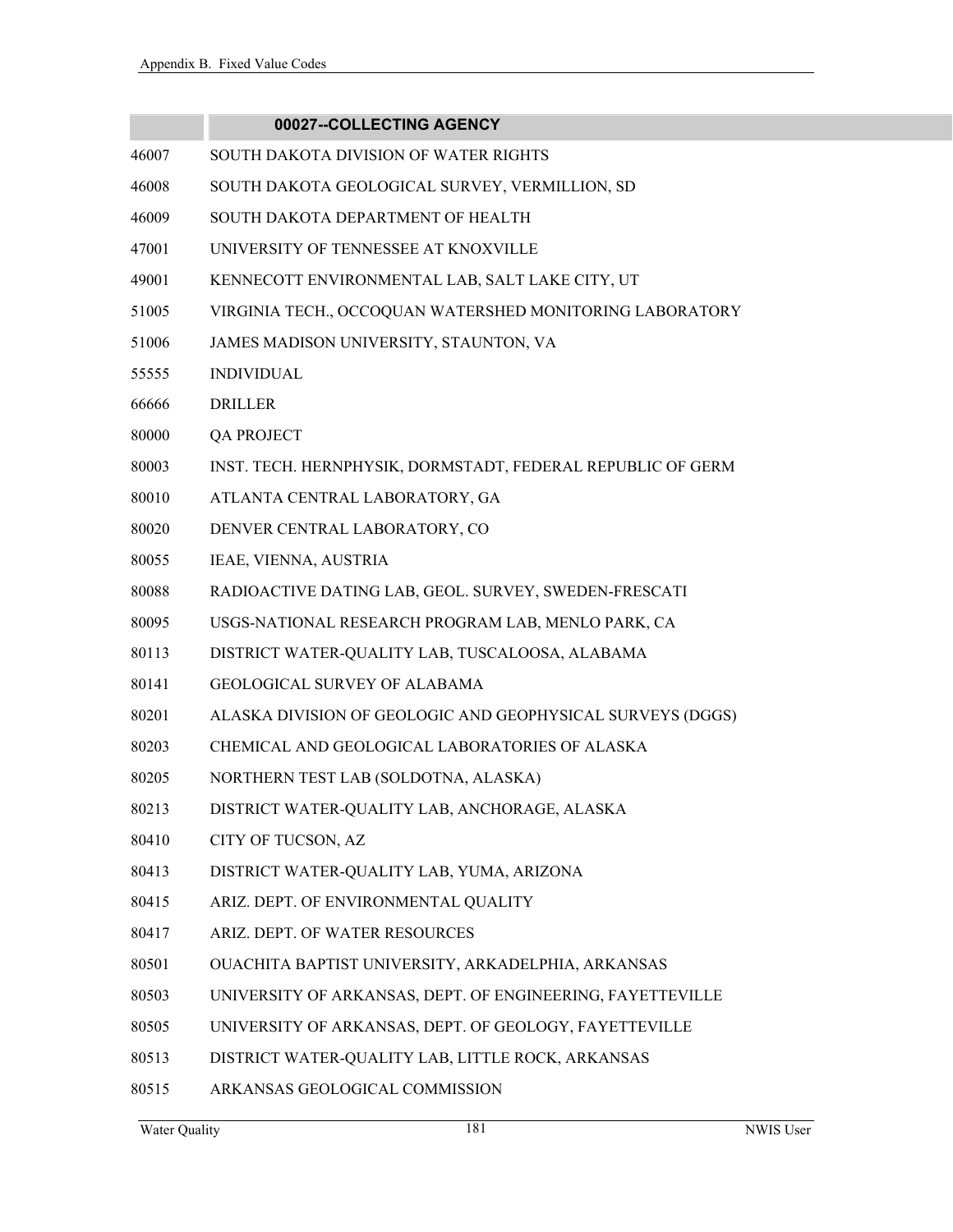- 80601 HEALTH AND HUMAN SERVICES INDIAN HEALTH SERVICES, CA
- 80613 DISTRICT WATER-QUALITY LAB, SACRAMENTO, CALIFORNIA
- 80623 CITY OF SAN DIEGO LAB, CALIFORNIA
- 80641 LAWRENCE LIVERMORE LAB, CALIFORNIA
- 80650 UNIVERSITY OF CALIFORNIA, BERKELEY
- 80670 UNIVERSITY OF CALIFORNIA, DAVIS
- 80671 UNIVERSITY OF CALIFORNIA, SAN DIEGO, LA JOLLA
- 80672 UNIVERSITY OF CALIFORNIA, LOS ANGELES
- 80801 CITY OF ARVADA, CO
- 80820 PINE RIVER WATERSHED STAKEHOLDERS GROUP, CO
- 80839 ENV.HEALTH DIV. VET.SCIENCE COLLEGE, CSU, FORT COLLINS, CO
- 80841 DAVIS LABORATORIES, COLORADO
- 80843 DENVER REGIONAL COUNCIL OF GOVERNMENT
- 80845 METROPOLITAN DENVER SEWAGE DISPOSAL DISTRICT LAB. NO. 1
- 80849 ROCKY MOUNTAIN ANALYTICAL LABORATORY (ARVADA, COLORADO)
- 80851 UPPER CLEAR CREEK ADVISORY GROUP, IDAHO SPRINGS, CO
- 81113 DISTRICT WATER-QUALITY LAB, WASHINGTON, D.C.
- 81210 ST. JOHNS WATER MANAGEMENT DISTRICT, FLORIDA
- 81213 DISTRICT WATER-QUALITY LAB, OCALA, FLORIDA
- 81223 INSTITUTE OF MARINE SCIENCE, MIAMI, FLORIDA
- 81227 VOLUSIA COUNTY ENVIRONMENTAL CONTROL, FL
- 81230 SUWANNEE RIVER WATER MANAGEMENT DISTRICT, LIVE OAK, FL
- 81231 NORTHWEST FLORIDA WATER MANAGEMENT DISTRICT, QUINCY, FL
- 81232 SOUTH FLORIDA WATER MANAGEMENT DISTGRICT, W. PALM BEACH, FL
- 81233 FLORIDA INTERNATIONAL UNIVERSITY, MIAMI, FL
- 81341 GEORGIA STATE NATURAL RESOURCES DEPARTMENT
- 81513 DISTRICT WATER-QUALITY LAB, HONOLULU, HAWAII
- 81601 RADIOLOGICAL & ENV. SCIENCES LAB, DOE, INEL, IDAHO FALLS,ID
- 81603 ENVIRONMENTAL CHEMISTRY LAB, E.G.&G., INEL, IDAHO FALLS, ID
- 81605 RADIATION MEASUREMENTS LAB, E.G.&G., INEL, IDAHO FALLS, ID
- 81607 ENVIRONMENTAL ANALYSIS GROUP, WINCO, INEL, IDAHO FALLS, ID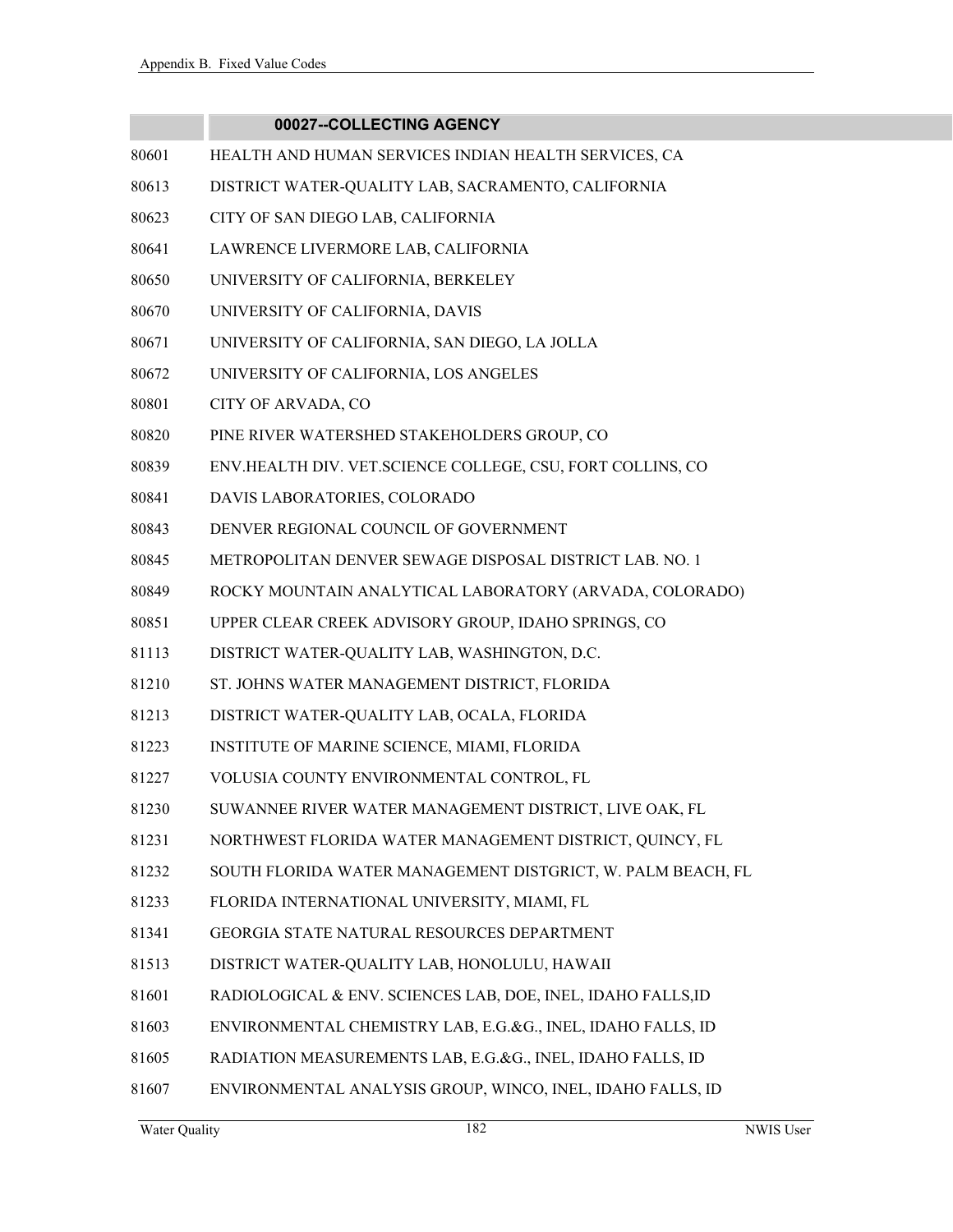|       | 00027--COLLECTING AGENCY                                  |
|-------|-----------------------------------------------------------|
| 81641 | IDAHO DEPT. OF HEALTH AND WELFARE, BUREAU OF LABORATORIES |
| 81700 | USGS - ILLINOIS DISTRICT                                  |
| 81741 | BLOOMINGTON NORMAL SANITARY DISTRICT, ILLINOIS            |
| 81777 | UNIVERSITY OF CHICAGO, ILLINOIS                           |
| 81941 | <b>IOWA STATE HYGIENIC LABORATORY</b>                     |
| 81951 | IOWA DEPARTMENT OF ENVIRONMENTAL QUALITY                  |
| 82041 | KANSAS STATE DEPARTMENT OF HEALTH AND ENVIRONMENT         |
| 82101 | KENTUCKY CABINET FOR HUMAN RESOURCES                      |
| 82103 | BECKMAR ENVIRONMENTAL LABORATORY, KENTUCKY                |
| 82213 | DISTRICT WATER-QUALITY LAB, BATON ROUGE, LOUISIANA        |
| 82241 | LOUISIANA, GULF SOUTH RESEARCH INSTITUTE                  |
| 82301 | UNIVERSITY OF MAINE LABORATORY, ORONO, ME                 |
| 82303 | HOULTON BAND OF MALISEET INDIANS, MAINE                   |
| 82340 | MAINE DEPARTMENT OF CONSERVATION                          |
| 82341 | MAINE, DEPT. OF ENVIRONMENTAL PROTECTION                  |
| 82410 | MARYLAND DEPARTMENT OF THE ENVIRONMENT                    |
| 82420 | MARYLAND GEOLOGIC SURVEY                                  |
| 82430 | MARYLAND DEPARTMENT OF NATURAL RESOURCES                  |
| 82641 | WASHTENAW COUNTY HEALTH DEPARTMENT, MICHIGAN              |
| 82901 | UNIV. OF MISSOURI ENVIRONMENTAL TRACE SUBSTANCES LAB      |
| 83011 | MT DEPARTMENT OF ENVIRONMENTAL QUALITY                    |
| 83101 | HARRIS LABORATORIES, LINCOLN, NEBRASKA                    |
| 83113 | DISTRICT WATER-QUALITY LAB, LINCOLN, NEBRASKA             |
| 83241 | SIERRA ENVIRONMENTAL MONITORING SERVICE, NEVADA           |
| 83341 | WATER SUPPLY & POLLUTION CONTROL COMM. LAB., N.H.         |
| 83401 | TELEDYNE ISOTOPES, INC. NEW JERSEY                        |
| 83441 | NEW JERSEY DEPT. OF HEALTH LABORATORY                     |
| 83513 | DISTRICT WATER-QUALITY LAB, ALBUQUERQUE, NEW MEXICO       |
| 83523 | NEW MEXICO INSTITUTE OF MINING AND TECHNOLOGY - SOCORRO   |
| 83541 | UNIVERSITY OF NEW MEXICO                                  |
| 83542 | USBIA SOIL, WATER, & MATERIAL TESTING LAB., NEW MEXICO    |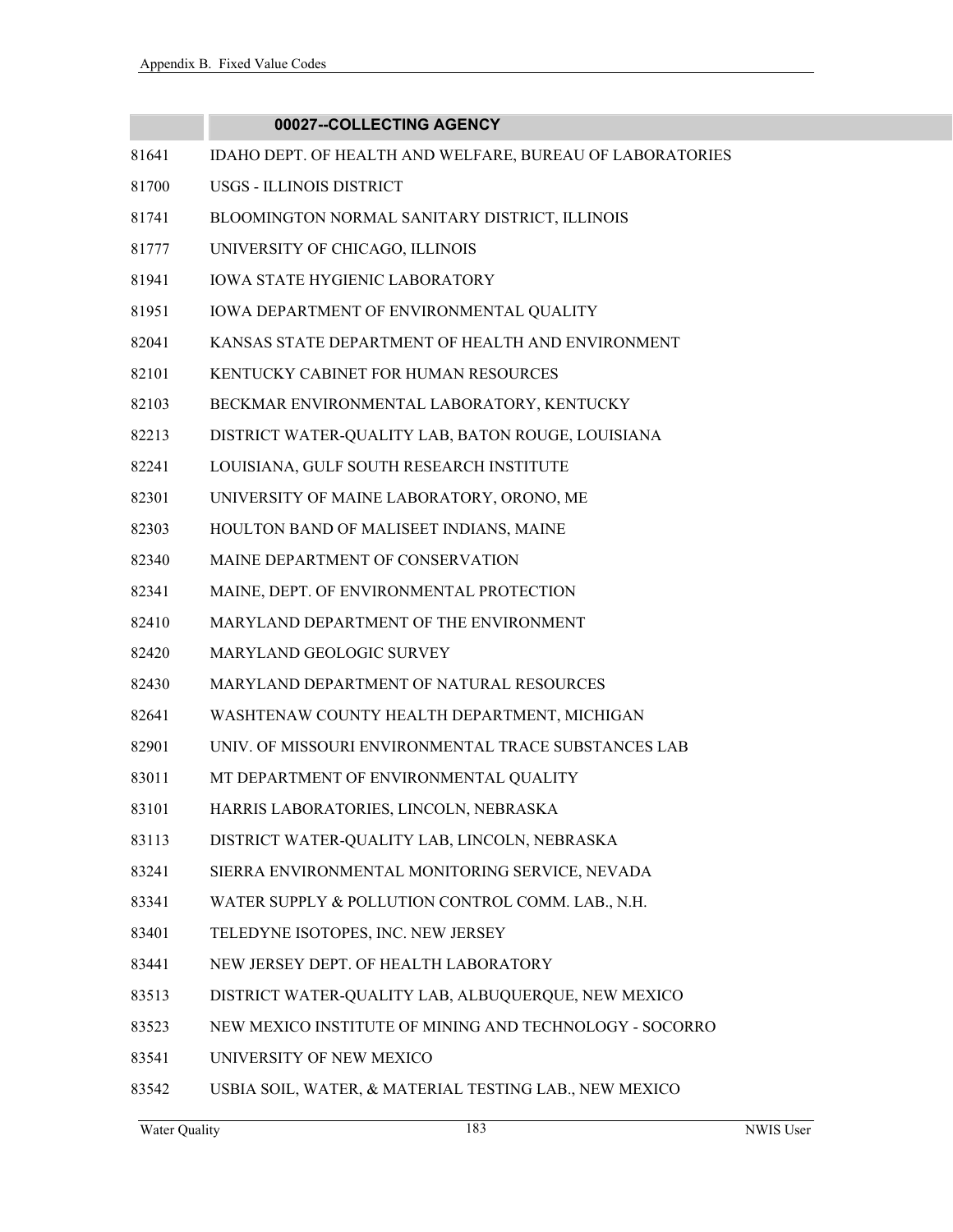- 83611 MONROE COUNTY HEALTH DEPARTMENT, NEW YORK
- 83613 DISTRICT WATER-QUALITY LAB, ALBANY, NEW YORK
- 83620 UPSTATE FRESHWATER INSTITUTE, NEW YORK
- 83621 O'BRIEN AND GERE, NEW YORK
- 83630 SYRACUSE UNIVERSITY, DEPT. OF CIVIL ENGINEERING
- 83631 METROPOLITAN LABORATORY, NEW YORK
- 83650 ERIE COUNTY LABORATORY, NEW YORK
- 83660 STATE UNIVERSITY OF NEW YORK AT CORTLAND, NEW YORK
- 83671 COLUMBIA UNIVERSITY, NEW YORK
- 83713 DISTRICT WATER-QUALITY LAB, RALEIGH, NORTH CAROLINA
- 83741 NORTH CAROLINA DEPT. OF NATURAL AND ECONOMIC RESOURCES
- 83751 MECKLENBURG CO. DEPT. OF ENVIRONMENTAL HEALTH LAB, N.C.
- 83841 NORTH DAKOTA STATE LABORATORY
- 83901 NATIONAL TESTING LABORATORY, WATER CHECK DIVISION, OHIO
- 83913 DISTRICT WATER-QUALITY LAB, COLUMBUS, OHIO
- 84001 OKLAHOMA WATER RESOURCES BOARD
- 84003 OKLAHOMA STATE UNIVERSITY
- 84005 OKLAHOMA STATE HEALTH DEPT. RADIOCHEMISTRY LABORATORY
- 84007 OKLAHOMA STATE DEPARTMENT OF AGRICULTURE
- 84009 ASSOCIATION OF CENTRAL OKLAHOMA GOVERNMENTS
- 84011 OKLAHOMA CORPORATION COMMISSION
- 84013 DISTRICT WATER-QUALITY LAB, OKLAHOMA CITY, OKLAHOMA
- 84015 OKLAHOMA CONSERVATION COMMISSION, OKLAHOMA CITY, OK
- 84017 OKLAHOMA DEPARTMENT OF ENVIRONMENTAL QUALITY (ODEQ)
- 84041 OKLAHOMA GEOLOGICAL SURVEY
- 84042 OKLAHOMA STATE HEALTH DEPARTMENT
- 84113 DISTRICT WATER-QUALITY LAB, PORTLAND, OREGON
- 84213 DISTRICT WATER-QUALITY LAB, HARRISBURG, PENNSYLVANIA
- 84215 CHESTER COUNTY HEALTH DEPARTMENT LAB, PA.
- 84240 CITY OF PHILADELPHIA, PA AND USGS
- 84540 SOUTH CAROLINA WATER RESOURCES COMMISSION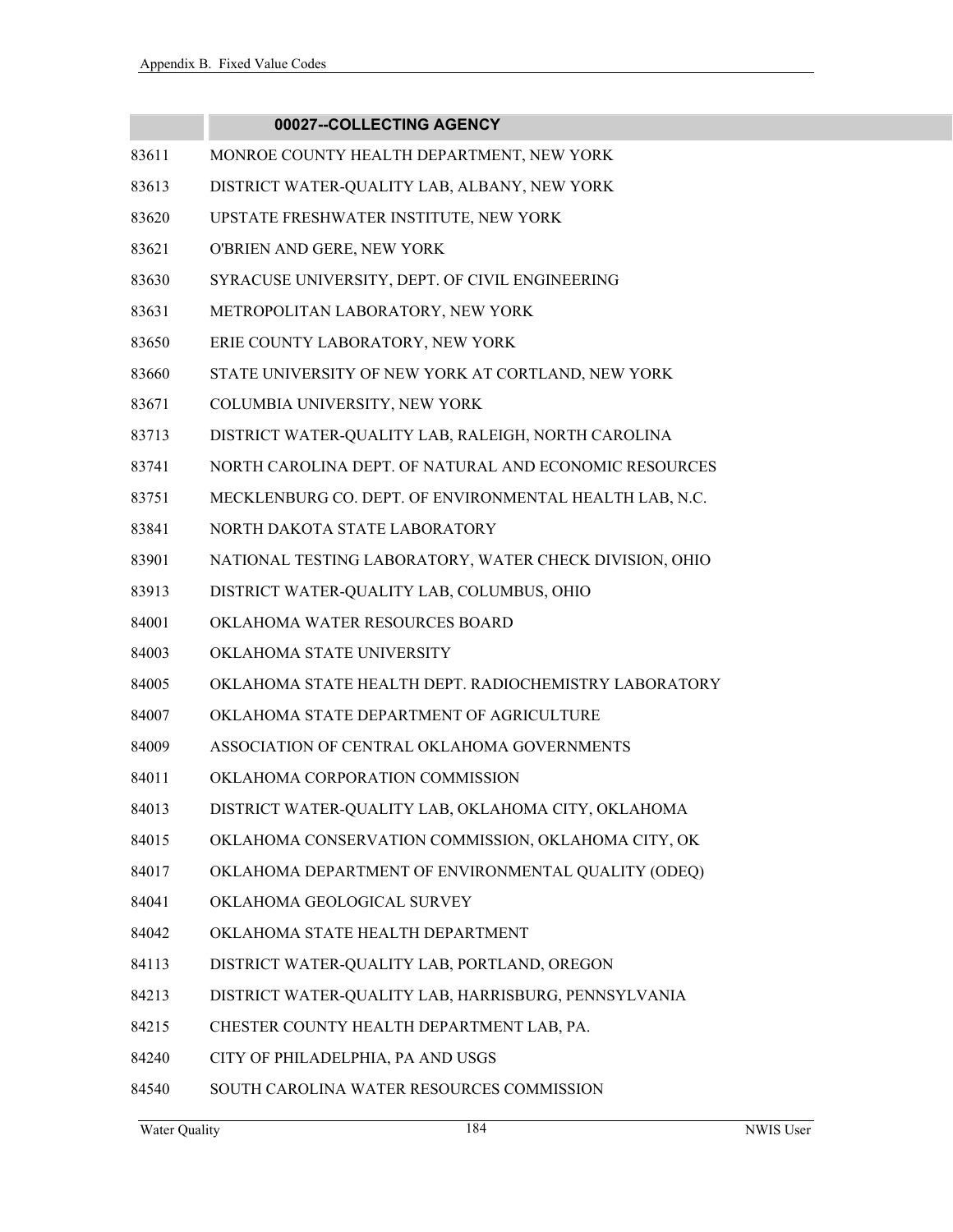m.

|       | 00027--COLLECTING AGENCY                                |
|-------|---------------------------------------------------------|
| 84541 | SAVANNAH RIVER LAB, SOUTH CAROLINA                      |
| 84610 | URE PROJECT LABORATORY, OAK RIDGE, TN                   |
| 84699 | <b>PUBLIC ENTITY</b>                                    |
| 84813 | DISTRICT WATER-QUALITY LAB, AUSTIN, TEXAS               |
| 84823 | INTERNATIONAL BOUNDARY WATER COMMISSION                 |
| 84833 | <b>GUADALUPE-BLANCO RIVER AUTHORITY</b>                 |
| 84913 | DISTRICT WATER-QUALITY LAB, SALT LAKE CITY, UTAH        |
| 85113 | HEADQUARTERS TRITIUM LAB, RESTON, VIRGINIA              |
| 85114 | DISTRICT WATER-QUALITY LAB, CHARLOTTESVILLE, VIRGINIA   |
| 85115 | UNIV. OF VIRGINIA DEPT. OF ENVIRONMENTAL SCIENCES LAB   |
| 85116 | VIRGINIA DIVISION OF CONSOLIDATED LABORATORY SERVICES   |
| 85117 | JAMES CITY SERVICE AUTHORITY, JAMES CITY COUNTY, VA     |
| 85313 | DISTRICT WATER-QUALITY LAB, TACOMA, WASHINGTON          |
| 85341 | AM TEST INC., WASHINGTON                                |
| 85342 | MUNICIPALITY OF METROPOLITAN SEATTLE, WASHINGTON        |
| 85343 | WASHINGTON STATE DEPT. OF ECOLOGY                       |
| 85344 | WASHINGTON STATE DEPT. OF SOCIAL AND HEALTH SERVICES    |
| 85345 | ANALYTICAL RESOURCES INCORPORATED (SEATTLE, WASHINGTON) |
| 85346 | ECOLOGY AND ENVIRONMENT INC (SEATTLE, WASHINGTON)       |
| 85348 | EDGE ANALYTICAL (MTC), INC.                             |
| 85349 | SOUND ANALYTICAL SERVICES, INC. FIFE, WA                |
| 85350 | INLAND ENVIRONMENTAL LABORATORY, INC. SPOKANE, WA       |
| 85360 | WASHINGTON STATE UNIVERSITY, DEPT. OF GEOLOGY           |
| 85411 | DISTRICT WATER-QUALITY LAB, CHARLESTON, WV              |
| 85540 | ROBERT E. LEE AND ASSOC. GREEN BAY, WISC.               |
| 85541 | MAYO CLINIC, UNIVERSITY OF WISCONSIN                    |
| 85542 | UNIVERSITY OF WISCONSIN EXTENSION                       |
| 85543 | STATE LABORATORY OF HYGIENE, WISCONSIN                  |
| 85544 | HAZELTON LABORATORIES AMERICA (MADISON, WISCONSIN)      |
| 85545 | WISCONSIN DEPARTMENT OF NATURAL RESOURCES               |
| 85546 | LAC DU FLAMBEAU BAND OF LAKE SUPERIOR CHIPPEWA INDIANS  |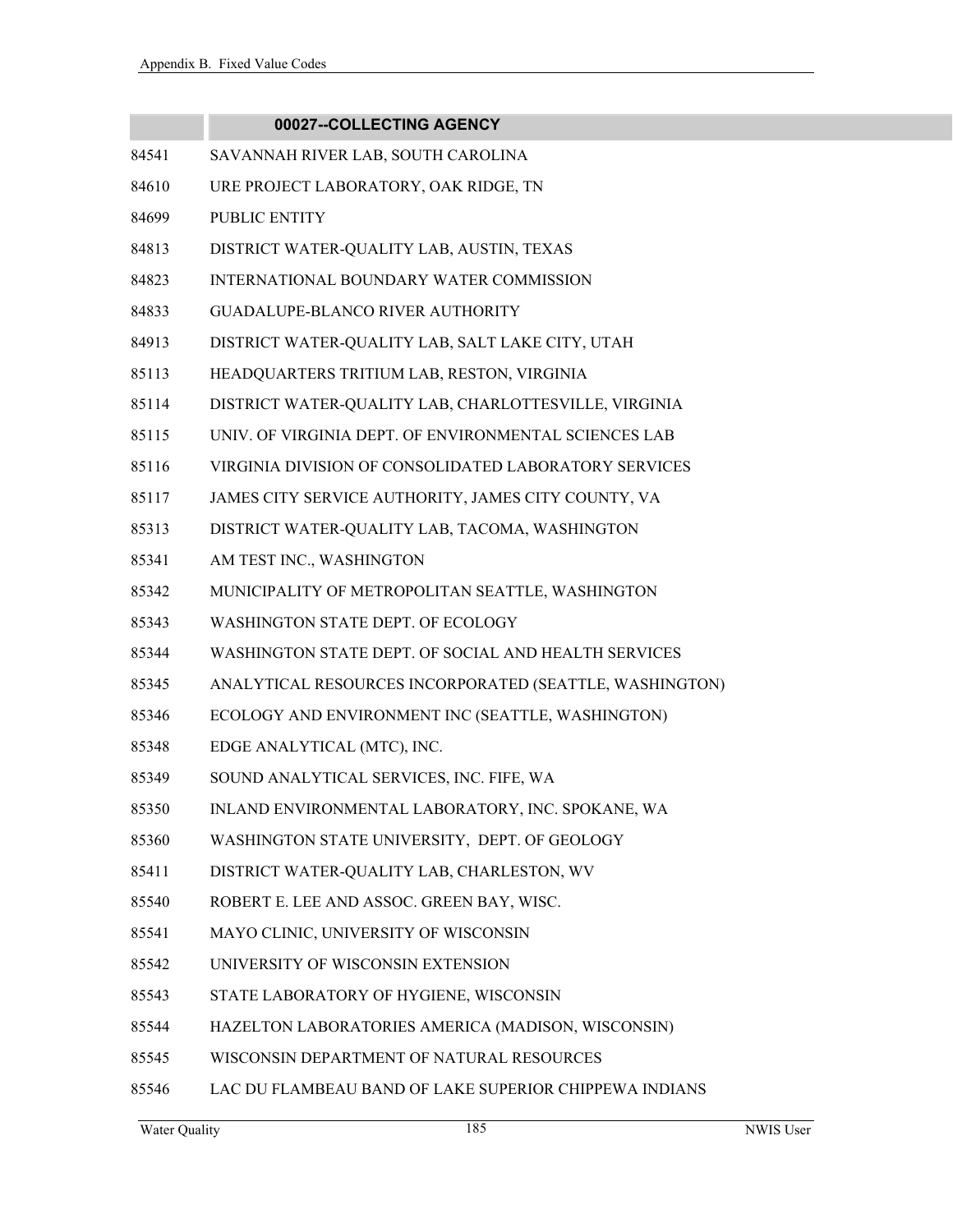- 85547 MILWAUKEE METROPOLITAN SEWERAGE DISTRICT, MILWAUKEE, WI
- 85613 DISTRICT WATER-QUALITY LAB, CHEYENNE, WYOMING
- 85614 WYOMING DEPARTMENT OF AGRICULTURE
- 87213 DISTRICT WATER-QUALITY LAB, SAN JUAN, PUERTO RICO
- 89201 ENVIRONMENT CANADA, WATER QUALITY BR., BURLINGTON, ONTARIO
- 89213 CHALK RIVER NUCLEAR LABORATORIES, CHALK RIVER, CANADA
- 89301 MANITOBA ENVIRONMENT, WATER STANDARDS SEC., WINNIPEG, MAN.
- 89401 SASKATCHEWAN ENVIRONMENT, WATER QUALITY BR., REGINA, SASK.
- 99001 PRIVATE CONTRACTOR
- 99999 OTHER

#### **00028--ANALYZING AGENCY**

| 300 | NAPD/NTN-NAT. ATMOS. DEPOSITION PROGRAM/NAT. TRENDS NETW. |
|-----|-----------------------------------------------------------|
| 500 | DEPARTMENT OF AGRICULTURE                                 |
| 504 | <b>AGRICULTURAL RESEARCH SERVICE</b>                      |
| 520 | <b>SOIL CONSERVATION SERVICE</b>                          |
| 596 | <b>FOREST SERVICE</b>                                     |
| 600 | DEPARTMENT OF COMMERCE                                    |
| 642 | NATIONAL INDUSTRIAL POLLUTION CONTROL COUNCIL             |
| 648 | NATIONAL OCEANIC AND ATMOSPHERIC ADMINISTRATION           |
| 655 | NATIONAL BUREAU OF STANDARDS                              |
| 700 | DEPARTMENT OF DEFENSE - MILITARY                          |
| 701 | <b>AIR FORCE</b>                                          |
| 702 | <b>ARMY</b>                                               |
| 703 | <b>MARINES</b>                                            |
| 704 | <b>NAVY</b>                                               |
| 800 | DEPARTMENT OF DEFENSE - CIVIL                             |
| 810 | <b>CORPS OF ENGINEERS</b>                                 |
| 900 | DEPARTMENT OF HEALTH, EDUCATION AND WELFARE               |
| 910 | <b>FOOD AND DRUG ADMINISTRATION</b>                       |
| 915 | ENVIRONMENTAL HEALTH SERVICE                              |
|     |                                                           |

920 FISH & WILDLIFE SERVICE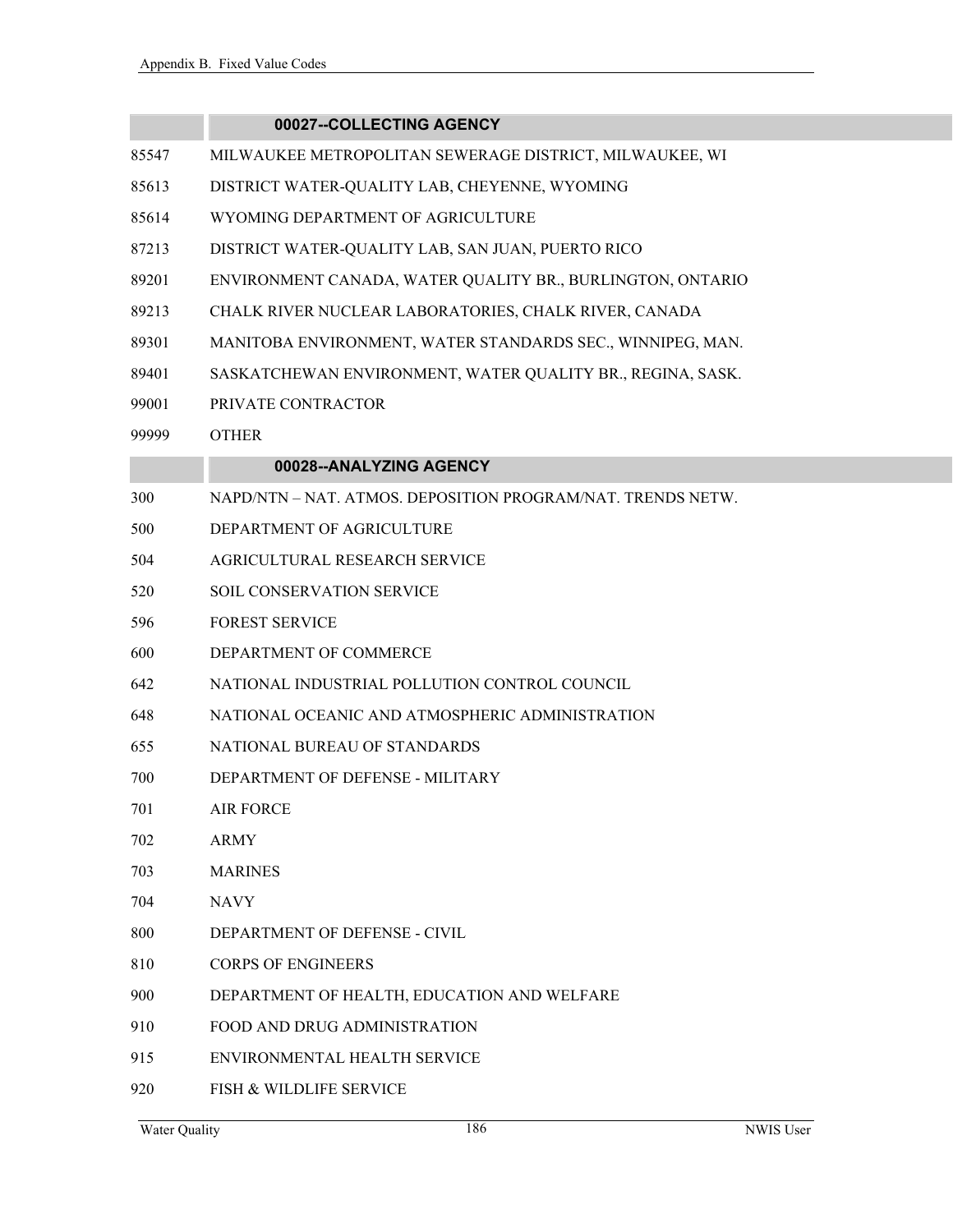|      | 00028--ANALYZING AGENCY                                     |
|------|-------------------------------------------------------------|
| 930  | NATIONAL INSTITUTES OF HEALTH                               |
| 1000 | DEPARTMENT OF THE INTERIOR                                  |
| 1004 | <b>BUREAU OF LAND MANAGEMENT</b>                            |
| 1008 | <b>BUREAU OF INDIAN AFFAIRS</b>                             |
| 1016 | <b>BUREAU OF OUTDOOR RECREATION</b>                         |
| 1028 | <b>GEOLOGICAL SURVEY</b>                                    |
| 1032 | <b>BUREAU OF MINES</b>                                      |
| 1050 | <b>BUREAU OF SPORT FISHERIES AND WILDLIFE</b>               |
| 1053 | NATIONAL PARK SERVICE                                       |
| 1060 | <b>BUREAU OF RECLAMATION</b>                                |
| 1062 | ALASKA POWER ADMINISTRATION                                 |
| 1064 | BONNEVILLE POWER ADMINISTRATION                             |
| 1068 | SOUTHEASTERN POWER ADMINISTRATION                           |
| 1072 | SOUTHWESTERN POWER ADMINISTRATION                           |
| 1076 | OFFICE OF SALINE WATER                                      |
| 1086 | OFFICE OF WATER RESOURCES RESEARCH                          |
| 1800 | ATOMIC ENERGY COMMISSION                                    |
| 2000 | ENVIRONMENTAL PROTECTION AGENCY                             |
| 2010 | USEPA, REGION 1, NEW ENGLAND REGIONAL LABORATORY, LEXINGTON |
| 2020 | USEPA, REGION 2, EDISON, NEW JERSEY                         |
| 2100 | DEPARTMENT OF TRANSPORTATION                                |
| 2300 | GENERAL SERVICES ADMINISTRATION                             |
| 2500 | DEPARTMENT OF HOUSING AND URBAN DEVELOPMENT                 |
| 2555 | U.S. PUBLIC HEALTH SERVICE, DIVISION OF INDIAN HEALTH       |
| 2700 | NATIONAL AERONAUTICS AND SPACE ADMINISTRATION               |
| 3315 | TENNESSEE VALLEY AUTHORITY                                  |
| 3335 | WATER RESOURCES COUNCIL                                     |
| 6001 | ASSOCIATION OF BAY AREA GOVERNMENTS, CALIFORNIA             |
| 6003 | ALAMEDA CO. FLOOD CONTROL AND WATER CONSERVATION DIST., CA  |
| 6005 | EAST BAY REGIONAL PARK DISTRICT, CA                         |
| 6006 | EAST BAY MUNICIPAL UTILITY DISTRICT, OAKLAND CA             |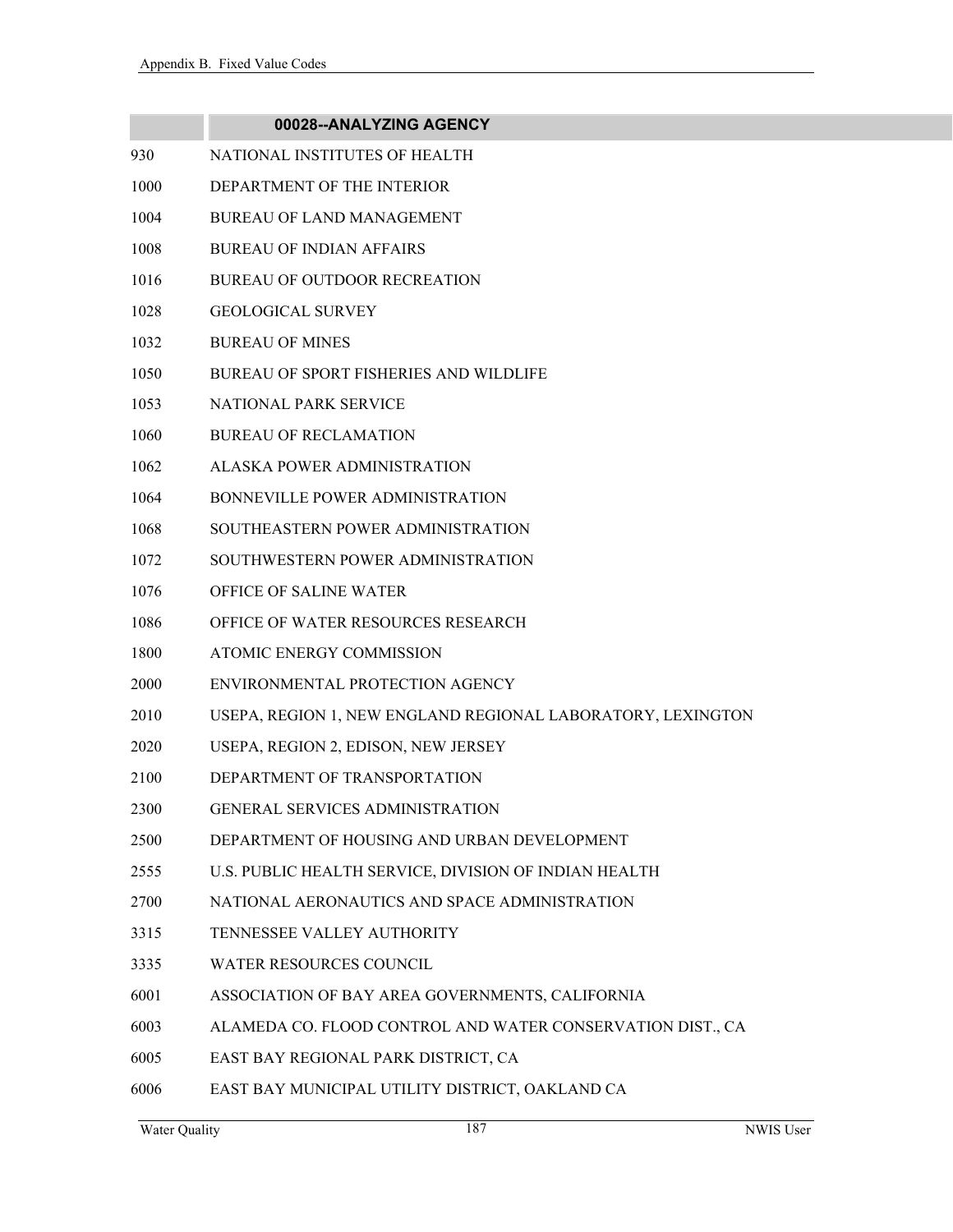|      | 00028--ANALYZING AGENCY                                    |
|------|------------------------------------------------------------|
| 6010 | CA REGIONAL WATER QUALITY CONTROL BOARD NORTH COAST REGION |
| 6015 | UNITED WATER CONSERVATION DISTRICT, SANTA PAULA CA         |
| 6020 | SANTA CLARA VALLEY WATER DISTRICT, CALIFORNIA              |
| 6021 | LA COUNTY AG. COMM. WEIGHTS & MEAS. DEPT. ENV. TOXICOLOGY  |
| 6022 | ANTELOPE VALLEY EAST KERN WATER AGENCY LABORATORY          |
| 6040 | QUANTERRA ENVIRONMENTAL SERVICES, WEST SACRAMENTO, CA      |
| 8001 | CHADWICK AND ASSOCIATES, INC., LITTLETON, CO               |
| 9700 | STATE HEALTH LABORATORY (00 = STATE CODE)                  |
| 9701 | <b>ALABAMA</b>                                             |
| 9702 | <b>ALASKA</b>                                              |
| 9704 | <b>ARIZONA</b>                                             |
| 9705 | <b>ARKANSAS</b>                                            |
| 9706 | <b>CALIFORNIA</b>                                          |
| 9708 | COLORADO                                                   |
| 9709 | <b>CONNECTICUT</b>                                         |
| 9710 | DELAWARE                                                   |
| 9711 | DISTRICT OF COLUMBIA                                       |
| 9712 | <b>FLORIDA</b>                                             |
| 9713 | <b>GEORGIA</b>                                             |
| 9715 | <b>HAWAII</b>                                              |
| 9716 | <b>IDAHO</b>                                               |
| 9717 | <b>ILLINOIS</b>                                            |
| 9718 | <b>INDIANA</b>                                             |
| 9719 | <b>IOWA</b>                                                |
| 9720 | <b>KANSAS</b>                                              |
| 9721 | <b>KENTUCKY</b>                                            |
| 9722 | <b>LOUISIANA</b>                                           |
| 9723 | <b>MAINE</b>                                               |
| 9724 | <b>MARYLAND</b>                                            |
| 9725 | <b>MASSACHUSETTS</b>                                       |

9726 MICHIGAN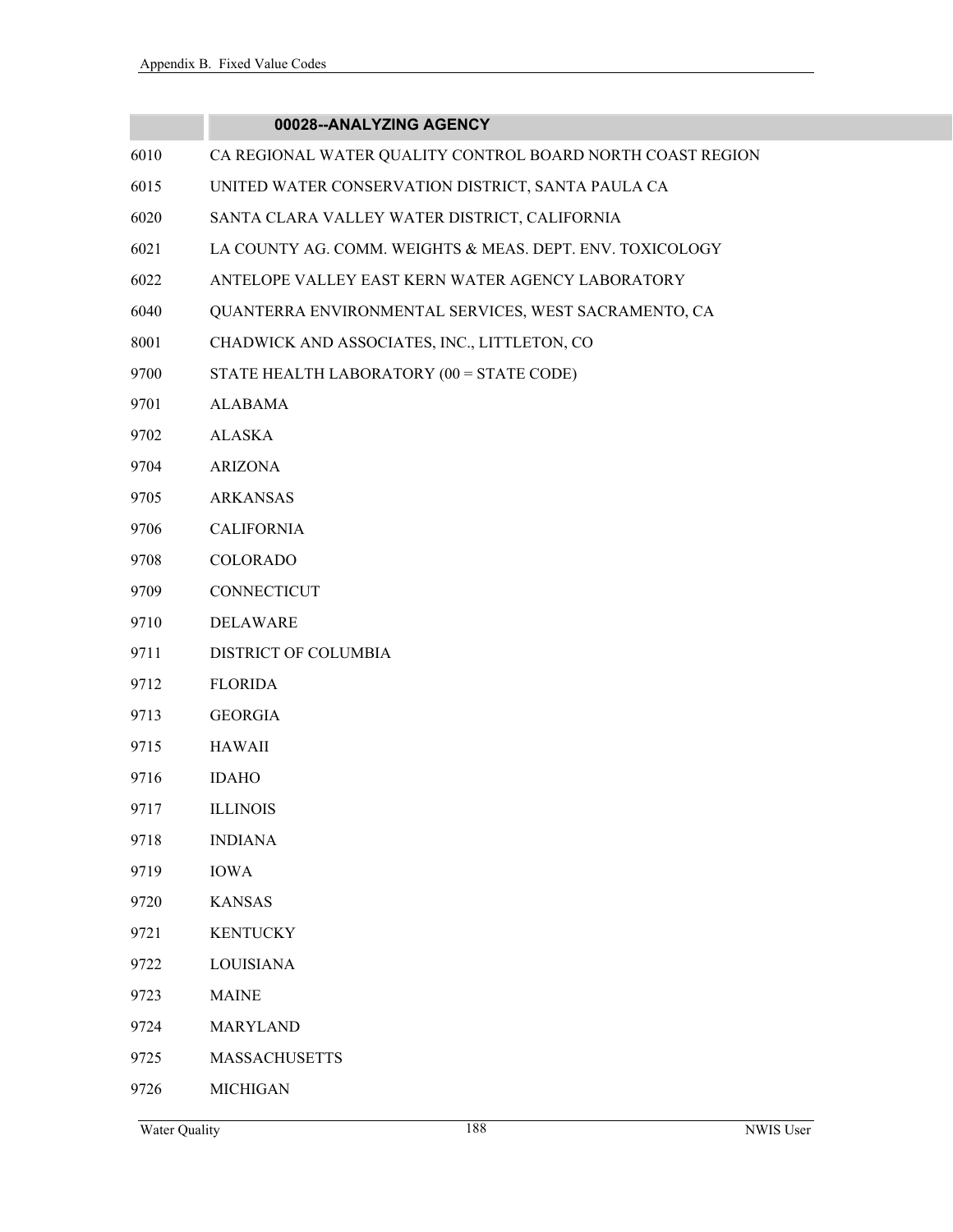|      | 00028--ANALYZING AGENCY             |
|------|-------------------------------------|
| 9727 | MINNESOTA POLLUTION CONTROL COUNCIL |
| 9728 | <b>MISSISSIPPI</b>                  |
| 9729 | <b>MISSOURI</b>                     |
| 9730 | <b>MONTANA</b>                      |
| 9731 | <b>NEBRASKA</b>                     |
| 9732 | <b>NEVADA</b>                       |
| 9733 | NEW HAMPSHIRE                       |
| 9734 | NEW JERSEY                          |
| 9735 | <b>NEW MEXICO</b>                   |
| 9736 | <b>NEW YORK</b>                     |
| 9737 | NORTH CAROLINA                      |
| 9738 | NORTH DAKOTA                        |
| 9739 | OHIO                                |
| 9740 | <b>OKLAHOMA</b>                     |
| 9741 | <b>OREGON</b>                       |
| 9742 | PENNSYLVANIA                        |
| 9744 | RHODE ISLAND                        |
| 9745 | <b>SOUTH CAROLINA</b>               |
| 9746 | <b>SOUTH DAKOTA</b>                 |
| 9747 | <b>TENNESSEE</b>                    |
| 9748 | <b>TEXAS</b>                        |
| 9749 | <b>UTAH</b>                         |
| 9750 | <b>VERMONT</b>                      |
| 9751 | <b>VIRGINIA</b>                     |
| 9753 | <b>WASHINGTON</b>                   |
| 9754 | <b>WEST VIRGINIA</b>                |
| 9755 | <b>WISCONSIN</b>                    |
| 9756 | <b>WYOMING</b>                      |
| 9760 | AMERICAN SAMOA                      |
| 9761 | <b>CANAL ZONE</b>                   |
| 9762 | CANTON AND ENDERBURY ISLANDS        |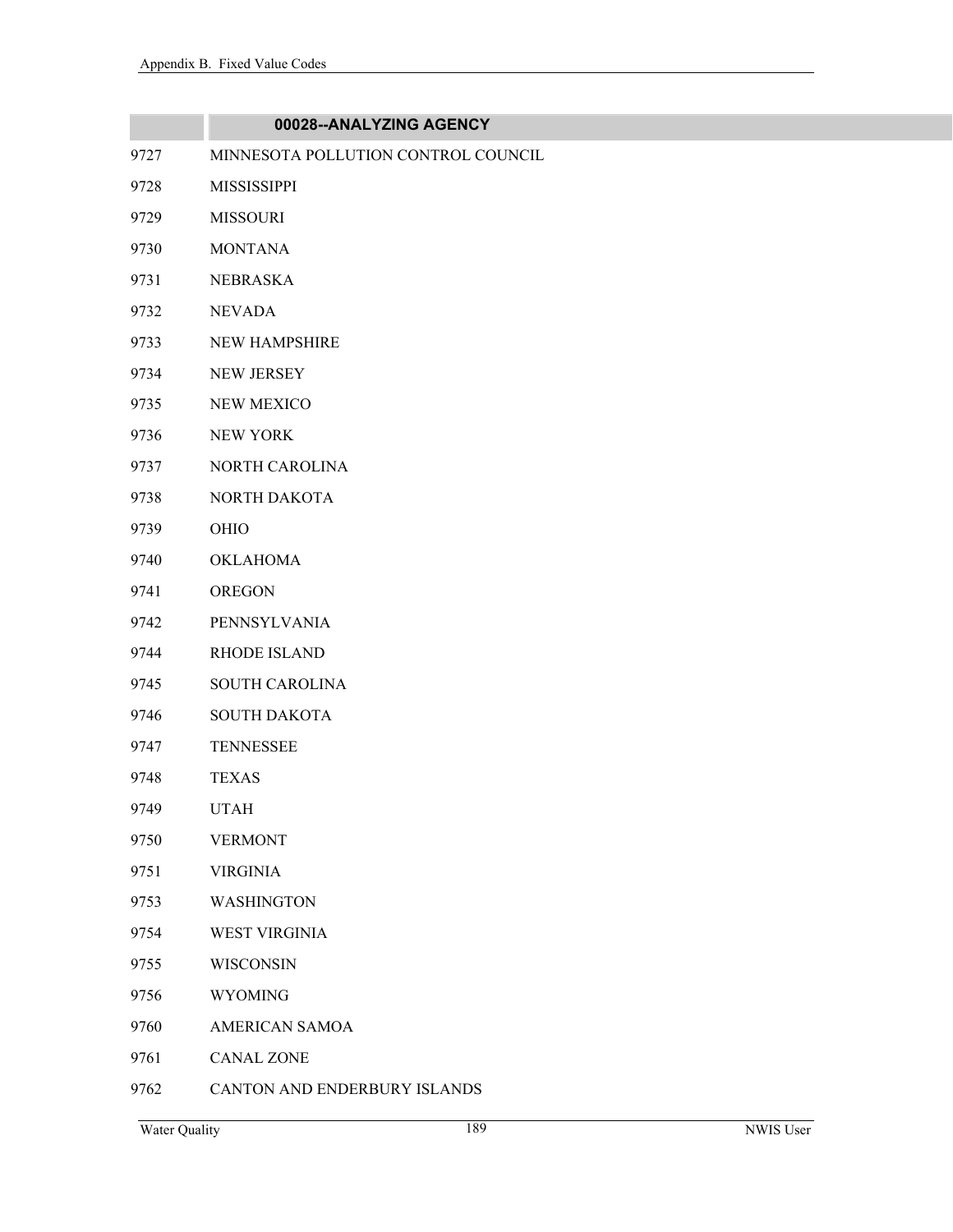|      | 00028--ANALYZING AGENCY                             |
|------|-----------------------------------------------------|
| 9766 | <b>GUAM</b>                                         |
| 9767 | <b>JOHNSTON ATOLL</b>                               |
| 9771 | <b>MIDWAY ISLANDS</b>                               |
| 9772 | PUERTO RICO                                         |
| 9773 | RYUKYU ISLANDS, SOUTHERN                            |
| 9774 | <b>SWAN ISLANDS</b>                                 |
| 9775 | TRUST TERRITORIES OF THE PACIFIC ISLANDS            |
| 9776 | U.S. MISCELLANEOUS CARIBBEAN ISLANDS                |
| 9777 | U.S. MISCELLANEOUS PACIFIC ISLANDS                  |
| 9778 | <b>VIRGIN ISLANDS</b>                               |
| 9779 | <b>WAKE ISLAND</b>                                  |
| 9780 | <b>MEXICO</b>                                       |
| 9781 | <b>TAMAULIPAS</b>                                   |
| 9782 | NUEVO LEON                                          |
| 9783 | <b>COAHUILA</b>                                     |
| 9784 | <b>CHIHUAHUA</b>                                    |
| 9785 | <b>SONORA</b>                                       |
| 9786 | <b>BAJA CALIFORNIA NORTE</b>                        |
| 9790 | NEW BRUNSWICK                                       |
| 9791 | <b>QUEBEC</b>                                       |
| 9792 | <b>ONTARIO</b>                                      |
| 9793 | <b>MANITOBA</b>                                     |
| 9794 | <b>SASKATCHEWAN</b>                                 |
| 9795 | <b>ALBERTA</b>                                      |
| 9796 | <b>BRITISH COLUMBIA</b>                             |
| 9797 | <b>YUKON</b>                                        |
| 9801 | PRIVATE LABORATORY                                  |
| 9802 | <b>SALT RIVER VALLEY USERS ASSOCIATION</b>          |
| 9803 | METROPOLITAN WATER DISTRICT OF SOUTHERN CALIFORNIA  |
| 9804 | FLORIDA DEPARTMENT OF POLLUTION CONTROL             |
| 9805 | CENTRAL AND SOUTHERN FLORIDA FLOOD CONTROL DISTRICT |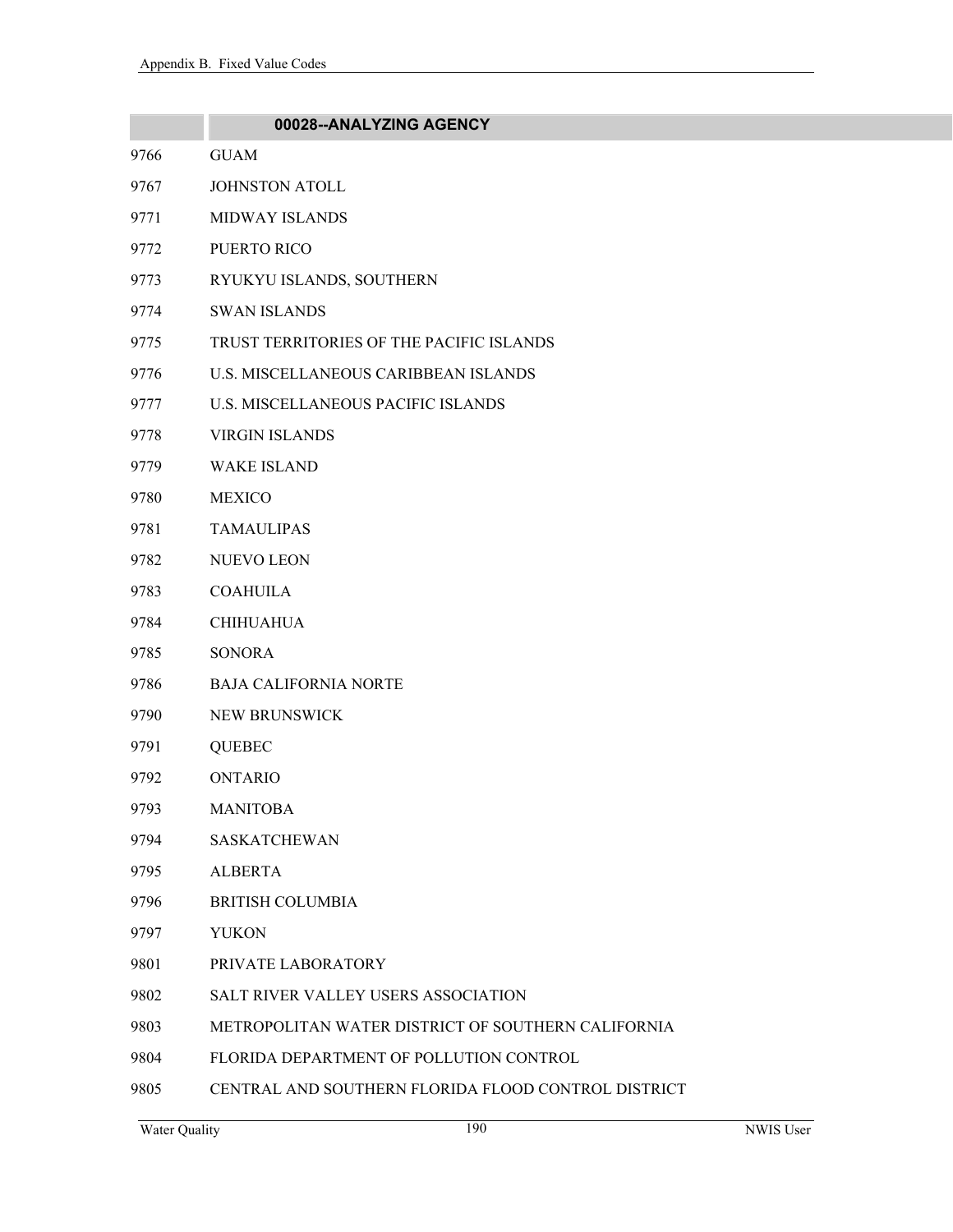|      | 00028--ANALYZING AGENCY                                    |
|------|------------------------------------------------------------|
| 9806 | FLORIDA GAME AND FRESH WATER FISH COMMISSION               |
| 9807 | FLORIDA DEPARTMENT OF HEALTH AND REHABILITATIVE SERVICES   |
| 9808 | SOUTHWEST FLORIDA WATER MANAGEMENT DISTRICT                |
| 9809 | CITY OF JACKSONVILLE, FLORIDA                              |
| 9810 | REEDY CREEK IMPROVEMENT DISTRICT, FLORIDA                  |
| 9811 | ORANGE COUNTY POLLUTION CONTROL DEPARTMENT, FLORIDA        |
| 9812 | BREVARD COUNTY POLLUTION CONTROL DEPARTMENT, FLORIDA       |
| 9813 | PENNSYLVANIA DEPARTMENT OF ENVIRONMENTAL RESOURCES         |
| 9814 | ALASKA DEPARTMENT OF FISH AND GAME                         |
| 9815 | ALASKA DEPARTMENT OF ENVIRONMENTAL CONSERVATION            |
| 9816 | CALIFORNIA DEPARTMENT OF WATER RESOURCES                   |
| 9817 | ORANGE COUNTY WATER DISTRICT, CALIF.                       |
| 9818 | HILLSBOROUGH COUNTY ENVIRONMENTAL PROTECTION COMM., FL     |
| 9819 | NASSAU COUNTY DEPARTMENT OF HEALTH, NY                     |
| 9820 | SUFFOLK COUNTY DEPARTMENT OF HEALTH, NY                    |
| 9821 | SUFFOLK COUNTY DEPARTMENT OF ENVIR. CONTROL, NY            |
| 9822 | SUFFOLK COUNTY WATER AUTHORITY, NY                         |
| 9823 | ALAMEDA COUNTY WATER DISTRICT, CA                          |
| 9824 | ALAMEDA CO. FLOOD CONTROL & WATER CONSER. DIST, ZONE 7, CA |
| 9825 | VALLEY COMMUNITY SERVICES DISTRICT (LIVERMORE), CA         |
| 9826 | CITY OF LIVERMORE WASTE TREATMENT PLANT, CA                |
| 9827 | ARKANSAS DEPARTMENT OF POLLUTION CONTROL AND ECOLOGY       |
| 9828 | ARKANSAS GAME AND FISH COMMISSION                          |
| 9829 | NASSAU COUNTY DEPARTMENT OF PUBLIC WORKS, N.Y.             |
| 9830 | CITY OF ITHACA WASTEWATER TREATMENT PLANT LABORATORY, NY   |
| 9831 | UNIVERSITY OF IOWA, STATE HYGIENIC LABORATORY              |
| 9902 | UNIVERSITY OF ARIZONA                                      |
| 9903 | UNIVERSITY OF FLORIDA                                      |
| 9904 | <b>FLORIDA STATE UNIVERSITY</b>                            |
| 9905 | FLORIDA TECHNOLOGICAL UNIVERSITY                           |
| 9906 | UNIVERSITY OF ALASKA                                       |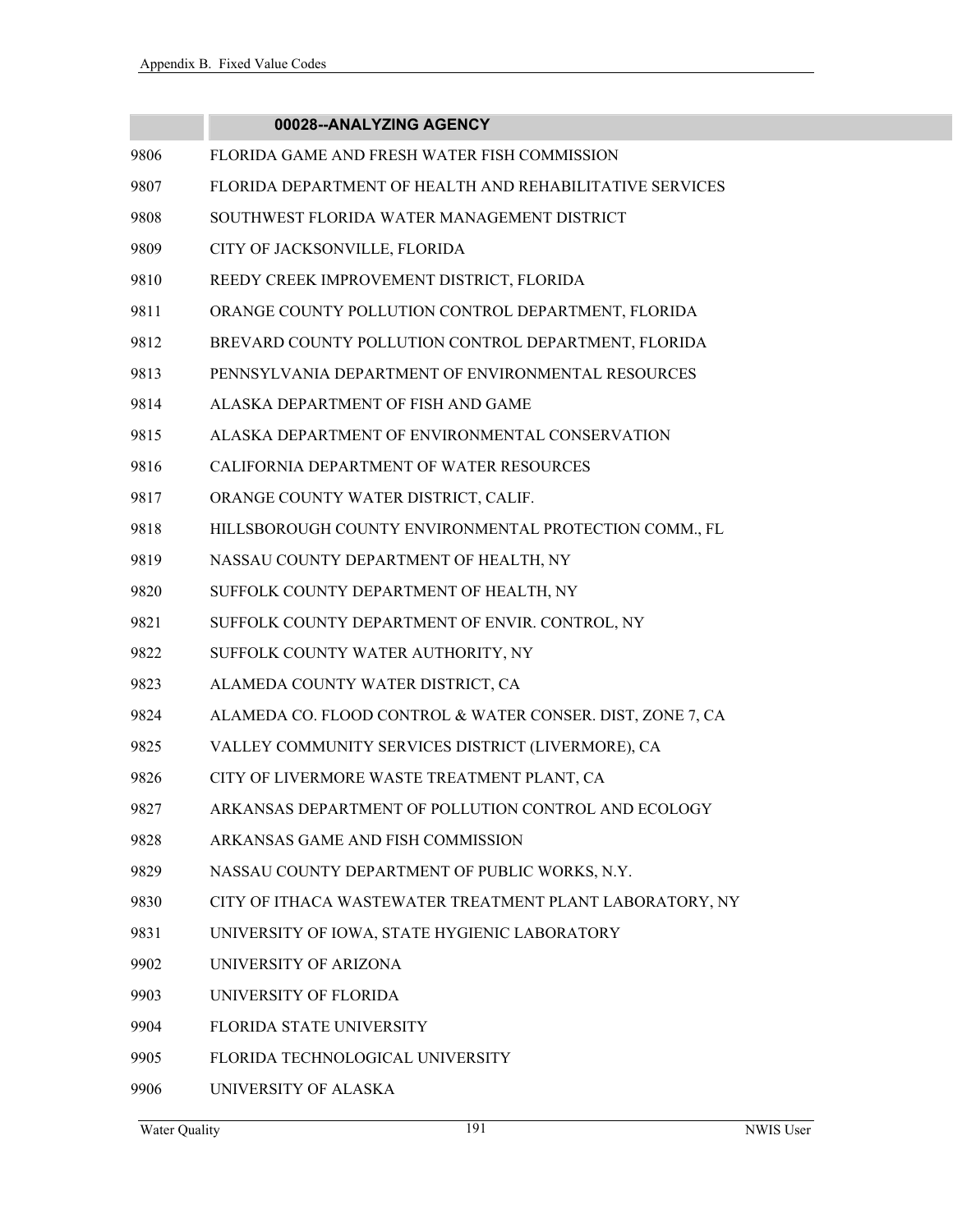- 10001 UNIVERSITY OF DELAWARE, COLLEGE OF MARINE STUDIES, LEWES, DE
- 10003 DELAWARE DEPT. NAT. RESOURCES AND ENVIR. CONTROL, DOVER, DE
- 12001 CITY OF TAMPA, FLORIDA
- 12002 CITY OF VERO BEACH, FLORIDA
- 12005 CITY OF TALLAHASSEE, FLORIDA
- 12007 ITT COMMUNITY DEVELOPMENT CORPORATION, FLORIDA
- 12010 PALM BEACH COUNTY ENGINEER
- 12020 PALM BEACH COUNTY HEALTH DEPT.
- 12030 DADE COUNTY DEPT. OF ENV. RESOURCES MAN.
- 12040 UNIVERSITY OF MIAMI, TRITIUM LABORATORY, MIAMI, FL
- 12050 QUANTERRA ENVIRONMENTAL SERVICES, TAMPA, FL
- 16001 IDAHO DEPARTMENT OF WATER RESOURCES
- 16002 IDAHO DEPARTMENT OF HEALTH AND WELFARE
- 17001 METROPOLITAN SANITARY DIST. OF GREATER CHICAGO(MSD)
- 17002 ILLINOIS ENVIRONMENTAL PROTECTION AGENCY (IEPA)
- 17003 ILLINOIS STATE WATER SURVEY (ISWS)
- 17004 INTERSURVEY GEOTECHNICAL LAB, IGS
- 18001 INDIANA DEPT. ENV. MGMT., DRINKING WATER BRANCH, GW SECTION
- 18002 INDIANA DEPARTMENT OF ENVIRONMENTAL MANAGEMENT (IDEM)
- 18003 INDIANA GEOLOGICAL SURVEY (IGS)
- 18004 INDIANA DEPARTMENT OF NATURAL RESOURCES (IDNR)
- 18005 INDIANAPOLIS DEPARTMENT OF PUBLIC WORKS, INDIANA (IDPW)
- 18006 PURDUE UNIVERSITY, LAFAYETTE, INDIANA
- 18007 INDIANA UNIVERSITY, BLOOMINGTON, INDIANA
- 18008 BALL STATE UNIVERSITY, MUNCIE, INDIANA
- 18009 ST. JOSEPH RIVER BASIN COMMISSION, INDIANA
- 20001 KANSAS STATE GEOLOGICAL SURVEY
- 20003 CITY OF TOPEKA, KANSAS WASTEWATER LABORATORY
- 20005 CITY OF WICHITA, KANSAS WATER AND WASTEWATER LABORATORY
- 21001 GEOLOGICAL SURVEY OF KENTUCKY
- 25001 BARNSTABLE COUNTY HEALTH DEPARTMENT, MASS.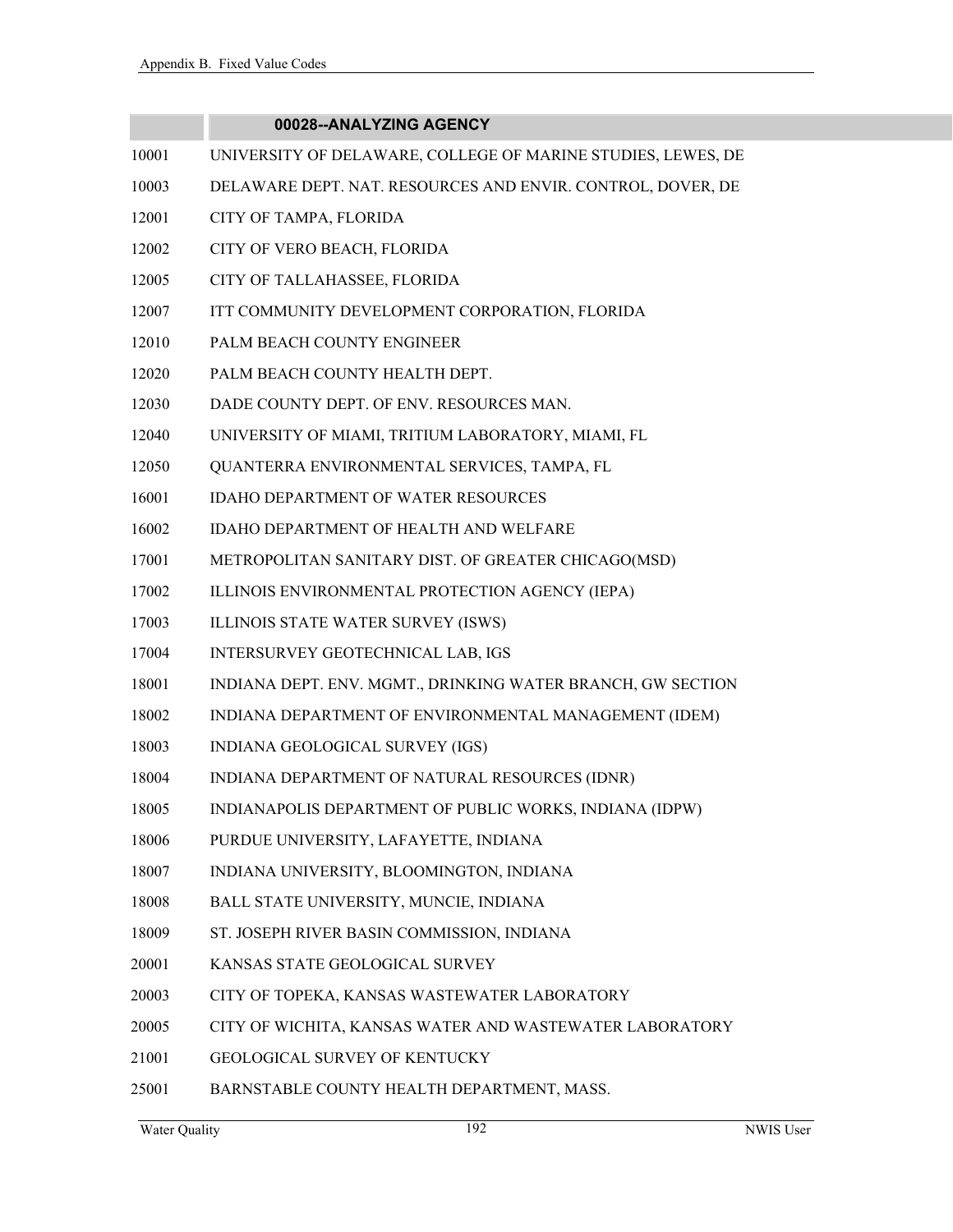|       | 00028--ANALYZING AGENCY                                   |
|-------|-----------------------------------------------------------|
| 25003 | LEO LAB, MASS                                             |
| 25005 | BIOLOGY DEPARTMENT, WOODS HOLE OCEANOGRAPHIC INST., MA    |
| 25007 | MASS. WRA, SEWERAGE DIVISION CENTRAL LAB, WINTHROP, MA    |
| 25009 | ALPHA ANALYTICAL LABS, WESTBOROUGH, MA                    |
| 26001 | PHYCOTECH, ST JOSEPH, MI                                  |
| 27001 | MINN. DEPARTMENT OF NATURAL RESOURCES (DNR), ST. PAUL, MN |
| 27002 | MINN. DNR, WATERS DIVISION, ST. PAUL, MN                  |
| 27003 | MINN. DNR, FISH AND WILDLIFE DIVISION, ST. PAUL, MN       |
| 27004 | MINN. DNR, FORESTRY DIVISION, ST. PAUL, MN                |
| 27005 | MINN. DNR, MINERALS DIVISION, ST. PAUL, MN                |
| 27010 | MINN. POLLUTION CONTROL AGENCY (PCA), ST. PAUL, MN        |
| 27011 | MINN. PCA, WATER QUALITY DIVISION, ST. PAUL, MN           |
| 27012 | MINN. PCA, SOLID/HAZARDOUS WASTE DIVISION, ST. PAUL, MN   |
| 27013 | MINN. PCA, AIR QUALITY DIVISION, ST. PAUL, MN             |
| 27020 | MINN. DEPARTMENT OF HEALTH, MINNEAPOLIS, MN               |
| 27030 | MINN. GEOLOGICAL SURVEY, ST. PAUL, MN                     |
| 27035 | UNIV. OF MINNESOTA, MINNEAPOLIS-ST. PAUL, MN              |
| 27036 | UNIV. OF MINN., GEOLOGY AND GEOPHYSICS, MINNEAPOLIS, MN   |
| 27037 | UNIV. OF MINN., RESEARCH ANALYTICAL LAB, ST. PAUL, MN     |
| 27038 | UNIV. OF MINN., GRAY FRESHWATER BIO. INST., NAVARRE, MN   |
| 27039 | UNIV. OF MINN., SOIL SCIENCE                              |
| 27040 | UNIV. OF MINN., AGRICULTURAL ENGINEERING, ST. PAUL, MN    |
| 27041 | UNIV. OF MINN., ECOL., EVOL., AND BEHAVIOR, ST. PAUL, MN  |
| 27050 | METROPOLITAN WASTE CONTROL COMMISSION, ST. PAUL, MN       |
| 28001 | OFFICE OF POLLUTION CONTROL, MISSISSIPPI                  |
| 28002 | OFFICE OF GEOLOGY, MISSISSIPPI                            |
| 28003 | OFFICE OF LAND AND WATER RESOURCES, MISSISSIPPI           |
| 28004 | MISSISSIPPI STATE CHEMICAL LABORATORY, MISS. STATE UNIV.  |
| 29001 | MISSOURI DEPT OF NATURAL RESOURCES, DIV OF ENVIR. QUALITY |
| 30010 | MONTANA BUREAU OF MINES AND GEOLOGY                       |
| 30020 | MONTANA DEPT. OF FISH WILDLIFE AND PARKS                  |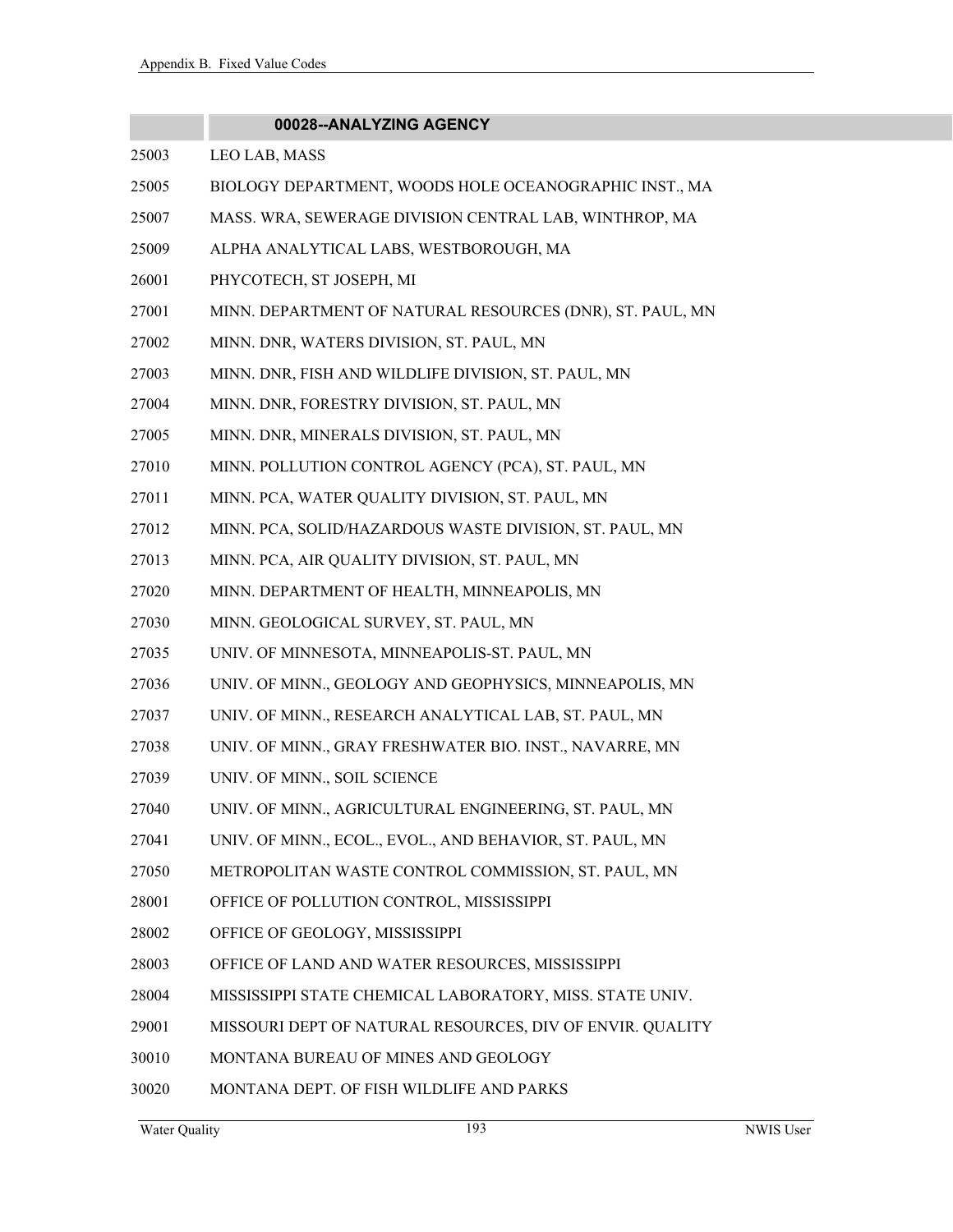- 30030 MONTANA DEPT. OF HEALTH/ENV. SCIENCES, WATER QUALITY BUREAU
- 30040 MONTANA AGRICULTURAL RESEARCH CENTER
- 30050 MONTANA TUNNELS MINING, INC., WICKES, MT
- 30060 WATER CONSULTING, INC., HAMILTON, MT
- 31001 NEBRASKA DEPARTMENT OF ENVIRONMENTAL CONTROL LABORATORY
- 32001 NEVADA DIVISION OF ENVIRONMENTAL PROTECTION
- 32003 NEVADA DIVISION OF WATER RESOURCES
- 32005 UNIV. OF NEV., DIV. OF RENEW. NAT. RESOURCES
- 32006 NEVADA BUREAU OF ENVIRONMENTAL HEALTH
- 32007 NEVADA BUREAU OF MINES & GEOLOGY
- 32009 NEVADA DEPARTMENT OF FISH & GAME
- 32010 NEVADA DIVISION OF FORESTRY
- 32011 NEVADA DIVISION OF PARKS
- 32012 NEVADA CONSUMER HEALTH PROTECTION SERVICE
- 32013 UNIV. OF NEV., DESERT RESEARCH INSTITUTE
- 32014 UNIV. OF NEV., COLLEGE OF AGRICULTURE
- 32015 CLARK COUNTY DISTRICT HEALTH DEPARTMENT, NEVADA
- 32016 WASHOE COUNTY DISTRICT HEALTH DEPARTMENT, NEVADA
- 32017 LAS VEGAS VALLEY WATER DISTRICT, NEVADA
- 32018 SIERRA PACIFIC POWER CO., NEVADA
- 32019 NEVADA BUREAU OF LABORATORIES AND RESEARCH
- 32020 WASHOE COUNTY UTILITIES, RENO, NV
- 32021 CARSON CITY PUBLIC WORKS, CARSON CITY, NV
- 32022 TRUCKEE MEADOWS WATER RECLAMATION FACILITY, RENO, NV
- 32091 WASHOE COUNTY COG, NEVADA
- 32092 CLARK COUNTY COG, NEVADA
- 32093 MUNICIPAL WATER COMPANY, NEVADA
- 34001 NEW JERSEY DEPARTMENT OF ENVIRONMENTAL PROTECTION
- 34002 ROY F. WESTON INC., WEST CHESTER, PA
- 34003 BOOTH, GARRETT, AND BLAIR INC., AMBLER, PA
- 34004 CAPE MAY COUNTY, NJ, DEPARTMENT OF HEALTH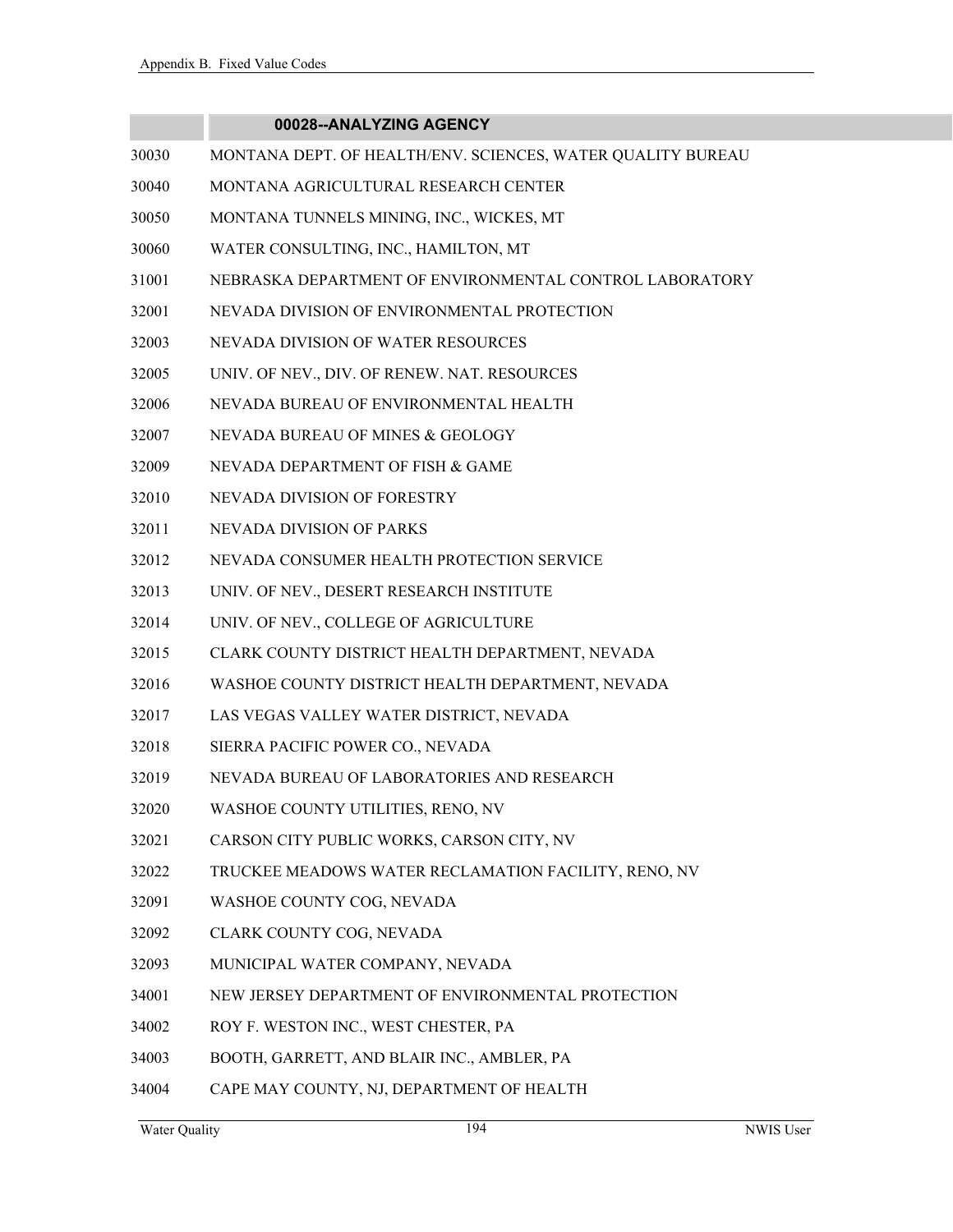|       | 00028--ANALYZING AGENCY                                   |
|-------|-----------------------------------------------------------|
| 34005 | CAPE MAY COUNTY, NJ, PLANNING BOARD                       |
| 34006 | QUANTERRA ENVIRONMENTAL SERVICES, SUMMERSET, NJ           |
| 34007 | ACCUTEST LABORATORIES, DAYTON, NJ                         |
| 34008 | ANALAB INC, EDISON, NJ                                    |
| 34010 | NEW JERSEY, DEP, BUREAU OF MARINE WATER MONITORING LAB    |
| 36010 | NEW YORK DEPARTMENT OF HEALTH                             |
| 36012 | NEW YORK DEPT. OF ENVIRONMENTAL CONSERVATION, ALBANY, NY  |
| 36015 | ENVIRONMENTAL ASSOCIATES, ITHACA, NY                      |
| 36020 | NASSAU COUNTY, DEPARTMENT OF PUBLIC WORKS                 |
| 38001 | NORTH DAKOTA GEOLOGICAL SURVEY                            |
| 38002 | NORTH DAKOTA STATE WATER COMMISSION                       |
| 38003 | NORTH DAKOTA STATE HEALTH DEPARTMENT                      |
| 38004 | SPIRIT LAKE TRIBE, NORTH DAKOTA                           |
| 39001 | HEIDELBERG COLLEGE QW LAB, TIFFIN, OHIO                   |
| 39002 | NORTHEASTERN OHIO REGIONAL SEWER DISTRICT, OHIO           |
| 39003 | LAKE COUNTY GENERAL HEALTH DISTRICT, OHIO                 |
| 39004 | CUYAHOGA COUNTY BOARD OF HEALTH, OHIO                     |
| 40810 | CORPS OF ENGINEERS, TULSA DISTRICT                        |
| 41000 | CITY OF PORTLAND, BUREAU OF WATER WORKS                   |
| 42010 | CITY OF PHILADELPHIA, PA.                                 |
| 42011 | SUSQUEHANNA RIVER BASIN COMMISSION                        |
| 42015 | THE ACADEMY OF NATURAL SCIENCES OF PHILADELPHIA, PA       |
| 42016 | PENN STATE HARRISBURG, MIDDLETOWN, PA                     |
| 42020 | QUANTERRA ENVIRONMENTAL SERVICES, PITTSBURGH, PA          |
| 44001 | PHILIP J. HOLTON WATER PURIFICATION PLANT, SCITUATE, RI   |
| 46001 | SOUTH DAKOTA STATE UNIVERSITY SOILS LABORATORY            |
| 46002 | SOUTH DAKOTA WATER RESOURCES INSTITUTE                    |
| 46003 | SOUTH DAKOTA AGRICULTURAL EXPERIMENT STATION              |
| 46004 | <b>SOUTH DAKOTA STATE CHEMIST</b>                         |
| 46005 | SOUTH DAKOTA SCHOOL OF MINES AND TECHNOLOGY               |
| 46006 | SOUTH DAKOTA STATE UNIVERSITY, DEPT. STATION BIOCHEMISTRY |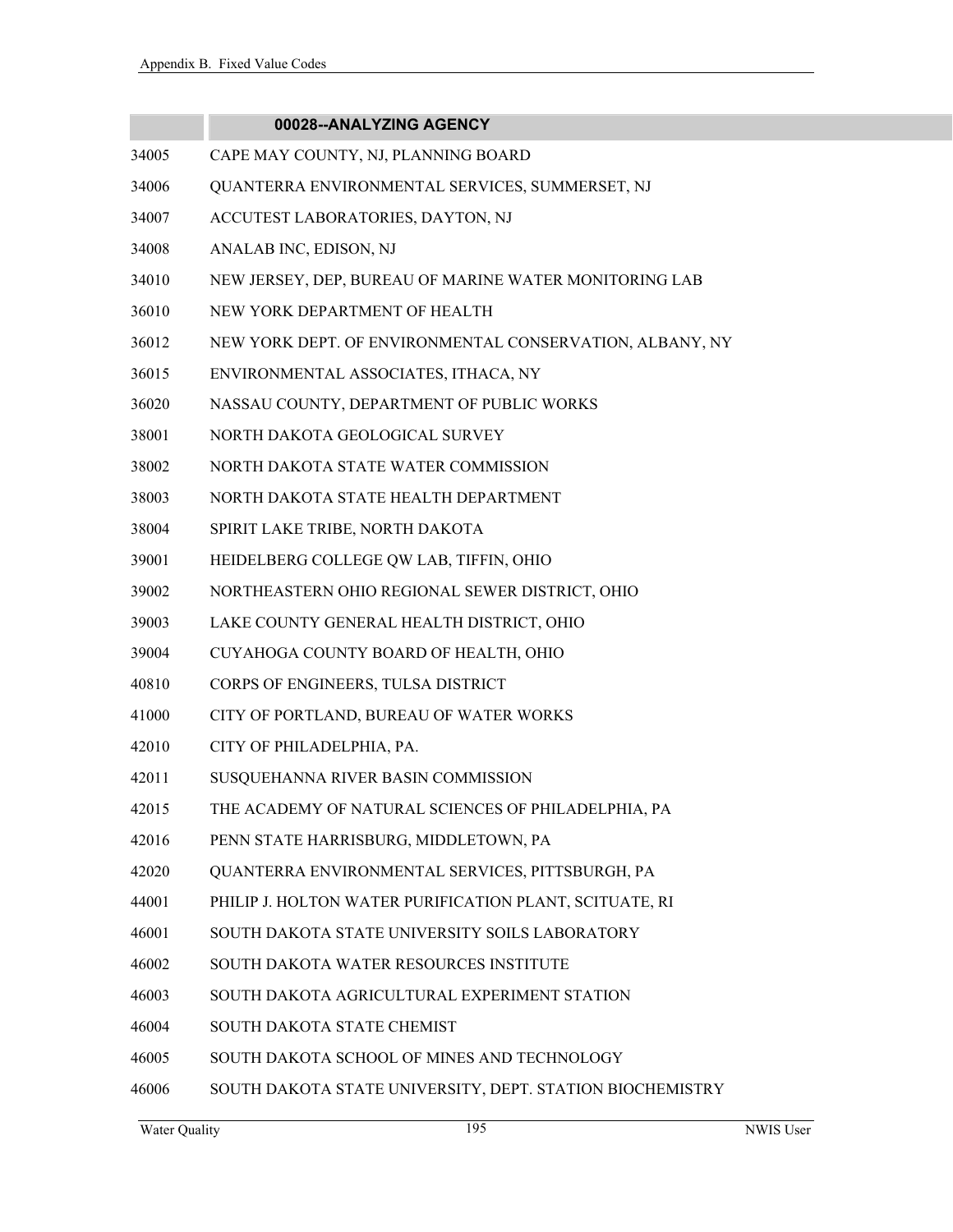| 00028--ANALYZING AGENCY |  |
|-------------------------|--|
|-------------------------|--|

- 46007 SOUTH DAKOTA DIVISION OF WATER RIGHTS
- 46008 SOUTH DAKOTA GEOLOGICAL SURVEY, VERMILLION, SD
- 46009 SOUTH DAKOTA DEPARTMENT OF HEALTH
- 47001 UNIVERSITY OF TENNESSEE AT KNOXVILLE
- 48001 TEXAS A&M U., TRACE ELEMENT RESEARCH LAB., COLLEGE STA., TX
- 49001 KENNECOTT ENVIRONMENTAL LAB, SALT LAKE CITY, UT
- 51001 HAMPTON ROADS SANITATION DIST, CENT ENVIR LAB, VIRG BCH, VA
- 51003 GEORGE MASON UNIVERSITY, FAIRFAX, VA
- 51005 VIRGINIA TECH., OCCOQUAN WATERSHED MONITORING LABORATORY
- 55555 INDIVIDUAL
- 66666 DRILLER
- 80000 QA PROJECT
- 80003 INST. TECH. HERNPHYSIK, DORMSTADT, FEDERAL REPUBLIC OF GERM
- 80010 ATLANTA CENTRAL LABORATORY, GA
- 80020 USGS-NATIONAL WATER QUALITY LAB, DENVER, CO
- 80030 ALBANY CENTRAL LABORATORY, NY
- 80040 USGS GEOLOGIC DIVISION, BRANCH OF GEOCHEMISTRY, ARVADA, CO
- 80042 USGS, BIOLOGY DEPT., WOODS HOLE OCEANOGRAPHIC INS, MA
- 80045 USGS-GEOLOGIC DIVISION RADIONUCLIDE LAB, DENVER, CO
- 80055 IEAE, VIENNA, AUSTRIA
- 80088 RADIOACTIVE DATING LAB, GEOL. SURVEY, SWEDEN-FRESCATI
- 80090 USGS-NATIONAL RESEARCH PROGRAM LAB, RESTON, VA
- 80093 USGS-NATIONAL RESEARCH PROGRAM LAB, DENVER/BOULDER, CO
- 80095 USGS-NATIONAL RESEARCH PROGRAM LAB, MENLO PARK, CA
- 80113 DISTRICT WATER-QUALITY LAB, TUSCALOOSA, ALABAMA
- 80141 GEOLOGICAL SURVEY OF ALABAMA
- 80201 ALASKA DIVISION OF GEOLOGIC AND GEOPHYSICAL SURVEYS (DGGS)
- 80203 CHEMICAL AND GEOLOGICAL LABORATORIES OF ALASKA
- 80205 NORTHERN TEST LAB (SOLDOTNA, ALASKA)
- 80213 DISTRICT WATER-QUALITY LAB, ANCHORAGE, ALASKA
- 80410 CITY OF TUCSON, AZ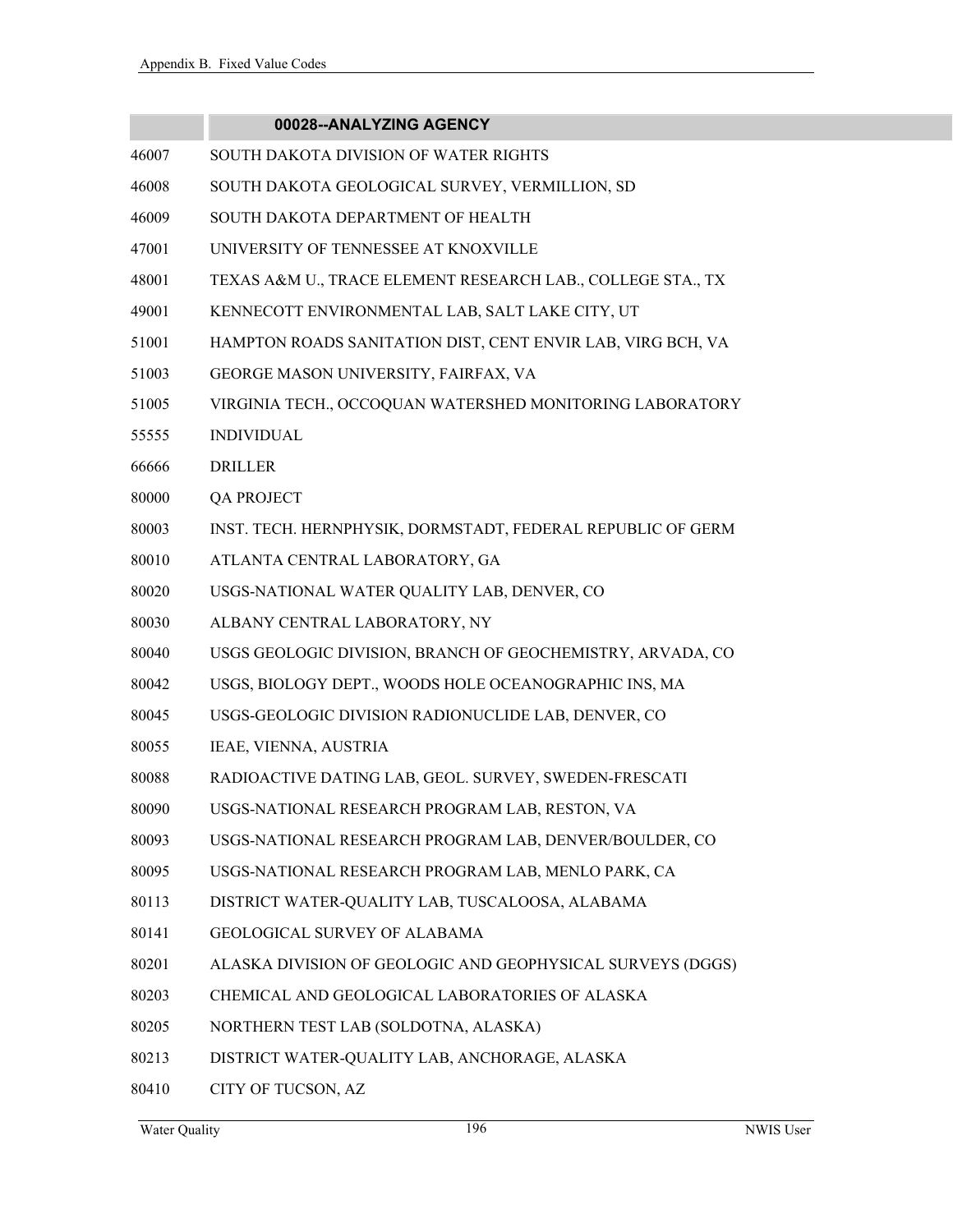- 80413 DISTRICT WATER-QUALITY LAB, YUMA, ARIZONA
- 80415 ARIZ. DEPT. OF ENVIRONMENTAL QUALITY
- 80417 ARIZ. DEPT. OF WATER RESOURCES
- 80501 OUACHITA BAPTIST UNIVERSITY, ARKADELPHIA, ARKANSAS
- 80503 UNIVERSITY OF ARKANSAS, DEPT. OF ENGINEERING, FAYETTEVILLE
- 80505 UNIVERSITY OF ARKANSAS, DEPT. OF GEOLOGY, FAYETTEVILLE
- 80513 DISTRICT WATER-QUALITY LAB, LITTLE ROCK, ARKANSAS
- 80515 ARKANSAS GEOLOGICAL COMMISSION
- 80601 HEALTH AND HUMAN SERVICES INDIAN HEALTH SERVICES, CALIFORNIA
- 80613 DISTRICT WATER-QUALITY LAB, SACRAMENTO, CALIFORNIA
- 80618 DISTRICT WATER-QUALITY LAB, SAN DIEGO, CALIFORNIA
- 80620 SEVERN-TRENT LABORATORY SACRAMENTO: WEST SACRAMENTO, CALIFORNIA
- 80623 CITY OF SAN DIEGO LAB, CALIFORNIA
- 80630 SEVERN-TRENT LABORATORY LOS ANGELES: SANTA ANA, CALIFORIA
- 80641 LAWRENCE LIVERMORE LAB, CALIFORNIA
- 80642 GLOBAL GEOCHEMISTRY CORPORATION, CANOGA PARK, CALIFORNIA
- 80643 EBERLINE SERVICES, RICHMOND, CALIFORNIA
- 80650 UNIVERSITY OF CALIFORNIA, BERKELEY
- 80670 UNIVERSITY OF CALIFORNIA, DAVIS
- 80671 UNIVERSITY OF CALIFORNIA, SAN DIEGO, LA JOLLA
- 80672 UNIVERSITY OF CALIFORNIA, LOS ANGELES
- 80801 CITY OF ARVADA, CO
- 80810 COLORADO DIVISION OF WILDLIFE
- 80820 PINE RIVER WATERSHED STAKEHOLDERS GROUP, CO
- 80839 ENV.HEALTH DIV. VET.SCIENCE COLLEGE, CSU, FORT COLLINS, CO
- 80841 DAVIS LABORATORIES, COLORADO
- 80843 DENVER REGIONAL COUNCIL OF GOVERNMENT
- 80845 METROPOLITAN DENVER SEWAGE DISPOSAL DISTRICT LAB. NO. 1
- 80847 SOILS TESTING LABORATORY, COLO STATE UNIV, FT. COLLINS, CO
- 80849 ROCKY MOUNTAIN ANALYTICAL LABORATORY (ARVADA, COLORADO)
- 80851 UPPER CLEAR CREEK ADVISORY GROUP, IDAHO SPRINGS, CO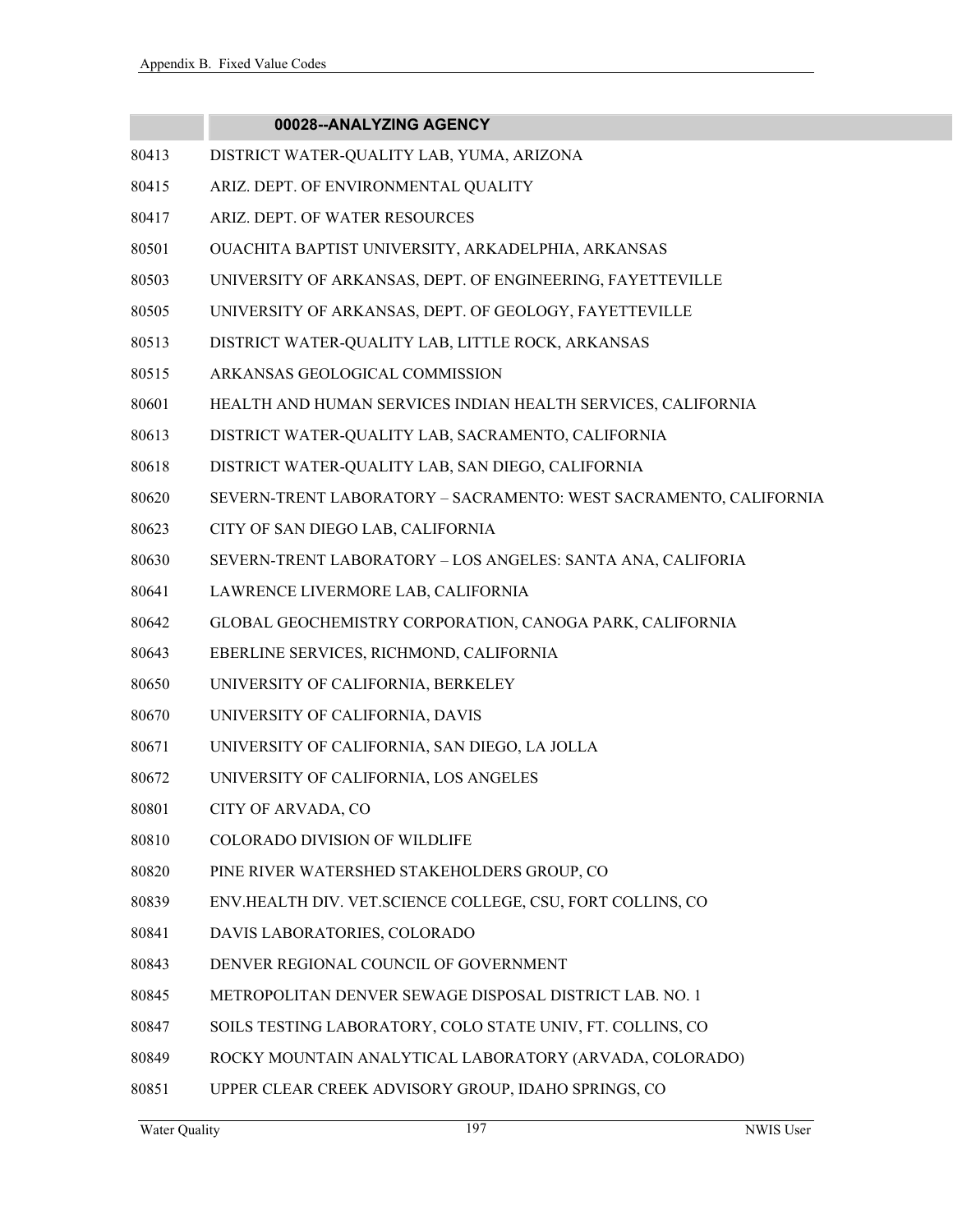|       | 00028--ANALYZING AGENCY                                      |
|-------|--------------------------------------------------------------|
| 80853 | CITY OF COLORADO SPRINGS, ENVIRONMENTAL QUALITY LAB          |
| 80855 | SEVERN-TRENT LABORATORY, DENVER, CO                          |
| 80857 | CITY OF FORT COLLINS, CO                                     |
| 80859 | ACCULABS, INC., GOLDEN, CO                                   |
| 81113 | DISTRICT WATER-QUALITY LAB, WASHINGTON, D.C.                 |
| 81210 | ST. JOHNS WATER MANAGEMENT DISTRICT, FLORIDA                 |
| 81213 | DISTRICT WATER-QUALITY LAB, OCALA, FLORIDA                   |
| 81223 | INSTITUTE OF MARINE SCIENCE, MIAMI, FLORIDA                  |
| 81227 | VOLUSIA COUNTY ENVIRONMENTAL CONTROL, FL                     |
| 81229 | UNIVERSITY OF MIAMI, MIAMI, FL                               |
| 81232 | SOUTH FLORIDA WATER MANAGEMENT DISTRICT, W. PALM BEACH, FL   |
| 81233 | FLORIDA INTERNATIONAL UNIVERSITY, MIAMI, FL                  |
| 81320 | SEVERN-TRENT LABORATORY - SAVANNAH: SAVANNAH, GEORGIA        |
| 81341 | GEORGIA STATE NATURAL RESOURCES DEPARTMENT                   |
| 81345 | USGS, PANOLA MOUNTAIN RESEARCH (WEBB) LAB, GEORGIA           |
| 81350 | USGS, SEDIMENT-PARTITIONING RESEARCH LAB, GEORGIA            |
| 81513 | DISTRICT WATER-QUALITY LAB, HONOLULU, HAWAII                 |
| 81601 | RADIOLOGICAL & ENV. SCIENCES LAB, DOE, INEL, IDAHO FALLS, ID |
| 81603 | ENVIRONMENTAL CHEMISTRY LAB, E.G.&G., INEL, IDAHO FALLS, ID  |
| 81605 | RADIATION MEASUREMENTS LAB, E.G.&G., INEL, IDAHO FALLS, ID   |
| 81607 | ENVIRONMENTAL ANALYSIS GROUP, WINCO, INEL, IDAHO FALLS, ID   |
| 81641 | IDAHO DEPT. OF HEALTH AND WELFARE, BUREAU OF LABORATORIES    |
| 81700 | USGS - ILLINOIS DISTRICT                                     |
| 81720 | SEVERN-TRENT LABORATORY - CHICAGO: CHICAGO, ILLINOIS         |
| 81741 | BLOOMINGTON NORMAL SANITARY DISTRICT, ILLINOIS               |
| 81777 | UNIVERSITY OF CHICAGO, ILLINOIS                              |
| 81941 | <b>IOWA STATE HYGIENIC LABORATORY</b>                        |
| 81951 | IOWA DEPARTMENT OF ENVIRONMENTAL QUALITY                     |
| 81960 | USGS-IOWA DISTRICT SEDIMENT LAB, IOWA CITY, IA               |
| 82013 | DISTRICT RESEARCH WATER-QUALITY LAB, LAWRENCE, KS            |
| 82041 | KANSAS STATE DEPARTMENT OF HEALTH AND ENVIRONMENT            |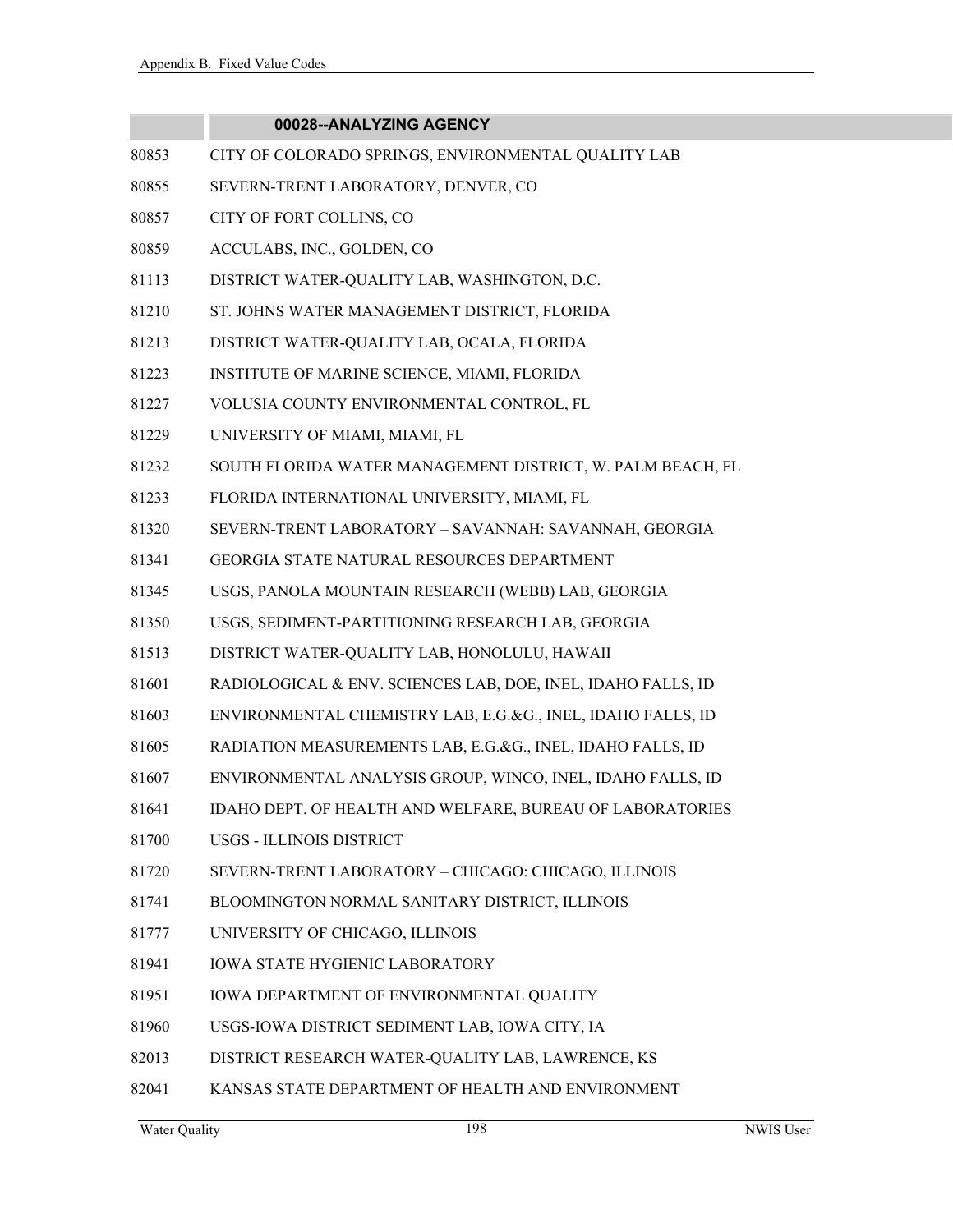- 82043 JOHNSON COUNTY ENVIRONMENTAL LABORATORY, LENEXA, KANSAS
- 82101 KENTUCKY CABINET OF HUMAN RESOURCES
- 82103 BECKMAR ENVIRONMENTAL LABORATORY, KENTUCKY
- 82213 DISTRICT WATER-QUALITY LAB, BATON ROUGE, LOUISIANA
- 82241 LOUISIANA, GULF SOUTH RESEARCH INSTITUTE
- 82301 UNIVERSITY OF MAINE LABORATORY, ORONO, ME
- 82303 HOULTON BAND OF MALISEET INDIANS, MAINE
- 82341 MAINE, DEPT. OF ENVIRONMENTAL PROTECTION
- 82440 DISTRICT WATER-QUALITY LAB, BALTIMORE, MARYLAND
- 82520 SEVERN-TRENT LABORATORY ON-SITE TECHNOLOGY: WESTFIELD, MASSACHUSETTS
- 82641 WASHTENAW COUNTY HEALTH DEPARTMENT, MICHIGAN
- 82810 UNIVERSITY OF SOUTHERN MISSISSIPPI
- 82901 UNIV. OF MISSOURI ENVIRONMENTAL TRACE SUBSTANCES LAB
- 82913 DISTRICT WATER-QUALITY LAB, ROLLA, MISSOURI
- 83011 MT DEPARTMENT OF ENVIRONMENTAL QUALITY
- 83101 HARRIS LABORATORIES, LINCOLN, NEBRASKA
- 83105 OLSEN'S AGRICULTRUAL LABORATORY, INC., MCCOOK, NE
- 83107 UNIVERSITY OF NEBRASKA, LIMNOLOGY LABORATORY, LINCOLN, NB
- 83113 DISTRICT WATER-QUALITY LAB, LINCOLN, NEBRASKA
- 83241 SIERRA ENVIRONMENTAL MONITORING SERVICE, NEVADA
- 83341 WATER SUPPLY & POLLUTION CONTROL COMM. LAB., N.H.
- 83401 TELEDYNE ISOTOPES, INC. NEW JERSEY
- 83405 SUSSEX COUNTY HEALTH DEPARTMENT, NEW JERSEY
- 83410 RUTGERS UNIVERSITY, GEOLOGY DEPARTMENT, STABLE ISOTOPE LAB, NJ
- 83441 NEW JERSEY DEPT. OF HEALTH LABORATORY
- 83481 EMSL ANALYTICAL SERVICES, WESTMONT, NEW JERSEY
- 83513 DISTRICT WATER-QUALITY LAB, ALBUQUERQUE, NEW MEXICO
- 83523 NEW MEXICO INSTITUTE OF MINING AND TECHNOLOGY SOCORRO
- 83541 UNIVERSITY OF NEW MEXICO
- 83542 USBIA SOIL, WATER, & MATERIAL TESTING LAB., NEW MEXICO
- 83611 MONROE COUNTY HEALTH DEPARTMENT, NEW YORK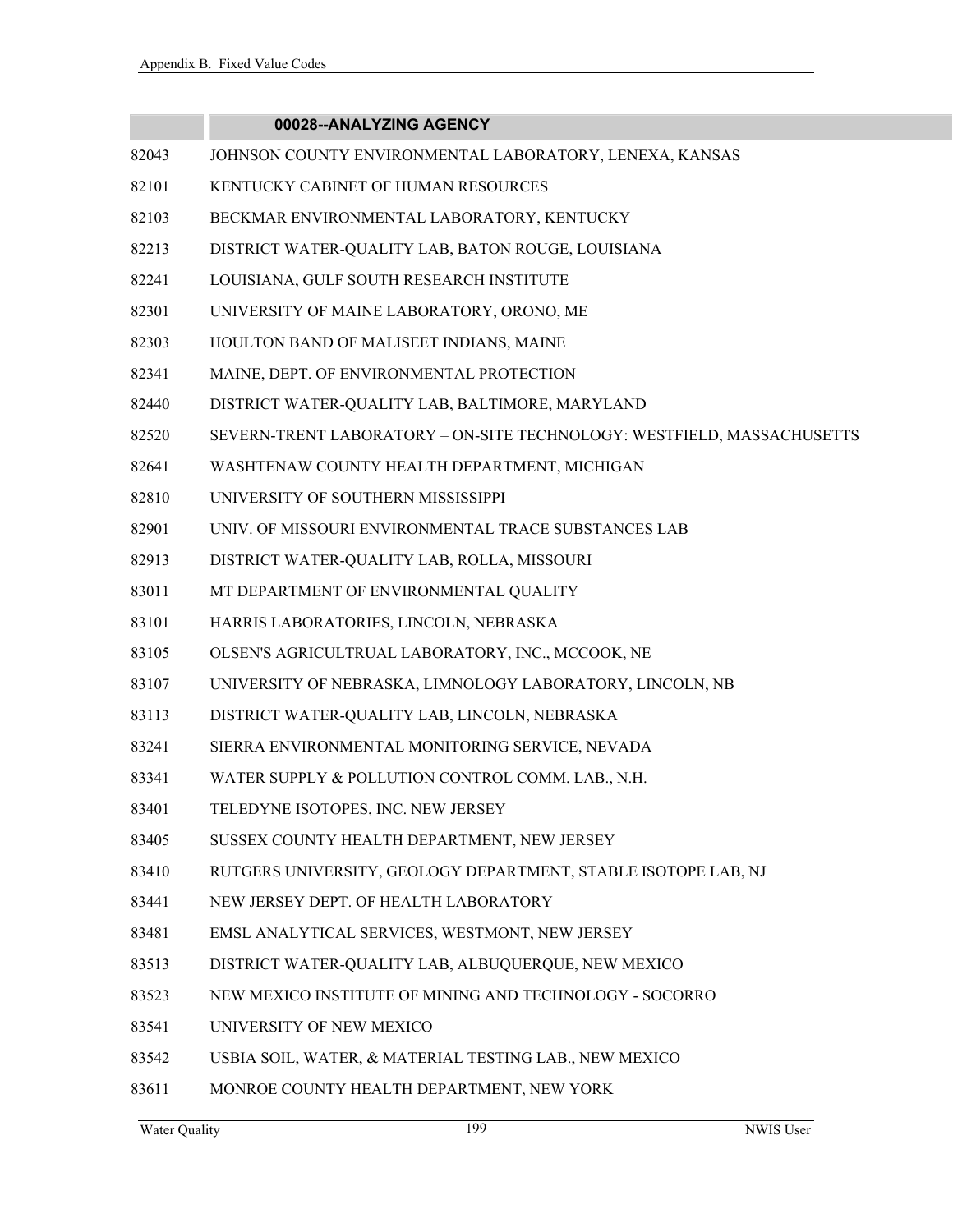- 83613 DISTRICT WATER-QUALITY LAB, ALBANY, NEW YORK
- 83620 UPSTATE FRESHWATER INSTITUTE, NEW YORK
- 83621 O'BRIEN AND GERE, NEW YORK
- 83630 SYRACUSE UNIVERSITY, DEPT. OF CIVIL ENGINEERING
- 83631 METROPOLITAN LABORATORY, NEW YORK
- 83650 ERIE COUNTY LABORATORY, NEW YORK
- 83660 STATE UNIVERSITY OF NEW YORK AT CORTLAND, NEW YORK
- 83671 COLUMBIA UNIVERSITY, NEW YORK
- 83713 DISTRICT WATER-QUALITY LAB, RALEIGH, NORTH CAROLINA
- 83741 NORTH CAROLINA DEPT. OF NATURAL AND ECONOMIC RESOURCES
- 83751 MECKLENBURG CO. DEPT. OF ENVIRONMENTAL HEALTH LAB, N.C.
- 83841 NORTH DAKOTA STATE LABORATORY
- 83901 NATIONAL TESTING LABORATORY, WATER CHECK DIVISION, OHIO
- 83905 OHIO ENVIRONMENTAL PROTECTION AGENCY, COLUMBUS, OHIO
- 83913 DISTRICT WATER-QUALITY LAB, COLUMBUS, OHIO
- 83914 DISTRICT MICROBIOLOGICAL LABORATORY, COLUMBUS, OHIO
- 83915 CITY OF COLUMBUS, WATER QUALITY ASSURANCE LABORATORY, OHIO
- 83920 SEVERN-TRENT LABORATORY NORTH CANTON: NORTH CANTON, OHIO
- 84001 OKLAHOMA WATER RESOURCES BOARD
- 84003 OKLAHOMA STATE UNIVERSITY
- 84005 OKLAHOMA STATE HEALTH DEPT. RADIOCHEMISTRY LABORATORY
- 84007 OKLAHOMA STATE DEPARTMENT OF AGRICULTURE
- 84009 ASSOCIATION OF CENTRAL OKLAHOMA GOVERNMENTS
- 84011 OKLAHOMA CORPORATION COMMISSION
- 84013 DISTRICT WATER-QUALITY LAB, OKLAHOMA CITY, OKLAHOMA
- 84015 OKLAHOMA CONSERVATION COMMISSION, OKLAHOMA CITY, OK
- 84017 OKLAHOMA DEPARTMENT OF ENVIRONMENTAL QUALITY (ODEQ)
- 84041 OKLAHOMA GEOLOGICAL SURVEY
- 84042 OKLAHOMA STATE HEALTH DEPARTMENT
- 84101 OREGON GRADUATE INSTITUTE, BEAVERTON, OREGON
- 84113 DISTRICT WATER-QUALITY LAB, PORTLAND, OREGON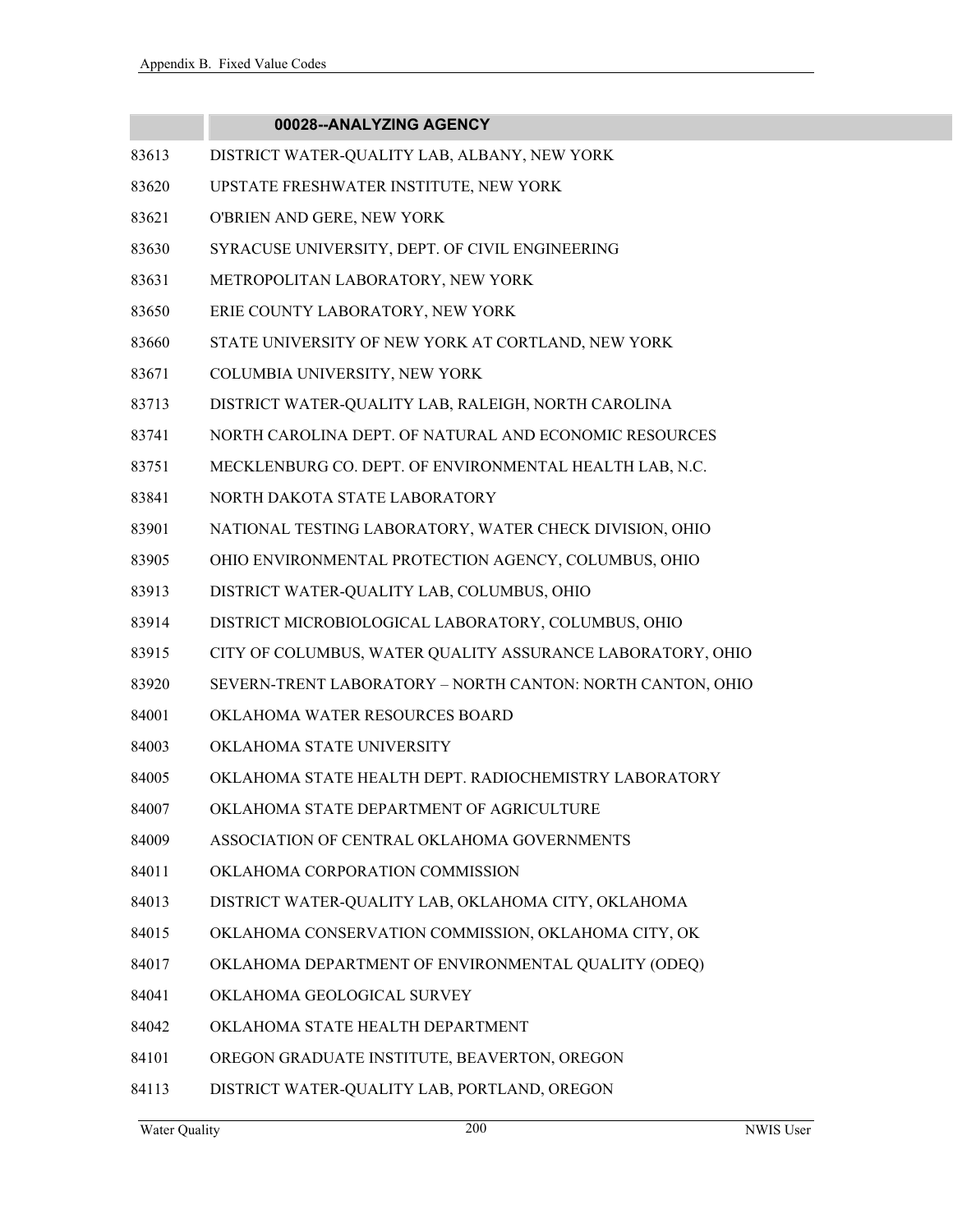- 84213 DISTRICT WATER-QUALITY LAB, HARRISBURG, PENNSYLVANIA
- 84215 CHESTER COUNTY HEALTH DEPARTMENT LAB, PA.
- 84217 ALLEGHENY COUNTY HEALTH DEPARTMENT LAB, PITTSBURGH, PA
- 84220 SEVERN-TRENT LABORATORY PITTSBURGH: PITTSBURGH, PA
- 84240 CITY OF PHILADELPHIA, PA AND USGS
- 84250 LANCASTER LABORATORIES, LANCASTER, PENNSYLVANIA
- 84540 SOUTH CAROLINA WATER RESOURCES COMMISSION
- 84541 SAVANNAH RIVER LAB, SOUTH CAROLINA
- 84610 URE PROJECT LABORATORY, OAK RIDGE, TN
- 84699 PUBLIC ENTITY
- 84813 DISTRICT WATER-QUALITY LAB, AUSTIN, TEXAS
- 84820 SEVERN-TRENT LABORATORY AUSTIN: AUSTIN, TEXAS
- 84823 INTERNATIONAL BOUNDARY WATER COMMISION
- 84833 GUADALUPE-BLANCO RIVER AUTHORITY
- 84913 DISTRICT WATER-QUALITY LAB, SALT LAKE CITY, UTAH
- 85020 SEVERN-TRENT LABORATORY BURLINGTON: COLCHESTER, VERMONT
- 85113 HEADQUARTERS TRITIUM LAB, RESTON, VIRGINIA
- 85114 DISTRICT WATER-QUALITY LAB, CHARLOTTESVILLE, VIRGINIA
- 85115 UNIV. OF VIRGINIA DEPT. OF ENVIRONMENTAL SCIENCES LAB
- 85116 VIRGINIA DIVISION OF CONSOLIDATED LABORATORY SERVICES
- 85313 DISTRICT WATER-QUALITY LAB, TACOMA, WASHINGTON
- 85341 AM TEST INC., WASHINGTON
- 85342 MUNICIPALITY OF METROPOLITAN SEATTLE, WASHINGTON
- 85343 WASHINGTON STATE DEPT. OF ECOLOGY
- 85344 WASHINGTON STATE DEPT. OF SOCIAL AND HEALTH SERVICES
- 85345 ANALYTICAL RESOURCES INCORPORATED (SEATTLE, WASHINGTON)
- 85346 ECOLOGY AND ENVIRONMENT INC (SEATTLE, WASHINGTON)
- 85347 INTERNATIONAL TECHNOLOGY CORPORATION, RICHLAND, WA
- 85348 EDGE ANALYTICAL (MTC), INC.
- 85349 SOUND ANALYTICAL SERVICES, INC. FIFE, WA
- 85350 INLAND ENVIRONMENTAL LABORATORY, INC. SPOKANE, WA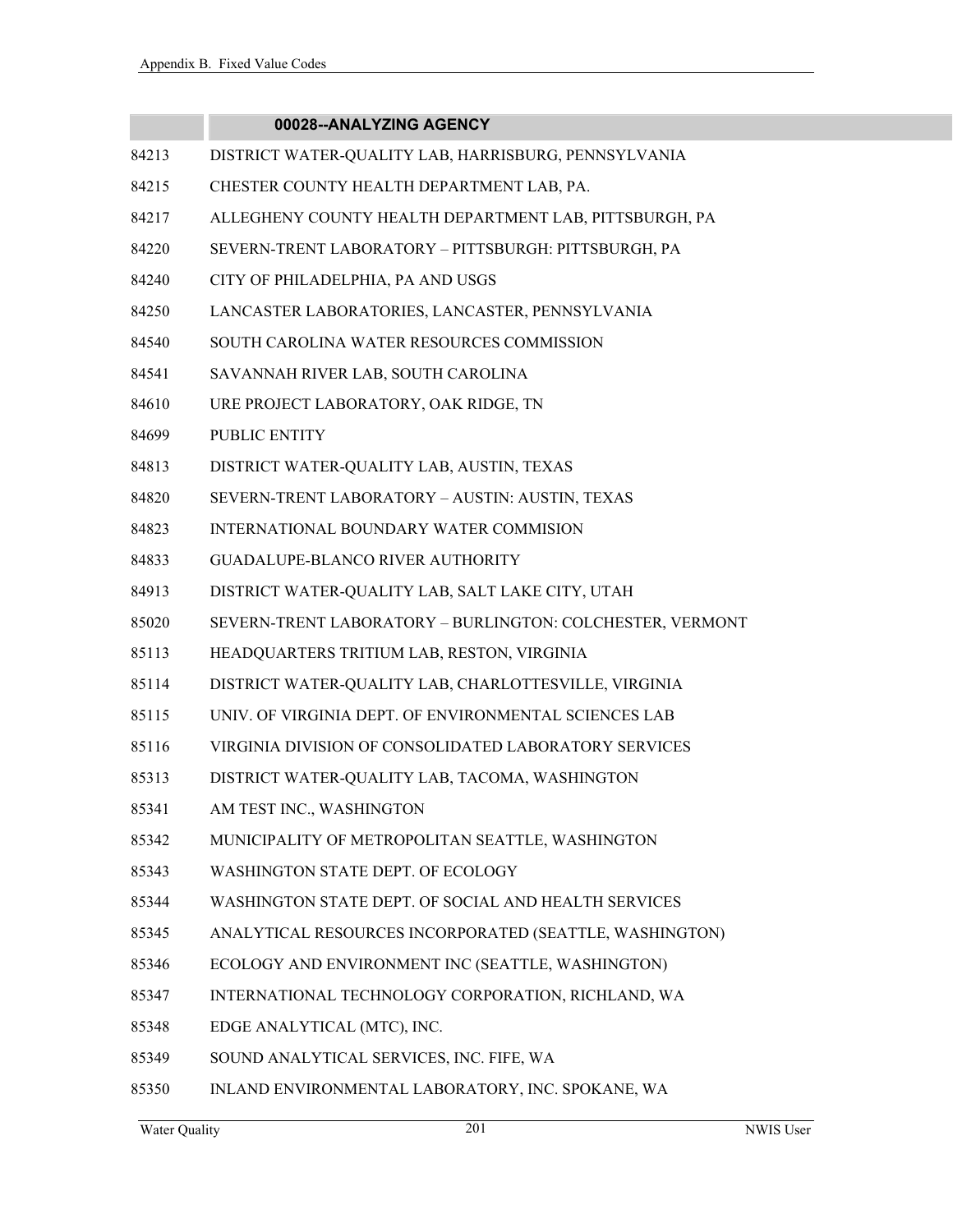|                | 00028--ANALYZING AGENCY                                    |
|----------------|------------------------------------------------------------|
| 85351          | FRONTIER GEOSCIENCES, SEATTLE, WA                          |
| 85411          | DISTRICT WATER-QUALITY LAB, CHARLESTON, WV                 |
| 85540          | ROBERT E. LEE AND ASSOC. GREEN BAY, WISC.                  |
| 85541          | MAYO CLINIC, UNIVERSITY OF WISCONSIN                       |
| 85542          | UNIVERSITY OF WISCONSIN EXTENSION                          |
| 85543          | STATE LABORATORY OF HYGIENE, WISCONSIN                     |
| 85544          | HAZELTON LABORATORIES AMERICA (MADISON, WISCONSIN)         |
| 85547          | MILWAUKEE METROPOLITAN SEWERAGE DISTRICT, MILWAUKEE, WI    |
| 85548          | MADISON DEPARTMENT OF PUBLIC HEALTH, MADISON, WI           |
| 85550          | USGS-WISCONSIN DISTRICT MERCURY LAB, MADISON, WI           |
| 85613          | DISTRICT WATER-QUALITY LAB, CHEYENNE, WYOMING              |
| 85614          | LOUISVILLE & JEFFERSON COUNTY METRO SEWER DISTRICT LAB     |
| 85641          | WYOMING DEPARTMENT OF AGRICULTURE                          |
| 87213          | DISTRICT WATER-QUALITY LAB, SAN JUAN, PUERTO RICO          |
| 89201          | ENVIRONMENT CANADA, QATER QUALITY BR., BURLINGTON, ONTARIO |
| 89202          | XRAL LABORATORY SERVICES, DON MILLS, ONTARIO, CANADA       |
| 89203          | ACTIVATION LABS, LTD., ANCASTER, ONTARIO, CANADA           |
| 89213          | CHALK RIVER NUCLEAR LABORATORIES, CHALK RIVER, CANADA      |
| 89301          | MANITOBA ENVIRONMENT, WATER STANDARDS SEC., WINNIPEG, MAN. |
| 89401          | SASKATCHEWAN ENVIRONMENT, WATER QUALITY BR., REGINA, SASK. |
| 92001          | UNIV. OF WATERLOO, ISOTOPE LAB, WATERLOO, ONTARIO, CANADA  |
| 99001          | PRIVATE CONTRACTOR                                         |
| 99999          | <b>OTHER</b>                                               |
|                | 00041--WEATHER                                             |
| $\overline{0}$ | <b>CLOUDLESS</b>                                           |
| 1              | PARTLY CLOUDY                                              |
| 2              | <b>CLOUDY</b>                                              |
| 3              | <b>OVERCAST</b>                                            |

- 10 PRECIPITATION WITHIN SIGHT
- 13 UGLY, THREATENING SKY
- 40 FOG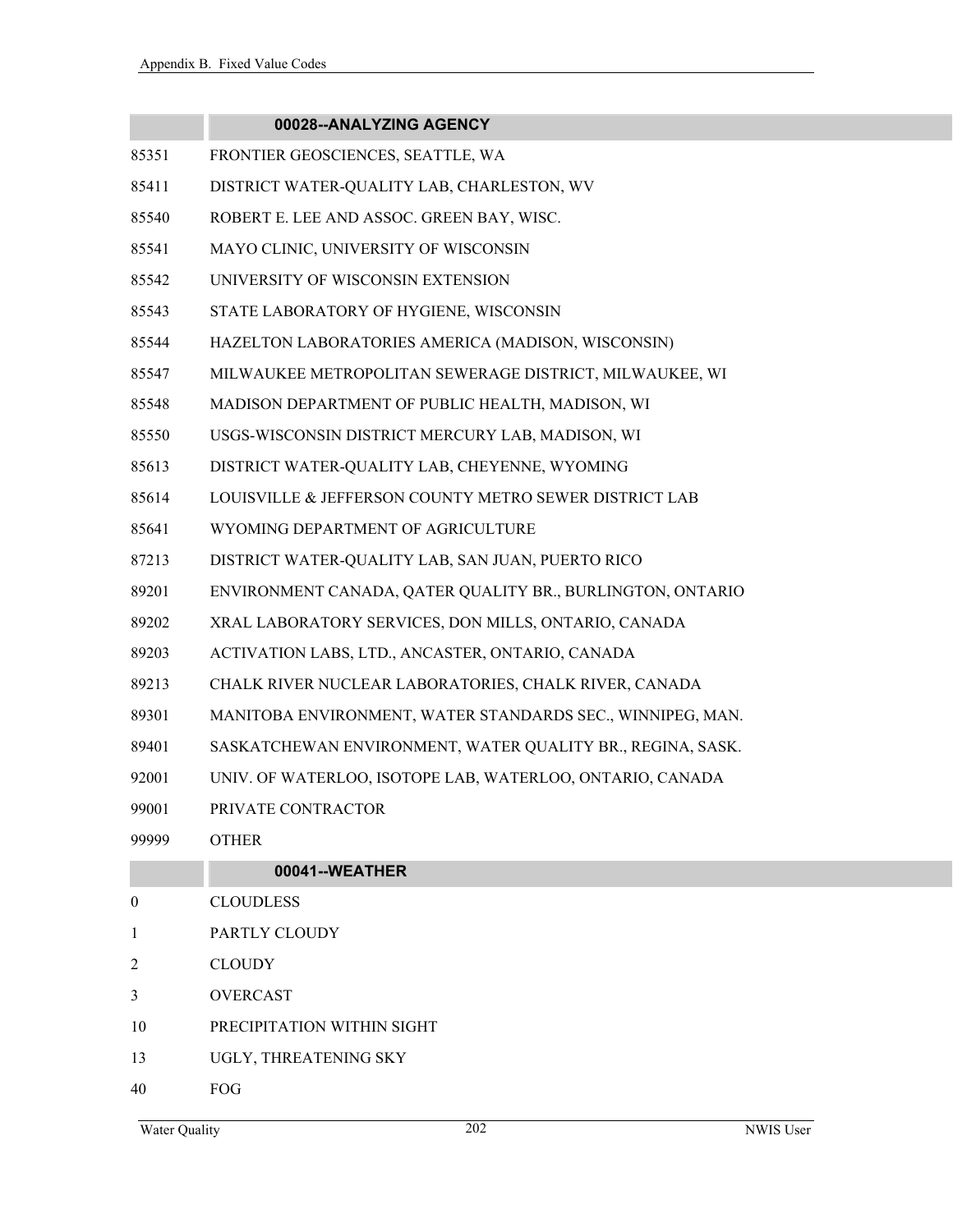|    | 00041--WEATHER                         |
|----|----------------------------------------|
| 50 | <b>DRIZZLE</b>                         |
| 51 | SLIGHT DRIZZLE, INTERMITTENT           |
| 52 | SLIGHT DRIZZLE, CONTINUOUS             |
| 53 | MODERATE DRIZZLE, INTERMITTENT         |
| 54 | MODERATE DRIZZLE, CONTINUOUS           |
| 55 | THICK DRIZZLE, INTERMITTENT            |
| 56 | THICK DRIZZLE, CONTINUOUS              |
| 57 | <b>DRIZZLE AND FOG</b>                 |
| 58 | SLIGHT OR MODERATE DRIZZLE AND RAIN    |
| 59 | THICK DRIZZLE AND RAIN                 |
| 60 | <b>RAIN</b>                            |
| 61 | SLIGHT RAIN, INTERMITTENT              |
| 62 | SLIGHT RAIN, CONTINUOUS                |
| 63 | MODERATE RAIN, INTERMITTENT            |
| 64 | MODERATE RAIN, CONTINUOUS              |
| 65 | HEAVY RAIN, INTERMITTENT               |
| 66 | HEAVY RAIN, CONTINUOUS                 |
| 67 | <b>RAIN AND FOG</b>                    |
| 68 | SLIGHT OR MODERATE MIXED RAIN AND SNOW |
| 69 | HEAVY MIXED RAIN AND SNOW              |
| 70 | <b>SNOW OR SLEET</b>                   |
| 71 | SLIGHT SNOW IN FLAKES, INTERMITTENT    |
| 72 | SLIGHT SNOW IN FLAKES, CONTINUOUS      |
| 73 | MODERATE SNOW IN FLAKES, INTERMITTENT  |
| 74 | MODERATE SNOW IN FLAKES, CONTINUOUS    |
| 75 | HEAVY SNOW IN FLAKES, INTERMITTENT     |
| 76 | HEAVY SNOW IN FLAKES, CONTINUOUS       |
| 77 | <b>SNOW AND FOG</b>                    |
| 78 | <b>GRANULAR SNOW (FROZEN DRIZZLE)</b>  |
| 79 | <b>ICE CRYSTALS</b>                    |
| 80 | SHOWER(S)                              |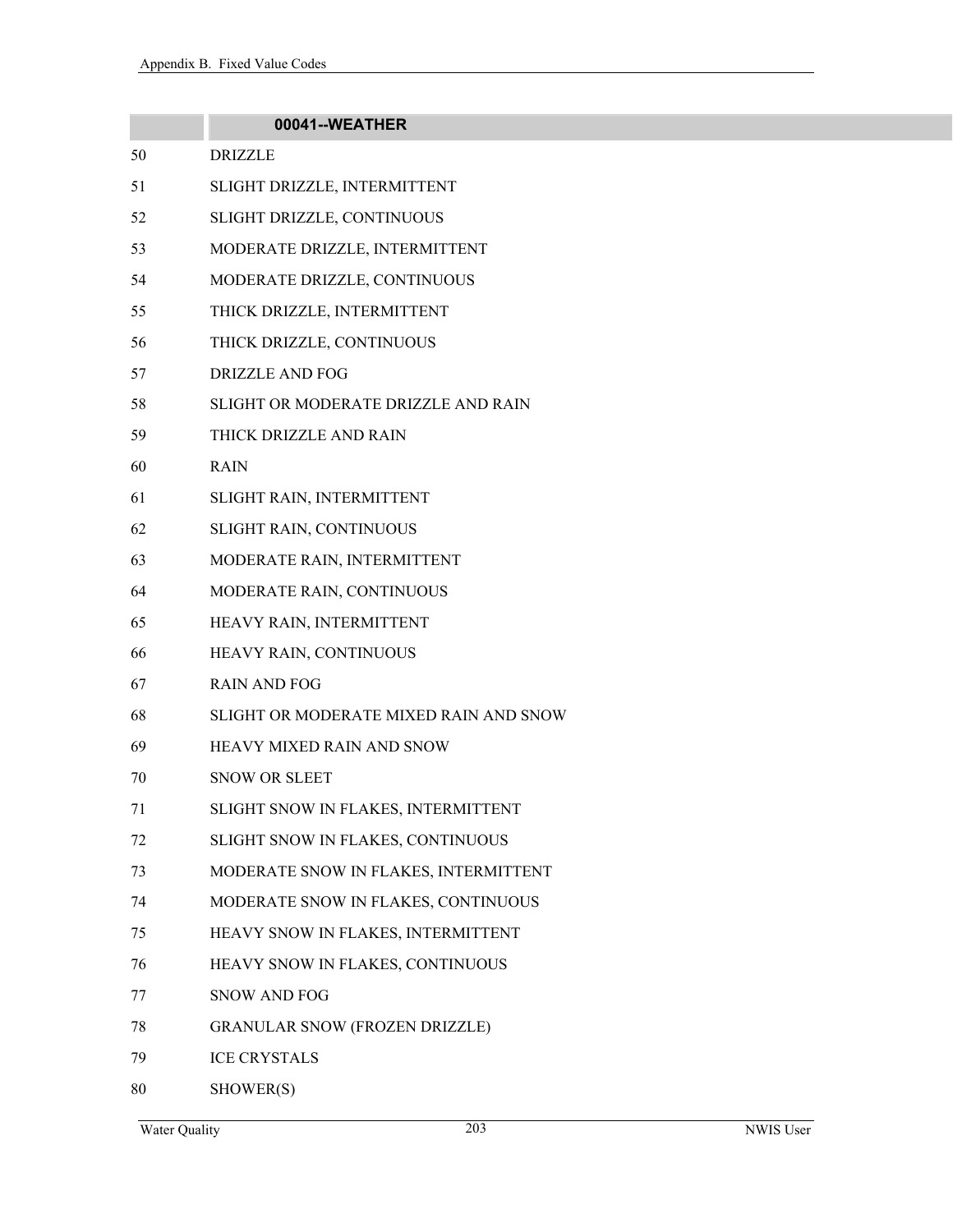| 00041--WEATHER                                     |
|----------------------------------------------------|
| SLIGHT OR MODERATE RAIN SHOWER(S)                  |
| HEAVY RAIN SHOWER(S)                               |
| SLIGHT OR MODERATE SNOW SHOWER(S)                  |
| <b>HEAVY SNOW SHOWER(S)</b>                        |
| SLIGHT OR MODERATE RAIN AND SNOW SHOWER(S)         |
| HEAVY RAIN AND SNOW SHOWER(S)                      |
| <b>GRANULAR SNOW SHOWER(S)</b>                     |
| SLIGHT OR MODERATE HAIL OR RAIN AND HAIL SHOWER(S) |
| HEAVY HAIL OR RAIN AND HAIL SHOWER(S)              |
| <b>THUNDERSTORM</b>                                |
| SLIGHT THUNDERSTORM WITH RAIN OR SNOW              |
| SLIGHT THUNDERSTORM WITH HAIL                      |
| MODERATE THUNDERSTORM WITH RAIN OR SNOW            |
| MODERATE THUNDERSTORM WITH HAIL                    |
| HEAVY THUNDERSTORM WITH RAIN OR SNOW               |
| HEAVY THUNDERSTORM WITH HAIL                       |
| 00115--SAMPLE TREATMENT                            |
| <b>RAW</b>                                         |
| <b>TREATED</b>                                     |
| <b>WASTEWATER</b>                                  |
| <b>DRINKING WATER</b>                              |
| 01300--OIL-GREASE (SEVERITY)                       |
| <b>NONE</b>                                        |
| <b>MILD</b>                                        |
| <b>MODERATE</b>                                    |
| <b>SERIOUS</b>                                     |
| <b>EXTREME</b>                                     |
| 01305--DETERGENT SUDS (SEVERITY)                   |
| <b>NONE</b>                                        |
|                                                    |
| <b>MILD</b>                                        |
|                                                    |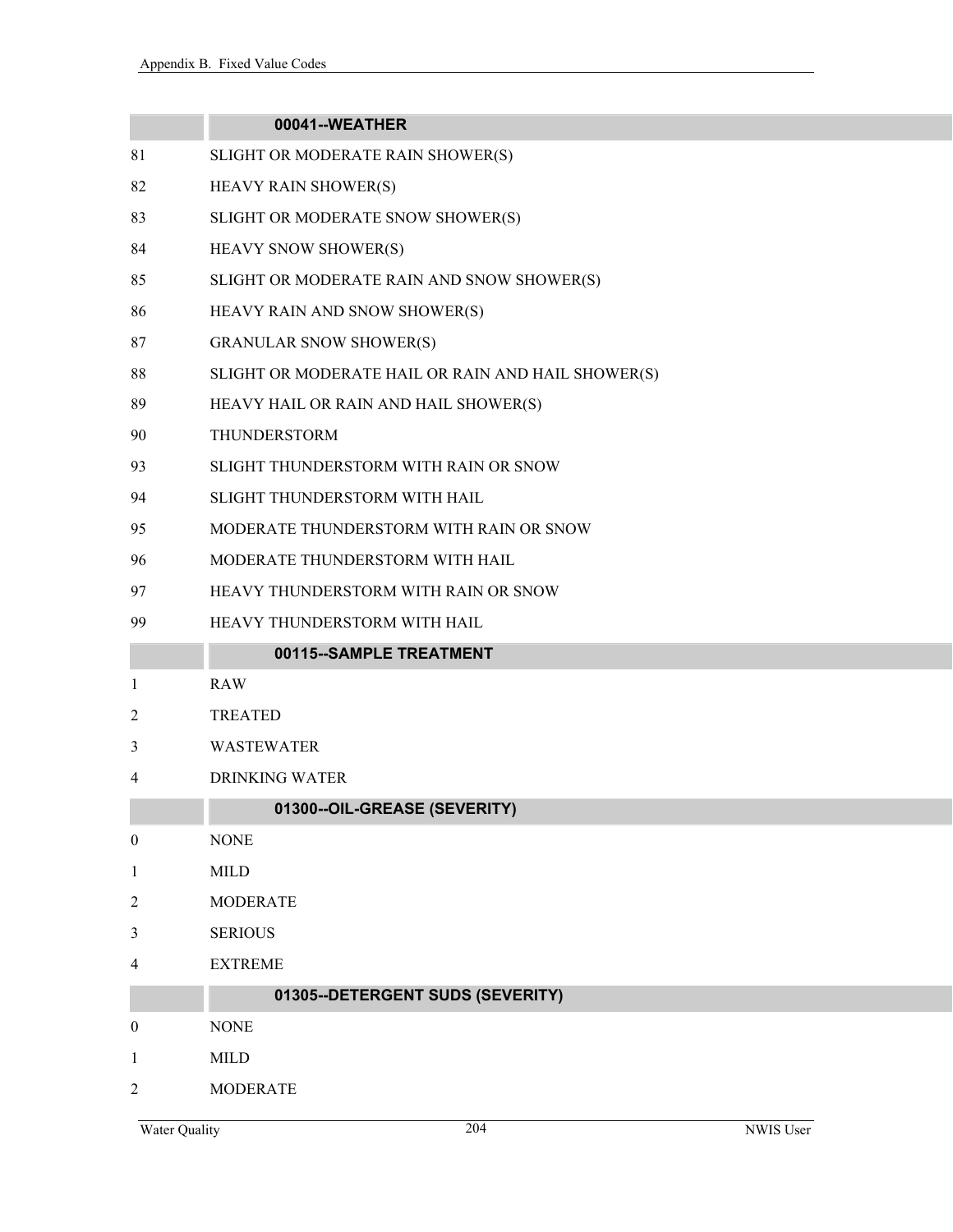|                  | 01305--DETERGENT SUDS (SEVERITY)       |
|------------------|----------------------------------------|
| $\mathfrak{Z}$   | <b>SERIOUS</b>                         |
| 4                | <b>EXTREME</b>                         |
|                  | 01310--GAS BUBBLES (SEVERITY)          |
| $\boldsymbol{0}$ | <b>NONE</b>                            |
| $\mathbf{1}$     | <b>MILD</b>                            |
| $\overline{2}$   | <b>MODERATE</b>                        |
| $\mathfrak{Z}$   | <b>SERIOUS</b>                         |
| 4                | <b>EXTREME</b>                         |
|                  | 01315--SLUDGE: FLOATING (SEVERITY)     |
| $\boldsymbol{0}$ | <b>NONE</b>                            |
| $\mathbf{1}$     | <b>MILD</b>                            |
| $\overline{2}$   | <b>MODERATE</b>                        |
| $\mathfrak{Z}$   | <b>SERIOUS</b>                         |
| 4                | <b>EXTREME</b>                         |
|                  | 01320--GARBAGE, FLOATING (SEVERITY)    |
| $\boldsymbol{0}$ | <b>NONE</b>                            |
| $\mathbf{1}$     | <b>MILD</b>                            |
| $\overline{c}$   | <b>MODERATE</b>                        |
| $\mathfrak{Z}$   | <b>SERIOUS</b>                         |
| 4                | <b>EXTREME</b>                         |
|                  | 01325--ALGAE, FLOATING MATS (SEVERITY) |
| $\boldsymbol{0}$ | <b>NONE</b>                            |
| $\mathbf{1}$     | <b>MILD</b>                            |
| $\boldsymbol{2}$ | <b>MODERATE</b>                        |
| $\mathfrak{Z}$   | <b>SERIOUS</b>                         |
| 4                | <b>EXTREME</b>                         |
|                  | 01330--ODOR, ATMOSPHERIC (SEVERITY)    |
| $\boldsymbol{0}$ | <b>NONE</b>                            |
| $\mathbf{1}$     | $\text{MILD}$                          |
| $\boldsymbol{2}$ | <b>MODERATE</b>                        |
| $\mathfrak{Z}$   | <b>SERIOUS</b>                         |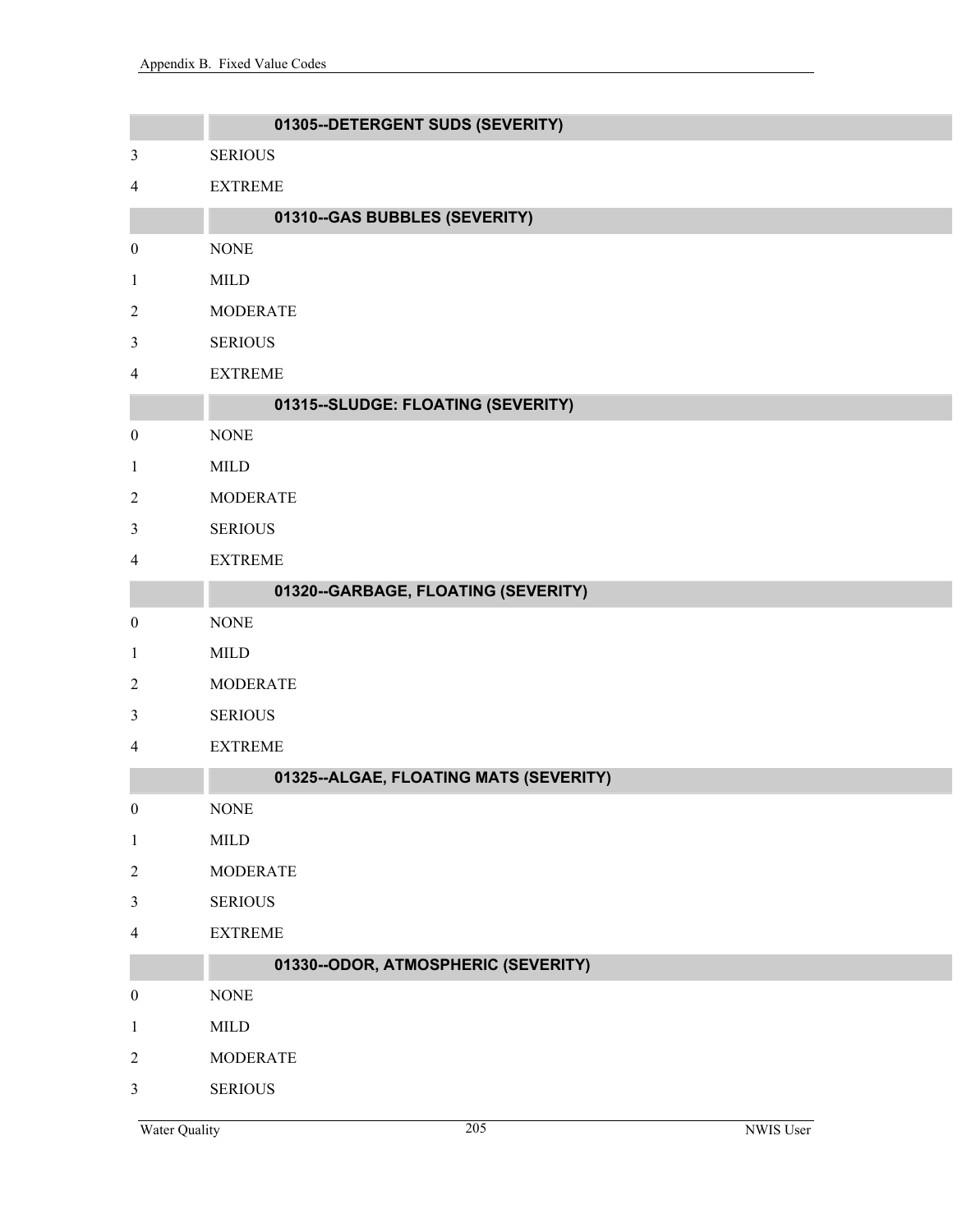|                  | 01330--ODOR, ATMOSPHERIC (SEVERITY)            |
|------------------|------------------------------------------------|
| 4                | <b>EXTREME</b>                                 |
|                  | 01340--FISH, DEAD (SEVERITY)                   |
| $\boldsymbol{0}$ | <b>NONE</b>                                    |
| $\mathbf{1}$     | <b>MILD</b>                                    |
| $\overline{c}$   | <b>MODERATE</b>                                |
| 3                | <b>SERIOUS</b>                                 |
| 4                | <b>EXTREME</b>                                 |
|                  | 01345--DEBRIS, FLOATING (SEVERITY)             |
| $\boldsymbol{0}$ | <b>NONE</b>                                    |
| $\mathbf{1}$     | <b>MILD</b>                                    |
| 2                | <b>MODERATE</b>                                |
| 3                | <b>SERIOUS</b>                                 |
| 4                | <b>EXTREME</b>                                 |
|                  | 01350--TURBIDITY (SEVERITY)                    |
| $\boldsymbol{0}$ | <b>NONE</b>                                    |
| $\mathbf{1}$     | <b>MILD</b>                                    |
| 2                | <b>MODERATE</b>                                |
| 3                | <b>SERIOUS</b>                                 |
| 4                | <b>EXTREME</b>                                 |
|                  | 01351--STREAMFLOW (SEVERITY)                   |
| $\mathbf{1}$     | <b>DRY</b>                                     |
| $\overline{c}$   | LOW                                            |
| $\mathfrak{Z}$   | <b>NORMAL</b>                                  |
| 4                | ${\rm FLOOD}$                                  |
| 5                | ABOVE NORMAL                                   |
|                  | 01355--ICE COVER, FLOATING OR SOLID (SEVERITY) |
| $\boldsymbol{0}$ | $\rm{NONE}$                                    |
| $\mathbf{1}$     | MILD                                           |
| $\overline{c}$   | <b>MODERATE</b>                                |
| 3                | <b>SERIOUS</b>                                 |
| 4                | <b>EXTREME</b>                                 |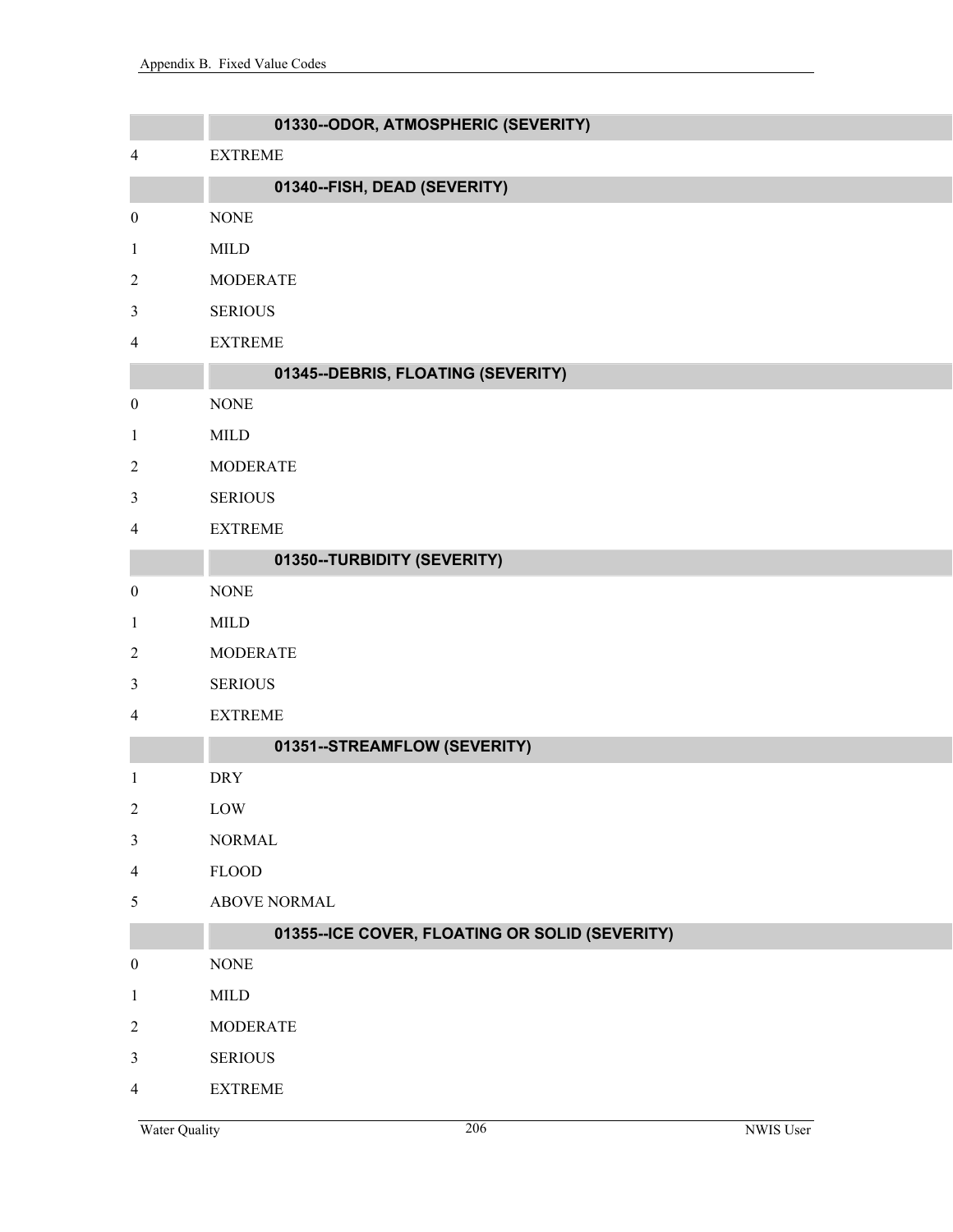|                | 04117--TETHER LINE USED FOR COLLECTING SAMPLE (YES=1) |
|----------------|-------------------------------------------------------|
| $\mathbf{1}$   | <b>YES</b>                                            |
| 0.00           | NO                                                    |
|                | 31678--STREPTOCOCI, FECAL, TUBE CONFIGURATION         |
| 1              | FIVE 10-ML TUBES                                      |
| $\overline{c}$ | FIVE 10-ML, FIVE 1-ML AND FIVE 0.1-ML TUBES           |
| 3              | FIVE 10-ML, ONE 1-ML AND ONE 0.1-ML TUBES             |
| 4              | ONE 50-ML AND FIVE 10-ML TUBES                        |
| 5              | ONE 50-ML, FIVE 10-ML AND FIVE 1-ML TUBES             |
| 6              | FIVE 50-ML, FIVE 10-ML AND FIVE 1-ML TUBES            |
| 7              | THREE 10-ML, THREE 1-ML AND THREE 0.1-ML TUBES        |
| 8              | FIVE 100-ML, FIVE 10-ML AND FIVE 1-ML TUBES           |
|                | 49986--DEGREE OF DECOMPOSITION, SOIL                  |
| 1              | <b>FIBRIX</b>                                         |
| $\overline{c}$ | <b>HEMIC</b>                                          |
| 3              | <b>SAPRIC</b>                                         |
|                | 50276--FILTER TYPE                                    |
| 10             | GELMAN CAPSULE, 0.45UM                                |
| 20             | MEMBRANE, 0.45UM, 142MM                               |
| 30             | MEMBRANE, O,45UM, 47MM                                |
| 40             | MEMBRANE, 0.22UM, 47MM                                |
| 50             | MEMBRANE, 0.1UM, 47MM                                 |
| 60             | MEMBRANE, 0.1UM, 142MM                                |
| 70             | MEMBRANE, SYRINGE-TYPE, 0.45UM                        |
| 80             | MEMBRANE, SYRINGE-TYPE, 0.22UM                        |
| 90             | SILVER MEMBRANE, 0.45UM, 47MM                         |
| 100            | GLASS FIBER, 0.7UM, 142MM                             |
| 110            | GLASS FIBER, BAKED, 0.7UM, 142MM                      |
| 120            | GLASS FIBER, 0.7UM, 47MM                              |
| 130            | GLASS FIBER, BAKED, 0.7UM, 47MM                       |
| 200            | <b>OTHER</b>                                          |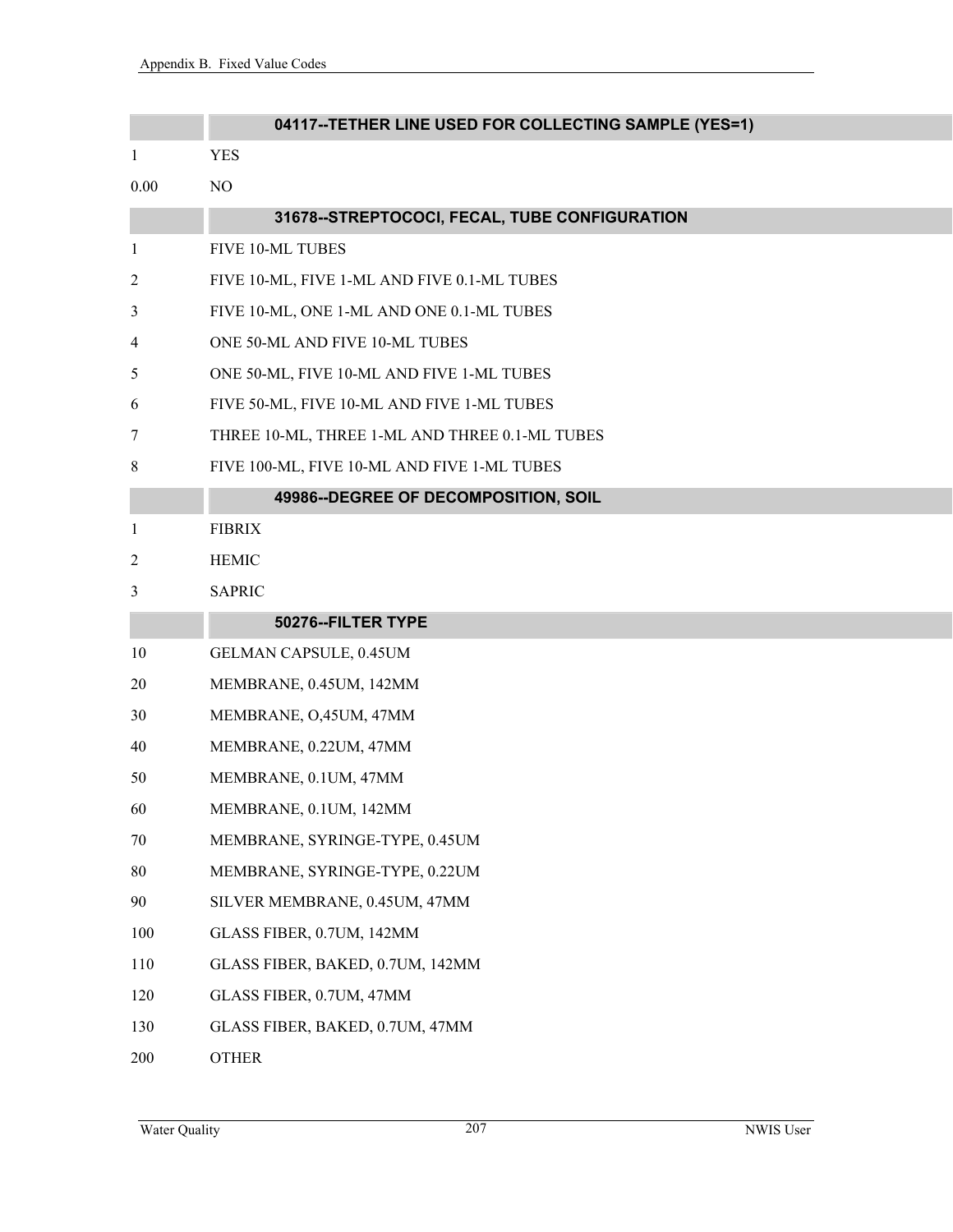#### **50280--PURPOSE, SITE VISIT, CODE**

- 1001 FIXED FREQUENCY, SURFACE-WATER
- 1002 STORM HYDROGRAPH, SURFACE-WATER
- 1003 EXTREME HIGH FLOW, SURFACE-WATER
- 1004 EXTREME LOW FLOW, SURFACE-WATER
- 1005 DIURNAL, SURFACE-WATER
- 1006 SYNOPTIC, SURFACE-WATER
- 1098 SURFACE-WATER QUALITY CONTROL
- 1099 OTHER, SURFACE-WATER
- 2001 PRIMARY, GROUND-WATER
- 2002 SUPPLEMENTAL, GROUND-WATER
- 2003 TEMPORAL CHARACTERIZATION, GROUND-WATER
- 2004 RESAMPLE, GROUND-WATER
- 2098 GROUND-WATER QUALITY CONTROL
- 2099 OTHER, GROUND-WATER
- 3001 OCCURRENCE SURVEY, BED SEDIMENT OR TISSUE
- 3002 SPATIAL DISTRIBUTION SURVEY, BED SEDIMENT OR TISSUE
- 3003 SYNOPTIC STUDY, BED SEDIMENT OR TISSUE
- 3098 BED-SEDIMENT OR TISSUE QUALITY CONTROL
- 3099 OTHER, BED SEDIMENT OR TISSUE
- 4001 RECONSTRUCTIVE TRENDS FROM SEDIMENT CORE
- 5051 SAMPLE COLLECTED DURING SITE INSTALLATION, ANY MEDIA
- 5052 EVENT-BASED (RUNOFF OR RECHARGE CONDITIONS), ANY MEDIA
- 5053 FIXED FREQUENCY (NON EVENT-BASED), ANY MEDIA
- 5099 OTHER PURPOSE, ANY MEDIA

### **62955--SAMPLE MATRIX, CODE**

- 70 SOIL
- 80 BOREHOLE CORE
- 90 BOREHOLE CUTTINGS

## **71995--WATER USE, PRIMARY**

- 111 CASH GRAINS
- 131 FIELD CROPS EXCEPT CASH GRAINS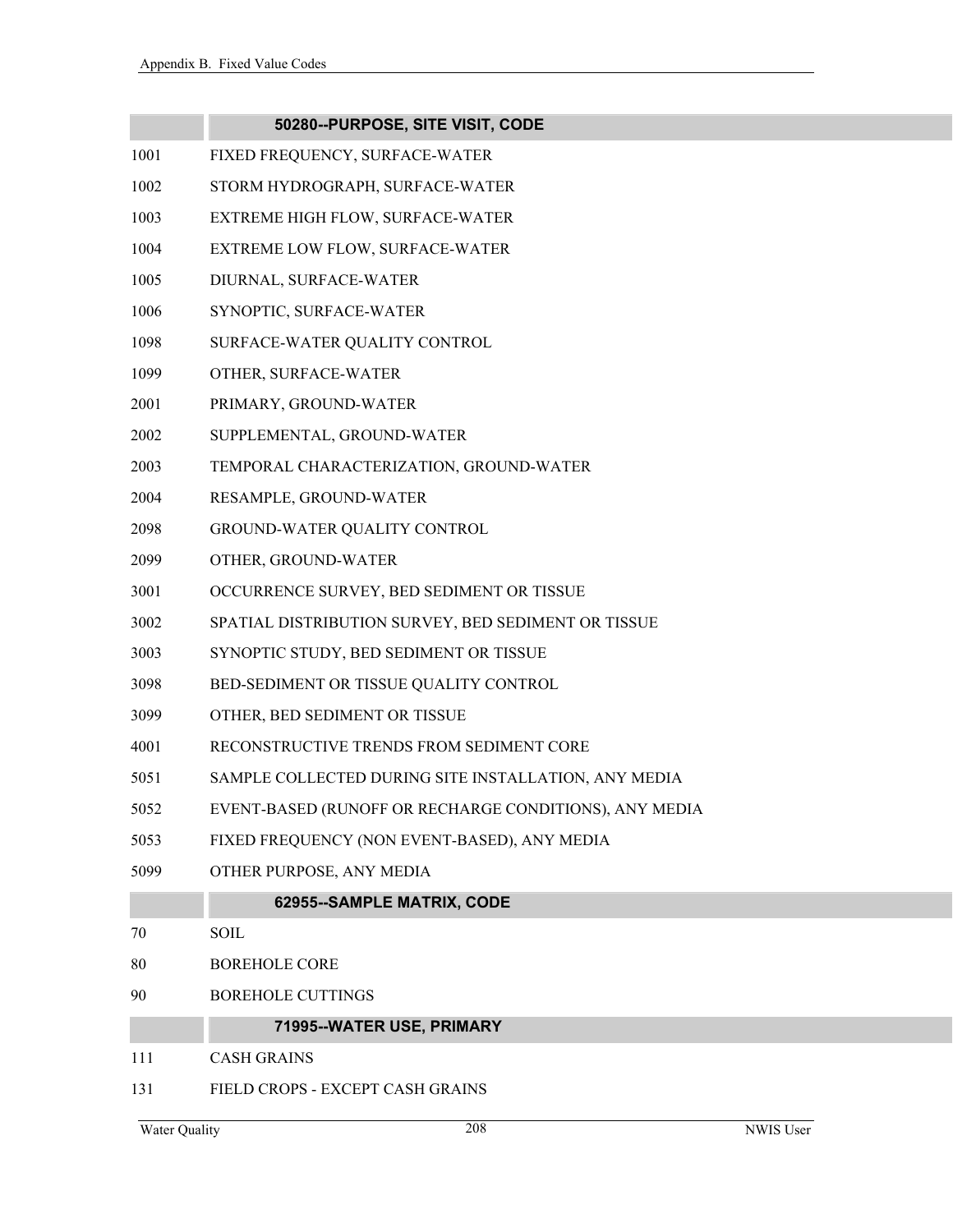|      | 71995--WATER USE, PRIMARY                                 |
|------|-----------------------------------------------------------|
| 131  | FIELD CROPS - EXCEPT CASH GRAINS                          |
| 161  | <b>VEGETABLES AND MELONS</b>                              |
| 171  | <b>FRUITS AND TREE NUTS</b>                               |
| 181  | HORTICULTURAL SPECIALTIES                                 |
| 191  | <b>GENERAL FARM CROPS</b>                                 |
| 211  | <b>LIVESTOCK</b>                                          |
| 251  | POULTRY AND EGGS                                          |
| 271  | <b>ANIMAL SPECIALTIES</b>                                 |
| 291  | <b>GENERAL FARMS - PRIMARILY LIVESTOCK</b>                |
| 711  | AGRICULTURAL SERVICES - SOIL PREP, CROP PLANTINGS, ETC.   |
| 741  | <b>VETERINARY SERVICES</b>                                |
| 761  | ANIMAL SERVICES, FARM LABOR AND MANAGEMENT                |
| 811  | <b>FORESTRY</b>                                           |
| 912  | FISH AND WILDLIFE FARMING                                 |
| 1011 | <b>METAL MINING</b>                                       |
| 1111 | <b>ANTHRACITE MINING</b>                                  |
| 1211 | BITUMINOUS COAL AND LIGNITE MINING                        |
| 1311 | OIL AND GAS EXTRACTION                                    |
| 1411 | MINING AND QUARRYING OF NONMETALIC MINERALS, - NONFUEL    |
| 1521 | <b>BUILDING CONSTRUCTION</b>                              |
| 1611 | CONSTRUCTION - OTHER THAN BUILDING                        |
| 1711 | SPECIAL TRADE (PLUMBING, HEAT, AIR, ELEC., MASONRY, ETC.) |
| 2011 | MANUFACTURING - MEAT PRODUCTS                             |
| 2016 | POULTRY AND EGG PLANTS                                    |
| 2021 | DAIRY PRODUCTS                                            |
| 2032 | CANNED & PRESERVED FRUITS AND VEGETABLES                  |
| 2041 | <b>GRAIN MILL PRODUCTS</b>                                |
| 2051 | <b>BAKERY PRODUCTS</b>                                    |
| 2061 | SUGAR AND CONFECTIONERY PRODUCTS                          |
| 2074 | <b>FATS AND OILS</b>                                      |
|      |                                                           |

2084 BEVERAGES - ALCOHOLIC & SOFT DRINKS, SYRUPS & EXTRACTS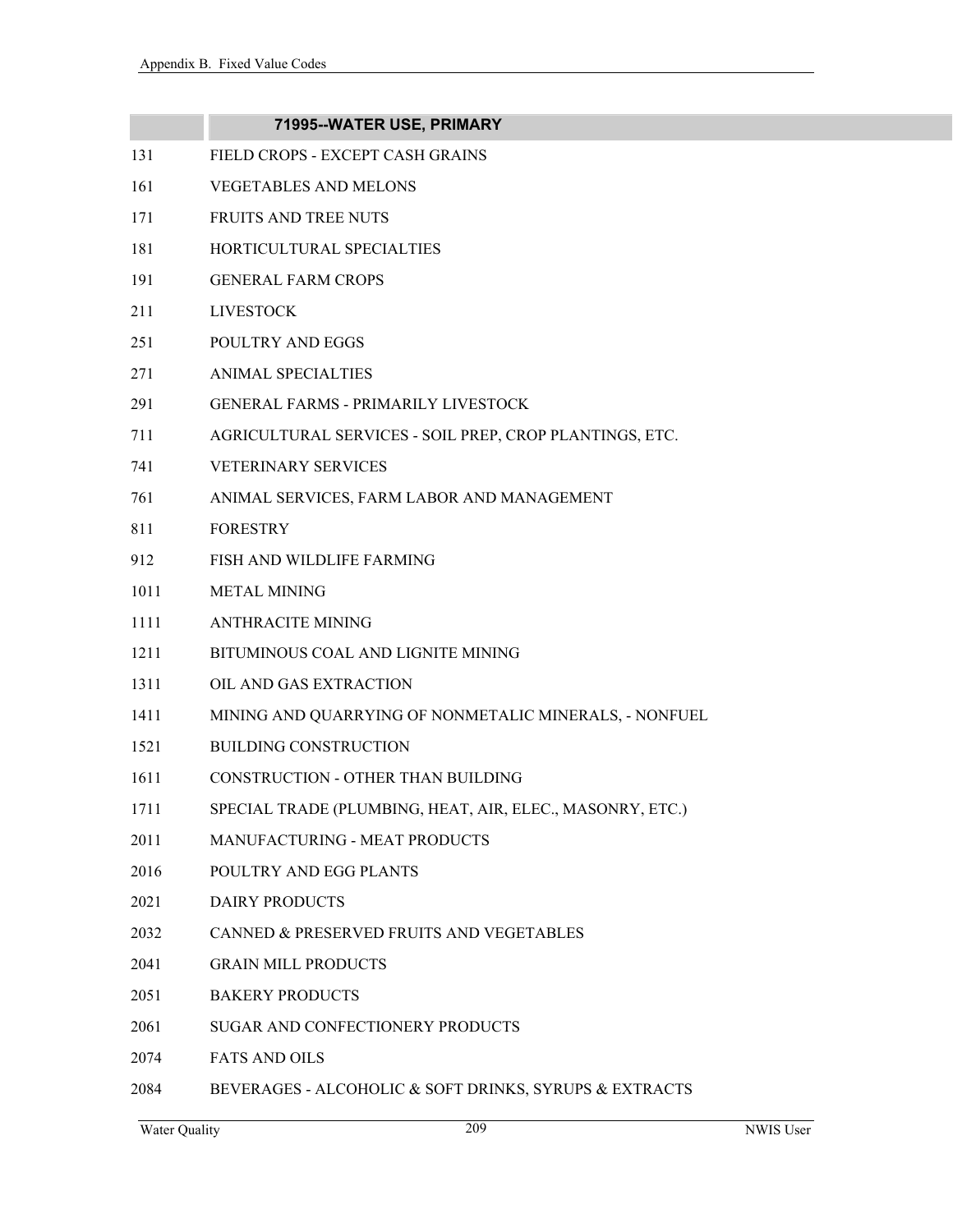|      | 71995--WATER USE, PRIMARY                                |
|------|----------------------------------------------------------|
| 2091 | MISCELLANEOUS FOOD PREPARATIONS                          |
| 2111 | TOBACCO MANUFACTURERS                                    |
| 2211 | TEXTILE MILL PRODUCTS                                    |
| 2311 | APPAREL - PRODUCTS FROM FABRICS                          |
| 2411 | LUMBER & WOOD PRODUCTS EXCEPT FURNITURE                  |
| 2511 | <b>FURNITURE AND FIXTURES</b>                            |
| 2611 | PAPER AND ALLIED PRODUCTS                                |
| 2711 | PRINTING, PUBLISHING, & ALLIED INDUSTRIES                |
| 2821 | <b>CHEMICALS AND ALLIED PRODUCTS</b>                     |
| 2911 | PETROLEUM REFINING AND RELATED PRODUCTS                  |
| 3011 | RUBBER AND MISCELLANEOUS PLASTIC PRODUCTS                |
| 3111 | <b>LEATHER AND LEATHER PRODUCTS</b>                      |
| 3211 | STONE, CLAY, GLASS, AND CONCRETE PRODUCTS                |
| 3281 | <b>CUT STONE AND STONE PRODUCTS</b>                      |
| 3291 | ABRASIVE, ASBESTOS, & MISCELLANEOUS NONMETALIC PRODUCTS  |
| 3312 | BLAST FURNACES, STEEL WORKS, & ROLLING & FINISHING MILLS |
| 3411 | METAL PRODUCTS & TRANS. EQUIPMENT (NO MACHINERY)         |
| 3511 | MACHINERY, EXCEPT ELECTRICAL                             |
| 3612 | ELECTRICAL & ELECTRONIC MACHINERY, EQUIPMENT & SUPPLIES  |
| 3711 | TRANSPORTATION EQUIPMENT REPAIRING AND PARTS             |
| 3811 | MEASURING, ANALYZING, & CONTROLLING INSTRUMENTS          |
| 3911 | MISCELLANEOUS MANUFACTURING INDUSTRIES                   |
| 4011 | TRANSPORTATION - TRAINS, TAXICABS, AIRCRAFT              |
| 4212 | MOTOR FREIGHT TRANSPORTATION AND WAREHOUSING             |
| 4311 | <b>U.S. POSTAL SERVICE</b>                               |
| 4411 | <b>WATER TRANSPORTATION</b>                              |
| 4423 | WATER RECREATION ON BAYS, LAKES, RIVERS, & CANALS        |
| 4511 | <b>TRANSPORTATION BY AIR</b>                             |
| 4612 | PIPELINES - EXCEPT NATURAL GAS                           |
| 4811 | <b>COMMUNICATIONS</b>                                    |
| 4922 | GAS PRODUCTION AND DISTRIBUTION; ELEC. AND GAS SERVICE   |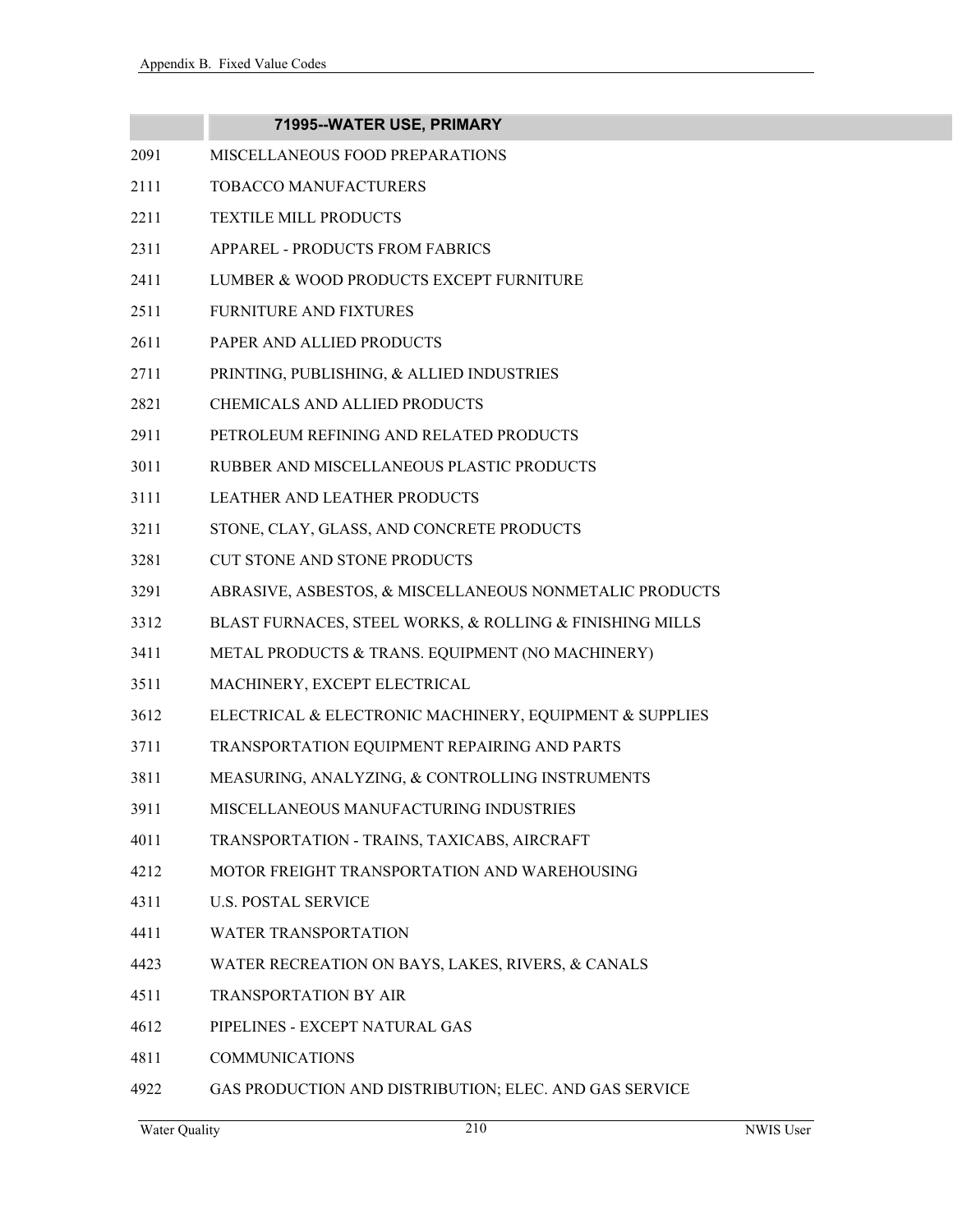|      | 71995--WATER USE, PRIMARY                               |
|------|---------------------------------------------------------|
| 4941 | <b>WATER SUPPLY</b>                                     |
| 4952 | <b>SEWERAGE SYSTEMS</b>                                 |
| 4961 | PUBLIC STEAM SUPPLY                                     |
| 4971 | <b>IRRIGATION SYSTEMS</b>                               |
| 5012 | WHOLESALE TRADE - DURABLE GOODS                         |
| 5111 | WHOLESALE TRADE - NONDURABLE GOODS                      |
| 5211 | BUILDING MATERIALS, HARDWARE, GARDEN SUPPLY             |
| 5311 | <b>GENERAL MERCHANDISE STORES</b>                       |
| 5411 | <b>FOOD STORES</b>                                      |
| 5511 | AUTO. DEALERS AND GASOLINE SERVICE STATIONS             |
| 5611 | APPAREL AND ACCESSORY STORES                            |
| 5712 | FURNITURE, HOME FURNISHING, AND EQUIPMENT STORES        |
| 5812 | <b>EATING AND DRINKING PLACES</b>                       |
| 5912 | MISCELLANEOUS RETAIL - DRUG, LIQUOR, BOOK, CAMERA, ETC. |
| 6011 | <b>BANKING</b>                                          |
| 6112 | <b>CREDIT AGENCIES</b>                                  |
| 6212 | SECURITY AND COMMODITY BROKERS, DEALERS, AND SERVICES   |
| 6311 | <b>INSURANCE</b>                                        |
| 6512 | <b>REAL ESTATE</b>                                      |
| 6711 | HOLDING AND OTHER INVESTMENT OFFICES                    |
| 7011 | HOTELS, MOTELS, TOURIST COURTS                          |
| 7021 | ROOMING AND BOARDING HOUSES                             |
| 7032 | CAMPS, TRANSIENT TRAILER PARKS, & CAMP SITES            |
| 7041 | ORGANIZATION HOTELS AND MEMBERSHIP LODGING HOUSES       |
| 7211 | LAUNDRY, CLEANING, AND GARMENT SERVICES                 |
| 7221 | SHOPS - PHOTO, BEAUTY, BARBER, SHOE, FUNERAL SERVICES   |
| 7311 | <b>ADVERTISING SERVICES</b>                             |
| 7321 | CONSUMER CREDIT AND COLLECTION                          |
| 7331 | MAILING, REPRODUCTION, COMMERCIAL ART & PHOTOGRAPHY     |
| 7341 | SERVICE TO DWELLINGS AND OTHER BUILDINGS                |
|      |                                                         |

7351 NEWS SYNDICATES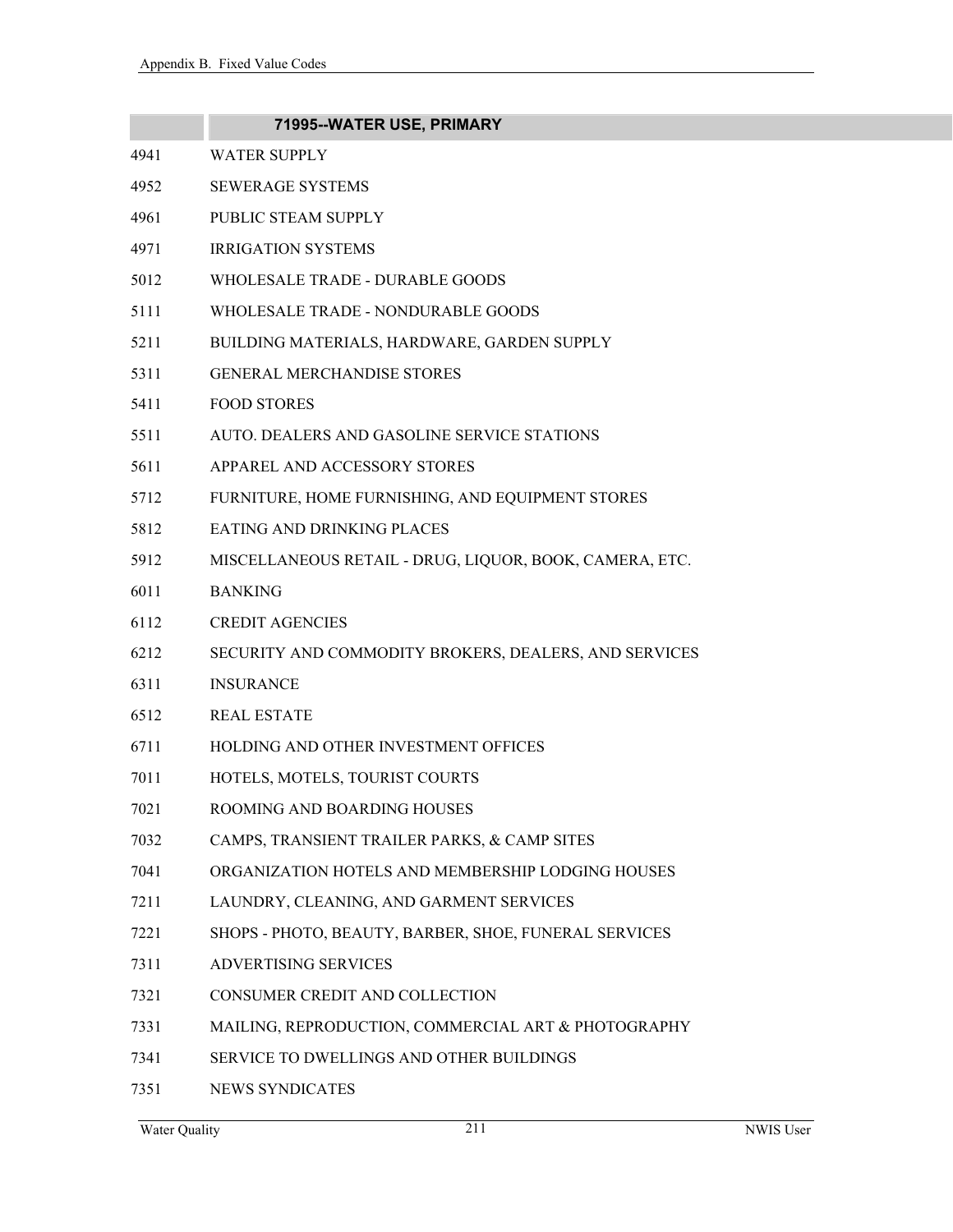|      | 71995--WATER USE, PRIMARY                                 |
|------|-----------------------------------------------------------|
| 7361 | <b>EMPLOYMENT SERVICES</b>                                |
| 7372 | COMPUTER AND DATA PROCESSING                              |
| 7391 | <b>MISCELLANEOUS BUSINESS SERVICES</b>                    |
| 7512 | AUTOMOTIVE AND TRUCK RENTAL LEASING WITHOUT DRIVER        |
| 7523 | <b>AUTOMOBILE PARKING</b>                                 |
| 7531 | <b>AUTOMOTIVE REPAIR SHOPS</b>                            |
| 7542 | <b>CAR WASHES</b>                                         |
| 7549 | AUTOMOTIVE SERVICES - EXCEPT REPAIR                       |
| 7622 | MISCELLANEOUS REPAIR SERVICES                             |
| 7813 | MOTION PICTURE-T.V. SERVICES, THEATERS, EXCEPT DRIVE-INS  |
| 7911 | RECREATION SERVICES, EXCEPT THEATERS AND PUBLIC GOLF      |
| 7992 | <b>PUBLIC GOLF COURSES</b>                                |
| 7993 | COIN OPERATED AMUSEMENT DEVICES                           |
| 7996 | AMUSEMENT PARKS, SPORTS AND RECREATION CLUBS, ETC.        |
| 8011 | HEALTH SERVICES (OFFICES)                                 |
| 8051 | NURSING AND PERSONAL CARE FACILITIES                      |
| 8062 | <b>HOSPITALS</b>                                          |
| 8071 | MEDICAL AND DENTAL LABORATORIES                           |
| 8081 | <b>OUTPATIENT CARE FACILITIES</b>                         |
| 8091 | HEALTH & ALLIES SERVICES, NOT ELSEWHERE CLASSIFIED        |
| 8111 | <b>LEGAL SERVICES</b>                                     |
| 8211 | EDUCATIONAL SERVICES, LIBRARIES AND INFORMATION CENTERS   |
| 8231 | SOCIAL SERVICES & REHABILITATION CENTERS                  |
| 8411 | MUSEUMS, ART GALLERIES, ZOOLOGICAL & BOTANICAL GARDENS    |
| 8611 | MEMBERSHIP ORGANIZATIONS                                  |
| 8811 | PRIVATE HOUSES, CONDOS, MUNICIPALITIES, & TRAILER PARKS   |
| 8911 | MISCELLANEOUS SERVICES (ENG., ED., R&D, ACCOUNTING, ETC.) |
| 9111 | GOV., LEGISLATIVE, JUSTICE, PUBLIC ORDER & SAFETY MISC.   |
| 9411 | ADMINISTRATION OF HUMAN RESOURCES PROGRAMS                |
| 9511 | AIR & WATER RESOURCE, & SOLID WASTE MANAGEMENT            |
| 9512 | NATURAL RESOURCE CONSERVATION BY PUBLIC ADMINISTRATION    |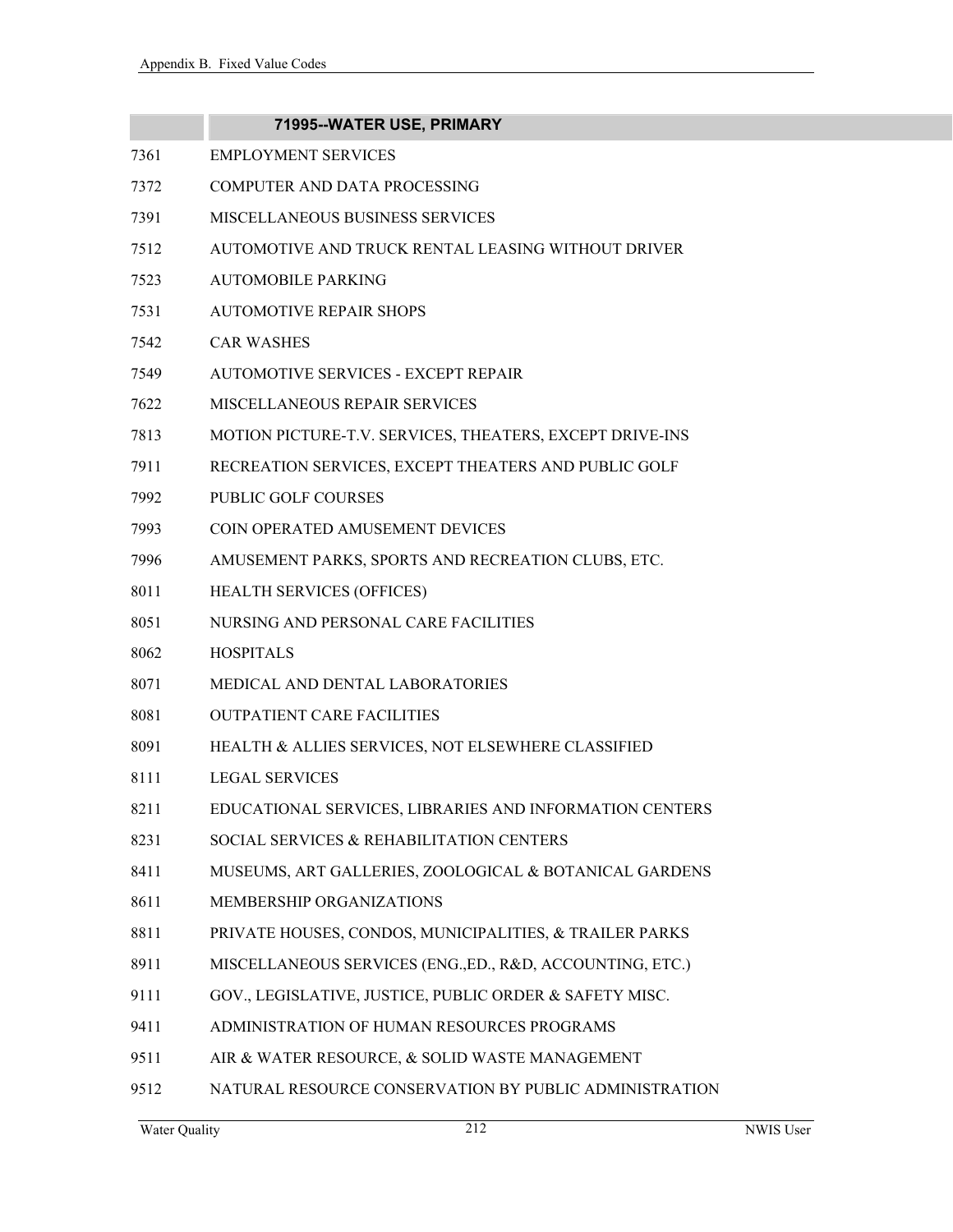### **71995--WATER USE, PRIMARY**

- 9531 ADMIN. OF HOUSING & ECONOMIC PROGRAMS & INTERNAT'L AFFAIRS
- 9999 WATER COMPACTS, AGREEMENTS & LEGISLATIVE ACTIONS
- 14911 COMMERCIAL ELECTRIC ENERGY ESTABLISHMENTS FOSSIL
- 24911 COMMERCIAL ELECTRIC ENERGY ESTABLISHMENTS GEOTHERMAL
- 34911 COMMERCIAL ELECTRIC ENERGY ESTABLISHMENTS HYDROELECTRIC
- 44911 COMMERCIAL ELECTRIC ENERGY ESTABLISHMENTS NUCLEAR

### **71996--WATER USE, SECONDARY**

- 191 GENERAL FARM CROPS
- 211 LIVESTOCK
- 251 POULTRY AND EGGS
- 271 ANIMAL SPECIALTIES
- 291 GENERAL FARMS PRIMARILY LIVESTOCK
- 711 AGRICULTURAL SERVICES SOIL PREP, CROP PLANTINGS, ETC.
- 741 VETERINARY SERVICES
- 761 ANIMAL SERVICES, FARM LABOR AND MANAGEMENT
- 811 FORESTRY
- 912 FISH AND WILDLIFE FARMING
- 1011 METAL MINING
- 1111 ANTHRACITE MINING
- 1211 BITUMINOUS COAL AND LIGNITE MINING
- 1311 OIL AND GAS EXTRACTION
- 1411 MINING AND QUARRYING OF NONMETALIC MINERALS, NONFUEL
- 1521 BUILDING CONSTRUCTION
- 1611 CONSTRUCTION OTHER THAN BUILDING
- 1711 SPECIAL TRADE (PLUMBING, HEAT, AIR, ELEC., MASONRY, ETC.)
- 2011 MANUFACTURING MEAT PRODUCTS
- 2016 POULTRY AND EGG PLANTS
- 2021 DAIRY PRODUCTS
- 2032 CANNED & PRESERVED FRUITS AND VEGETABLES
- 2041 GRAIN MILL PRODUCTS
- 2051 BAKERY PRODUCTS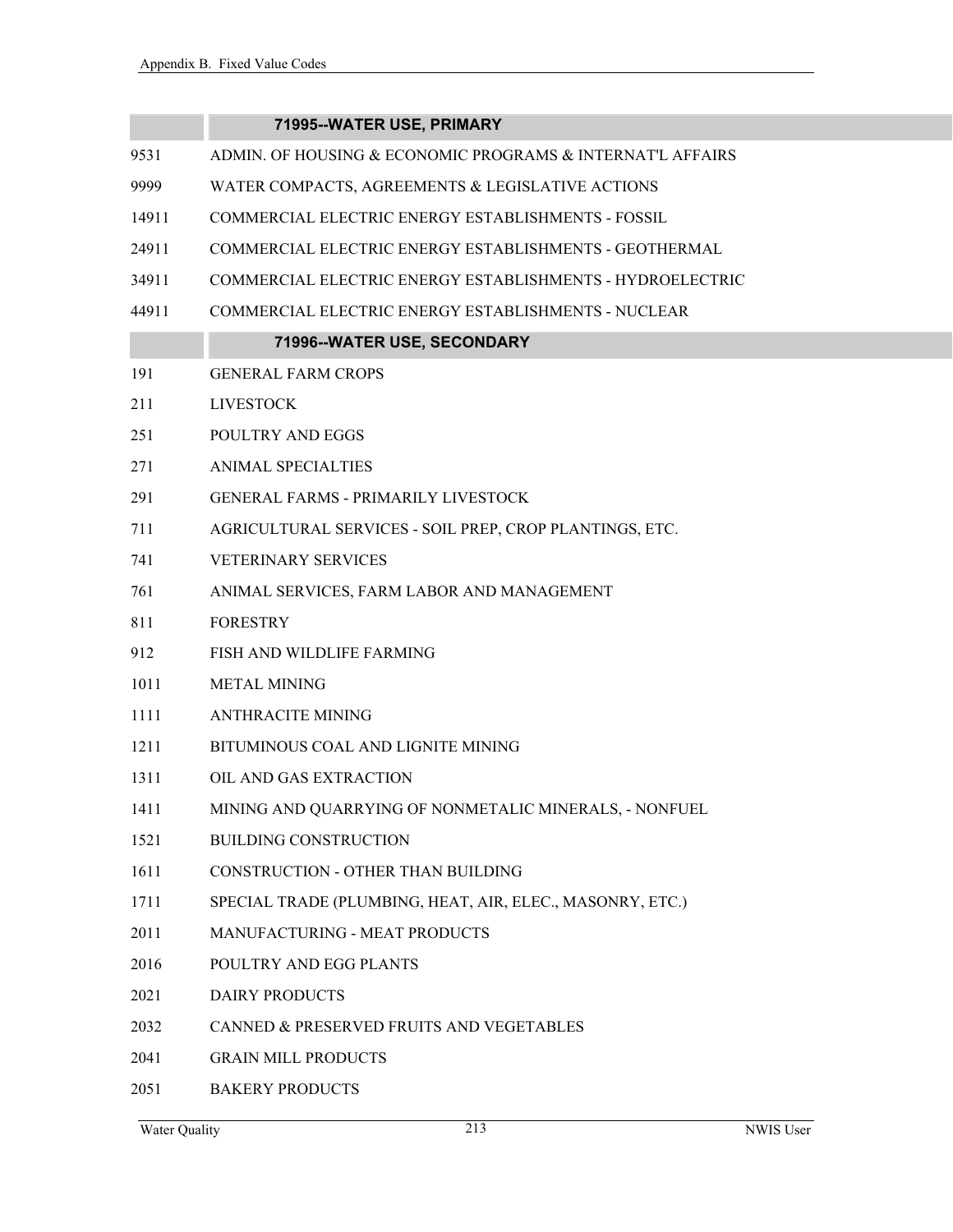|      | 71996--WATER USE, SECONDARY                              |
|------|----------------------------------------------------------|
| 2061 | SUGAR AND CONFECTIONERY PRODUCTS                         |
| 2074 | <b>FATS AND OILS</b>                                     |
| 2084 | BEVERAGES - ALCOHOLIC & SOFT DRINKS, SYRUPS & EXTRACTS   |
| 2091 | MISCELLANEOUS FOOD PREPARATIONS                          |
| 2111 | TOBACCO MANUFACTURERS                                    |
| 2211 | TEXTILE MILL PRODUCTS                                    |
| 2311 | APPAREL - PRODUCTS FROM FABRICS                          |
| 2411 | LUMBER & WOOD PRODUCTS EXCEPT FURNITURE                  |
| 2511 | <b>FURNITURE AND FIXTURES</b>                            |
| 2611 | PAPER AND ALLIED PRODUCTS                                |
| 2711 | PRINTING, PUBLISHING, & ALLIED INDUSTRIES                |
| 2821 | CHEMICALS AND ALLIED PRODUCTS                            |
| 2911 | PETROLEUM REFINING AND RELATED PRODUCTS                  |
| 3011 | RUBBER AND MISCELLANEOUS PLASTIC PRODUCTS                |
| 3111 | LEATHER AND LEATHER PRODUCTS                             |
| 3211 | STONE, CLAY, GLASS, AND CONCRETE PRODUCTS                |
| 3281 | CUT STONE AND STONE PRODUCTS                             |
| 3291 | ABRASIVE, ASBESTOS, & MISCELLANEOUS NONMETALIC PRODUCTS  |
| 3312 | BLAST FURNACES, STEEL WORKS, & ROLLING & FINISHING MILLS |
| 3411 | METAL PRODUCTS & TRANS. EQUIPMENT (NO MACHINERY)         |
| 3511 | MACHINERY, EXCEPT ELECTRICAL                             |
| 3612 | ELECTRICAL & ELECTRONIC MACHINERY, EQUIPMENT & SUPPLIES  |
| 3711 | TRANSPORTATION EQUIPMENT REPAIRING AND PARTS             |
| 3811 | MEASURING, ANALYZING, & CONTROLLING INSTRUMENTS          |
| 3911 | MISCELLANEOUS MANUFACTURING INDUSTRIES                   |
| 4011 | TRANSPORTATION - TRAINS, TAXICABS, AIRCRAFT              |
| 4212 | MOTOR FREIGHT TRANSPORTATION AND WAREHOUSING             |
| 4311 | <b>U.S. POSTAL SERVICE</b>                               |
| 4411 | <b>WATER TRANSPORTATION</b>                              |
| 4423 | WATER RECREATION ON BAYS, LAKES, RIVERS, & CANALS        |

4511 TRANSPORTATION BY AIR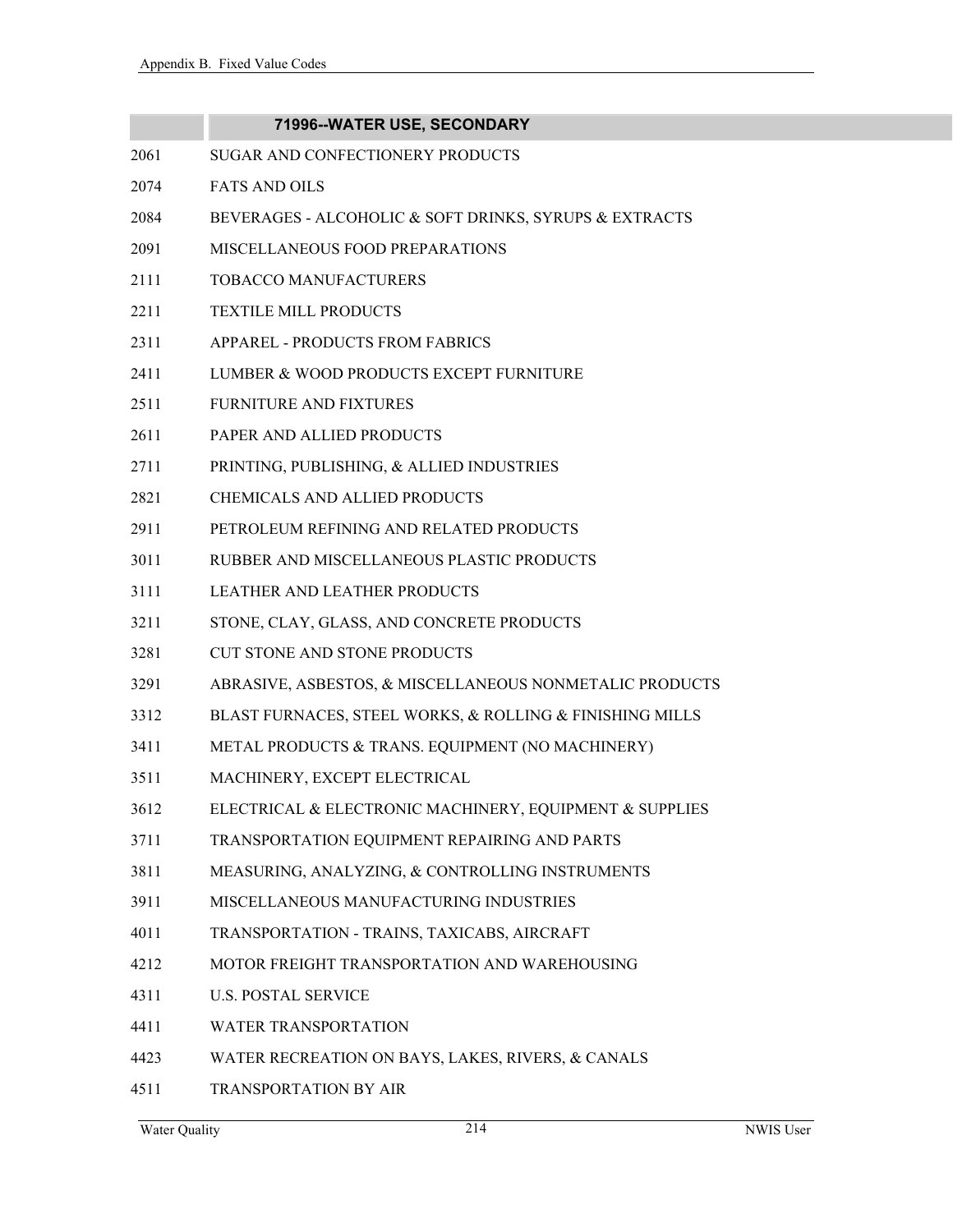|      | 71996--WATER USE, SECONDARY                             |
|------|---------------------------------------------------------|
| 4612 | PIPELINES - EXCEPT NATURAL GAS                          |
| 4811 | <b>COMMUNICATIONS</b>                                   |
| 4922 | GAS PRODUCTION AND DISTRIBUTION; ELEC. AND GAS SERVICE  |
| 4941 | <b>WATER SUPPLY</b>                                     |
| 4952 | <b>SEWERAGE SYSTEMS</b>                                 |
| 4961 | PUBLIC STEAM SUPPLY                                     |
| 4971 | <b>IRRIGATION SYSTEMS</b>                               |
| 5012 | WHOLESALE TRADE - DURABLE GOODS                         |
| 5111 | WHOLESALE TRADE - NONDURABLE GOODS                      |
| 5211 | BUILDING MATERIALS, HARDWARE, GARDEN SUPPLY             |
| 5311 | <b>GENERAL MERCHANDISE STORES</b>                       |
| 5411 | <b>FOOD STORES</b>                                      |
| 5511 | AUTO. DEALERS AND GASOLINE SERVICE STATIONS             |
| 5611 | APPAREL AND ACCESSORY STORES                            |
| 5712 | FURNITURE, HOME FURNISHING, AND EQUIPMENT STORES        |
| 5812 | EATING AND DRINKING PLACES                              |
| 5912 | MISCELLANEOUS RETAIL - DRUG, LIQUOR, BOOK, CAMERA, ETC. |
| 6011 | <b>BANKING</b>                                          |
| 6112 | <b>CREDIT AGENCIES</b>                                  |
| 6212 | SECURITY AND COMMODITY BROKERS, DEALERS, AND SERVICES   |
| 6311 | <b>INSURANCE</b>                                        |
| 6512 | REAL ESTATE                                             |
| 6711 | HOLDING AND OTHER INVESTMENT OFFICES                    |
| 7011 | HOTELS, MOTELS, TOURIST COURTS                          |
| 7021 | ROOMING AND BOARDING HOUSES                             |
| 7032 | CAMPS, TRANSIENT TRAILER PARKS, & CAMP SITES            |
| 7041 | ORGANIZATION HOTELS AND MEMBERSHIP LODGING HOUSES       |
| 7211 | LAUNDRY, CLEANING, AND GARMENT SERVICES                 |
| 7221 | SHOPS - PHOTO, BEAUTY, BARBER, SHOE, FUNERAL SERVICES   |
| 7311 | <b>ADVERTISING SERVICES</b>                             |
| 7321 | CONSUMER CREDIT AND COLLECTION                          |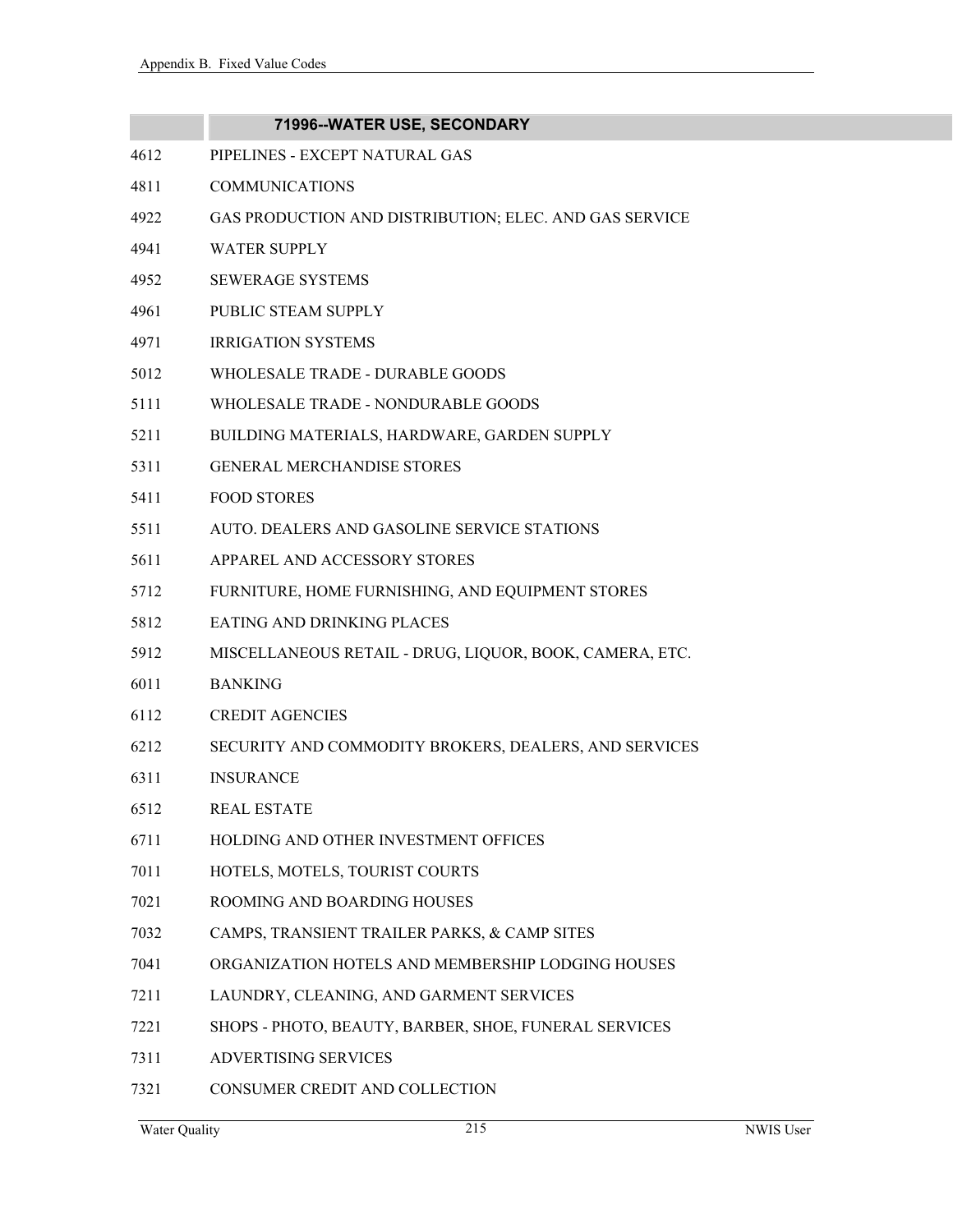|      | 71996--WATER USE, SECONDARY                               |
|------|-----------------------------------------------------------|
| 7331 | MAILING, REPRODUCTION, COMMERCIAL ART & PHOTOGRAPHY       |
| 7341 | SERVICE TO DWELLINGS AND OTHER BUILDINGS                  |
| 7351 | <b>NEWS SYNDICATES</b>                                    |
| 7361 | <b>EMPLOYMENT SERVICES</b>                                |
| 7372 | COMPUTER AND DATA PROCESSING                              |
| 7391 | MISCELLANEOUS BUSINESS SERVICES                           |
| 7512 | AUTOMOTIVE AND TRUCK RENTAL LEASING WITHOUT DRIVER        |
| 7523 | <b>AUTOMOBILE PARKING</b>                                 |
| 7531 | <b>AUTOMOTIVE REPAIR SHOPS</b>                            |
| 7542 | <b>CAR WASHES</b>                                         |
| 7549 | AUTOMOTIVE SERVICES - EXCEPT REPAIR                       |
| 7622 | MISCELLANEOUS REPAIR SERVICES                             |
| 7813 | MOTION PICTURE-T.V. SERVICES, THEATERS, EXCEPT DRIVE-INS  |
| 7911 | RECREATION SERVICES, EXCEPT THEATERS AND PUBLIC GOLF      |
| 7992 | <b>PUBLIC GOLF COURSES</b>                                |
| 7993 | COIN OPERATED AMUSEMENT DEVICES                           |
| 7996 | AMUSEMENT PARKS, SPORTS AND RECREATION CLUBS, ETC.        |
| 8011 | HEALTH SERVICES (OFFICES)                                 |
| 8051 | NURSING AND PERSONAL CARE FACILITIES                      |
| 8062 | <b>HOSPITALS</b>                                          |
| 8071 | MEDICAL AND DENTAL LABORATORIES                           |
| 8081 | <b>OUTPATIENT CARE FACILITIES</b>                         |
| 8091 | HEALTH & ALLIES SERVICES, NOT ELSEWHERE CLASSIFIED        |
| 8111 | <b>LEGAL SERVICES</b>                                     |
| 8211 | EDUCATIONAL SERVICES, LIBRARIES AND INFORMATION CENTERS   |
| 8231 | SOCIAL SERVICES & REHABILITATION CENTERS                  |
| 8411 | MUSEUMS, ART GALLERIES, ZOOLOGICAL & BOTANICAL GARDENS    |
| 8611 | MEMBERSHIP ORGANIZATIONS                                  |
| 8811 | PRIVATE HOUSES, CONDOS, MUNICIPALITIES, & TRAILER PARKS   |
| 8911 | MISCELLANEOUS SERVICES (ENG., ED., R&D, ACCOUNTING, ETC.) |
| 9111 | GOV., LEGISLATIVE, JUSTICE, PUBLIC ORDER & SAFETY MISC.   |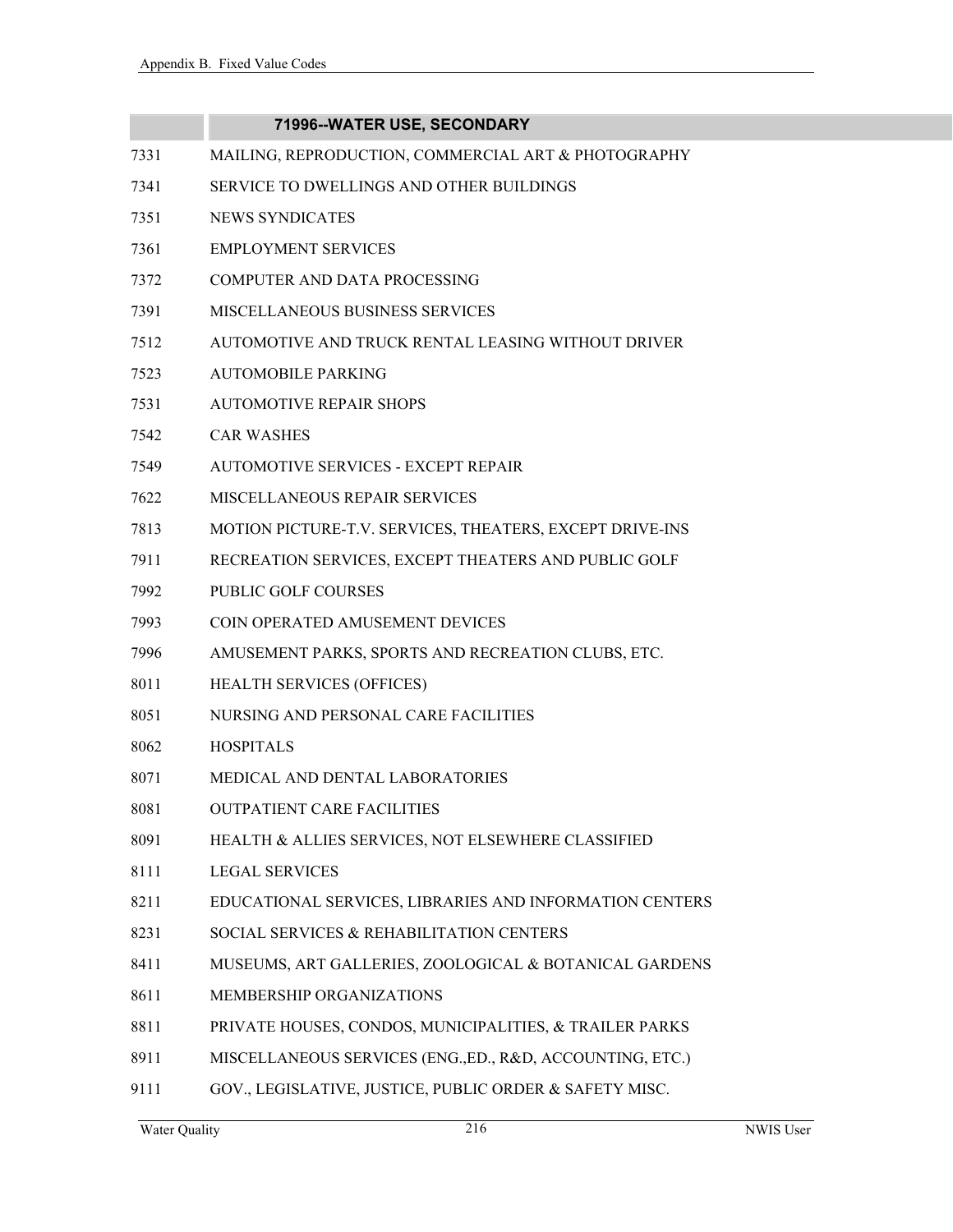### **71996--WATER USE, SECONDARY**

- 9411 ADMINISTRATION OF HUMAN RESOURCES PROGRAMS
- 9511 AIR & WATER RESOURCE, & SOLID WASTE MANAGEMENT
- 9512 NATURAL RESOURCE CONSERVATION BY PUBLIC ADMINISTRATION
- 9531 ADMIN. OF HOUSING & ECONOMIC PROGRAMS & INTERNAT'L AFFAIRS
- 9999 WATER COMPACTS, AGREEMENTS & LEGISLATIVE ACTIONS
- 14911 COMMERCIAL ELECTRIC ENERGY ESTABLISHMENTS FOSSIL
- 24911 COMMERCIAL ELECTRIC ENERGY ESTABLISHMENTS GEOTHERMAL
- 34911 COMMERCIAL ELECTRIC ENERGY ESTABLISHMENTS HYDROELECTRIC
- 44911 COMMERCIAL ELECTRIC ENERGY ESTABLISHMENTS NUCLEAR

### **71997--WATER USE, TERTIARY**

- 111 CASH GRAINS
- 131 FIELD CROPS EXCEPT CASH GRAINS
- 161 VEGETABLES AND MELONS
- 171 FRUITS AND TREE NUTS
- 181 HORTICULTURAL SPECIALTIES
- 191 GENERAL FARM CROPS
- 211 LIVESTOCK
- 251 POULTRY AND EGGS
- 271 ANIMAL SPECIALTIES
- 291 GENERAL FARMS PRIMARILY LIVESTOCK
- 711 AGRICULTURAL SERVICES SOIL PREP, CROP PLANTINGS, ETC.
- 741 VETERINARY SERVICES
- 761 ANIMAL SERVICES, FARM LABOR AND MANAGEMENT
- 811 FORESTRY
- 912 FISH AND WILDLIFE FARMING
- 1011 METAL MINING
- 1111 ANTHRACITE MINING
- 1211 BITUMINOUS COAL AND LIGNITE MINING
- 1311 OIL AND GAS EXTRACTION
- 1411 MINING AND QUARRYING OF NONMETALIC MINERALS, NONFUEL
- 1521 BUILDING CONSTRUCTION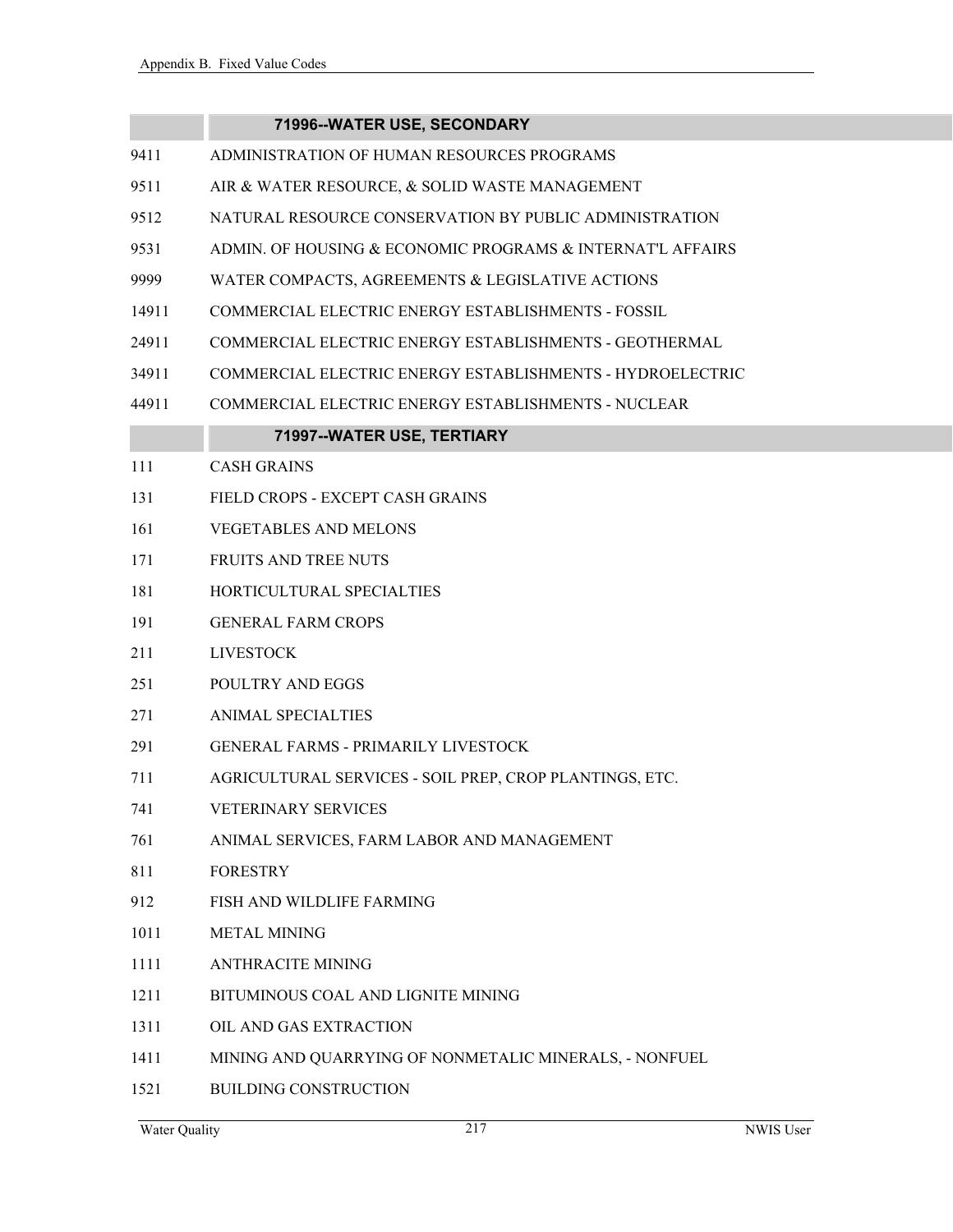## **71997--WATER USE, TERTIARY**

- 1611 CONSTRUCTION OTHER THAN BUILDING
- 1711 SPECIAL TRADE (PLUMBING, HEAT, AIR, ELEC., MASONRY, ETC.)
- 2011 MANUFACTURING MEAT PRODUCTS
- 2016 POULTRY AND EGG PLANTS
- 2021 DAIRY PRODUCTS
- 2032 CANNED & PRESERVED FRUITS AND VEGETABLES
- 2041 GRAIN MILL PRODUCTS
- 2051 BAKERY PRODUCTS
- 2061 SUGAR AND CONFECTIONERY PRODUCTS
- 2074 FATS AND OILS
- 2084 BEVERAGES ALCOHOLIC & SOFT DRINKS, SYRUPS & EXTRACTS
- 2091 MISCELLANEOUS FOOD PREPARATIONS
- 2111 TOBACCO MANUFACTURERS
- 2211 TEXTILE MILL PRODUCTS
- 2311 APPAREL PRODUCTS FROM FABRICS
- 2411 LUMBER & WOOD PRODUCTS EXCEPT FURNITURE
- 2511 FURNITURE AND FIXTURES
- 2611 PAPER AND ALLIED PRODUCTS
- 2711 PRINTING, PUBLISHING, & ALLIED INDUSTRIES
- 2821 CHEMICALS AND ALLIED PRODUCTS
- 2911 PETROLEUM REFINING AND RELATED PRODUCTS
- 3011 RUBBER AND MISCELLANEOUS PLASTIC PRODUCTS
- 3111 LEATHER AND LEATHER PRODUCTS
- 3211 STONE, CLAY, GLASS, AND CONCRETE PRODUCTS
- 3281 CUT STONE AND STONE PRODUCTS
- 3291 ABRASIVE, ASBESTOS, & MISCELLANEOUS NONMETALIC PRODUCTS
- 3312 BLAST FURNACES, STEEL WORKS, & ROLLING & FINISHING MILLS
- 3411 METAL PRODUCTS & TRANS. EQUIPMENT (NO MACHINERY)
- 3511 MACHINERY, EXCEPT ELECTRICAL
- 3612 ELECTRICAL & ELECTRONIC MACHINERY, EQUIPMENT & SUPPLIES
- 3711 TRANSPORTATION EQUIPMENT REPAIRING AND PARTS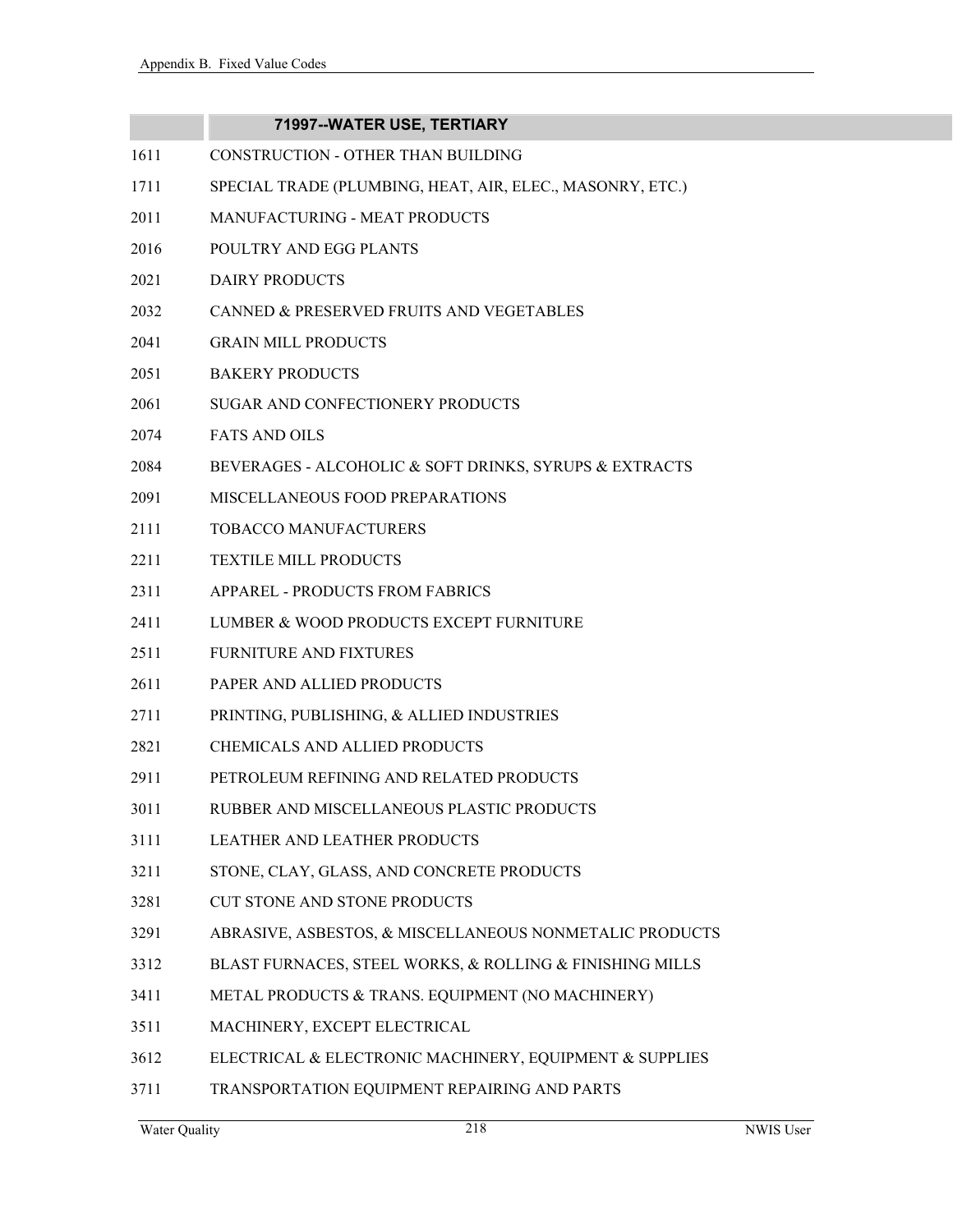|      | 71997--WATER USE, TERTIARY                              |
|------|---------------------------------------------------------|
| 3811 | MEASURING, ANALYZING, & CONTROLLING INSTRUMENTS         |
| 3911 | MISCELLANEOUS MANUFACTURING INDUSTRIES                  |
| 4011 | TRANSPORTATION - TRAINS, TAXICABS, AIRCRAFT             |
| 4212 | MOTOR FREIGHT TRANSPORTATION AND WAREHOUSING            |
| 4311 | <b>U.S. POSTAL SERVICE</b>                              |
| 4411 | <b>WATER TRANSPORTATION</b>                             |
| 4423 | WATER RECREATION ON BAYS, LAKES, RIVERS, & CANALS       |
| 4511 | <b>TRANSPORTATION BY AIR</b>                            |
| 4612 | PIPELINES - EXCEPT NATURAL GAS                          |
| 4811 | <b>COMMUNICATIONS</b>                                   |
| 4922 | GAS PRODUCTION AND DISTRIBUTION; ELEC. AND GAS SERVICE  |
| 4941 | <b>WATER SUPPLY</b>                                     |
| 4952 | <b>SEWERAGE SYSTEMS</b>                                 |
| 4961 | PUBLIC STEAM SUPPLY                                     |
| 4971 | <b>IRRIGATION SYSTEMS</b>                               |
| 5012 | WHOLESALE TRADE - DURABLE GOODS                         |
| 5111 | WHOLESALE TRADE - NONDURABLE GOODS                      |
| 5211 | BUILDING MATERIALS, HARDWARE, GARDEN SUPPLY             |
| 5311 | <b>GENERAL MERCHANDISE STORES</b>                       |
| 5411 | <b>FOOD STORES</b>                                      |
| 5511 | AUTO. DEALERS AND GASOLINE SERVICE STATIONS             |
| 5611 | APPAREL AND ACCESSORY STORES                            |
| 5712 | FURNITURE, HOME FURNISHING, AND EQUIPMENT STORES        |
| 5812 | EATING AND DRINKING PLACES                              |
| 5912 | MISCELLANEOUS RETAIL - DRUG, LIQUOR, BOOK, CAMERA, ETC. |
| 6011 | <b>BANKING</b>                                          |
| 6112 | <b>CREDIT AGENCIES</b>                                  |
| 6212 | SECURITY AND COMMODITY BROKERS, DEALERS, AND SERVICES   |
| 6311 | <b>INSURANCE</b>                                        |
| 6512 | <b>REAL ESTATE</b>                                      |
| 6711 | HOLDING AND OTHER INVESTMENT OFFICES                    |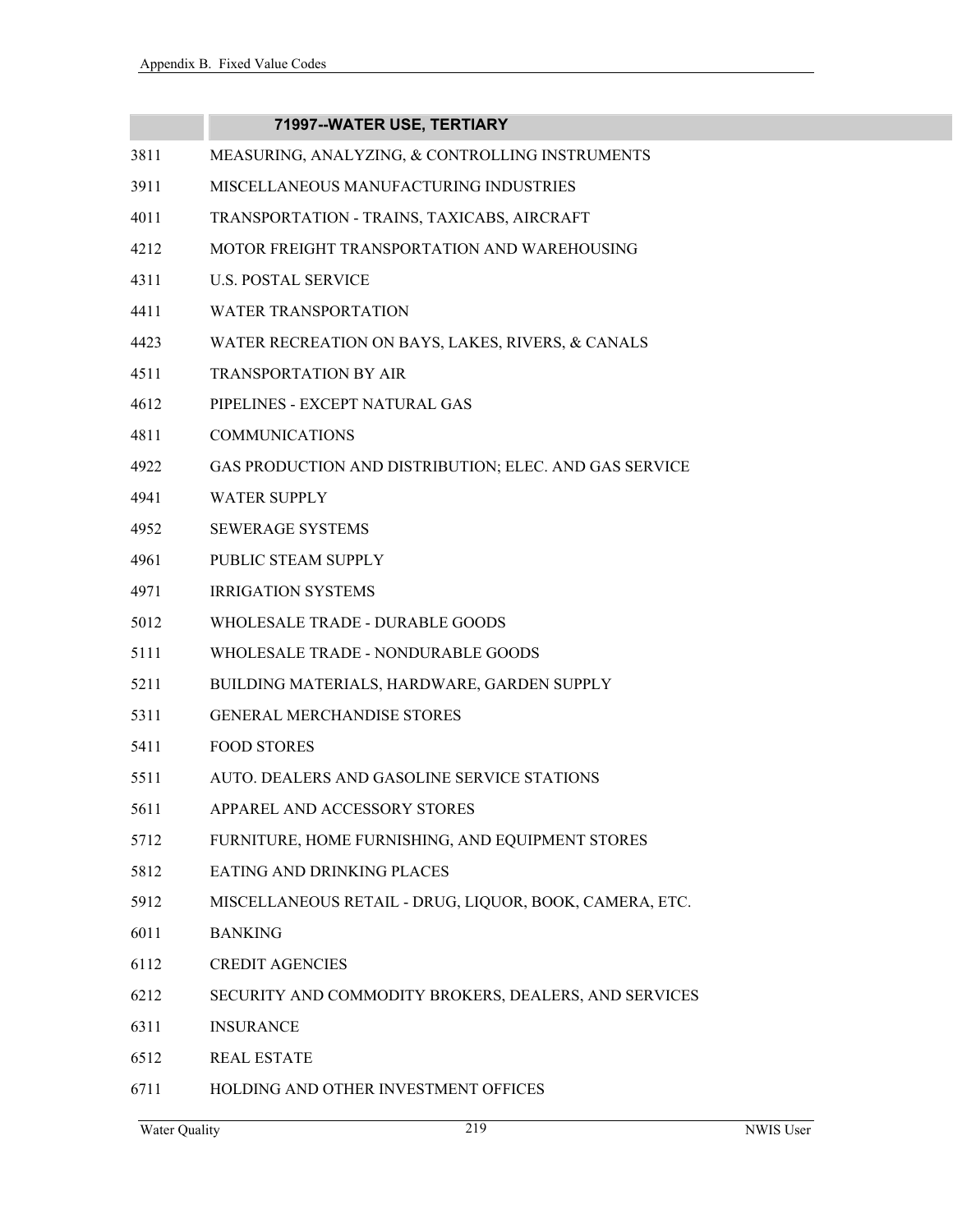|      | 71997--WATER USE, TERTIARY                               |
|------|----------------------------------------------------------|
| 7011 | HOTELS, MOTELS, TOURIST COURTS                           |
| 7021 | ROOMING AND BOARDING HOUSES                              |
| 7032 | CAMPS, TRANSIENT TRAILER PARKS, & CAMP SITES             |
| 7041 | ORGANIZATION HOTELS AND MEMBERSHIP LODGING HOUSES        |
| 7211 | LAUNDRY, CLEANING, AND GARMENT SERVICES                  |
| 7221 | SHOPS - PHOTO, BEAUTY, BARBER, SHOE, FUNERAL SERVICES    |
| 7311 | <b>ADVERTISING SERVICES</b>                              |
| 7321 | CONSUMER CREDIT AND COLLECTION                           |
| 7331 | MAILING, REPRODUCTION, COMMERCIAL ART & PHOTOGRAPHY      |
| 7341 | <b>SERVICE TO DWELLINGS AND OTHER BUILDINGS</b>          |
| 7351 | <b>NEWS SYNDICATES</b>                                   |
| 7361 | <b>EMPLOYMENT SERVICES</b>                               |
| 7372 | <b>COMPUTER AND DATA PROCESSING</b>                      |
| 7391 | MISCELLANEOUS BUSINESS SERVICES                          |
| 7512 | AUTOMOTIVE AND TRUCK RENTAL LEASING WITHOUT DRIVER       |
| 7523 | <b>AUTOMOBILE PARKING</b>                                |
| 7531 | <b>AUTOMOTIVE REPAIR SHOPS</b>                           |
| 7542 | <b>CAR WASHES</b>                                        |
| 7549 | AUTOMOTIVE SERVICES - EXCEPT REPAIR                      |
| 7622 | MISCELLANEOUS REPAIR SERVICES                            |
| 7813 | MOTION PICTURE-T.V. SERVICES, THEATERS, EXCEPT DRIVE-INS |
| 7911 | RECREATION SERVICES, EXCEPT THEATERS AND PUBLIC GOLF     |
| 7992 | PUBLIC GOLF COURSES                                      |
| 7993 | COIN OPERATED AMUSEMENT DEVICES                          |
| 7996 | AMUSEMENT PARKS, SPORTS AND RECREATION CLUBS, ETC.       |
| 8011 | <b>HEALTH SERVICES (OFFICES)</b>                         |
| 8051 | NURSING AND PERSONAL CARE FACILITIES                     |
| 8062 | <b>HOSPITALS</b>                                         |
| 8071 | MEDICAL AND DENTAL LABORATORIES                          |
| 8081 | <b>OUTPATIENT CARE FACILITIES</b>                        |

8091 HEALTH & ALLIES SERVICES, NOT ELSEWHERE CLASSIFIED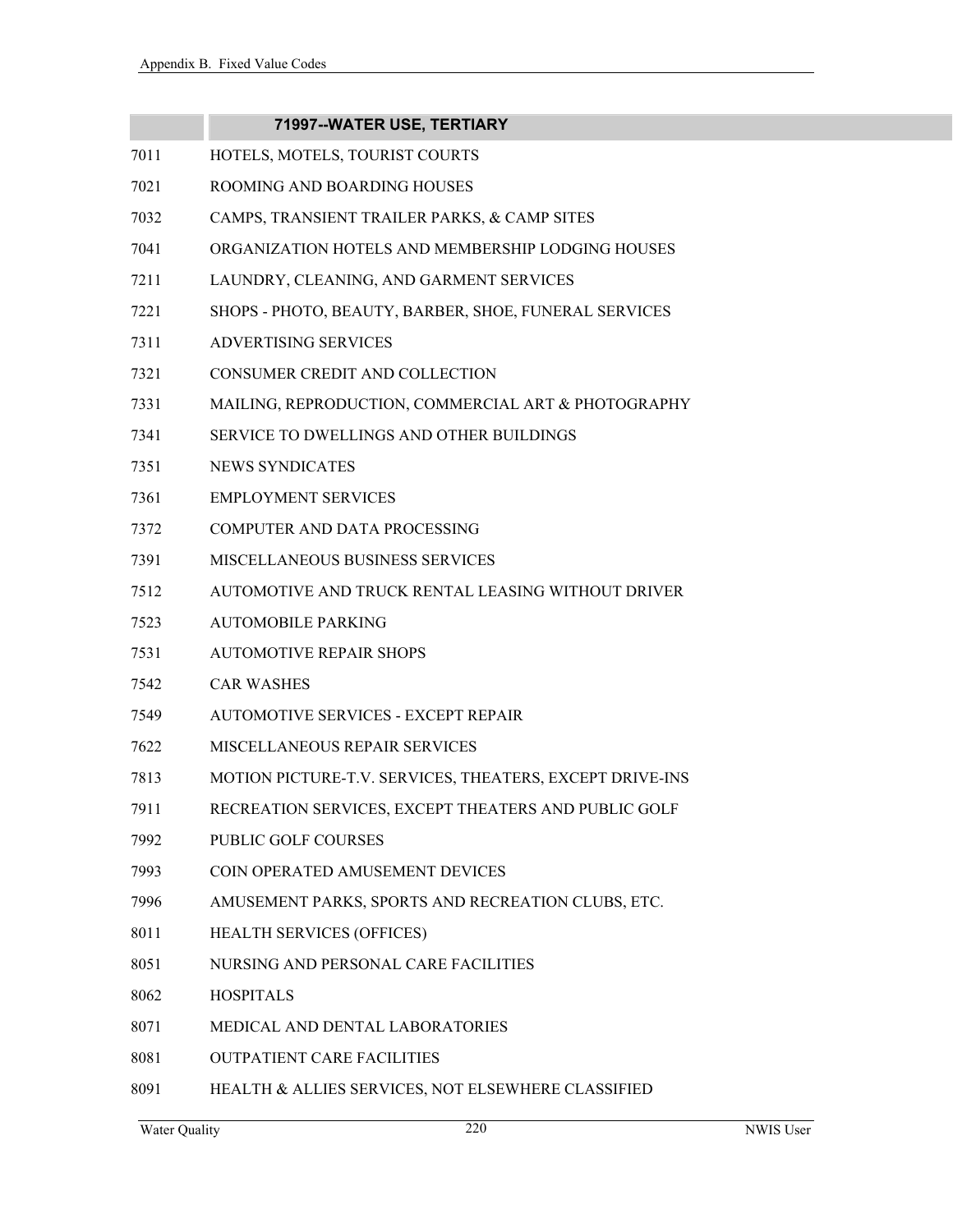|       | 71997--WATER USE, TERTIARY                                 |
|-------|------------------------------------------------------------|
| 8111  | <b>LEGAL SERVICES</b>                                      |
| 8211  | EDUCATIONAL SERVICES, LIBRARIES AND INFORMATION CENTERS    |
| 8231  | SOCIAL SERVICES & REHABILITATION CENTERS                   |
| 8411  | MUSEUMS, ART GALLERIES, ZOOLOGICAL & BOTANICAL GARDENS     |
| 8611  | MEMBERSHIP ORGANIZATIONS                                   |
| 8811  | PRIVATE HOUSES, CONDOS, MUNICIPALITIES, & TRAILER PARKS    |
| 8911  | MISCELLANEOUS SERVICES (ENG., ED., R&D, ACCOUNTING, ETC.)  |
| 9111  | GOV., LEGISLATIVE, JUSTICE, PUBLIC ORDER & SAFETY MISC.    |
| 9411  | ADMINISTRATION OF HUMAN RESOURCES PROGRAMS                 |
| 9511  | AIR & WATER RESOURCE, & SOLID WASTE MANAGEMENT             |
| 9512  | NATURAL RESOURCE CONSERVATION BY PUBLIC ADMINISTRATION     |
| 9531  | ADMIN. OF HOUSING & ECONOMIC PROGRAMS & INTERNAT'L AFFAIRS |
| 9999  | WATER COMPACTS, AGREEMENTS & LEGISLATIVE ACTIONS           |
| 14911 | COMMERCIAL ELECTRIC ENERGY ESTABLISHMENTS - FOSSIL         |
| 24911 | COMMERCIAL ELECTRIC ENERGY ESTABLISHMENTS - GEOTHERMAL     |
| 34911 | COMMERCIAL ELECTRIC ENERGY ESTABLISHMENTS - HYDROELECTRIC  |
| 44911 | COMMERCIAL ELECTRIC ENERGY ESTABLISHMENTS - NUCLEAR        |
|       | 71998--WATER USE, QUATERNARY                               |
| 111   | <b>CASH GRAINS</b>                                         |
| 131   | FIELD CROPS - EXCEPT CASH GRAINS                           |
| 161   | <b>VEGETABLES AND MELONS</b>                               |
| 171   | FRUITS AND TREE NUTS                                       |
| 181   | HORTICULTURAL SPECIALTIES                                  |
| 191   | <b>GENERAL FARM CROPS</b>                                  |
| 211   | <b>LIVESTOCK</b>                                           |
| 251   | POULTRY AND EGGS                                           |
| 271   | <b>ANIMAL SPECIALTIES</b>                                  |
| 291   | <b>GENERAL FARMS - PRIMARILY LIVESTOCK</b>                 |
| 711   | AGRICULTURAL SERVICES - SOIL PREP, CROP PLANTINGS, ETC.    |
| 741   | <b>VETERINARY SERVICES</b>                                 |
|       |                                                            |

761 ANIMAL SERVICES, FARM LABOR AND MANAGEMENT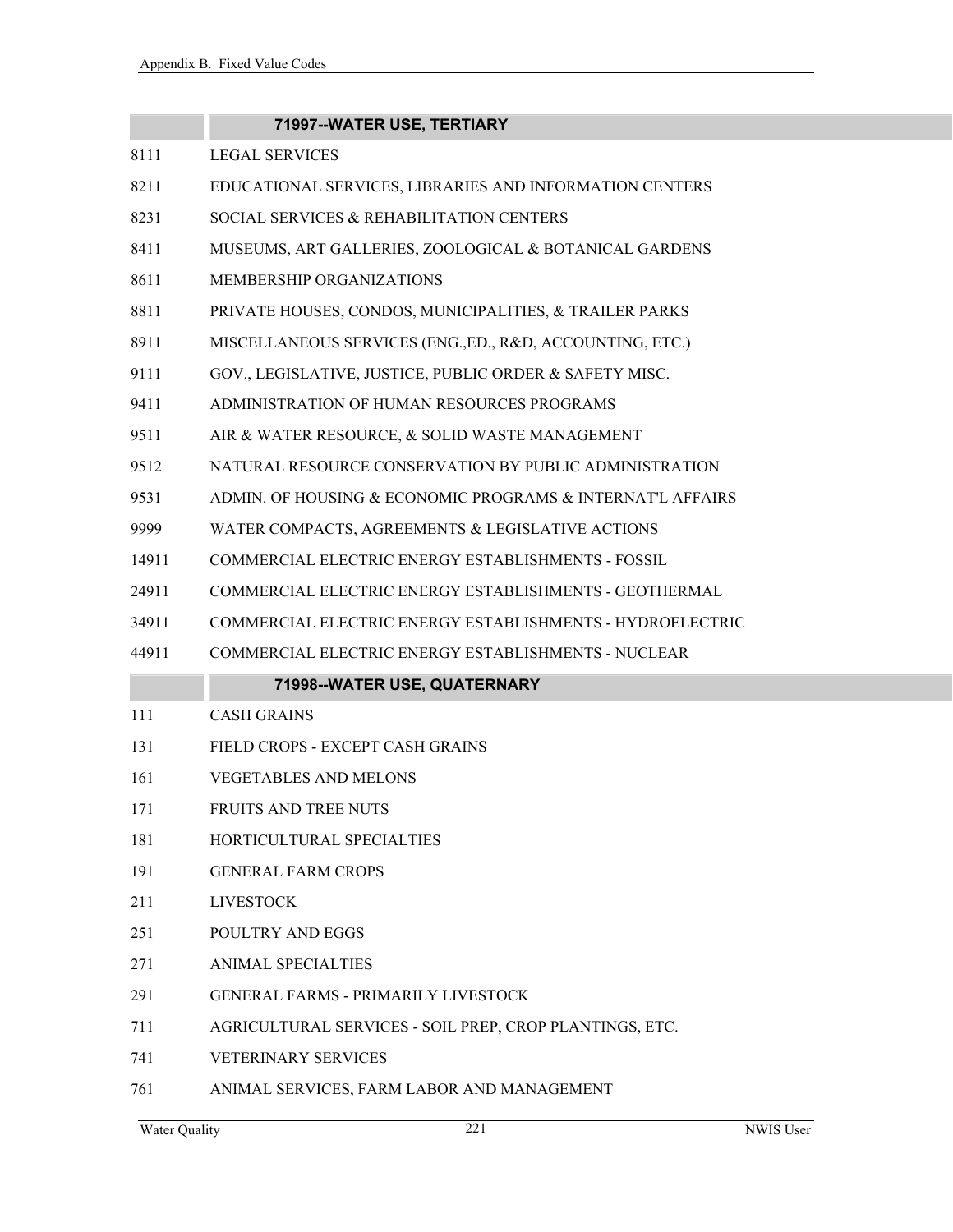|      | 71998--WATER USE, QUATERNARY                              |
|------|-----------------------------------------------------------|
| 811  | <b>FORESTRY</b>                                           |
| 912  | FISH AND WILDLIFE FARMING                                 |
| 1011 | <b>METAL MINING</b>                                       |
| 1111 | <b>ANTHRACITE MINING</b>                                  |
| 1211 | BITUMINOUS COAL AND LIGNITE MINING                        |
| 1311 | OIL AND GAS EXTRACTION                                    |
| 1411 | MINING AND QUARRYING OF NONMETALIC MINERALS, - NONFUEL    |
| 1521 | <b>BUILDING CONSTRUCTION</b>                              |
| 1611 | CONSTRUCTION - OTHER THAN BUILDING                        |
| 1711 | SPECIAL TRADE (PLUMBING, HEAT, AIR, ELEC., MASONRY, ETC.) |
| 2011 | MANUFACTURING - MEAT PRODUCTS                             |
| 2016 | POULTRY AND EGG PLANTS                                    |
| 2021 | <b>DAIRY PRODUCTS</b>                                     |
| 2032 | CANNED & PRESERVED FRUITS AND VEGETABLES                  |
| 2041 | <b>GRAIN MILL PRODUCTS</b>                                |
| 2051 | <b>BAKERY PRODUCTS</b>                                    |
| 2061 | SUGAR AND CONFECTIONERY PRODUCTS                          |
| 2074 | <b>FATS AND OILS</b>                                      |
| 2084 | BEVERAGES - ALCOHOLIC & SOFT DRINKS, SYRUPS & EXTRACTS    |
| 2091 | MISCELLANEOUS FOOD PREPARATIONS                           |
| 2111 | <b>TOBACCO MANUFACTURERS</b>                              |
| 2211 | <b>TEXTILE MILL PRODUCTS</b>                              |
| 2311 | APPAREL - PRODUCTS FROM FABRICS                           |
| 2411 | LUMBER & WOOD PRODUCTS EXCEPT FURNITURE                   |
| 2511 | <b>FURNITURE AND FIXTURES</b>                             |
| 2611 | PAPER AND ALLIED PRODUCTS                                 |
| 2711 | PRINTING, PUBLISHING, & ALLIED INDUSTRIES                 |
| 2821 | <b>CHEMICALS AND ALLIED PRODUCTS</b>                      |
| 2911 | PETROLEUM REFINING AND RELATED PRODUCTS                   |
| 3011 | RUBBER AND MISCELLANEOUS PLASTIC PRODUCTS                 |
| 3111 | LEATHER AND LEATHER PRODUCTS                              |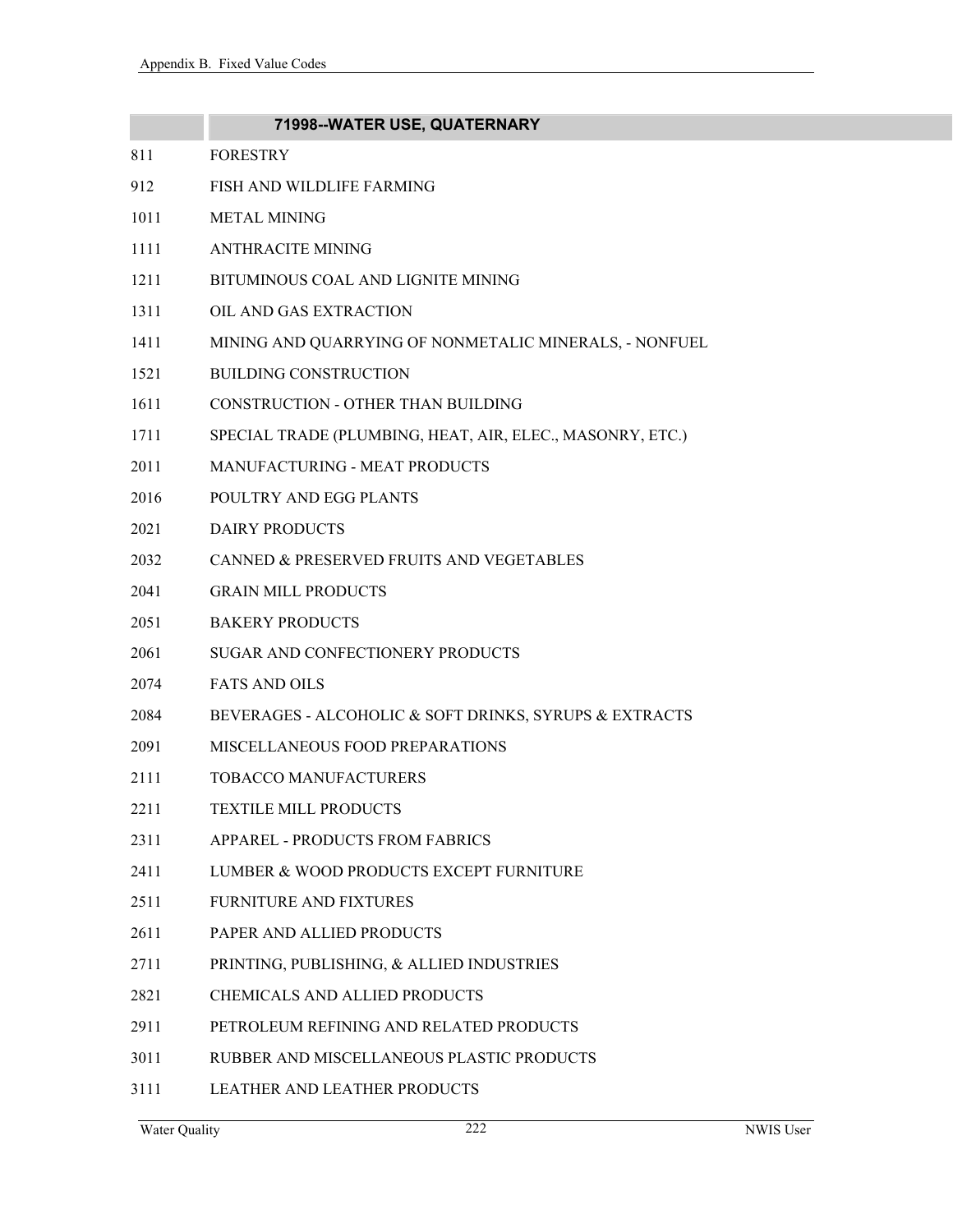|      | 71998--WATER USE, QUATERNARY                             |
|------|----------------------------------------------------------|
| 3211 | STONE, CLAY, GLASS, AND CONCRETE PRODUCTS                |
| 3281 | <b>CUT STONE AND STONE PRODUCTS</b>                      |
| 3291 | ABRASIVE, ASBESTOS, & MISCELLANEOUS NONMETALIC PROD.     |
| 3312 | BLAST FURNACES, STEEL WORKS, & ROLLING & FINISHING MILLS |
| 3411 | METAL PRODUCTS & TRANS. EQUIPMENT (NO MACHINERY)         |
| 3511 | MACHINERY, EXCEPT ELECTRICAL                             |
| 3612 | ELECTRICAL & ELECTRONIC MACHINERY, EQUIPMENT & SUPP.     |
| 3711 | TRANSPORTATION EQUIPMENT REPAIRING AND PARTS             |
| 3811 | MEASURING, ANALYZING, & CONTROLLING INSTRUMENTS          |
| 3911 | MISCELLANEOUS MANUFACTURING INDUSTRIES                   |
| 4011 | TRANSPORTATION - TRAINS, TAXICABS, AIRCRAFT              |
| 4212 | MOTOR FREIGHT TRANSPORTATION AND WAREHOUSING             |
| 4311 | <b>U.S. POSTAL SERVICE</b>                               |
| 4411 | <b>WATER TRANSPORTATION</b>                              |
| 4423 | WATER RECREATION ON BAYS, LAKES, RIVERS, & CANALS        |
| 4511 | TRANSPORTATION BY AIR                                    |
| 4612 | PIPELINES - EXCEPT NATURAL GAS                           |
| 4811 | <b>COMMUNICATIONS</b>                                    |
| 4922 | GAS PRODUCTION AND DISTRIBUTION; ELEC. AND GAS SERVICE   |
| 4941 | <b>WATER SUPPLY</b>                                      |
| 4952 | <b>SEWERAGE SYSTEMS</b>                                  |
| 4961 | PUBLIC STEAM SUPPLY                                      |
| 4971 | <b>IRRIGATION SYSTEMS</b>                                |
| 5012 | WHOLESALE TRADE - DURABLE GOODS                          |
| 5111 | WHOLESALE TRADE - NONDURABLE GOODS                       |
| 5211 | BUILDING MATERIALS, HARDWARE, GARDEN SUPPLY              |
| 5311 | <b>GENERAL MERCHANDISE STORES</b>                        |
| 5411 | <b>FOOD STORES</b>                                       |
| 5511 | AUTO. DEALERS AND GASOLINE SERVICE STATIONS              |
| 5611 | APPAREL AND ACCESSORY STORES                             |
| 5712 | FURNITURE, HOME FURNISHING, AND EQUIPMENT STORES         |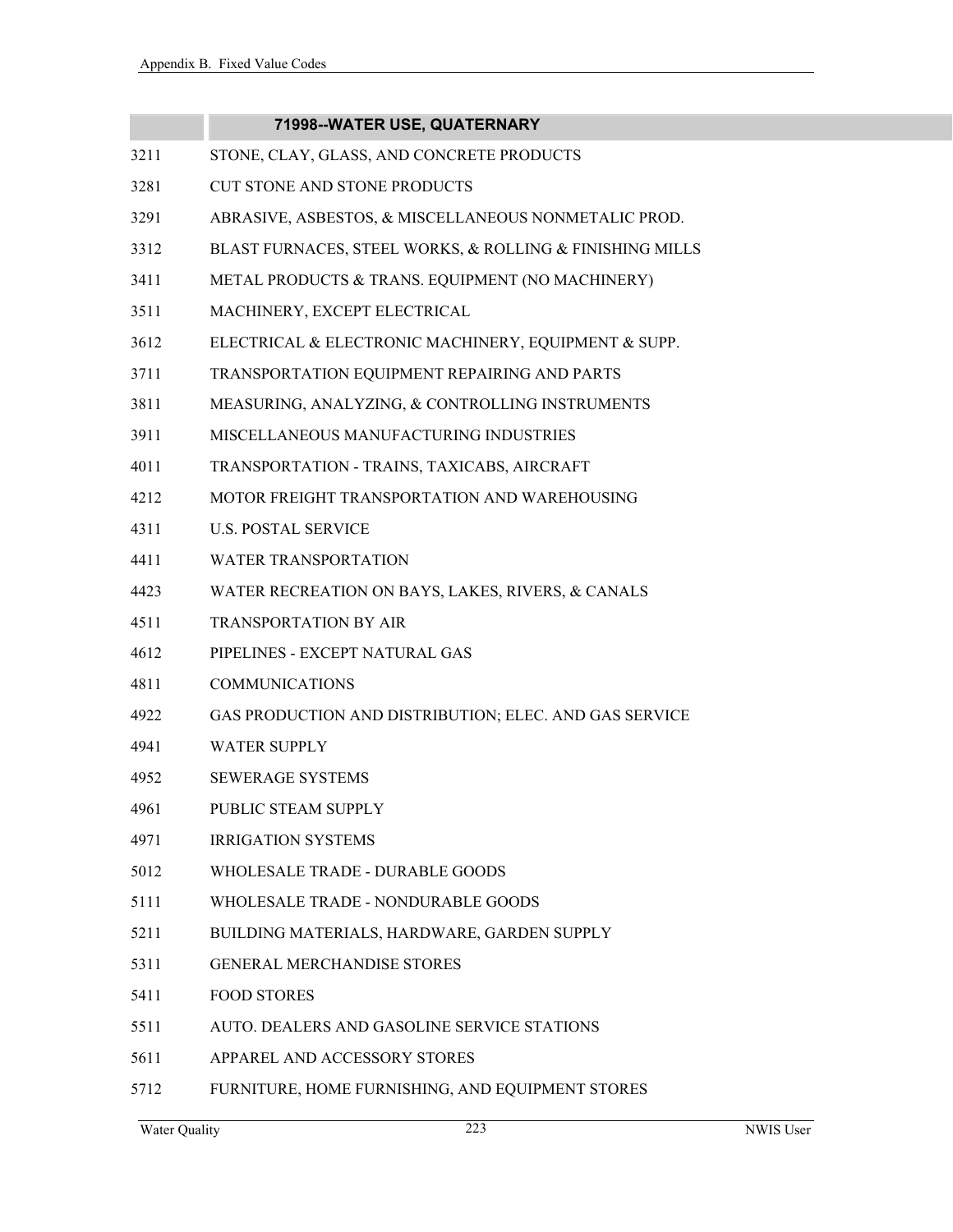|      | 71998--WATER USE, QUATERNARY                             |
|------|----------------------------------------------------------|
| 5812 | EATING AND DRINKING PLACES                               |
| 5912 | MISCELLANEOUS RETAIL - DRUG, LIQUOR, BOOK, CAMERA, ETC.  |
| 6011 | <b>BANKING</b>                                           |
| 6112 | <b>CREDIT AGENCIES</b>                                   |
| 6212 | SECURITY AND COMMODITY BROKERS, DEALERS, AND SERVICES    |
| 6311 | <b>INSURANCE</b>                                         |
| 6512 | <b>REAL ESTATE</b>                                       |
| 6711 | HOLDING AND OTHER INVESTMENT OFFICES                     |
| 7011 | HOTELS, MOTELS, TOURIST COURTS                           |
| 7021 | ROOMING AND BOARDING HOUSES                              |
| 7032 | CAMPS, TRANSIENT TRAILER PARKS, & CAMP SITES             |
| 7041 | ORGANIZATION HOTELS AND MEMBERSHIP LODGING HOUSES        |
| 7211 | LAUNDRY, CLEANING, AND GARMENT SERVICES                  |
| 7221 | SHOPS - PHOTO, BEAUTY, BARBER, SHOE, FUNERAL SERVICES    |
| 7311 | <b>ADVERTISING SERVICES</b>                              |
| 7321 | CONSUMER CREDIT AND COLLECTION                           |
| 7331 | MAILING, REPRODUCTION, COMMERCIAL ART & PHOTOGRAPHY      |
| 7341 | SERVICE TO DWELLINGS AND OTHER BUILDINGS                 |
| 7351 | NEWS SYNDICATES                                          |
| 7361 | <b>EMPLOYMENT SERVICES</b>                               |
| 7372 | <b>COMPUTER AND DATA PROCESSING</b>                      |
| 7391 | <b>MISCELLANEOUS BUSINESS SERVICES</b>                   |
| 7512 | AUTOMOTIVE AND TRUCK RENTAL LEASING WITHOUT DRIVER       |
| 7523 | <b>AUTOMOBILE PARKING</b>                                |
| 7531 | <b>AUTOMOTIVE REPAIR SHOPS</b>                           |
| 7542 | <b>CAR WASHES</b>                                        |
| 7549 | <b>AUTOMOTIVE SERVICES - EXCEPT REPAIR</b>               |
| 7622 | MISCELLANEOUS REPAIR SERVICES                            |
| 7813 | MOTION PICTURE-T.V. SERVICES, THEATERS, EXCEPT DRIVE-INS |
| 7911 | RECREATION SERVICES, EXCEPT THEATERS AND PUBLIC GOLF     |
| 7992 | PUBLIC GOLF COURSES                                      |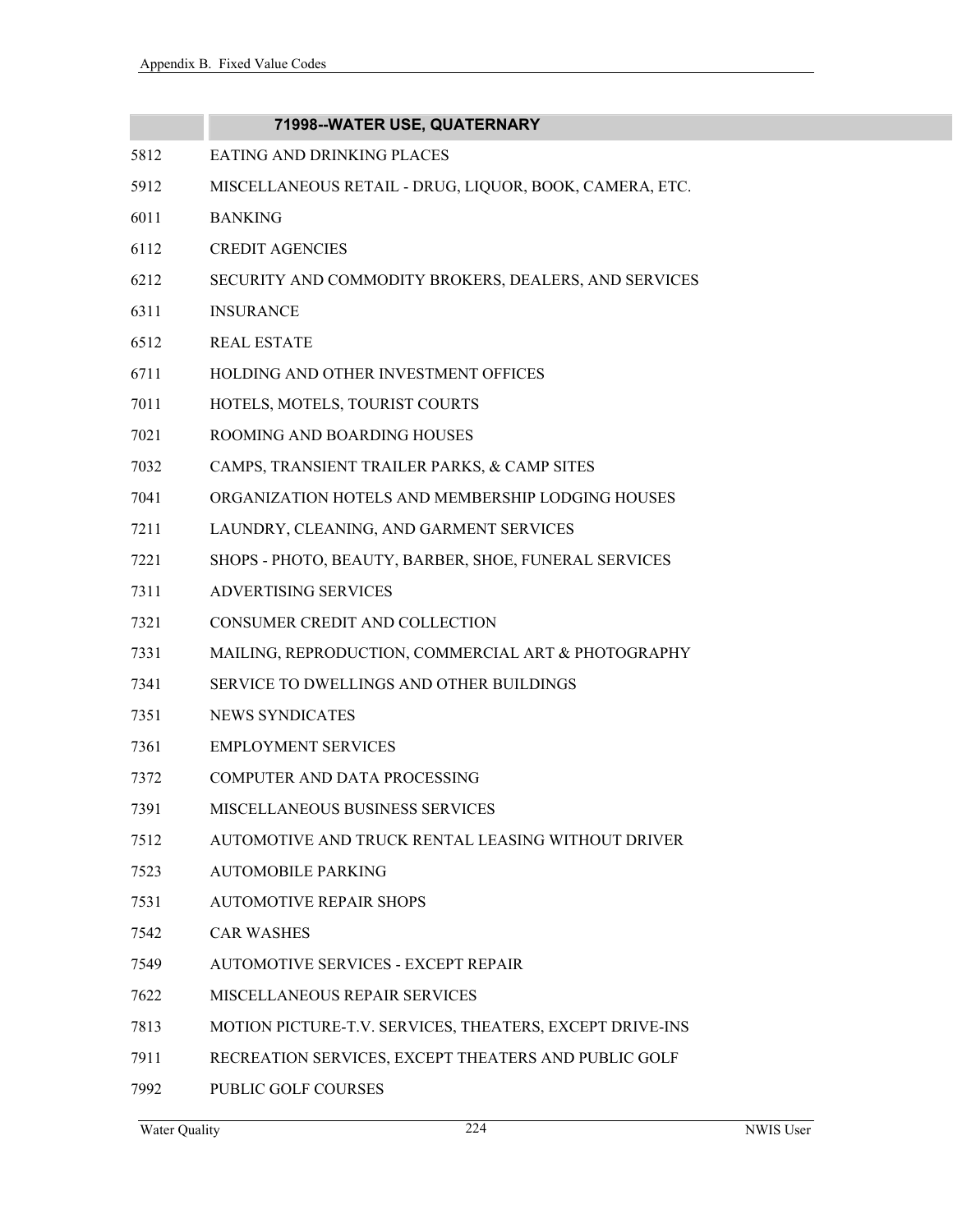|       | 71998--WATER USE, QUATERNARY                              |
|-------|-----------------------------------------------------------|
| 7993  | COIN OPERATED AMUSEMENT DEVICES                           |
| 7996  | AMUSEMENT PARKS, SPORTS AND RECREATION CLUBS, ETC.        |
| 8011  | HEALTH SERVICES (OFFICES)                                 |
| 8051  | NURSING AND PERSONAL CARE FACILITIES                      |
| 8062  | <b>HOSPITALS</b>                                          |
| 8071  | MEDICAL AND DENTAL LABORATORIES                           |
| 8081  | <b>OUTPATIENT CARE FACILITIES</b>                         |
| 8091  | HEALTH & ALLIES SERVICES, NOT ELSEWHERE CLASSIFIED        |
| 8111  | <b>LEGAL SERVICES</b>                                     |
| 8211  | EDUCATIONAL SERVICES, LIBRARIES AND INFO. CENTERS         |
| 8231  | SOCIAL SERVICES & REHABILITATION CENTERS                  |
| 8411  | MUSEUMS, ART GALLERIES, ZOOLOGICAL & BOTANICAL GARDENS    |
| 8611  | MEMBERSHIP ORGANIZATIONS                                  |
| 8811  | PRIVATE HOUSES, CONDOS, MUNICIPALITIES, & TRAILER PARKS   |
| 8911  | MISCELLANEOUS SERVICES (ENG., ED., R&D, ACCOUNTING, ETC.) |
| 9111  | GOV., LEGISLATIVE, JUSTICE, PUBLIC ORDER & SAFETY MISC.   |
| 9411  | ADMINISTRATION OF HUMAN RESOURCES PROGRAMS                |
| 9511  | AIR & WATER RESOURCE, & SOLID WASTE MANAGEMENT            |
| 9512  | NATURAL RESOURCE CONSERVATION BY PUBLIC ADMIN.            |
| 9531  | ADMIN. OF HOUSING & ECONOMIC PROG. & INTERNAT'L AFFAIRS   |
| 9999  | WATER COMPACTS, AGREEMENTS & LEGISLATIVE ACTIONS          |
| 14911 | COMMERCIAL ELEC. ENERGY ESTABLISHMENTS - FOSSIL           |
| 24911 | COMMERCIAL ELEC. ENERGY ESTABLISHMENTS - GEOTHERMAL       |
| 34911 | COMMERCIAL ELEC. ENERGY ESTABLISHMENTS - HYDROELEC.       |
| 44911 | COMMERCIAL ELECTRIC ENERGY ESTABLISHMENTS - NUCLEAR       |
|       | 71999--SAMPLE PURPOSE                                     |
| 10    | <b>ROUTINE</b>                                            |
| 15    | NAWQA - NATIONAL WATER-QUALITY ASSESSMENT                 |
| 20    | <b>NASQAN</b>                                             |
| 30    | <b>BENCHMARK</b>                                          |
| 35    | RASA, REGIONAL AQUIFER SYSTEMS ANALYSIS                   |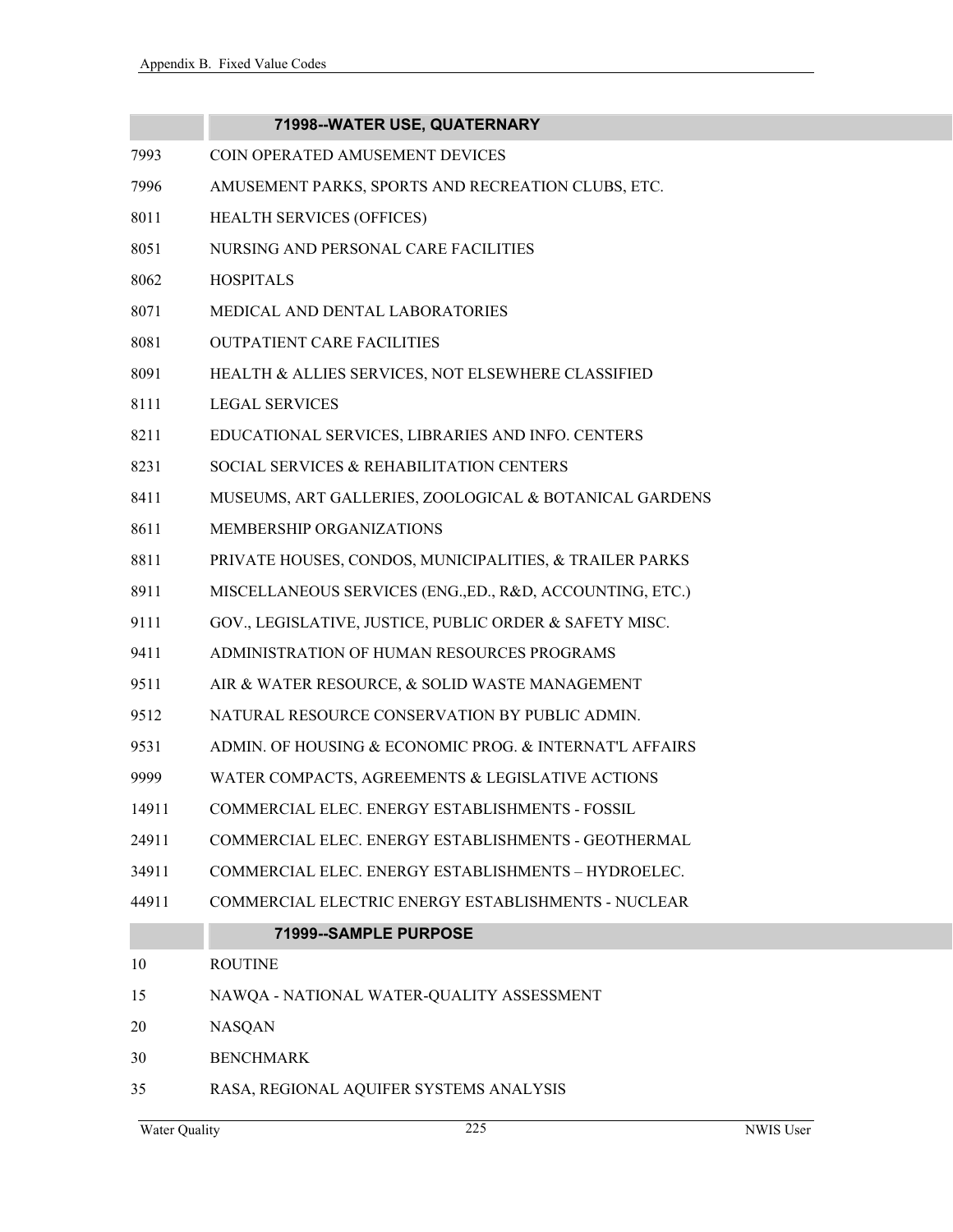|       | 71999--SAMPLE PURPOSE                 |
|-------|---------------------------------------|
| 40    | <b>SW NETWORK</b>                     |
| 50    | <b>GW NETWORK</b>                     |
| 60    | <b>LOWFLOW NETWORK</b>                |
| 70    | <b>HIGHFLOW NETWORK</b>               |
| 80    | <b>ACID RAIN</b>                      |
| 80.01 | <b>BULK OR UNDEFINED (BU)</b>         |
| 80.02 | SAMPLE RELATED PROBLEM (NS)           |
| 80.03 | DRY WET-SIDE SAMPLE (NA)              |
| 80.04 | COMPLETELY MISSING SAMPLES (UN)       |
| 80.05 | LONG DURATION SAMPLE (LD)             |
| 80.06 | SAMPLING PROTOCOL (TIME) (SP)         |
| 80.07 | SAMPLER MALFUNCTION (S)               |
| 90    | <b>SNOW SURVEY</b>                    |
| 100   | MT. ST. HELENS                        |
| 110   | <b>SEEPAGE STUDY</b>                  |
| 120   | <b>IRRIGATION EFFECTS</b>             |
| 130   | <b>RECHARGE</b>                       |
| 140   | <b>INJECTION</b>                      |
| 150   | <b>BANK ERODIBILITY</b>               |
| 160   | NATIONAL BLANK AND SPIKE PROGRAM      |
| 170   | <b>QUALITY ASSURANCE</b>              |
| 180   | <b>CROSS-SECTION VARIATION</b>        |
|       | 72005--SAMPLE SOURCE                  |
| 0.01  | <b>AIRLINE MEASUREMENT</b>            |
| 0.02  | ANALOG OR GRAPHIC RECORDER            |
| 0.03  | <b>CALIBRATED AIRLINE MEASUREMENT</b> |
| 0.04  | <b>ESTIMATED</b>                      |
| 0.05  | PRESSURE-GAGE MEASUREMENT             |
| 0.06  | CALIBRATED PRESSURE-GAGE MEASUREMENT  |
| 0.07  | INTERPRETED FROM GEOPHYSICAL LOGS     |
| 0.08  | <b>MANOMETER MEASUREMENT</b>          |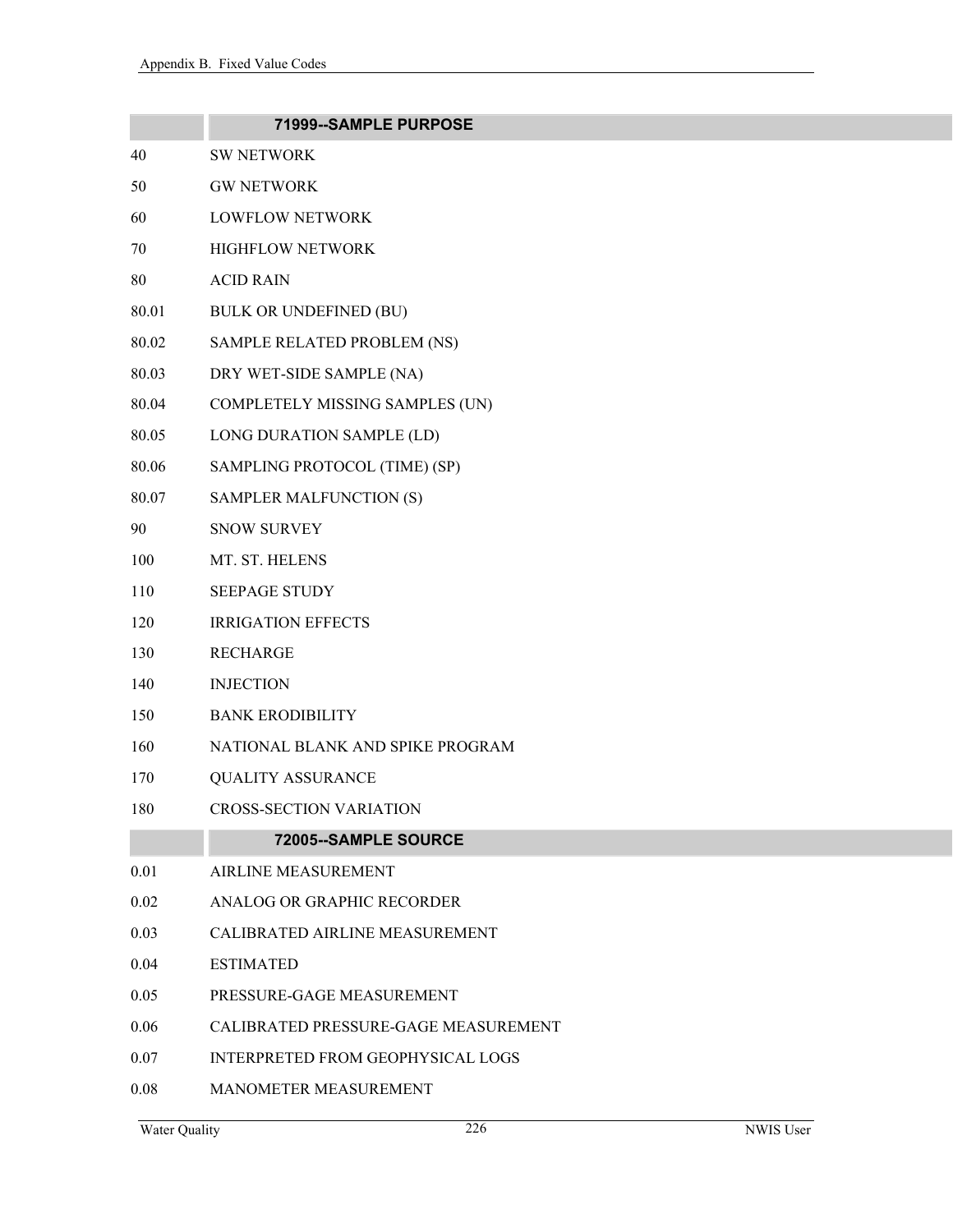|                | 72005--SAMPLE SOURCE                 |
|----------------|--------------------------------------|
| 0.09           | NONRECORDING GAGE                    |
| 0.10           | REPORTED, METHOD NOT KNOWN           |
| 0.11           | STEEL-TAPE MEASUREMENT               |
| 0.12           | ELECTRIC-TAPE MEASUREMENT            |
| 0.13           | CALIBRATED ELECTRIC-TAPE MEASUREMENT |
| 0.14           | <b>OTHER</b>                         |
| $\mathbf{1}$   | <b>WELL HEAD</b>                     |
| $\overline{2}$ | DRILL STEM TEST                      |
| 3              | <b>SEPARATOR</b>                     |
| $\overline{4}$ | <b>BOILER</b>                        |
| 5              | <b>FLOW LINE</b>                     |
| 6              | <b>BATTERY</b>                       |
| 7              | <b>UNDESIGNATED</b>                  |
| 8              | <b>TANK</b>                          |
| 9              | PRODUCTION TEST                      |
| 10             | <b>HEATER TREATER</b>                |
| 11             | <b>GUN BARREL</b>                    |
| 12             | <b>SWAB</b>                          |
| 13             | PIT                                  |
| 14             | <b>MANIFOLD TEST</b>                 |
| 15             | <b>GAS LINE DRIP</b>                 |
| 16             | <b>CASING LEAK</b>                   |
| 17             | WIRE LINE TEST                       |
| 18             | <b>HEADER</b>                        |
| 19             | <b>FILTER</b>                        |
| 20             | TEST TOOL                            |
| 21             | <b>LTX UNIT</b>                      |
| 22             | <b>KNOCKOUT</b>                      |
| 23             | WELL BLEEDER                         |
| 24             | FRACTURE TEST                        |
| 25             | <b>TEST WAGON</b>                    |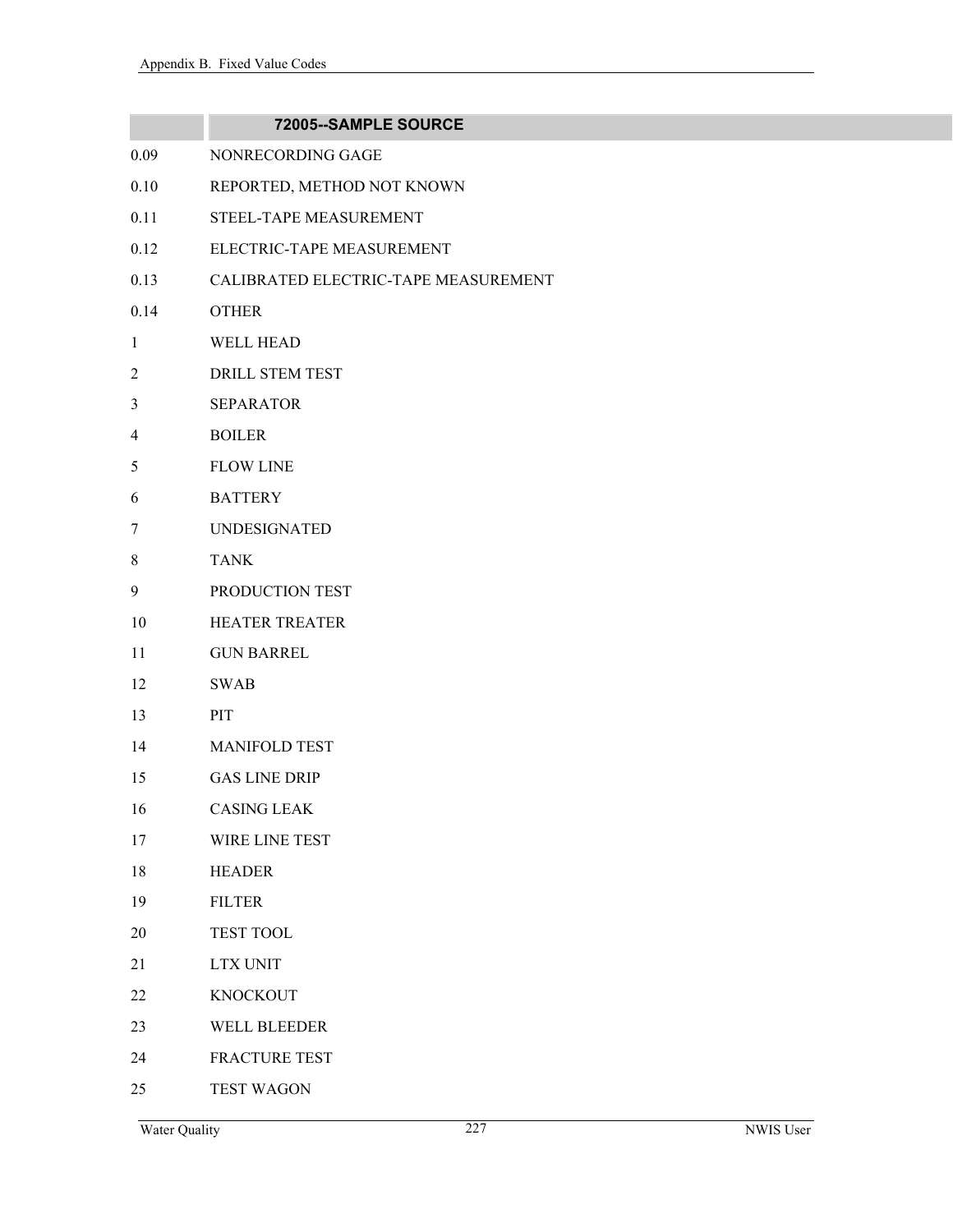|    | 72005--SAMPLE SOURCE                             |
|----|--------------------------------------------------|
| 26 | <b>PUMP</b>                                      |
| 27 | TAP NEAR WELL                                    |
| 28 | TAP AWAY FROM WELL                               |
| 29 | <b>BUCKET</b>                                    |
| 30 | PRESSURE TANK                                    |
| 31 | <b>DISCHARGE PIPE</b>                            |
| 32 | <b>FOERST SAMPLER</b>                            |
| 33 | <b>BAILER</b>                                    |
| 34 | <b>DRAIN LINE</b>                                |
| 35 | <b>INJECTION PUMP</b>                            |
| 36 | SPOT SAMPLE IN FLUID COLUMN                      |
| 37 | TANK BATTERY INCLUDING GUN BARREL                |
| 38 | <b>WINDMILL</b>                                  |
| 39 | <b>WATER SIPHON</b>                              |
| 40 | <b>SPECIAL</b>                                   |
| 41 | MUNICIPAL AND DOMESTIC WASTE                     |
| 42 | <b>INDUSTRIAL WASTE</b>                          |
| 43 | STORM WATER (PRIOR TO ENTERING NATURAL CHANNELS) |
| 44 | PUBLIC WATER SUPPLIES (TREATED WATER)            |
| 45 | <b>MINE WATER</b>                                |
| 46 | PUBLIC WATER SUPPLIES (UNTREATED WATER)          |
| 47 | WATER WELL                                       |
| 48 | MULTIPLE WATER WELLS                             |
| 49 | OIL WELL                                         |
| 50 | MULTI-OIL WELL                                   |
| 51 | <b>GAS WELL</b>                                  |
| 52 | <b>MULTI-GAS WELL</b>                            |
| 53 | OIL AND GAS WELL                                 |
| 54 | MULTI-OIL AND GAS WELL                           |
| 55 | DRILLED AND ABANDONED WELL                       |
| 56 | PLUGGED AND ABANDONED WELL                       |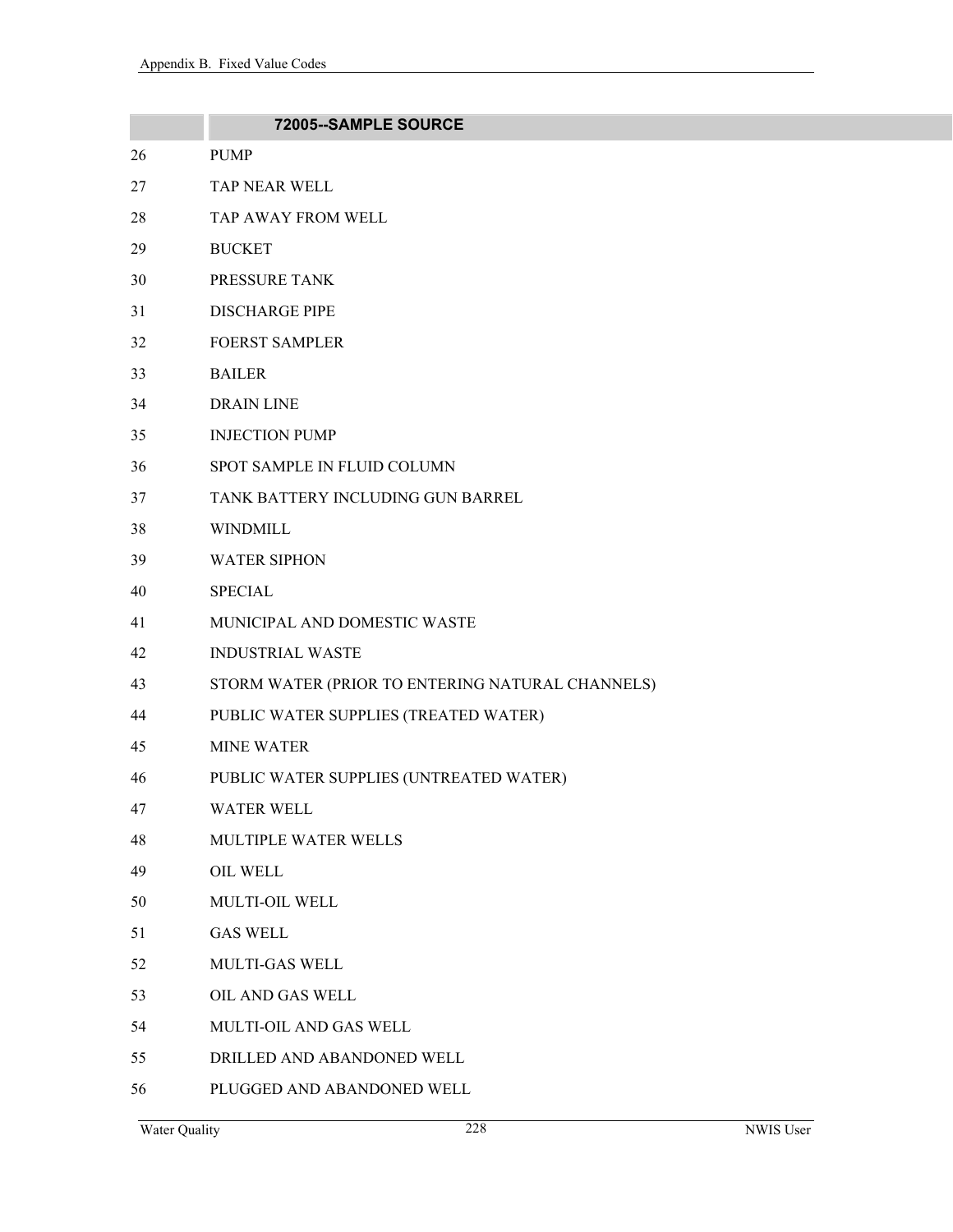|      | 72005--SAMPLE SOURCE                            |
|------|-------------------------------------------------|
| 57   | JUNKED AND ABANDONED WELL                       |
| 58   | TEMPORARILY ABANDONED WELL                      |
| 59   | ABANDONED OIL WELL                              |
| 60   | ABANDONED GAS WELL                              |
| 61   | <b>SALT-WATER SUPPLY WELL</b>                   |
| 62   | SALT-WATER DISPOSAL WELL                        |
| 63   | <b>INJECTION WELL</b>                           |
| 64   | <b>SERVICE WELL</b>                             |
| 65   | WETLAND ECOSYSTEM                               |
| 66   | <b>DREDGE WAKE</b>                              |
| 67   | <b>MAINSTREAM</b>                               |
| 68   | <b>OVERBANK</b>                                 |
| 69   | COMPOSITED PUBLIC WATER SUPPLY(UNTREATED WATER) |
| 70   | COMPOSITED PUBLIC WATER SUPPLY(TREATED WATER)   |
| 72   | <b>INTERSTITIAL WATER</b>                       |
| 74   | <b>LYSIMETER</b>                                |
| 76   | OIL OR GAS TEST WELL CONVERTED TO WATER WELL    |
| 77   | <b>SURFICIAL BANK</b>                           |
| 78   | <b>INTERIOR BANK</b>                            |
| 79   | <b>BEFORE PRESSURE TANK</b>                     |
| 80   | AFTER PRESSURE TANK                             |
| 100  | DOMESTIC SUPPLY-UNTREATED                       |
| 110  | DOMESTIC SUPPLY-TREATED                         |
| 1001 | WET DEPOSITION                                  |
| 1002 | <b>DUSTFALL</b>                                 |
| 1003 | <b>LANDFILL</b>                                 |
| 1004 | <b>CAST OVERBURDEN</b>                          |
| 1005 | <b>STREET SWEEPING</b>                          |
| 1006 | <b>LANDFILL SEEP</b>                            |
|      | 72006--SAMPLING CONDITION                       |
| 0.01 | THE SITE WAS DRY (NO WATER LEVEL IS RECORDED)   |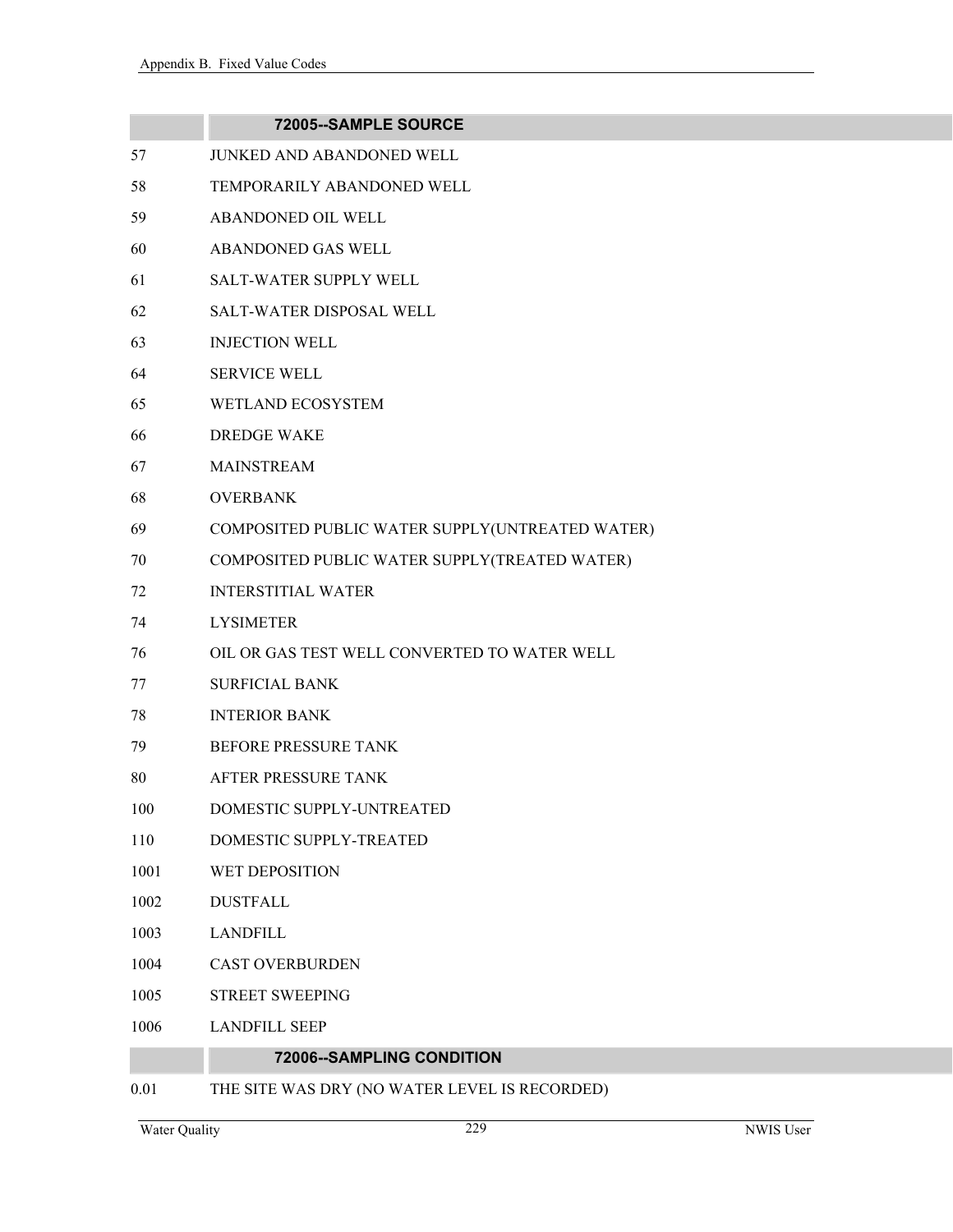|      | <b>72006--SAMPLING CONDITION</b>                           |
|------|------------------------------------------------------------|
| 0.02 | THE SITE HAD BEEN FLOWING RECENTLY                         |
| 0.03 | THE SITE WAS FLOWING, HEAD COULD NOT BE MEASURED           |
| 0.04 | A NEARBY SITE THAT TAPS THE AQUIFER WAS FLOWING            |
| 0.05 | NEARBY SITE TAPPING SAME AQUIFER HAD BEEN FLOWING RECENTLY |
| 0.06 | <b>INJECTOR SITE</b>                                       |
| 0.07 | <b>INJECTOR SITE MONITOR</b>                               |
| 0.08 | MEASUREMENT DISCONTINUED                                   |
| 0.09 | OBSTRUCTION ENCOUNTERED IN WELL ABOVE WATER SURFACE        |
| 0.10 | THE SITE WAS BEING PUMPED                                  |
| 0.11 | THE SITE HAD BEEN PUMPED RECENTLY                          |
| 0.12 | NEARBY SITE TAPPING THE SAME AQUIFER WAS BEING PUMPED      |
| 0.13 | NEARBY SITE TAPPING THE SAME AQUIFER WAS PUMPED RECENTLY   |
| 0.14 | FOREIGN SUBSTANCE PRESENT ON THE SURFACE OF THE WATER      |
| 0.15 | <b>WELL DESTROYED</b>                                      |
| 0.16 | WATER LEVEL AFFECTED BY STAGE IN NEARBY SITE               |
| 0.17 | OTHER CONDITIONS AFFECTING THE MEASURED WATER LEVEL        |
| 1    | <b>TESTING</b>                                             |
| 2    | <b>UNDESIGNATED</b>                                        |
| 3    | <b>SWABBING</b>                                            |
| 4    | <b>FLOWING</b>                                             |
| 5    | <b>REVERSING OUT</b>                                       |
| 6    | <b>FLOWING ON GAS LIFT</b>                                 |
| 7    | <b>AFTER ACIDIZING</b>                                     |
| 8    | <b>PUMPING</b>                                             |
| 9    | <b>MILLIPORE FILTER</b>                                    |
| 10   | <b>OPEN HOLE</b>                                           |
| 11   | <b>FLOWING ON DRILL STEM TEST</b>                          |
| 12   | AFTER DRILL STEM TEST                                      |
| 15   | <b>BAILING</b>                                             |
| 16   | <b>AFTER PERFORATION</b>                                   |
| 17   | <b>TUBING FLOW</b>                                         |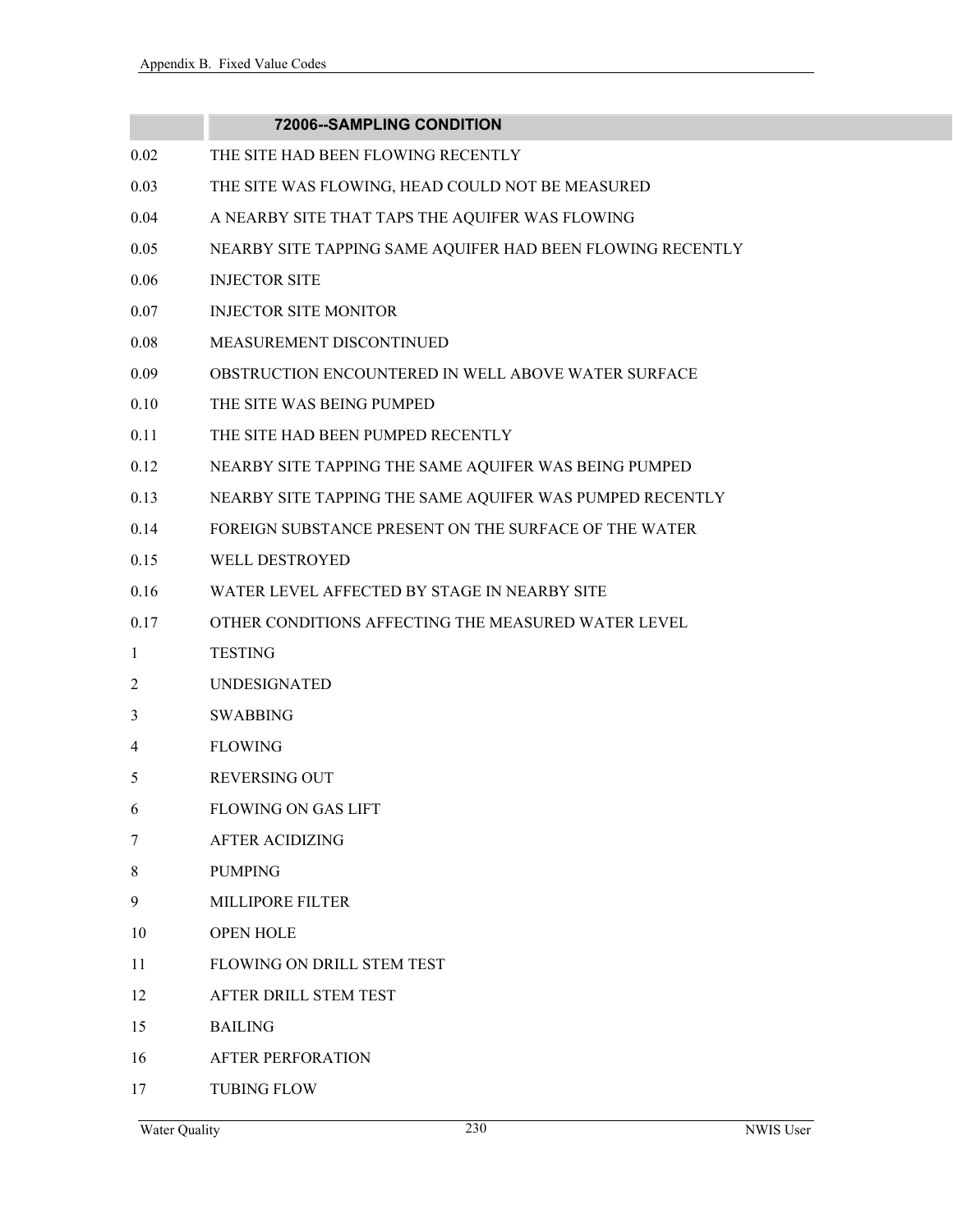|              | 72006--SAMPLING CONDITION                                                                                           |
|--------------|---------------------------------------------------------------------------------------------------------------------|
| 18           | <b>PRODUCING</b>                                                                                                    |
| 19           | <b>CIRCULATING</b>                                                                                                  |
| 20           | FLOWING ON PRODUCTION TEST                                                                                          |
| 21           | FLOWING ON POTENTIAL TEST                                                                                           |
| 22           | <b>LIFTING</b>                                                                                                      |
| 23           | <b>FLOWING TO PIT</b>                                                                                               |
| 24           | <b>WATER FLOODING</b>                                                                                               |
| 25           | <b>JETTING</b>                                                                                                      |
| 26           | PRODUCTION AND DEVELOPMENT TEST                                                                                     |
| 27           | PRODUCTION BY UNKNOWN METHOD                                                                                        |
| 30           | <b>SEEPING</b>                                                                                                      |
| 31           | NEARBY WELL PUMPING                                                                                                 |
| 32           | NEARBY WELL TAKING WATER                                                                                            |
| 33           | WELL TAKING WATER                                                                                                   |
|              | 74200--SAMPLE PRESERVATION METHOD                                                                                   |
| $\mathbf{1}$ | FA, Polyethylene bottle, 250 mL, acid rinsed; 0.45-µm filter, pH<2 with HNO <sub>3</sub>                            |
| 3            | FAB, Teflon bottle, 250 ml, acid rinsed; 0.45- $\mu$ m filter, pH<2 with HNO <sub>3</sub>                           |
| 5            | FAR, Polyethylene bottle, 1L, acid rinsed; 0.45-µm filter, pH<2 with Ultrex HNO <sub>3</sub>                        |
| 7            | FC, Brown polyethylene bottle, container size dependent on laboratory schedule; field rinsed, 0.45-µm filter, chill |
| 9            | FU, POLY BOTTLE, FIELD RINSED                                                                                       |
| 11           | RA, Polyethylene bottle, acid-rinsed, 250 mL; field rinsed, pH<2 with HNO3                                          |
| 13           | RAB, TEFLON BOTTLE, ACID RINSED, 250 ML                                                                             |
| 15           | RAE, Polyethylene bottle, acid-rinsed, 250 mL; field rinsed, pH<2 with HNO3                                         |
| 17           | RAH, Polyethylene bottle, acid-rinsed, 250 mL; field rinsed, pH<2 with HNO3                                         |
| 19           | RC, BROWN POLY BOTTLE, FIELD RINSED, 250 ML                                                                         |
| 21           | RU, Polyethylene bottle, size dependent on analyses requested; field rinsed.                                        |
| 23           | RUR, Polyethylene bottle, polyseal cap, 250 mL, 500 mL, or 1L; field rinsed                                         |
| 25           | LC0023 or RCN, Polyethylene bottle, 250 mL; field rinsed, ph>12 with NaOH, chill                                    |
| 27           | LC0076 or COD, Glass bottle, 125 mL, baked at 450 deg C; pH<2 with H2SO4; chill; do not rinse                       |
| 29           | LC0089, Polyethylene bottle, 250 mL; field rinsed, 0.5 g zinc acetate                                               |
| 31           | LC0239, POLY BOTTLE, ACID RINSED, 1 L                                                                               |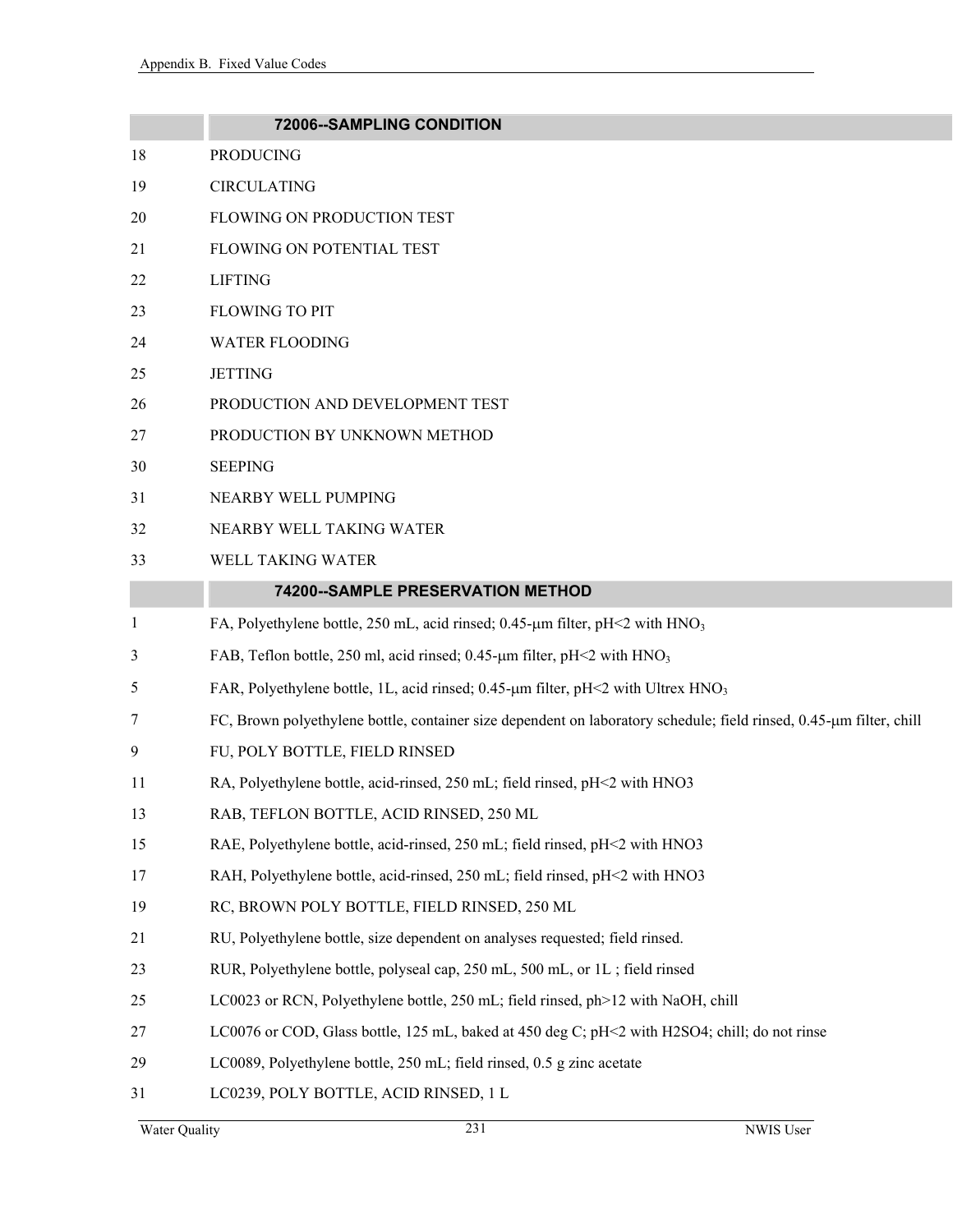|    | 74200--SAMPLE PRESERVATION METHOD                                                                                                                                         |
|----|---------------------------------------------------------------------------------------------------------------------------------------------------------------------------|
| 33 | LC0298, Contact NWQL                                                                                                                                                      |
| 35 | LC0300, GLASS BOTTLE, FIELD RINSED, 250 ML                                                                                                                                |
| 39 | LC0439, STEEL BARREL                                                                                                                                                      |
| 41 | LC0440, Glass bottle, narrow-neck, polyethylene seal cap, 1L; field rinsed, unfiltered, add 50mL SrCl2,<br>seal with tape                                                 |
| 43 | LC0452, Polyethylene bottle, polyethylene seal cap, 125 mL; field rinsed, unfiltered                                                                                      |
| 45 | LC0489, Glass or polyethylene bottle, 125 mL; Contact Ty Coplen (703-648-5862)                                                                                            |
| 47 | LC0490, Contact NWQL                                                                                                                                                      |
| 49 | LC0491, Contact NWQL                                                                                                                                                      |
| 51 | LC0880 or FCN, Polyethylene bottle, 250 mL; $0.45$ -µm filter, NaOH to pH>12, chill                                                                                       |
| 53 | LC0995, Contact NWQL                                                                                                                                                      |
| 55 | LC0996, GLASS BOTTLE, FIELD RINSED                                                                                                                                        |
| 57 | LC0997, Contact NWQL                                                                                                                                                      |
| 59 | CL, SEPTUM BOTTLE, 40 ML                                                                                                                                                  |
| 61 | GCC, Amber glass bottle, baked at 450 degrees C, 1 L; do not rinse, chill.                                                                                                |
| 63 | GCV, Amber glass septum vial, 40 mL; do not rinse, see section 8 of USGS OFR 97-829.                                                                                      |
| 65 | RCB, Polyethylene bottle, 250 mL; field rinsed, chill (Same as 79 - below)                                                                                                |
| 67 | LC0052 or PHE, Glass bottle, baked, 500 mL; do not rinse; dechlorinate with 100 mg of ferrous sulfate<br>ph<2 with H2SO4, chill                                           |
| 69 | LC0113 or DOC, Amber glass bottle, baked at 450 degrees C, 125 mL; rinse with organic-free water only,<br>use Gelman filter, ph<2 with H2SO4, chill, See OWQ memo 2000.05 |
| 71 | LC0114 or TOC, Amber glass bottle, baked at 450 degrees C, 125 mL; do not rinse, chill                                                                                    |
| 73 | LC0127, Amber oil and grease bottle, baked at 450 degrees C, 1 L; do not rinse, pH<2 with H2SO4, chill                                                                    |
| 75 | LC0305 or SOC, 0.45-µm silver filter in a petri dish; rinse filter with organic-free water prior to collecting<br>sample, record filtered volume on petri dish, chill     |
| 77 | FU, Polyethylene bottle, container size dependent on laboratory schedule; field rinsed, 0.45-µm filter                                                                    |
| 79 | RCB, Polyethylene bottle, 250 mL; field rinsed, chill (Same as 65 - above)                                                                                                |
| 81 | RU, POLY BOTTLE, FIELD RINSED, 500 ML                                                                                                                                     |
| 83 | LC0050 or TBY, Polyethylene bottle, 125 mL; field rinsed                                                                                                                  |
| 85 | LC0169 or SUSO, Polyethylene bottle, 500 ML; field rinsed                                                                                                                 |
| 87 | CC, PLASTIC FREEZER CARTON, 1 PT                                                                                                                                          |
| 89 | CU, PLASTIC FREEZER CARTON, 1 PT                                                                                                                                          |
| 91 | BGC, WIDE MOUTH GLASS BOTTLE, 1 L                                                                                                                                         |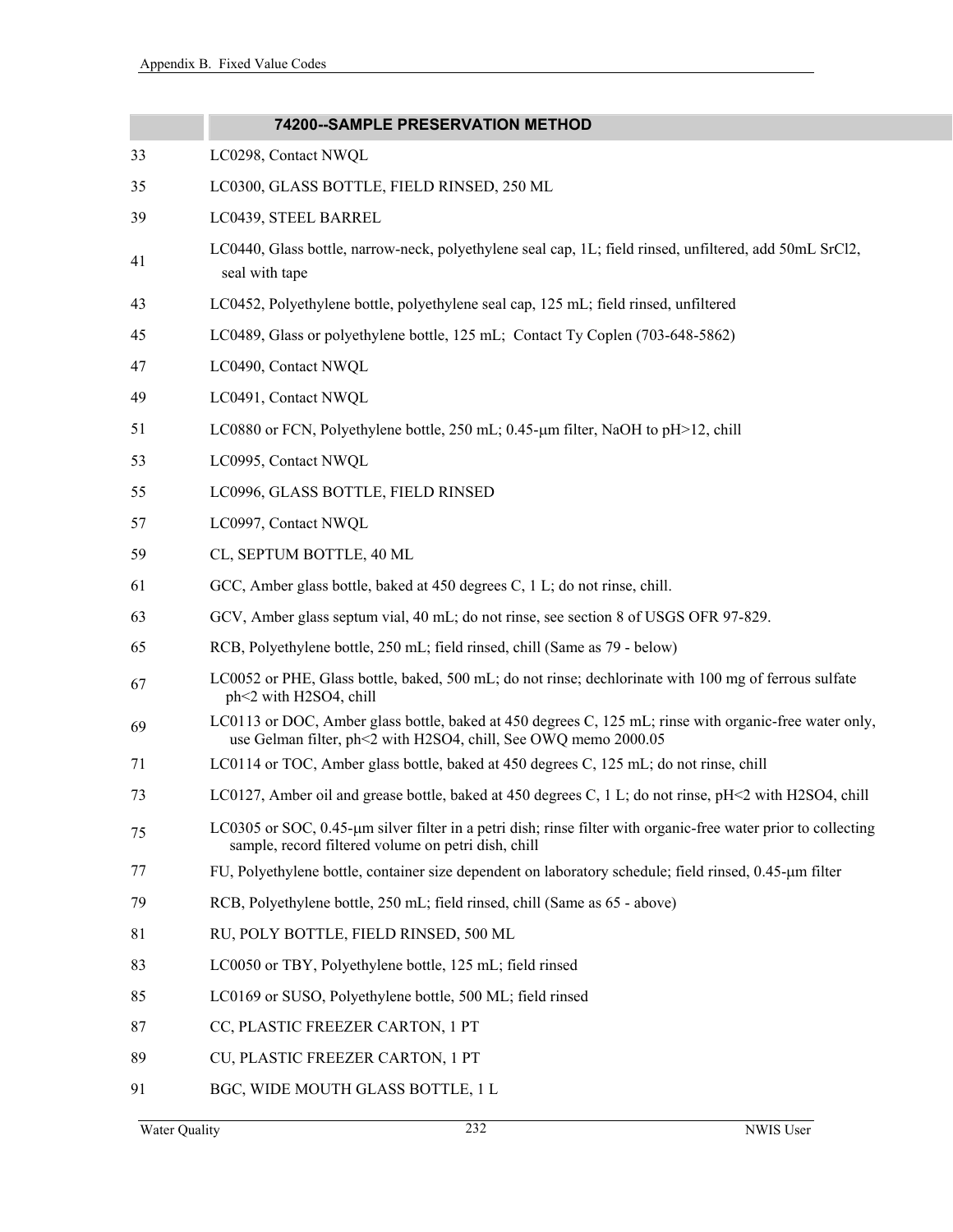|     | 74200--SAMPLE PRESERVATION METHOD                                                                      |
|-----|--------------------------------------------------------------------------------------------------------|
| 93  | CC, PLASTIC FREEZER CARTON, 1 PT                                                                       |
| 95  | PP, Contact NWQL                                                                                       |
| 97  | <b>SIZE, UNTREATED</b>                                                                                 |
| 99  | BEN, POLY BOTTLE, WIDE MOUTH                                                                           |
| 101 | CHE, GLASS JAR, WIDE MOUTH                                                                             |
| 103 | CHY, GLASS VIAL                                                                                        |
| 105 | DIA, CONTACT ATLANTA CENTRAL LABORATORY                                                                |
| 107 | PER, CONTACT ATLANTA CENTRAL LABORATORY                                                                |
| 109 | SHY, POLY BOTTLE                                                                                       |
| 111 | ST, POLY BOTTLE                                                                                        |
| 113 | ZOO, CONTACT ATLANTA CENTRAL LABORATORY                                                                |
| 115 | LC0055, POLY BOTTLE                                                                                    |
| 117 | LC0438, Contact NWQL                                                                                   |
| 119 | LC0616, GLASS VIAL                                                                                     |
| 121 | LC1049, WIDE MOUTH GLASS BOTTLE, 1 L                                                                   |
| 123 | FAM, Glass bottle, acid rinsed, 250 mL; 0.45-µm filter, 2mL of HCl, See NWQL Memo 2001.01              |
| 125 | FCU, BROWN POLY BOTTLE, FIELD RINSED, 250 ML                                                           |
| 127 | RAM, Glass bottle, acid-rinsed, 250 mL; field rinsed, 2mL of 6N ultrapure HCl, See NWQL Memo 2001.01   |
| 129 | LCO460, POLY BOTTLE, FIELD RINSED, 500 ML                                                              |
| 131 | LCO881, POLY BOTTLE, FIELD RINSED, 125 ML                                                              |
| 133 | LC1043, Glass or high-density polyethylene bottle, polyethylene seal cap, 1 L; field rinsed, untreated |
| 135 | LC1199, Contact NWQL                                                                                   |
| 137 | LC0019, Amber glass bottle, baked at 450 degrees C, 125 mL; do not rinse, chill.                       |
| 139 | LC0306, GLASS BOTTLE, 125 ML                                                                           |
| 141 | LC1038, PLASTIC FREEZER CARTON, 1 PT                                                                   |
| 143 | LC0961, Contact NWQL                                                                                   |
| 145 | ALF, Aluminum foil                                                                                     |
| 147 | C18, C-18 SPE Cartridge; See field instructions                                                        |
| 149 | CC, Polypropylene bottle, 500 mL, wide-mouthed; field sieve through 2-mm plastic sieve, chill.         |
| 151 | CRB, Carbopak-B Cartridge; See field instructions                                                      |
| 153 | CUR, Polyethylene bottle, 500 mL, wide mouth; no treatment                                             |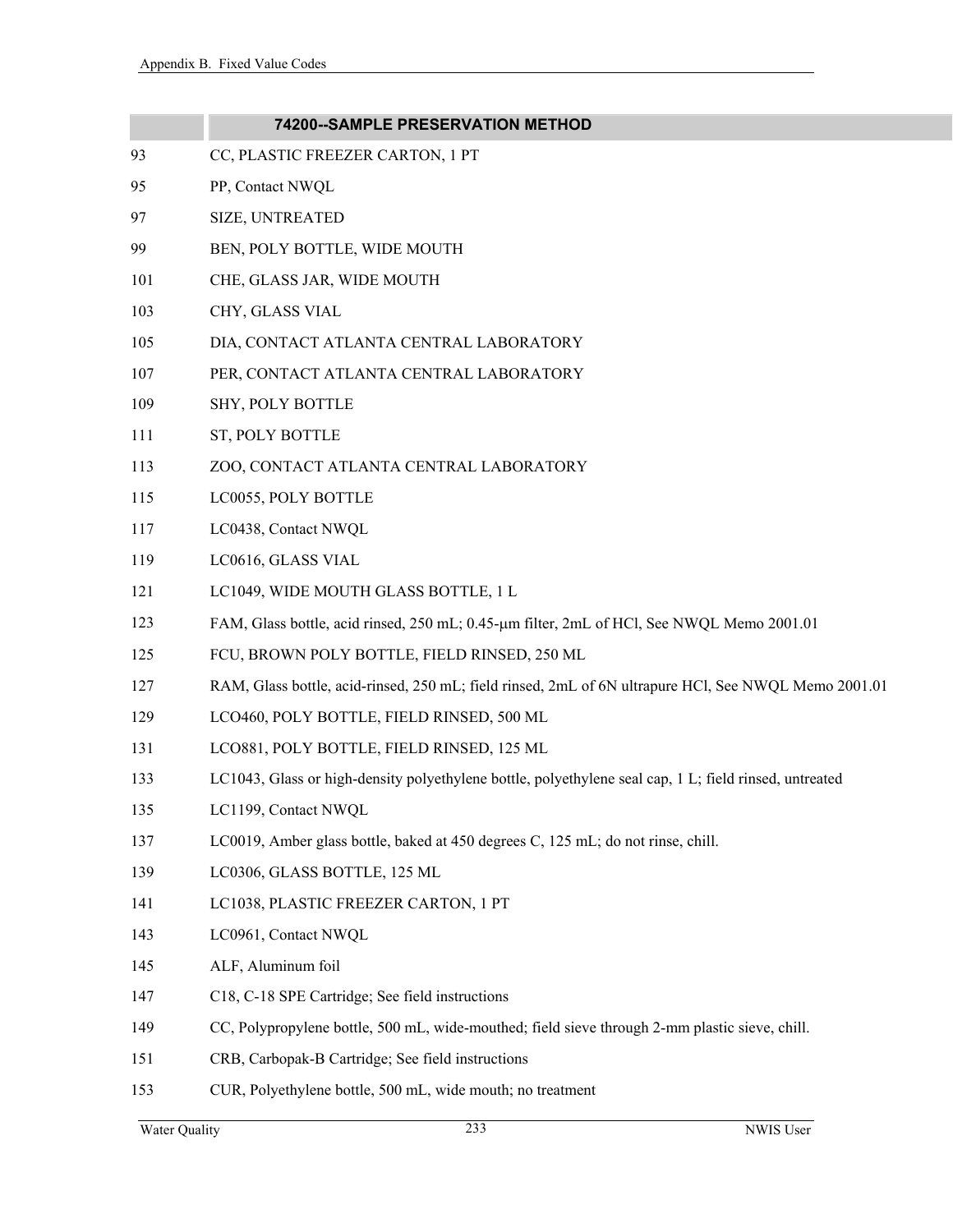|     | 74200--SAMPLE PRESERVATION METHOD                                                                                                                                    |
|-----|----------------------------------------------------------------------------------------------------------------------------------------------------------------------|
| 155 | EAM, Amber glass bottle, 250 mL; ph<2 with HNO3                                                                                                                      |
| 157 | EBC, Amber glass bottle, 1L, Teflon cap liner; dechlorinate, ph<2 with HCl chill                                                                                     |
| 159 | ECC, Amber glass bottle, 1L, Teflon cap liner; dechlorinate, chill                                                                                                   |
| 161 | EDV, Amber glass screw-cap vials, 40 mL, Teflon-lined septa; dechlorinate, chill                                                                                     |
| 163 | ELV, Glass screw-cap vials, 60 mL, Teflon-faced silicone septa; pH=3 with monochloroacetic acid,<br>dechlorinate, chill                                              |
| 165 | EOV, Amber glass screw-cap vial, 40 mL, Teflon-lined septa; dechlorinate, 2 drops of HCl:H2O supplied by<br>NWQL, chill                                              |
| 167 | EPC, High-density poly-vinyl chloride (PVC) bottles, 1L; dechlorinate, pH=2 with H2SO4 if biologically<br>active, chill.                                             |
| 169 | ERA, Polyethylene bottle, 500 mL; EPA SDWA, pH<2 with HNO3                                                                                                           |
| 171 | ERC, Amber polyethylene bottle, 125 mL; EPA SDWA, Raw sample, chill                                                                                                  |
| 173 | ERU, Polyehtylene bottle, 250 mL; EPA SDWA, Raw sample                                                                                                               |
| 175 | FCA, Brown polyethylene bottle, 125 mL; 0.45-µm filter, 1mL of 4.5N H2SO4, chill                                                                                     |
| 177 | FCC, Brown polyethylene bottle, 125 mL; 0.45-µm filter, chill                                                                                                        |
| 179 | FUS, Filtered untreated stable isotopes; treatment dependent on services requested.                                                                                  |
| 181 | IQE, Invertebrate QMH Elutriate; see NWQL Tech Memo 98-09                                                                                                            |
| 183 | IQL, Invertebrate QMH Large Rare; see NWQL Tech Memo 98-09                                                                                                           |
| 185 | IQM, Invertebrate QMH Main Body; see NWQL Tech Memo 98-09                                                                                                            |
| 187 | IRE, Invertebrate RTH Elutriate; see NWQL Tech Memo 98-09                                                                                                            |
| 189 | IRL, Invertebrate RTH Large Rare; see NWQL Tech Memo 98-09                                                                                                           |
| 191 | IRM, Invertebrate RTH Main Body; see NWQL Tech Memo 98-09                                                                                                            |
| 193 | LC0460, Polyethylene bottle, polyethylene seal cap, 250mL; field rinsed, untreated                                                                                   |
| 195 | LC0624, Polyethylene bottle, polyethylene seal cap, 500 mL; field rinsed, untreated                                                                                  |
| 197 | LC1565, Glass or high-density polyethylene bottle, polyethylene seal cap, 1L; field rinsed, untreated                                                                |
| 199 | LC1567, Polyethylene bottle, polyethylene seal cap, 125 mL; field rinsed, untreated                                                                                  |
| 201 | LC1574, Glass or high-density polyethylene bottle, polyethylene seal cap, 125 mL; Contact Ty Coplen<br>$(703 - 648 - 5862)$                                          |
| 203 | LC1717 or LC1718, Amber glass or high-density polyethylene bottle, narrow neck, polyethylene seal cap, 1L;<br>field rinsed, wrap poly bottle in aluminum foil, chill |
| 205 | LC1949, Contact Ty Coplen (703-648-5862)                                                                                                                             |
| 207 | LC1951, Glass or untreated high-density polyethylene bottle, narrow neck, polyethylene seal cap, 1L; field rinse                                                     |
| 209 | MBAS, Polyethylene bottle, 250 mL; field rinse, chill                                                                                                                |
| 211 | PIC, Glass fiber filter; fold filter in half, aluminum foil pouch, Whirlpak bag, chill, include sampled volume                                                       |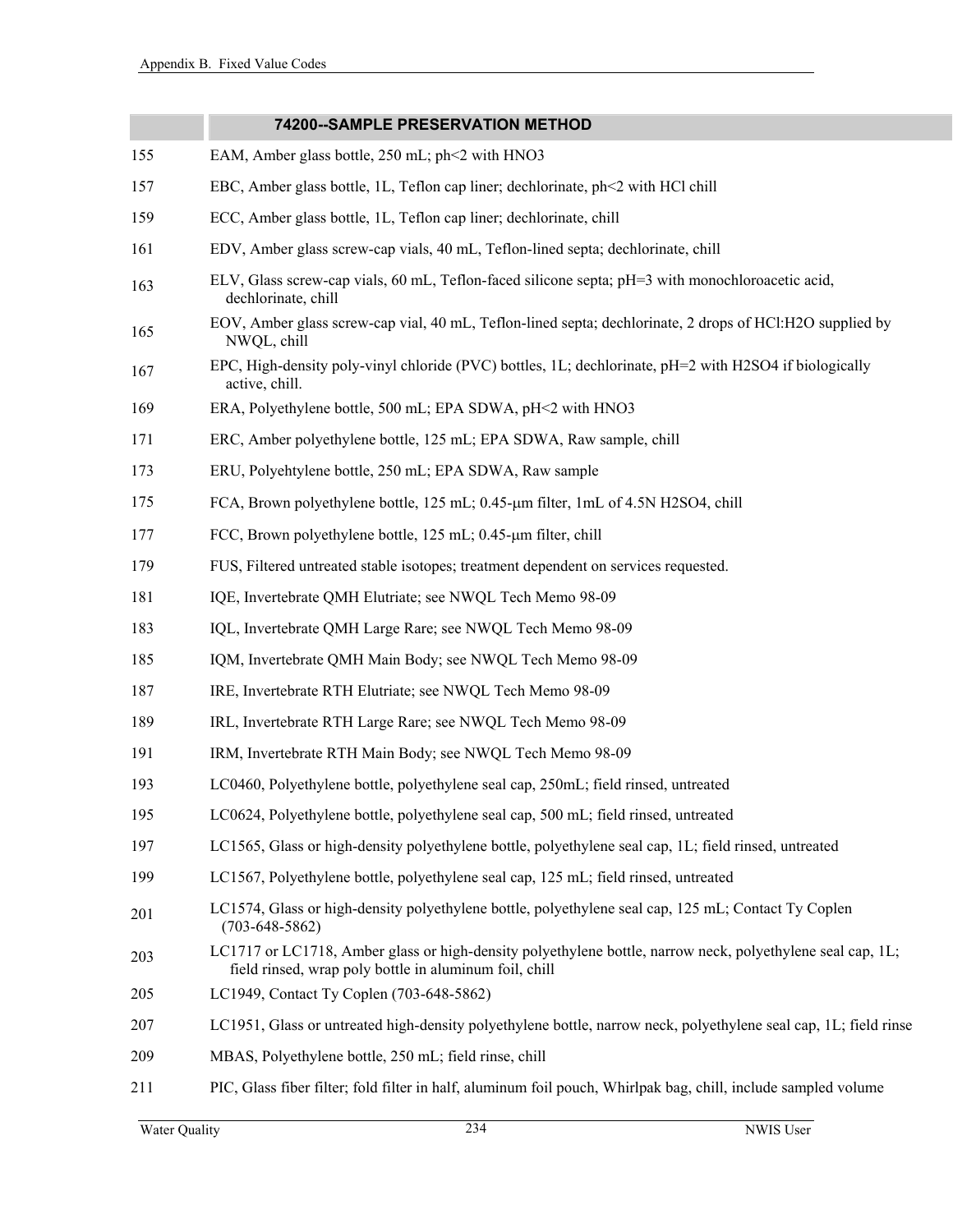|              | 74200--SAMPLE PRESERVATION METHOD                                                                                         |
|--------------|---------------------------------------------------------------------------------------------------------------------------|
| 213          | RAR, Polyethylene bottle, acid-rinsed, 1L; field rinsed, pH<2 with HNO3                                                   |
| 215          | RCA, Brown polyethylene bottle, 125 mL; field rinsed, acidify with H2SO4, chill (Discontinued: See OWQ)<br>99.004)        |
| 217          | RCC, Brown polyethylene bottle, 125 mL; field rinsed, chill (Discontinued: See OWQ 99.004)                                |
| 219          | RURCT, Copper tube, 1L; See NWQL Tech memo 97.04 and 97.04S                                                               |
| 221          | RURCV, Glass vial, 20mL; 10 mL mineral oil, must be received within 48 hours of collection                                |
| 223          | RUS, Polyethylene bottle, 250 mL, 500 mL, or 1L; field rinsed, Contact Ty Coplen (703-648-5862)                           |
| 225          | SC1379, Amber glass bottle, baked at 450 degrees C, 125 mL; do not rinse, filter through 0.7-µm in-line filter,<br>chill  |
| 227          | SUR, Petri dish or vial; filter                                                                                           |
| 229          | TBI, ziplock-type bag, glass or polyethylene wide-mouth jar                                                               |
| 231          | TPCN, Glass fiber filter, 25 mm; fold filter in half, aluminum foil pouch, Whirlpak bag, chill, include<br>sampled volume |
| 233          | UAS, Supor or glass fiber filter and Amber glass septum vial, 40 mL; chill                                                |
| 235          | WCA, Polyethylene bottle, 125 mL; field rinsed, 1mL of 4.5 N H2SO4, chill                                                 |
| 237          | LC1648, Polyethylene bottle, 250 mL; field rinsed, ph>12 with NaOH, chill                                                 |
|              | 82309--CONTAMINATION SOURCE, POSSIBLE                                                                                     |
| $\mathbf{1}$ | OIL SPILL                                                                                                                 |
| 3            | <b>GAS SPILL</b>                                                                                                          |
| 5            | ORGANIC                                                                                                                   |
| 7            | <b>PESTICIDE</b>                                                                                                          |
| 9            | <b>HERBICIDE</b>                                                                                                          |
| 11           | <b>INSECTICIDE</b>                                                                                                        |
| 13           | FEEDLOT RUNOFF                                                                                                            |
| 15           | <b>SALT WATER</b>                                                                                                         |
| 17           | <b>INJECTION WELL</b>                                                                                                     |
| 19           | <b>SEWAGE TREATMENT PLANT</b>                                                                                             |
| 21           | <b>LAND SPREADING</b>                                                                                                     |
| 23           | <b>LANDFILL</b>                                                                                                           |
| 25           | <b>SLUDGE DUMP</b>                                                                                                        |
| 27           | <b>WASTE LAGOON</b>                                                                                                       |
| 29           | <b>URBAN RUNOFF</b>                                                                                                       |

31 MINE DRAINAGE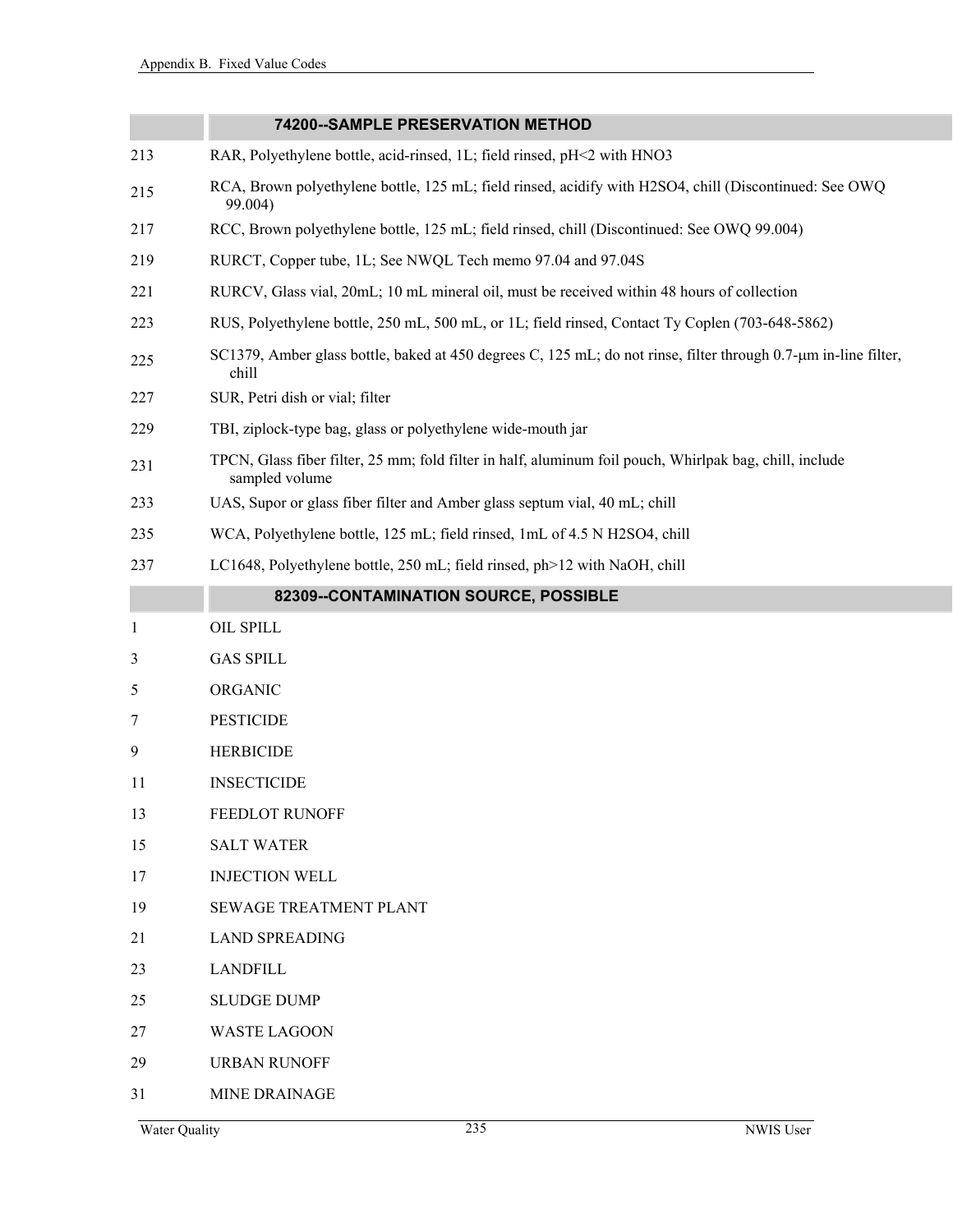|     | 82309--CONTAMINATION SOURCE, POSSIBLE          |
|-----|------------------------------------------------|
| 33  | <b>CONSTRUCTION DRAINAGE</b>                   |
| 35  | PULP MILL OUTFALL                              |
| 37  | TEXTILE MILL OUTFALL                           |
| 39  | <b>IRRIGATION RUNOFF</b>                       |
| 41  | <b>FERTILIZER</b>                              |
| 43  | <b>DAIRY OPERATION</b>                         |
|     | 82398--SAMPLING METHOD                         |
| 10  | EQUAL WIDTH INCREMENT (EWI)                    |
| 20  | EQUAL DISCHARGE INCREMENT (EDI)                |
| 25  | TIMED SAMPLING INTERVAL                        |
| 30  | <b>SINGLE VERTICAL</b>                         |
| 40  | MULTIPLE VERTICALS                             |
| 50  | POINT SAMPLE                                   |
| 55  | COMPOSITE - MULTIPLE POINT SAMPLES             |
| 60  | WEIGHTED BOTTLE                                |
| 70  | <b>GRAB SAMPLE</b>                             |
| 80  | DISCHARGE INTEGRATED, EQUAL TRANSIT RATE (ETR) |
| 90  | DISCHARGE INTEGRATED, CENTROID                 |
| 100 | VAN DORN SAMPLER                               |
| 110 | <b>SEWAGE SAMPLER</b>                          |
| 120 | VELOCITY INTEGRATED                            |
| 200 | ZOOPLANKTON-NET                                |
| 210 | BENTHIC INVERTEBRATE-MECHANICAL GRAB           |
| 220 | BENTHIC INVERTEBRATE-MECHANICAL DREDGE         |
| 230 | BENTHIC INVERTEBRATE-ARTIFICIAL SUBSTRATE      |
| 240 | BENTHIC INVERTEBRATE-NATURAL SUBSTRATE         |
| 250 | BENTHIC INVERTEBRATE-NET                       |
| 260 | PHYTOPLANKTON-NET                              |
| 270 | PHYTOPLANKTON-WATER BOTTLE                     |
| 280 | PERIPHYTON-NATURAL SUBSTRATE                   |
| 290 | PERIPHYTON-ARTIFICIAL SUBSTRATE                |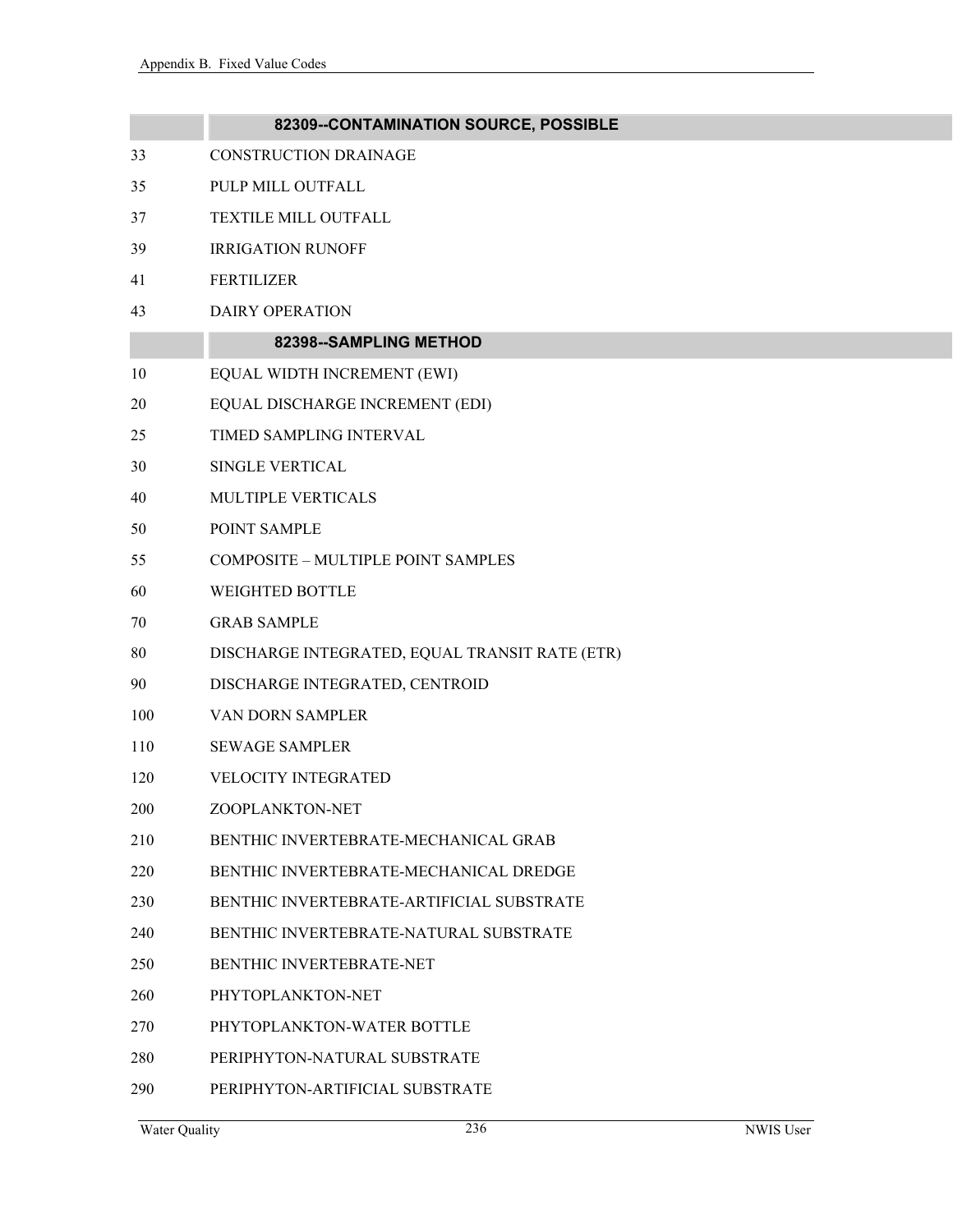# **82398--SAMPLING METHOD**

| 900  | SUSPENDED SEDIMENT; PUMPING - STREAM SAMPLE USING A PUMPING MECHANISM         |
|------|-------------------------------------------------------------------------------|
| 910  | SUSPENDED SEDIMENT; SINGLE-STAGE, NOZZLE AT FIXED STAGE, PASSIVELY FILLING    |
| 920  | SUSPENDED SEDIMENT; BOX SINGLE VERTICAL, DEPTH-INT, ATTACHED TO STRUCTURE     |
| 930  | SUSPENDED SEDIMENT; PARTIAL DEPTH, DEPTH INTEGRATED, PART OF SINGLE VERTICAL  |
| 940  | SUSPENDED SEDIMENT; PARTIAL WIDTH - DEPTH/WIDTH INTEGRATED, PART OF X-SECTION |
| 1000 | BEDLOAD, SINGLE EQUAL WIDTH INCREMENT (SEWI)                                  |
| 1010 | BEDLOAD, MULTIPLE EQUAL WIDTH INCREMENT (MEWI)                                |
| 1020 | BEDLOAD, UNEQUAL WIDTH INCREMENT (UWI)                                        |
| 4010 | THIEF SAMPLE                                                                  |
| 4020 | <b>OPEN-TOP BAILER</b>                                                        |
| 4025 | DOUBLE-VALVE BAILER                                                           |
| 4030 | <b>SUCTION PUMP</b>                                                           |
| 4031 | SUCTION LIFT CENTRIFUGAL PUMP                                                 |
| 4032 | <b>SUCTION LIFT JET PUMP</b>                                                  |
| 4033 | SUCTION LIFT PERISTALTIC PUMP                                                 |
| 4040 | <b>SUBMERSIBLE PUMP</b>                                                       |
| 4041 | SUBMERSIBLE BLADDER PUMP                                                      |
| 4042 | SUBMERSIBLE GAS RECIPROCATING PUMP                                            |
| 4043 | SUBMERSIBLE GAS LIFT PUMP                                                     |
| 4044 | <b>SUBMERSIBLE JET PUMP</b>                                                   |
| 4045 | SUBMERSIBLE MULTIPLE IMPELLER (TURBINE) PUMP                                  |
| 4046 | SUBMERSIBLE HELICAL ROTOR PUMP                                                |
| 4047 | SUBMERSIBLE GEAR PUMP                                                         |
| 4048 | SUBMERSIBLE GAS-DISPLACEMENT PUMP                                             |
| 4050 | <b>SQUEEZE PUMP</b>                                                           |
| 4060 | <b>GAS RECIPROCATING PUMP</b>                                                 |
| 4070 | <b>GAS LIFT</b>                                                               |
| 4080 | PERISTALTIC PUMP                                                              |
| 4090 | <b>JET PUMP</b>                                                               |
| 4100 | <b>FLOWING WELL</b>                                                           |

4110 RESIN TRAP COLLECTOR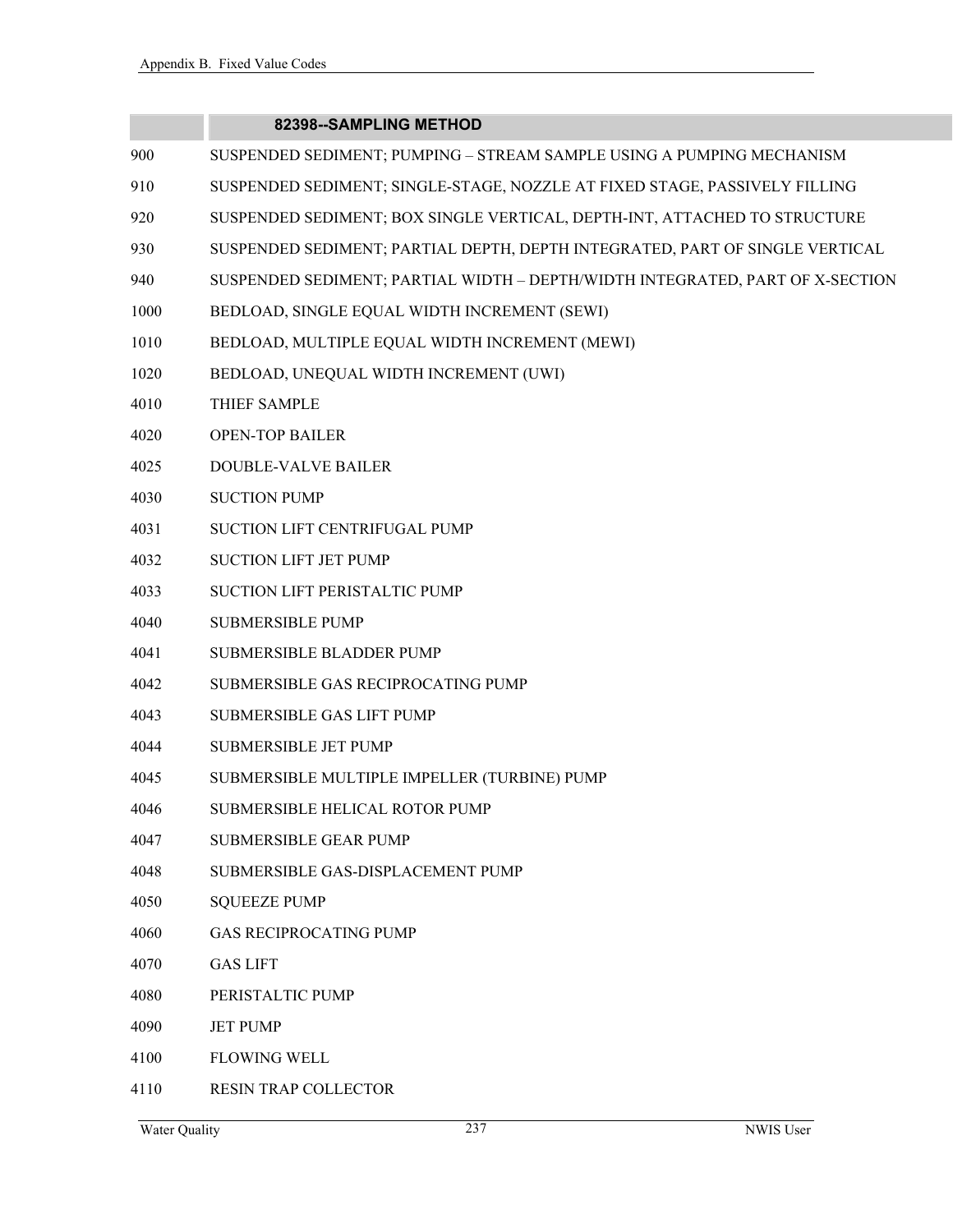|                         | 82398--SAMPLING METHOD                   |  |
|-------------------------|------------------------------------------|--|
| 5010                    | <b>SEDIMENT CORE</b>                     |  |
| 8010                    | <b>OTHER</b>                             |  |
| 8020                    | <b>SYRINGE SAMPLE</b>                    |  |
| 8030                    | GRAB SAMPLE AT WATER-SUPPLY TAP          |  |
|                         | 82923--ATMOSPHERIC DEPOSITION TYPE, WET  |  |
| $\mathbf{1}$            | <b>SNOW</b>                              |  |
| $\overline{\mathbf{c}}$ | <b>HAIL</b>                              |  |
| 3                       | MIXTURE (RAIN, SNOW, AND OR HAIL)        |  |
| 4                       | <b>RAIN</b>                              |  |
| 9.99                    | <b>UNKNOWN</b>                           |  |
|                         | 83205--ATMOSPHERIC DEPOSITION TYPE, BULK |  |
| 1                       | <b>SNOW</b>                              |  |
| 2                       | <b>HAIL</b>                              |  |
| 3                       | MIXTURE (RAIN, SNOW, AND OR HAIL)        |  |
| 4                       | <b>RAIN</b>                              |  |
| 9.99                    | <b>UNKNOWN</b>                           |  |
|                         | 84060--TOPOGRAPHY, PHYSIOGRAPHIC SETTING |  |
| 10                      | <b>ALLUVIAL FAN</b>                      |  |
| 20                      | <b>PLAYA</b>                             |  |
| 30                      | STREAM CHANNEL                           |  |
| 40                      | <b>LOCAL DEPRESSION</b>                  |  |
| 50                      | <b>DUNES</b>                             |  |
| 60                      | <b>FLAT SURFACE</b>                      |  |
| $70\,$                  | <b>FLOOD PLAIN</b>                       |  |
| $80\,$                  | <b>HILLTOP</b>                           |  |
| 90                      | <b>SINKHOLE</b>                          |  |
| 100                     | LAKE, SWAMP, OR MARSH                    |  |
| 110                     | MANGROVE SWAMP                           |  |
| 120                     | OFFSHORE (ESTUARY)                       |  |
| 130                     | <b>PEDIMENT</b>                          |  |
| 140                     | HILLSIDE (SLOPE)                         |  |
| 150                     | TERRACE, ALLUVIAL OR MARINE              |  |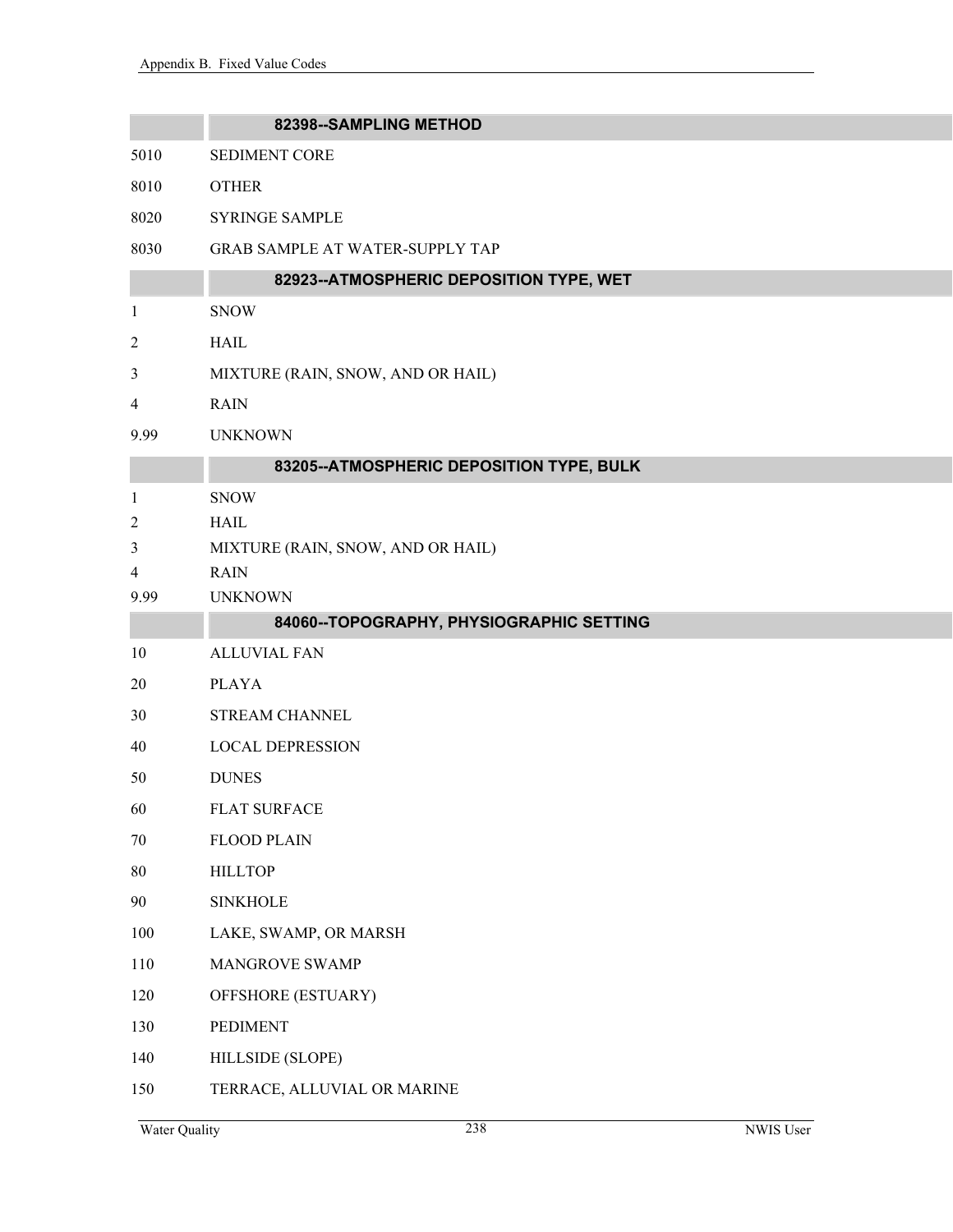|     | 84060--TOPOGRAPHY, PHYSIOGRAPHIC SETTING                   |
|-----|------------------------------------------------------------|
| 160 | <b>UNDULATING</b>                                          |
| 170 | <b>VALLEY FLAT</b>                                         |
| 180 | <b>UPLAND DRAW</b>                                         |
|     | 84143--WELL PURGING CONDITION                              |
| 100 | WELL PURGED TO STABLE PH                                   |
| 110 | WELL PURGED TO STABLE TEMPERATURE                          |
| 120 | WELL PURGED TO STABLE SPECIFIC CONDUCTANCE                 |
| 130 | WELL PURGED TO STABLE PH AND TEMPERATURE                   |
| 140 | WELL PURGED TO STABLE PH AND SPECIFIC CONDUCTANCE          |
| 150 | WELL PURGED TO STABLE TEMPERATURE AND SPECIFIC CONDUCTANCE |
| 160 | WELL PURGED TO STABLE PH, TEMP. AND SPECIFIC CONDUCTANCE   |
| 170 | WELL PURGED, AT LEAST THREE WELL VOLUMES                   |
| 500 | WELL NOT PURGED, WATER IN CASING LESS THAN 6 HOURS         |
| 510 | WELL NOT PURGED, WATER IN CASING 6-12 HOURS                |
| 520 | WELL NOT PURGED, WATER IN CASING 12-24 HOURS               |
| 530 | WELL NOT PURGED, WATER IN CASING MORE THAN 24 HOURS        |
|     | 84144--WELL SELECTION CRITERIA                             |
| 100 | SITE SELECTED BECAUSE IT IS NEAR/WITHIN LOCAL PROBLEM AREA |
| 200 | SITE SELECTED WITHOUT REGARD TO LOCAL PROBLEM AREA         |
|     | 84145--PROJECT COMPONENT                                   |
| 100 | <b>REGIONAL SAMPLING</b>                                   |
| 200 | TARGETED SAMPLING (AGRICULTURAL AREA)                      |
| 300 | TARGETED SAMPLING (URBAN OR SUBURBAN AREA)                 |
| 400 | TARGETED SAMPLING (NATURALLY OCCURRING SUBSTANCES)         |
| 500 | TARGETED SAMPLING (LOCAL-SCALE NETWORK)                    |
| 600 | TARGETED SAMPLING (OTHER)                                  |
| 700 | <b>GEOCHEMICAL INVESTIGATION</b>                           |
|     | 84146--LAND USE, PREDOMINANT, WITHIN 100 FT OF WELL        |
| 110 | <b>RESIDENTIAL</b>                                         |
| 120 | <b>COMMERCIAL AND SERVICES</b>                             |
| 130 | <b>INDUSTRIAL</b>                                          |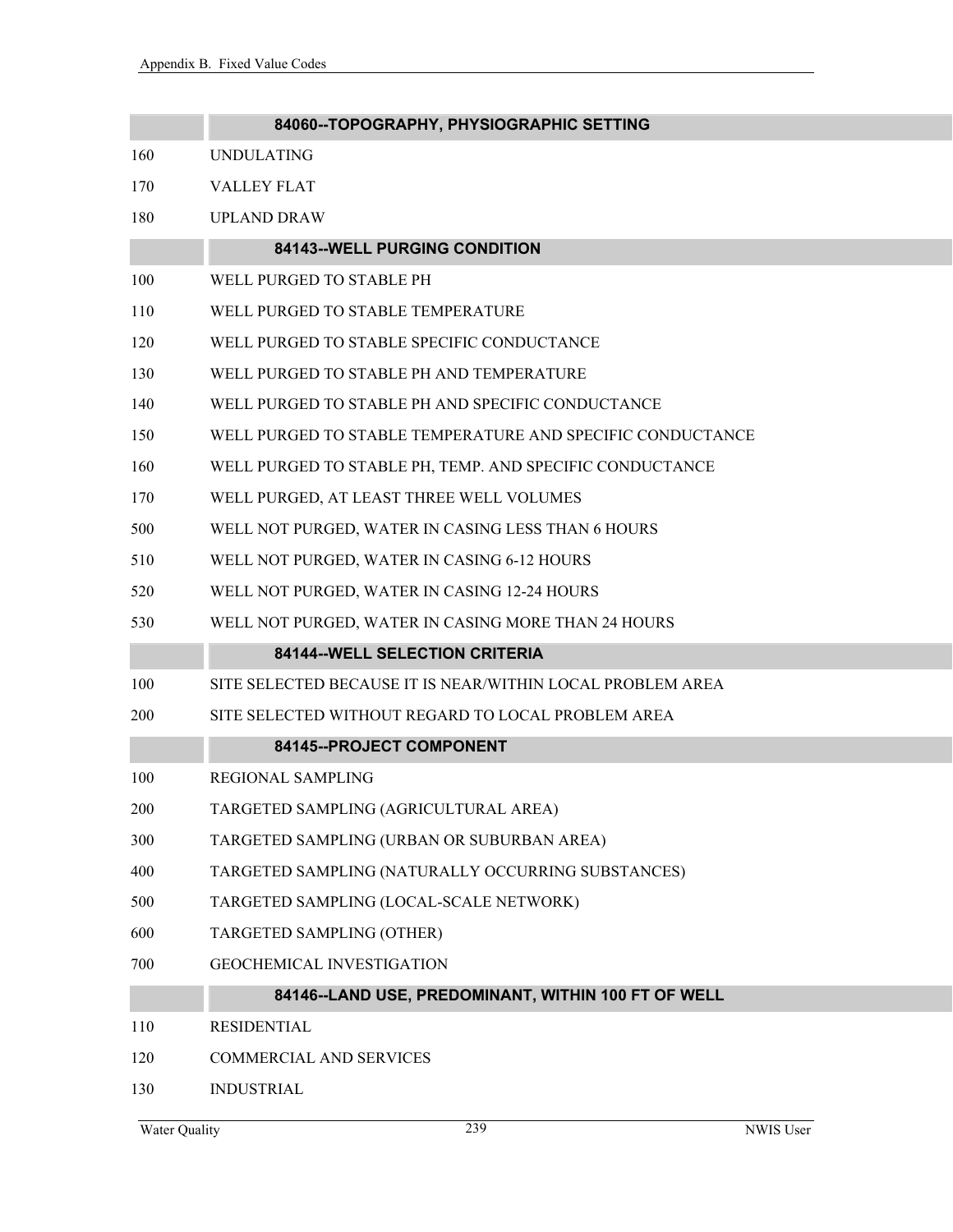|     | 84146--LAND USE, PREDOMINANT, WITHIN 100 FT OF WELL             |
|-----|-----------------------------------------------------------------|
| 170 | OTHER URBAN OR BUILT-UP LAND                                    |
| 211 | NONIRRIGATED CROPLAND                                           |
| 212 | <b>IRRIGATED CROPLAND</b>                                       |
| 213 | <b>PASTURE</b>                                                  |
| 220 | ORCHARDS, GROVES, VINEYARDS, NURSERIES                          |
| 230 | CONFINED FEEDING OPERATIONS                                     |
| 240 | OTHER AGRICULTURAL LAND                                         |
| 300 | <b>RANGELAND</b>                                                |
| 400 | <b>FORESTLAND</b>                                               |
| 500 | <b>WATER</b>                                                    |
| 600 | <b>WETLAND</b>                                                  |
| 700 | <b>BARREN LAND</b>                                              |
|     | 84147--LAND USE, PREDOMINANT, WITHIN 0.25 MILE OF WELL          |
| 110 | <b>RESIDENTIAL</b>                                              |
| 120 | <b>COMMERCIAL AND SERVICES</b>                                  |
| 130 | <b>INDUSTRIAL</b>                                               |
| 170 | OTHER URBAN OR BUILT-UP LAND                                    |
| 211 | NONIRRIGATED CROPLAND                                           |
| 212 | <b>IRRIGATED CROPLAND</b>                                       |
| 213 | <b>PASTURE</b>                                                  |
| 220 | ORCHARDS, GROVES, VINEYARDS, NURSERIES                          |
| 230 | CONFINED FEEDING OPERATIONS                                     |
| 240 | OTHER AGRICULTURAL LAND                                         |
| 300 | <b>RANGELAND</b>                                                |
| 400 | <b>FORESTLAND</b>                                               |
| 500 | <b>WATER</b>                                                    |
| 600 | <b>WETLAND</b>                                                  |
| 700 | <b>BARREN LAND</b>                                              |
|     | 84148--LAND USE, PREDOMINANT FRACTION, WITHIN 0.25 MILE OF WELL |
| 25  | <b>LESS THAN 25 PERCENT</b>                                     |
| 50  | FROM 26 PERCENT TO 50 PERCENT                                   |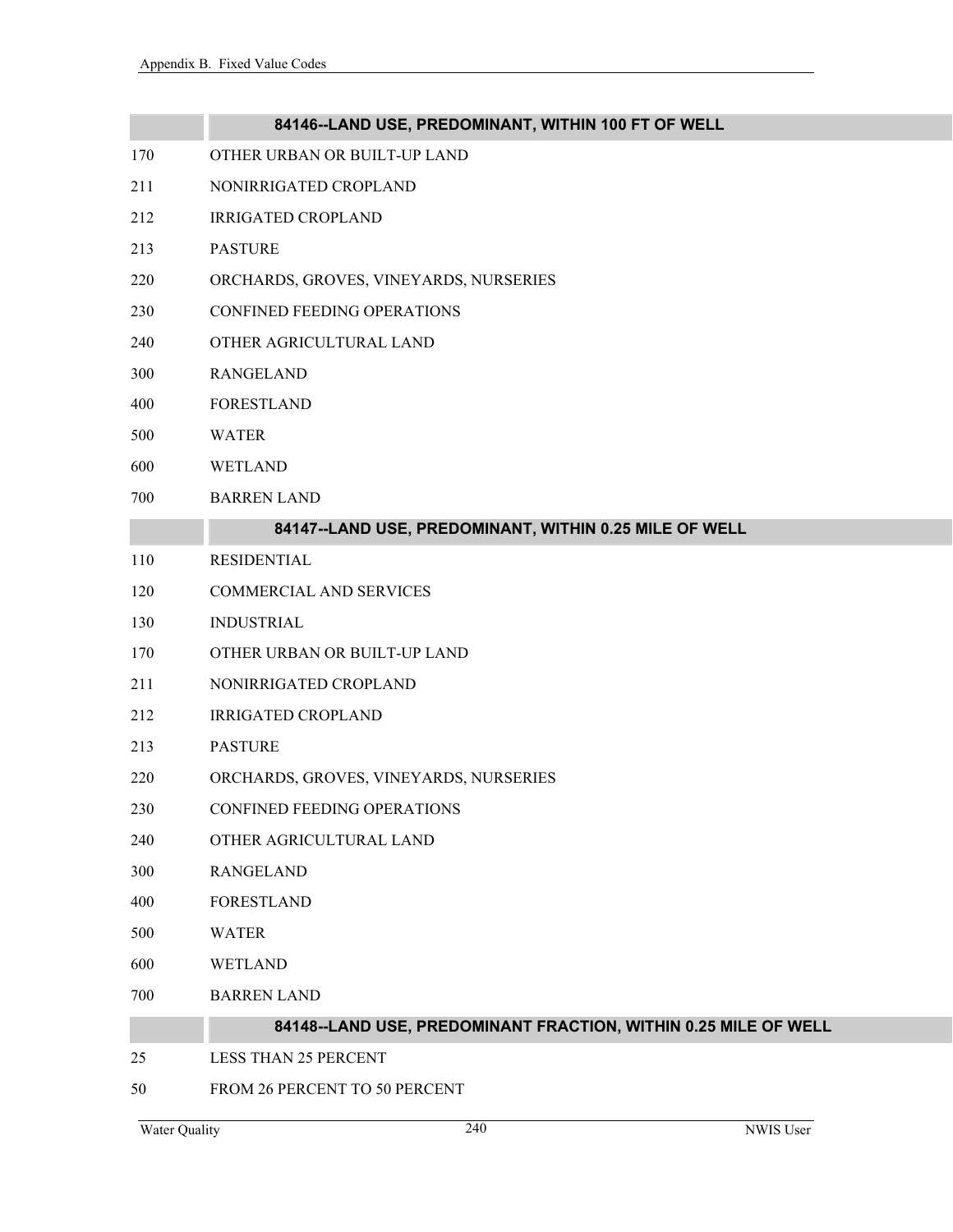|      | 84148--LAND USE, PREDOMINANT FRACTION, WITHIN 0.25 MILE OF WELL   |
|------|-------------------------------------------------------------------|
| 75   | FROM 51 PERCENT TO 75 PERCENT                                     |
| 100  | FROM 76 PERCENT TO 100 PERCENT                                    |
|      | 84149--LAND-USE CHANGES W/I LAST 10 YRS, WITHIN 0.25 MILE OF WELL |
| 100  | <b>YES</b>                                                        |
| 200  | <b>PROBABLY</b>                                                   |
| 300  | PROBABLY NOT                                                      |
| 400  | NO                                                                |
|      | 84164--SAMPLER TYPE                                               |
| 100  | VAN DORN SAMPLER                                                  |
| 110  | <b>SEWAGE SAMPLE</b>                                              |
| 120  | VELOCITY INTEGRATED SAMPLE                                        |
| 125  | <b>KEMMERER BOTTLE</b>                                            |
| 200  | ZOOPLANKTON NET                                                   |
| 210  | BENTHIC INVERTEBRATE-MECHANICAL, GRAB                             |
| 220  | BENTHIC INVERTEBRATE-MECHANCIAL, DREDGE                           |
| 230  | BENTHIC INVERTEBRATE-ARTIFICIAL SUBSTRATE                         |
| 240  | BENTHIC INVERTEBRATE-NATURAL SUBSTRATE                            |
| 250  | BENTHIC INVERTEBRATE-NET                                          |
| 260  | PHYTOPLANKTON NET                                                 |
| 270  | PHYTOPLANKTON-WATER BOTTLE                                        |
| 280  | PERIPHYTON-NATURAL SUBSTRATE                                      |
| 290  | PERIPHYTON-ARTIFICIAL SUBSTRATE                                   |
| 1000 | BEDLOAD-HELLEY-SMITH, 3 X 3, AREA RATIO 3.22                      |
| 1010 | BEDLOAD-HELLEY-SMITH, 6 X 6, AREA RATIO 3.22                      |
| 1020 | BEDLOAD-HELLEY-SMITH, 3 X 3, AREA RATIO 1.40                      |
| 1030 | BEDLOAD-HELLEY-SMITH, 6 X 6, AREA RATIO 1.40                      |
| 1040 | BEDLOAD-HELLEY-SMITH, 6 X 12, AREA RATIO 1.40                     |
| 1050 | BEDLOAD-TOUTLE RIVER TYPE 2, 6 X 12, AREA RATIO 1.40              |
| 1060 | BEDLOAD-BL-84, 3 X 3, AREA RATION, 1.40                           |
| 1070 | BEDLOAD-TOUTLE RIVER TYPE 1, 6 X 6, AREA RATIO 3.22               |
| 1080 | BEDLOAD-HUBBLE #5, 6 X 12, AREA RATIO, 1.40                       |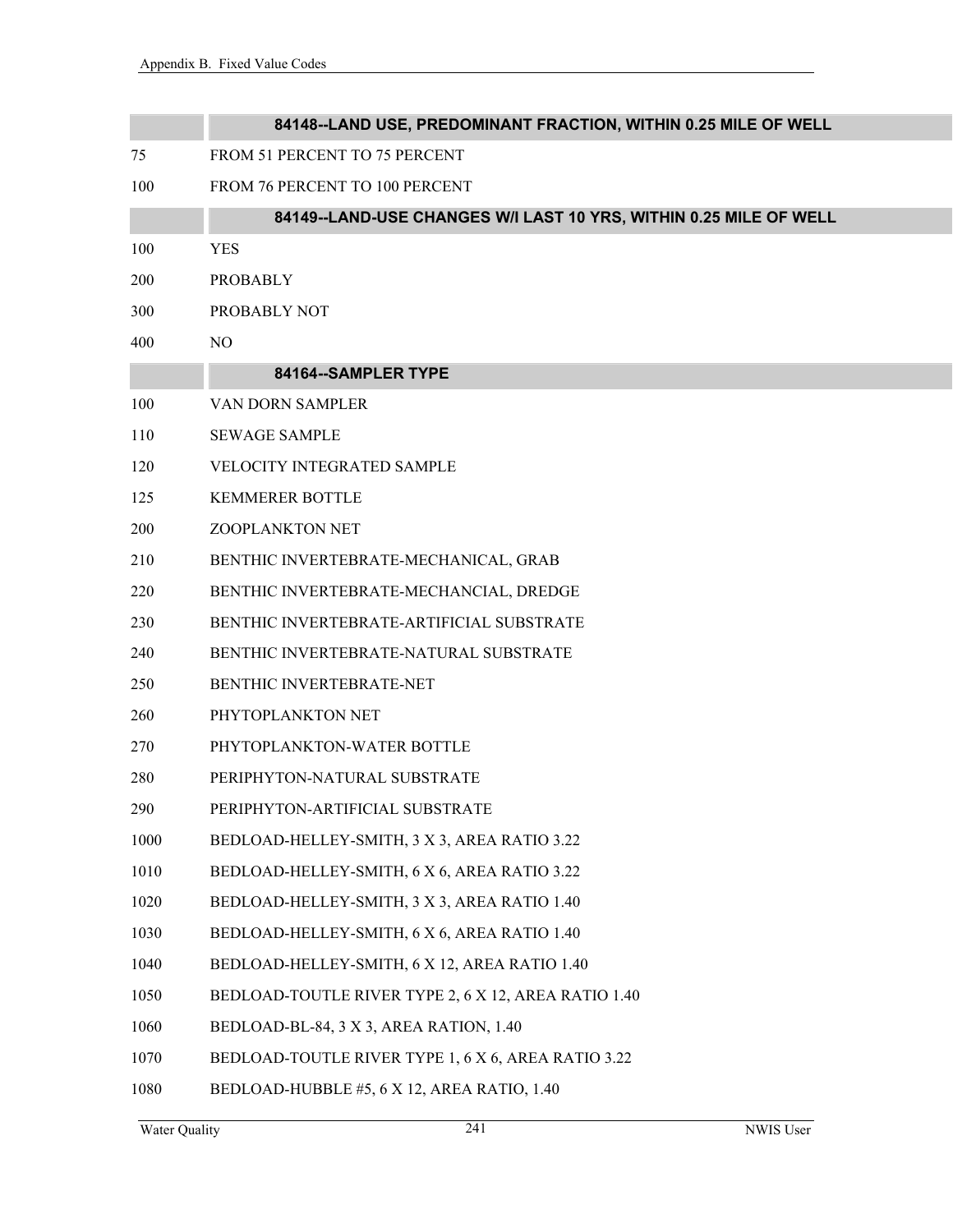|      | 84164--SAMPLER TYPE                                        |
|------|------------------------------------------------------------|
| 1090 | FIASP, 3 X 3, AREA RATIO 1.40                              |
| 1100 | 3X3 INCH H-S, 1/4-IN THICK NOZZLE, 50-100 LBS, CABLE SUSP  |
| 1110 | 3X3 INCH H-S, 1/4-IN THICK NOZZLE, 100-200 LBS, CABLE SUSP |
| 1120 | 3X3 INCH H-S, 1/4-INCH THICK NOZZLE, WADING                |
| 1130 | 3X3 INCH H-S, SHEET METAL NOZZLE, WADING                   |
| 1140 | 3X3 INCH FIASP, 1/4-IN THICK NOZZLE, 50-100LBS, CABLE SUSP |
| 1150 | 3X3 INCH FIASP, 1/4-INCH THICK NOZZLE, WADING              |
| 1160 | 3X3 INCH FIASP, SHEET METAL NOZZLE, WADING                 |
| 1170 | 6X6 IN H-S, 1/4-IN THICK NOZZLE, 150-200 LBS, CABLE SUSP   |
| 3001 | SAMPLER, US DH-48                                          |
| 3002 | SAMPLER, US DH-59                                          |
| 3003 | SAMPLER, US DH-75P                                         |
| 3004 | SAMPLER, US DH-75Q                                         |
| 3005 | SAMPLER, US DH-76                                          |
| 3006 | SAMPLER, US D-43                                           |
| 3007 | SAMPLER, US D-49                                           |
| 3008 | SAMPLER, US D-49AL                                         |
| 3009 | SAMPLER, US D-74                                           |
| 3010 | SAMPLER, US D-74AL                                         |
| 3011 | SAMPLER, US D-77                                           |
| 3012 | SAMPLER, US P-46                                           |
| 3013 | SAMPLER, US P-50                                           |
| 3014 | SAMPLER, US P-61-A1                                        |
| 3015 | SAMPLER, US P-63                                           |
| 3016 | SAMPLER, US P-72                                           |
| 3017 | SAMPLER, US U-59                                           |
| 3018 | SAMPLER, US U-73                                           |
| 3019 | SAMPLER, US PS-69                                          |
| 3020 | SAMPLER, US PS-69TM                                        |
| 3021 | SAMPLER, US CS-77                                          |
| 3022 | SAMPLER, US PS-82                                          |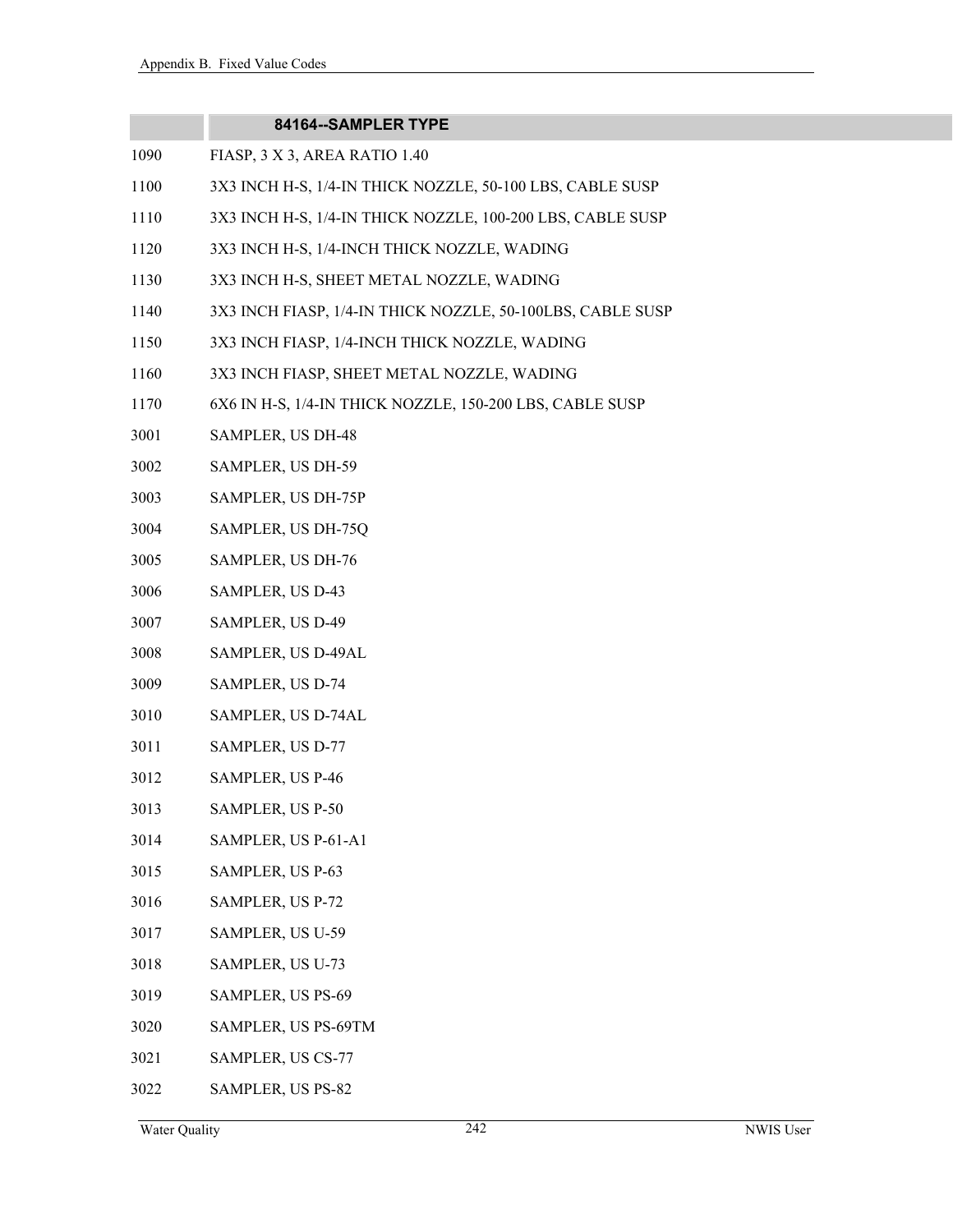|      | 84164--SAMPLER TYPE                                       |
|------|-----------------------------------------------------------|
| 3023 | SAMPLER, US BMH-53                                        |
| 3024 | SAMPLER, US BMH-53TM                                      |
| 3025 | SAMPLER, US BM-54                                         |
| 3026 | SAMPLER, US BM-54TM                                       |
| 3027 | SAMPLER, US BMH-60                                        |
| 3028 | SAMPLER, US BMH-60TM                                      |
| 3029 | SAMPLER, US RBM-80                                        |
| 3030 | US DH-48 TM                                               |
| 3031 | US DH-48 TM W/ TEFLON GASKET AND NOZZLE                   |
| 3032 | US DH-59 TM                                               |
| 3033 | US DH-59 TM W/ TEFLON GASKET AND NOZZLE                   |
| 3034 | US DH-76 TM                                               |
| 3035 | US DH-76 TM W/ TEFLON GASKET AND NOZZLE                   |
| 3036 | US D-74 TM                                                |
| 3037 | US D-74 AL-TM                                             |
| 3038 | US D-74 AL-TM W/ TEFLON GASKET AND NOZZLE                 |
| 3039 | US D-77 TM                                                |
| 3040 | US D-77 TM MODIFIED TEFLON BAG SAMPLER                    |
| 3041 | US P-61 AL-TM                                             |
| 3042 | <b>US P-61</b>                                            |
| 3043 | US P-61 TM                                                |
| 3044 | <b>US DH-81</b>                                           |
| 3045 | US DH-81 WITH TEFLON CAP AND NOZZLE                       |
| 3046 | SAMPLER, D-77 TM, W/REYNOLDS OVEN COLLAPSIBLE BAG         |
| 3047 | SAMPLER, FRAME-TYPE, PLASTIC BOTTLE W/REYNOLDS OVEN BAG   |
| 3048 | SAMPLER, FRAME-TYPE, TEFLON BOTTLE                        |
| 3049 | SAMPLER, FRAME-TYPE, PLASTIC BOTTLE                       |
| 3050 | SAMPLER, FRAME-TYPE, PLASTIC BOTTLE W/TEFLON COLLAPS. BAG |
| 3051 | <b>US DH-95 TEFLON BOTTLE</b>                             |
| 3052 | US DH-95 PLASTIC BOTTLE                                   |
| 3053 | US D-95 TEFLON BOTTLE                                     |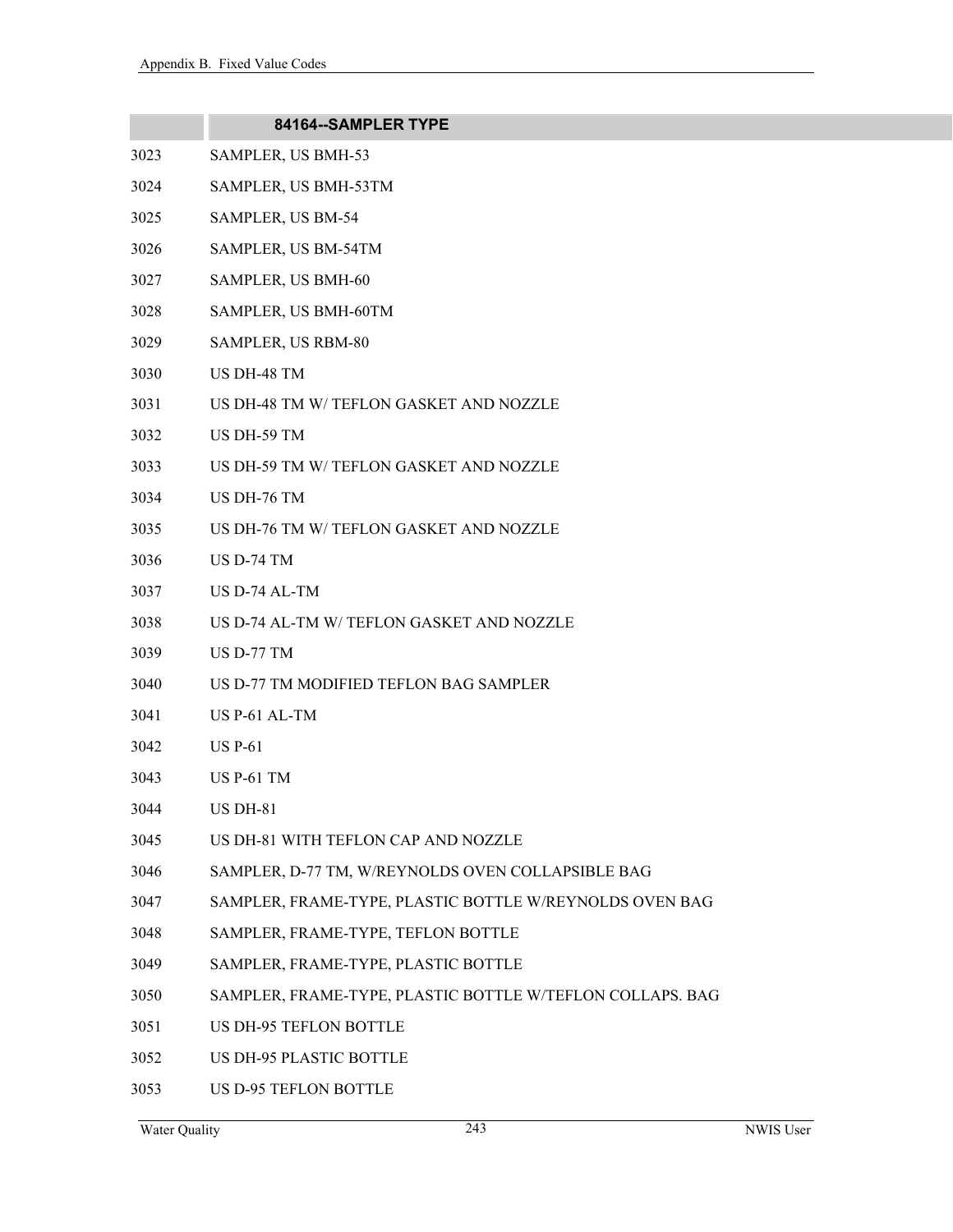|      | 84164--SAMPLER TYPE                |
|------|------------------------------------|
| 3054 | US D-95 PLASTIC BOTTLE             |
| 3055 | US D-96 BAG SAMPLER                |
| 3056 | US D-96-A1 BAG SAMPLER             |
| 3060 | WEIGHTED-BOTTLE SAMPLER            |
| 3061 | US WBH-96 WEIGHTED-BOTTLE SAMPLER  |
| 3070 | <b>GRAB SAMPLE</b>                 |
| 3080 | VOC HAND SAMPLER                   |
| 4010 | THIEF SAMPLER                      |
| 4020 | <b>OPEN-TOP BAILER</b>             |
| 4025 | DOUBLE-VALVE BAILER                |
| 4030 | <b>SUCTION PUMP</b>                |
| 4035 | <b>SUBMESIBLE CENTRIFUGAL PUMP</b> |
| 4040 | SUBMERSIBLE POSITIVE-PRESSURE PUMP |
| 4041 | SUBMERSIBLE HELICAL ROTOR PUMP     |
| 4045 | <b>SUBMERSIBLE GEAR PUMP</b>       |
| 4050 | <b>BLADDER PUMP</b>                |
| 4055 | <b>INERTIAL PUMP</b>               |
| 4060 | <b>GAS RECIPROCATING PUMP</b>      |
| 4070 | <b>GAS LIFT</b>                    |
| 4075 | <b>SUBMERSIBLE PISTON PUMP</b>     |
| 4080 | PERISTALTIC PUMP                   |
| 4090 | <b>JET PUMP</b>                    |
| 4095 | LINE-SHAFT TURBINE PUMP            |
| 4100 | <b>FLOWING WELL</b>                |
| 4110 | RESIN TRAP COLLECTOR               |
| 4115 | SAMPLER, POINT, AUTOMATIC          |
| 5010 | <b>BOX CORE, LONG</b>              |
| 5020 | <b>BOX CORE, SHORT</b>             |
| 5030 | <b>GRAVITY CORE</b>                |
| 5040 | PISTON CORE                        |
| 5050 | <b>PUSH CORE</b>                   |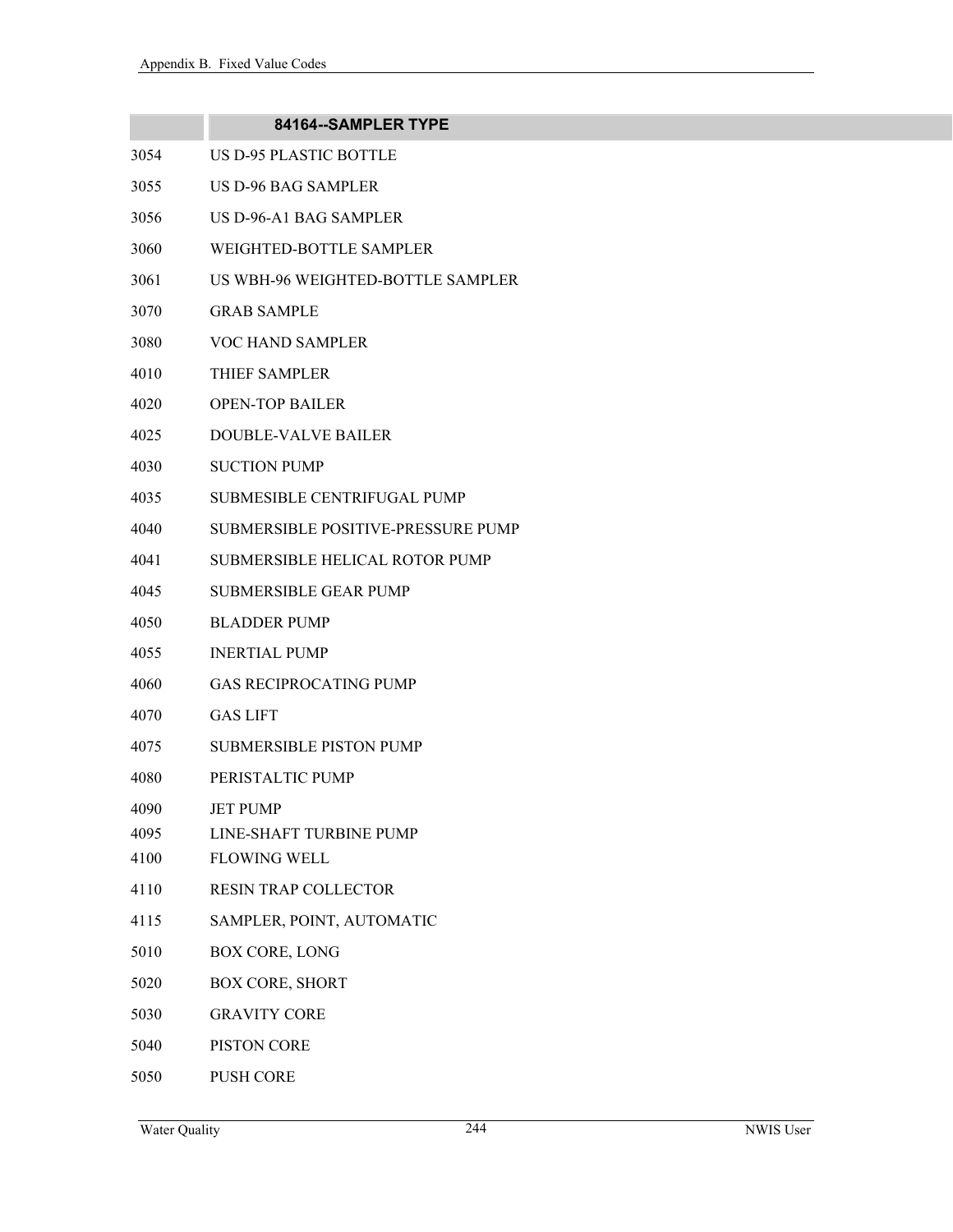|       | 84164--SAMPLER TYPE                            |
|-------|------------------------------------------------|
| 8000  | <b>NONE</b>                                    |
| 8010  | <b>OTHER</b>                                   |
|       | 99100--BLANK, TYPE OF SOLUTION                 |
| 10    | DISTILLED/DEIONIZED WATER                      |
| 20    | STANDARD REFERENCE WATER SAMPLE                |
| 30    | <b>MATCHED MATRIX</b>                          |
| 40    | ORGANIC-FREE WATER                             |
| 50    | <b>VOC FREE WATER</b>                          |
| 60    | STERILE SALINE BUFFERED WATER                  |
| 70    | STERILE BUFFERED WATER PO4/MgC12               |
| 200   | <b>OTHER</b>                                   |
|       | 99101--BLANK, SOURCE OF SOLUTION               |
| 10    | NATIONAL WATER QUALITY LAB (USGS)              |
| 20    | U.S. ENVIRONMENTAL PROTECTION AGENCY           |
| 30    | STANDATD REFERENCE WATER SAMPLE (USGS)         |
| 35    | MIX OF STANDARD REFERENCE WATER SAMPLE         |
| 40    | NIST (FORMERLY NBS)                            |
| 50    | CANADIAN INLAND WATERS                         |
| 55    | USGS MERCURY RESEARCH LAB (WISCONSIN DISTRICT) |
| 60    | <b>DISTRICT LAB</b>                            |
| 61    | <b>SUBDISTRICT #1 LAB</b>                      |
| 62    | <b>SUBDISTRICT #2 LAB</b>                      |
| 63    | <b>SUBDISTRICT #3 LAB</b>                      |
| 64    | <b>SUBDISTRICT #4 LAB</b>                      |
| 70    | NATURAL SAMPLE                                 |
| 71    | FIELD OFFICE #1 LAB                            |
| 72    | FIELD OFFICE #2 LAB                            |
| 73    | FIELD OFFICE #3 LAB                            |
| 74    | FIELD OFFICE #4 LAB                            |
| 80    | <b>OCALA LAB (USGS)</b>                        |
| 99.99 | <b>UNKNOWN</b>                                 |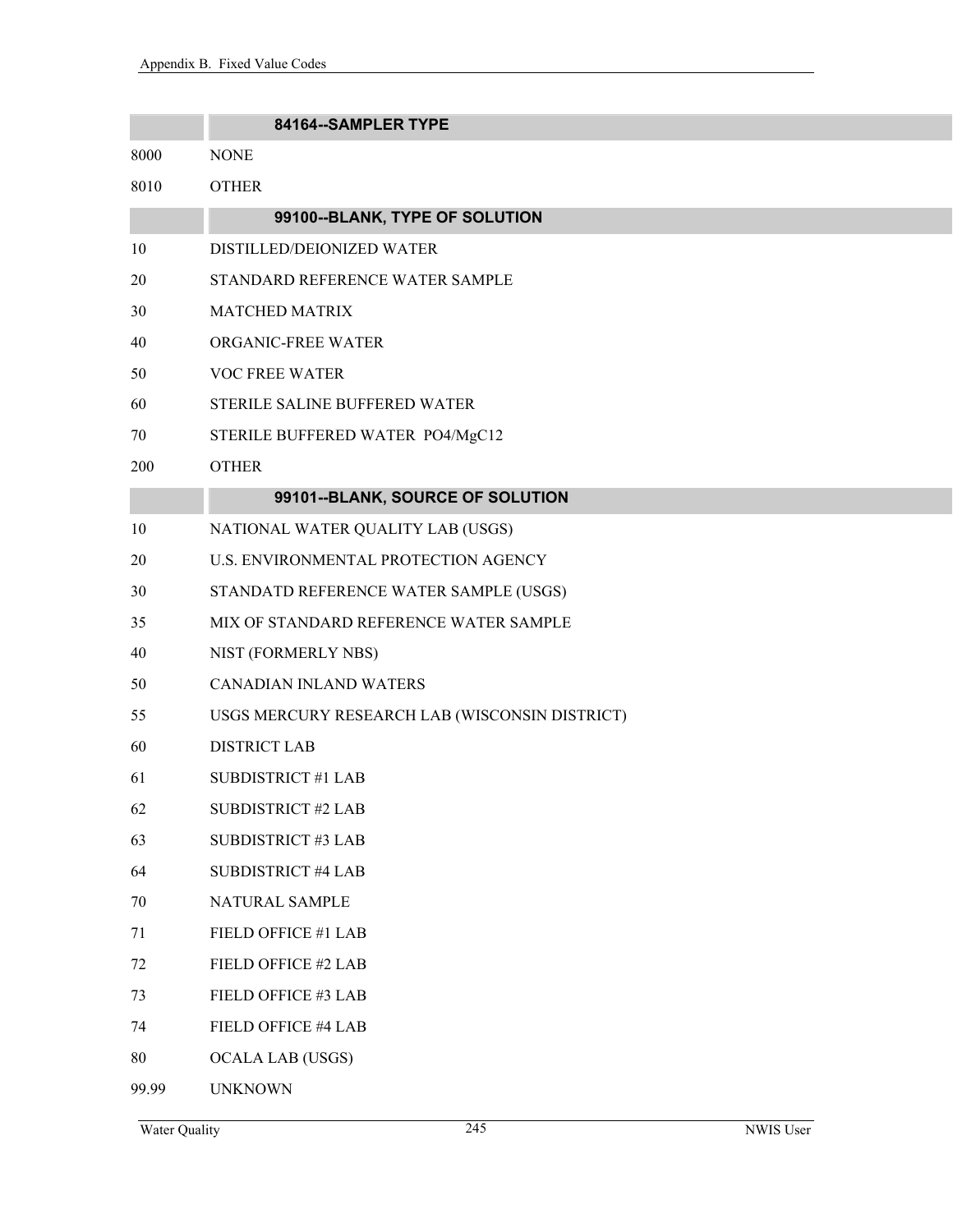|              | 99101--BLANK, SOURCE OF SOLUTION       |
|--------------|----------------------------------------|
| 100          | <b>CHEMICAL SUPPLIER</b>               |
| 110          | <b>BURDICK AND JACKSON</b>             |
| 120          | J.T. BAKER                             |
| 200          | <b>OTHER</b>                           |
|              | 99102--BLANK, TYPE OF SAMPLE           |
| $\mathbf{1}$ | <b>SOURCE SOLUTION</b>                 |
| 10           | SHELF (HOLD)                           |
| $20\,$       | <b>REFRIGERATOR</b>                    |
| 30           | <b>TRIP</b>                            |
| 40           | <b>SAMPLER</b>                         |
| 50           | <b>SPLITTER</b>                        |
| 60           | <b>FILTER</b>                          |
| 70           | <b>PRESERVATION</b>                    |
| $80\,$       | <b>EQUIPMENT</b>                       |
| 90           | <b>AMBIENT</b>                         |
| 100          | <b>FIELD</b>                           |
| 150          | <b>LAB BLANK</b>                       |
| 200          | <b>OTHER</b>                           |
|              | 99103--REFERENCE MATERIAL, SOURCE      |
| 10           | NATIONAL WATER QUALITY LAB (USGS)      |
| 20           | U.S. ENVIRONMENTAL PROTECTION AGENCY   |
| 30           | STANDARD REFERENCE WATER SAMPLE (USGS) |
| 40           | NIST (FORMERLY NBS)                    |
| 50           | CANADIAN INLAND WATERS                 |
| 60           | <b>DISTRICT LAB</b>                    |
| $70\,$       | NATURAL SAMPLE                         |
| 80           | <b>OCALA LAB (USGS)</b>                |
| 99.99        | <b>UNKNOWN</b>                         |
| 100          | <b>CHEMICAL SUPPLIER</b>               |
| 200          | <b>OTHER</b>                           |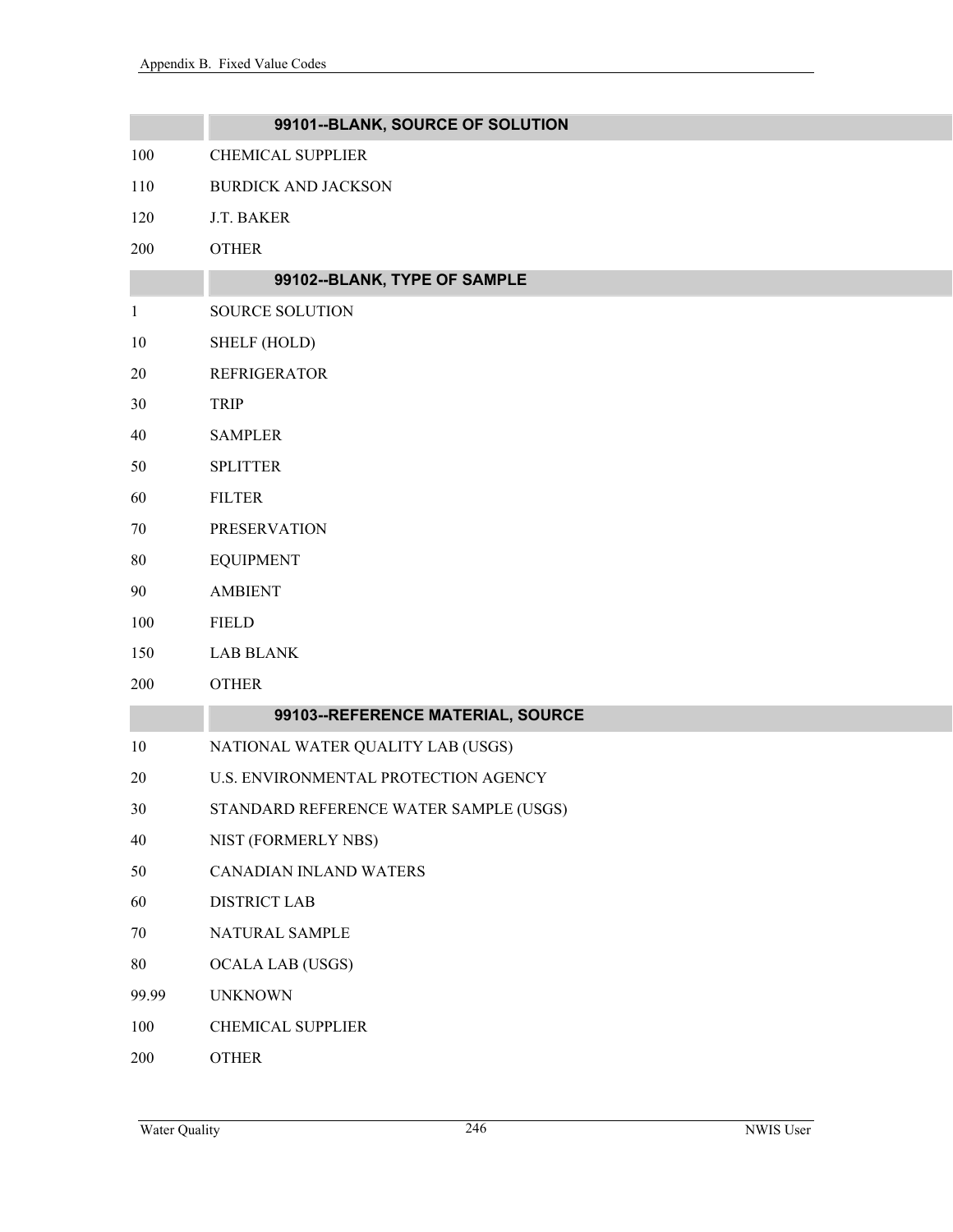|              | 99105--REPLICATE TYPE                                     |
|--------------|-----------------------------------------------------------|
| 10           | CONCURRENT                                                |
| 20           | <b>SEQUENTIAL</b>                                         |
| 30           | <b>SPLIT</b>                                              |
| 40           | SPLIT-CONCURRENT                                          |
| 50           | SPLIT-SEQUENTIAL                                          |
| 200          | <b>OTHER</b>                                              |
|              | 99106--SPIKE, TYPE                                        |
| 10           | <b>FIELD</b>                                              |
| 20           | <b>LABORATORY</b>                                         |
| 30           | <b>SURROGATE</b>                                          |
| 40           | <b>INTERNAL STANDARDS</b>                                 |
| 200          | <b>OTHER</b>                                              |
|              | 99107--SPIKE, SOURCE                                      |
| 10           | NATIONAL WATER QUALITY LAB (USGS)                         |
| 20           | U.S. ENVIRONMENTAL PROTECTION AGENCY                      |
| 30           | STANDARD REFERENCE WATER SAMPLE (USGS)                    |
| 35           | MIX OF STANDARD REFERENCE WATER SAMPLE                    |
| 40           | NIST (FORMERLY NBS)                                       |
| 50           | <b>CANADIAN INLAND WATERS</b>                             |
| 60           | <b>DISTRICT LAB</b>                                       |
| 70           | NATURAL SAMPLE                                            |
| 80           | <b>OCALA LAB (USGS)</b>                                   |
| 99.99        | <b>UNKNOWN</b>                                            |
| 100          | <b>CHEMICAL SUPPLIER</b>                                  |
| 110          | <b>SUPELCO</b>                                            |
| 120          | PROTOCOL ANALYTICAL SUPPLIES, INC.                        |
| 200          | <b>OTHER</b>                                              |
|              | 99111--QUALITY ASSURANCE DATA TYPE ASSOCIATED WITH SAMPLE |
| $\mathbf{1}$ | NO ASSOCIATED QA DATA                                     |
| 10           | <b>BLANK</b>                                              |
| 20           | <b>BLIND SAMPLE</b>                                       |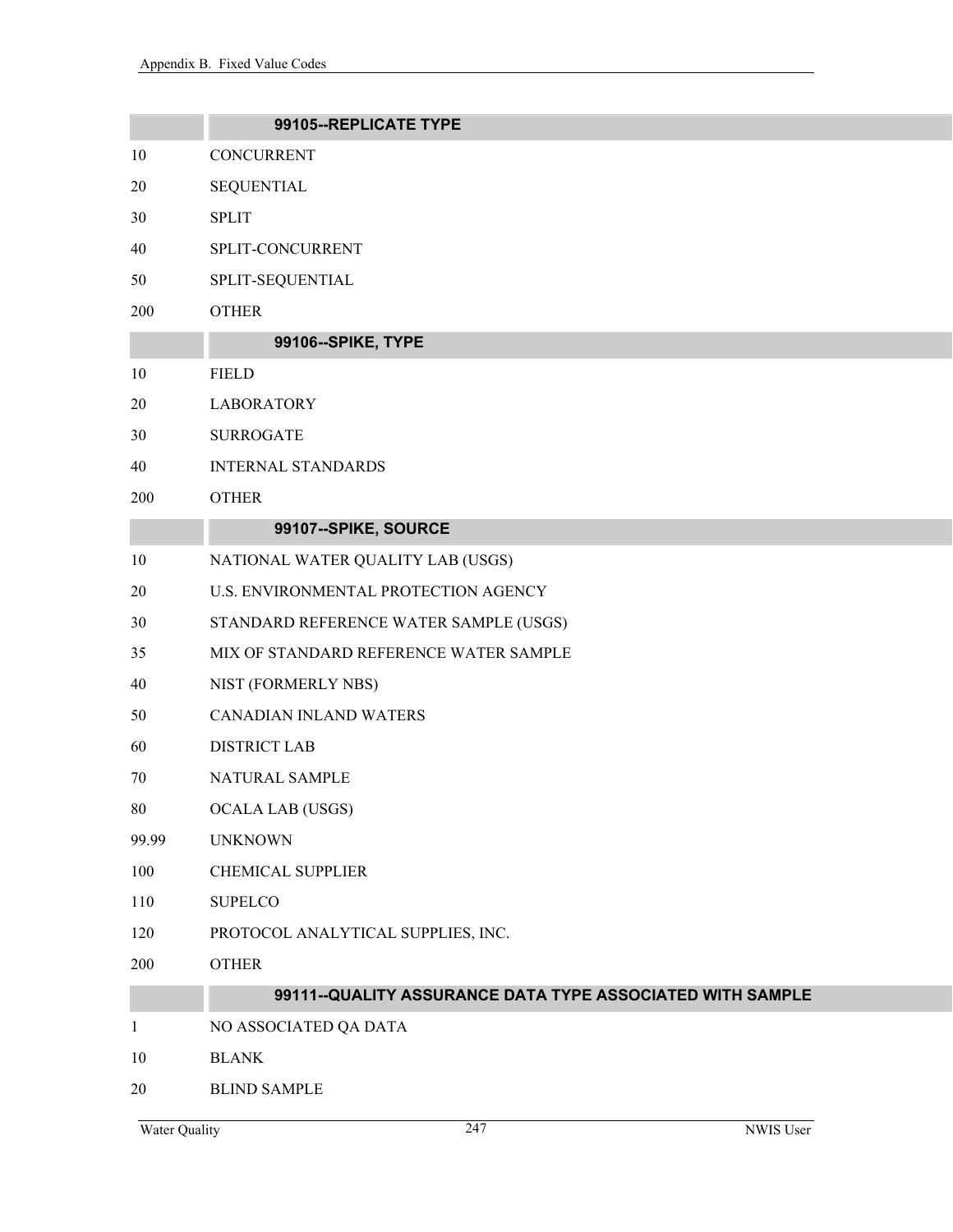|     | 99111--QUALITY ASSURANCE DATA TYPE ASSOCIATED WITH SAMPLE                                 |
|-----|-------------------------------------------------------------------------------------------|
| 30  | REPLICATE SAMPLE                                                                          |
| 40  | <b>SPIKE SAMPLE</b>                                                                       |
| 100 | MORE THAN ONE TYPE OF QA SAMPLE                                                           |
| 110 | <b>CROSS-SECTION INFORMATION STORED</b>                                                   |
| 200 | <b>OTHER</b>                                                                              |
|     | 99112--PURPOSE, TOPICAL QUALITY-CONTROL DATA, CODE                                        |
| 1   | ROUTINE QC (NON-TOPICAL)                                                                  |
| 10  | TOPICAL QC FOR HIGH BIAS (CONTAMINATION)                                                  |
| 20  | TOPICAL QC FOR LOW BIAS (RECOVERY)                                                        |
| 100 | TOPICAL QC FOR VARIABILITY DUE TO FIELD EQUIPMENT                                         |
| 110 | TOPICAL QC FOR VARIABILITY DUE TO FIELD COLLECTION PROC.                                  |
| 120 | TOPICAL QC FOR VARIABILITY DUE TO FIELD PERSONNEL                                         |
| 130 | TOPICAL QC FOR VARIABILITY DUE TO FIELD PROCESSING PROC.                                  |
| 140 | TOPICAL QC FOR VARIABILITY DUE TO SHIP. & HANDLING PROC.                                  |
| 200 | TOPICAL QC FOR VARIABILITY DUE TO LABORATORY                                              |
| 900 | OTHER TOPICAL QC PURPOSE                                                                  |
|     | 99329--COLIPHAGE, SOMATIC, E. COLI C-HOST, 2-STEP ENRICHMENT                              |
| 1   | <b>PRESENT</b>                                                                            |
| 2   | <b>ABSENT</b>                                                                             |
|     | 99335--COLIPHAGE, F-SPECIFIC, E. COLI FAMP-HOST, 2-STEP ENRICHMENT                        |
| -1  | <b>PRESENT</b>                                                                            |
| 2   | <b>ABSENT</b>                                                                             |
|     | 99595--TOTAL COLIFORM, COLILERT PA METHOD                                                 |
| 1   | <b>PRESENT</b>                                                                            |
| 2   | <b>ABSENT</b>                                                                             |
|     | 99596--E. COLI, COLILERT PA METHOD, WATER                                                 |
| 1   | <b>PRESENT</b>                                                                            |
| 2   | <b>ABSENT</b>                                                                             |
|     | 99766-ENTEROVIRUS, WATER, REVERSE-TRANSCRIPTASE<br>POLYMERASE CHAIN REACTION, 1MDS FILTER |
| 1   | <b>PRESENT</b>                                                                            |